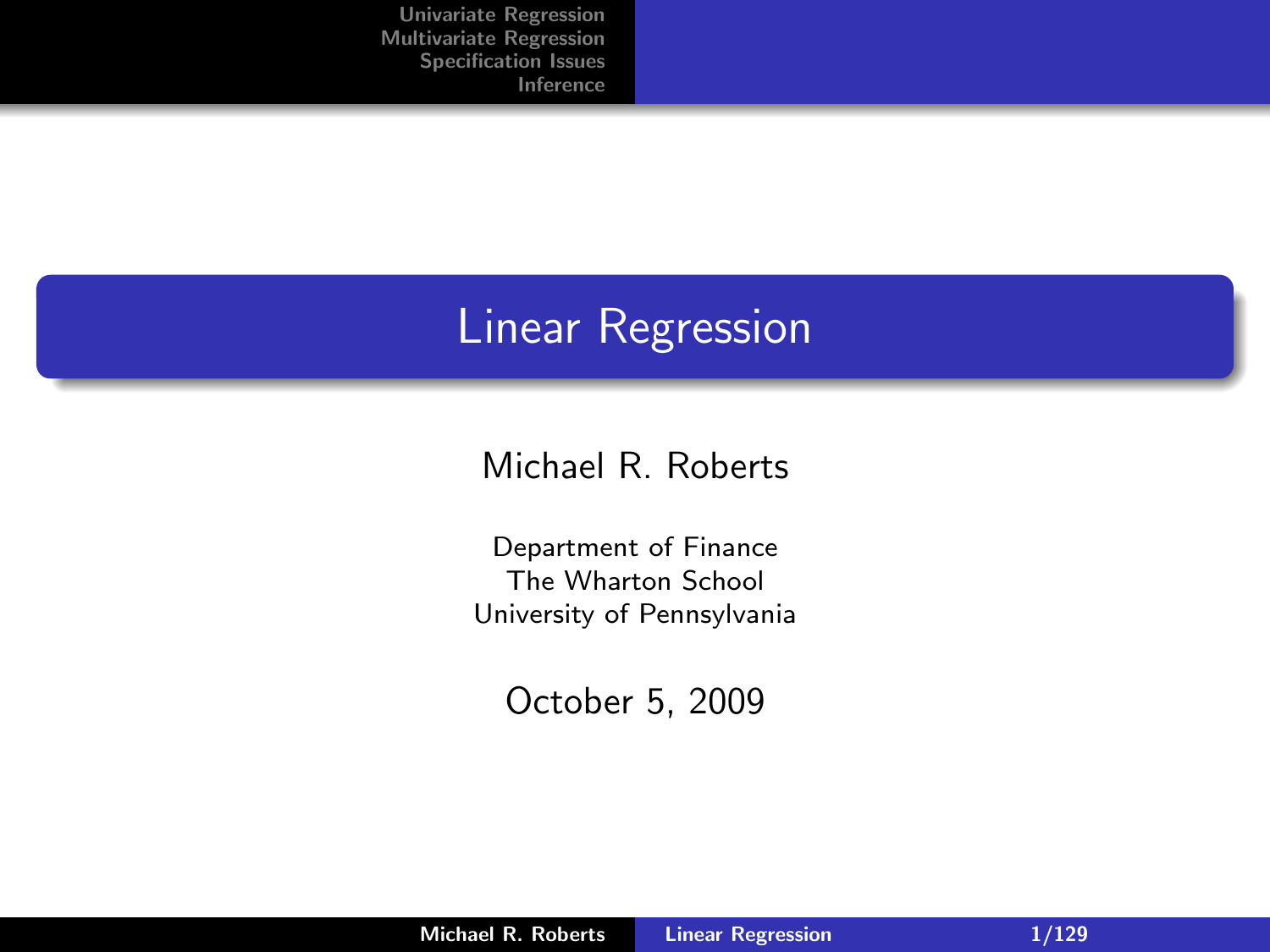**Basics** 

<span id="page-1-0"></span>[Ordinary Least Squares \(OLS\) Estimates](#page-9-0) [Units of Measurement and Functional Form](#page-16-0) [OLS Estimator Properties](#page-28-0)

# **Motivation**

- Linear regression is arguably the most popular modeling approach across every field in the social sciences.
	- **1** Very robust technique
	- <sup>2</sup> Linear regression also provides a basis for more advanced empirical methods.
	- <sup>3</sup> Transparent and relatively easy to understand technique
	- <sup>4</sup> Useful for both descriptive and structural analysis
- We're going to learn linear regression inside and out from an applied perspective
	- focusing on the appropriateness of different assumptions, model building, and interpretation
- This lecture draws heavily from Wooldridge's undergraduate and graduate texts, as well as Greene's graduate text.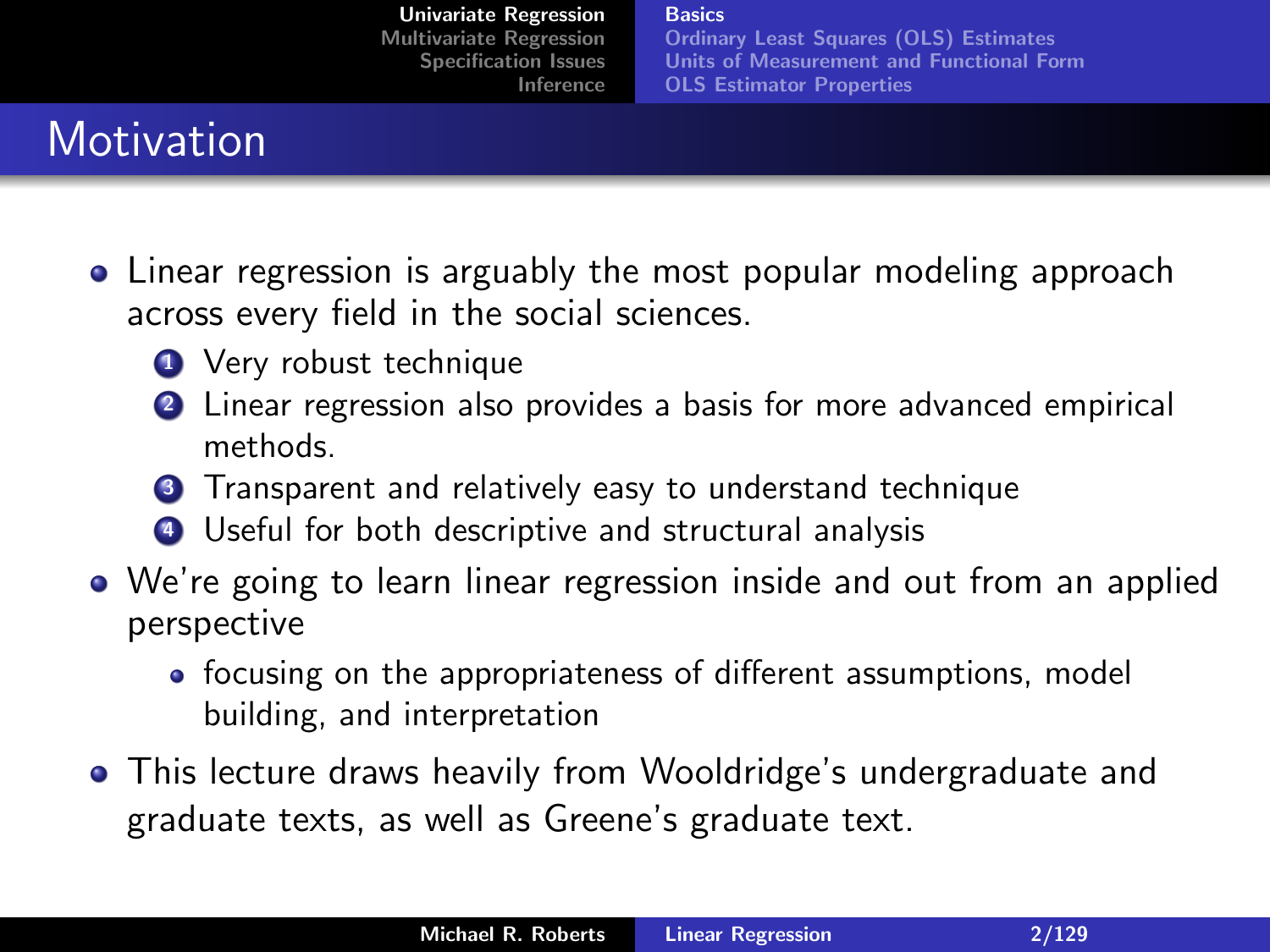| Univariate Regression          | <b>Basics</b>                                 |
|--------------------------------|-----------------------------------------------|
| <b>Multivariate Regression</b> | <b>Ordinary Least Squares (OLS) Estimates</b> |
| <b>Specification Issues</b>    | Units of Measurement and Functional Form      |
| Inference                      | <b>OLS Estimator Properties</b>               |

## **Terminology**

The simple linear regression model (a.k.a. - bivariate linear regression model, 2-variable linear regression model)

$$
y = \alpha + \beta x + u \tag{1}
$$

- $\bullet$  y = dependent variable, outcome variable, response variable, explained variable, predicted variable, regressand
- $\bullet$   $x =$  independent variable, explanatory variable, control variable, predictor variable, regressor, covariate
- $\bullet u =$  error term, disturbance
- $\bullet \ \alpha = \text{intercept parameter}$
- $\beta$  = slope parameter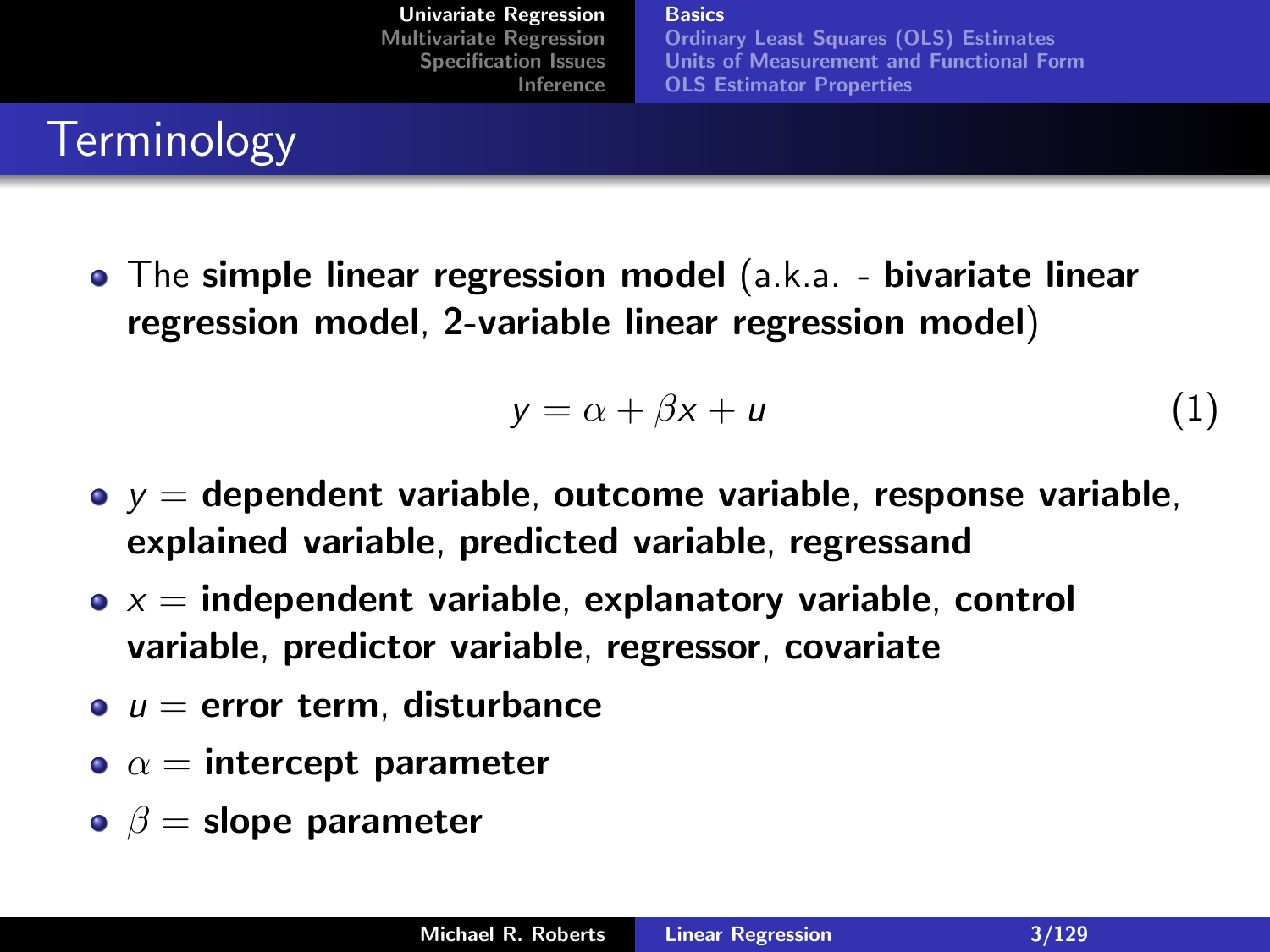[Univariate Regression](#page-1-0) [Multivariate Regression](#page-31-0) [Specification Issues](#page-79-0) [Inference](#page-103-0) **Basics** [Ordinary Least Squares \(OLS\) Estimates](#page-9-0) [Units of Measurement and Functional Form](#page-16-0) [OLS Estimator Properties](#page-28-0)

## **Details**

#### • Recall model is

$$
y = \alpha + \beta x + u
$$

- $\bullet$  (y, x, u) are random variables
- $\bullet$  (y, x) are observable (we can sample observations on them)
- $u$  is unobservable  $\implies$  no stat tests involving  $u$
- $\bullet$  ( $\alpha$ ,  $\beta$ ) are unobserved but estimable under certain cond's
- Model implies that  $u$  captures everything that determines  $y$  except for x
- In natural sciences, this often includes frictions, air resistance, etc.
- In social sciences, this often includes a lot of stuff!!!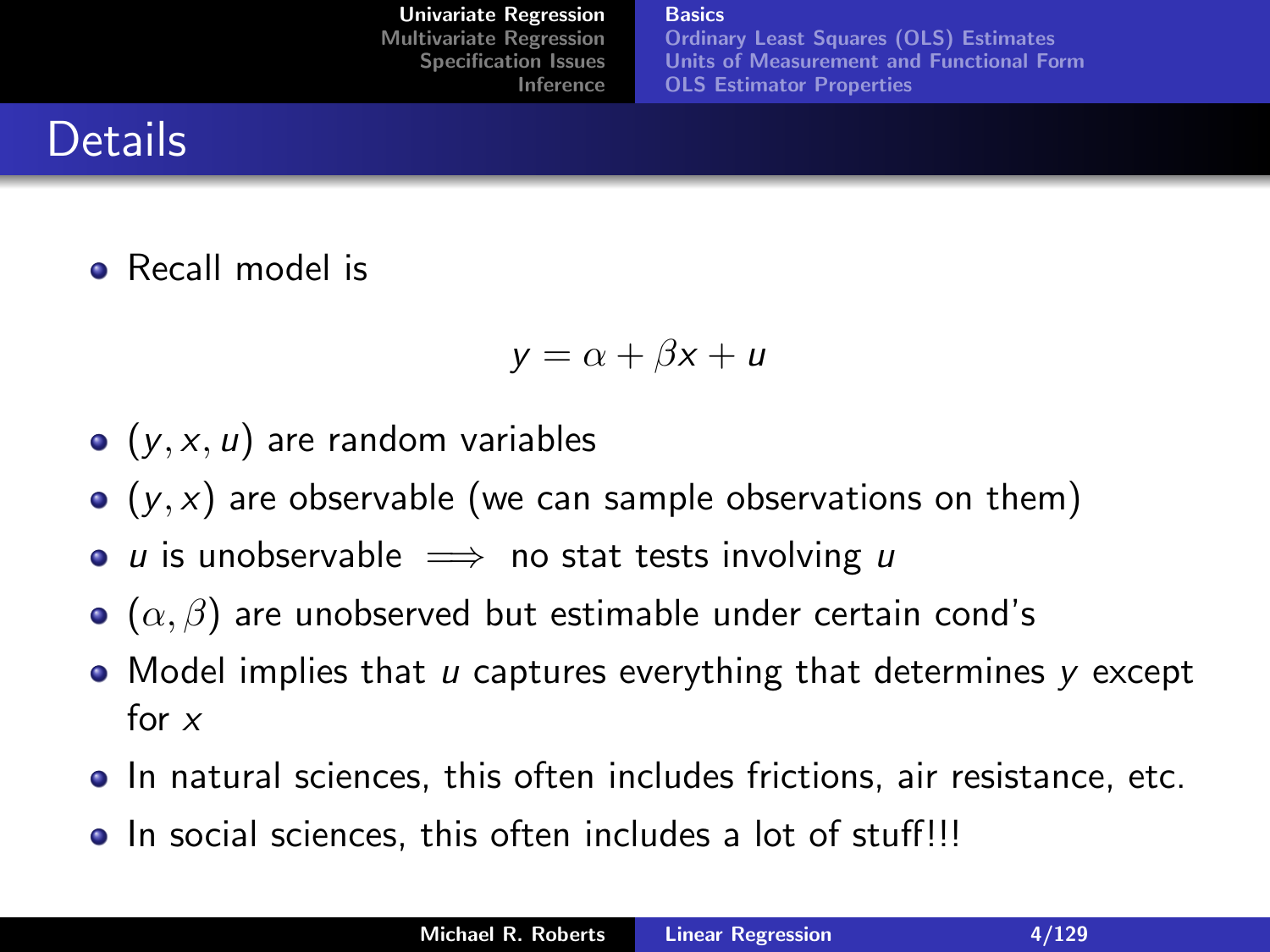| Univariate Regression          | <b>Basics</b>                                 |
|--------------------------------|-----------------------------------------------|
| <b>Multivariate Regression</b> | <b>Ordinary Least Squares (OLS) Estimates</b> |
| <b>Specification Issues</b>    | Units of Measurement and Functional Form      |
| Inference                      | <b>OLS Estimator Properties</b>               |

#### Assumptions

### $E(u) = 0$

- As long as we have an intercept, this assumption is innocuous
- Imagine  $E(u) = k \neq 0$ . We can rewrite  $u = k + w \implies$

$$
y_i = (\alpha + k) + \beta E(x_i) + w
$$

where  $E(\omega) = 0$ . Any non-zero mean is absorbed by the intercept. 2  $E(u|x) = E(u)$ 

- Assuming  $q \perp u$  ( $\perp$  = orthogonal) is *not enough!* Correlation only measures linear dependence
- Conditional mean independence
- Implied by full independence  $q \perp u$  ( $\perp$ = independent)
- Implies uncorrelated
- Intuition: avg of  $u$  does not depend on the value of  $q$
- Can combine with zero mean assumption to get zero conditional mean assumption  $E(u|q) = E(u) = 0$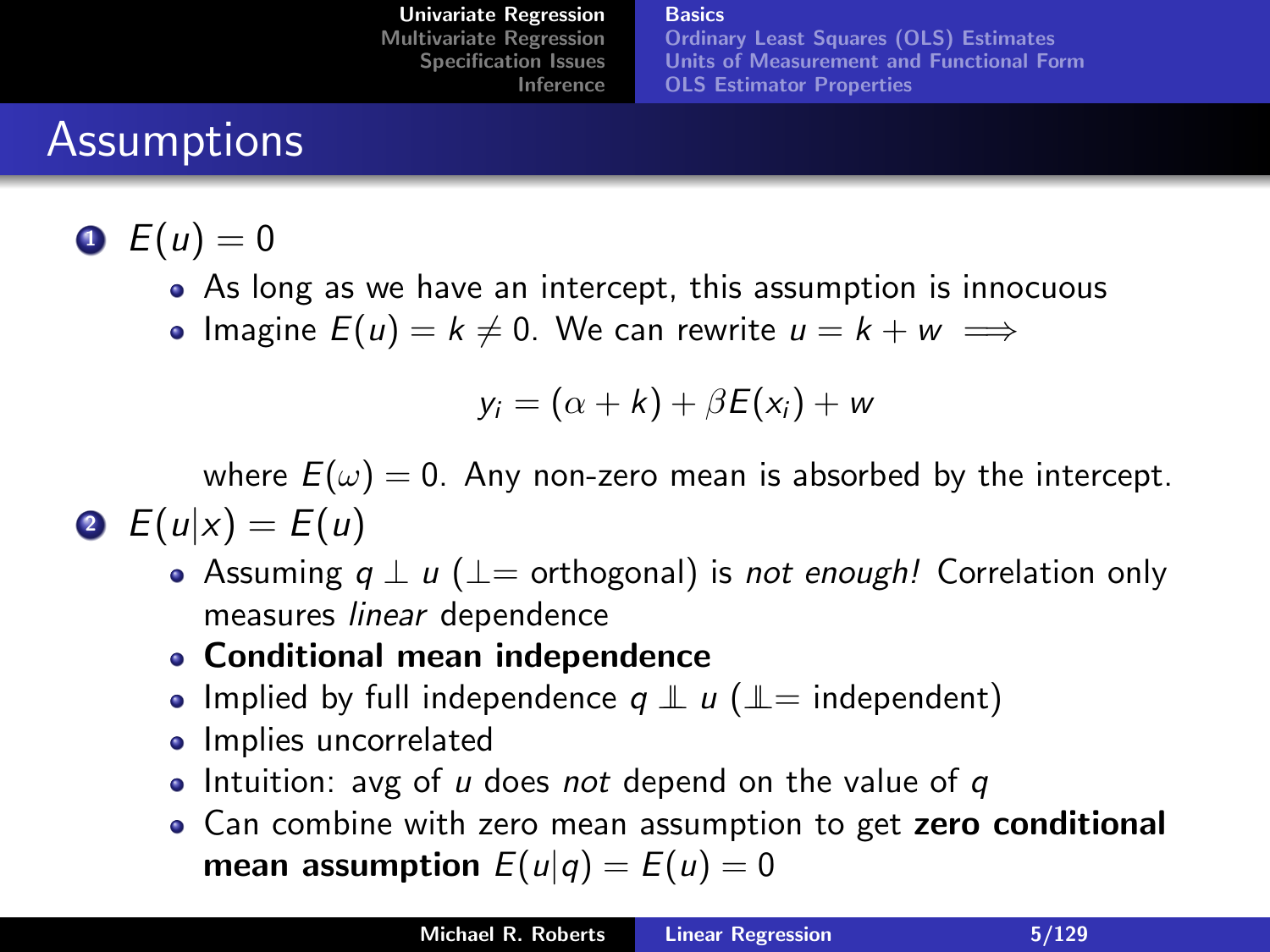**Basics** [Ordinary Least Squares \(OLS\) Estimates](#page-9-0) [Units of Measurement and Functional Form](#page-16-0) [OLS Estimator Properties](#page-28-0)

# Conditional Mean Independence (CMI)

- This is the key assumption in most applications
- Can we test it?
	- Run regression.
	- Take residuals  $\hat{u} = v \hat{v}$  & see if avg  $\hat{u}$  at each value of  $x = 0$ ?
	- Or, see if residuals are uncorrelated with x
	- Does these exercise make sense?
- Can we think about it?
	- The assumption says that no matter whether  $x$  is low, medium, or high, the unexplained portion of  $y$  is, on average, the same  $(0)$ .
	- But, what if agents (firms, etc.) with different values of  $x$  are different along other dimensions that matter for  $y$ ?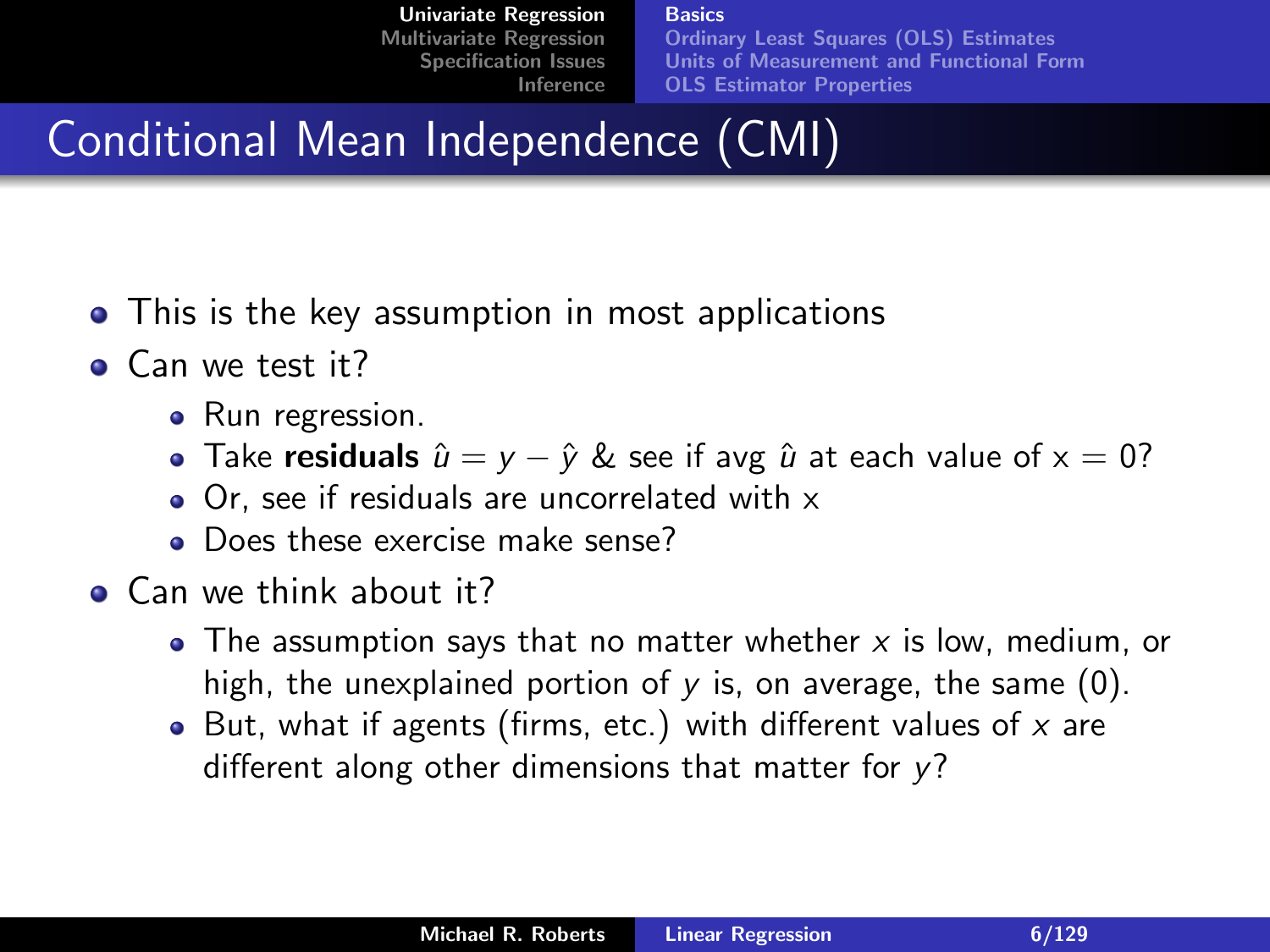**Basics** [Ordinary Least Squares \(OLS\) Estimates](#page-9-0) [Units of Measurement and Functional Form](#page-16-0) [OLS Estimator Properties](#page-28-0)

# CMI Example 1: Capital Structure

• Consider the regression

Leverage<sub>i</sub> =  $\alpha + \beta$ Profitability<sub>i</sub> + u<sub>i</sub>

• CMI  $\implies$  that average u for each level of *Profitability* is the same

- **•** But, unprofitable firms tend to have higher bankruptcy risk and should have lower leverage than more profitable firms according to tradeoff theory
- Or, unprofitable firms have accumulated fewer profits and may be forced to debt financing, implying higher leverage according to the pecking order
- These e.g.'s show that the average  $\mu$  is likely to vary with the level of profitability
	- 1st e.g., low profitable firms will be less levered implies lower avg  $u$ for less profitable firms
	- 2nd e.g., low profitable firms will be more levered implies higher avg  $u$  for less profitable firms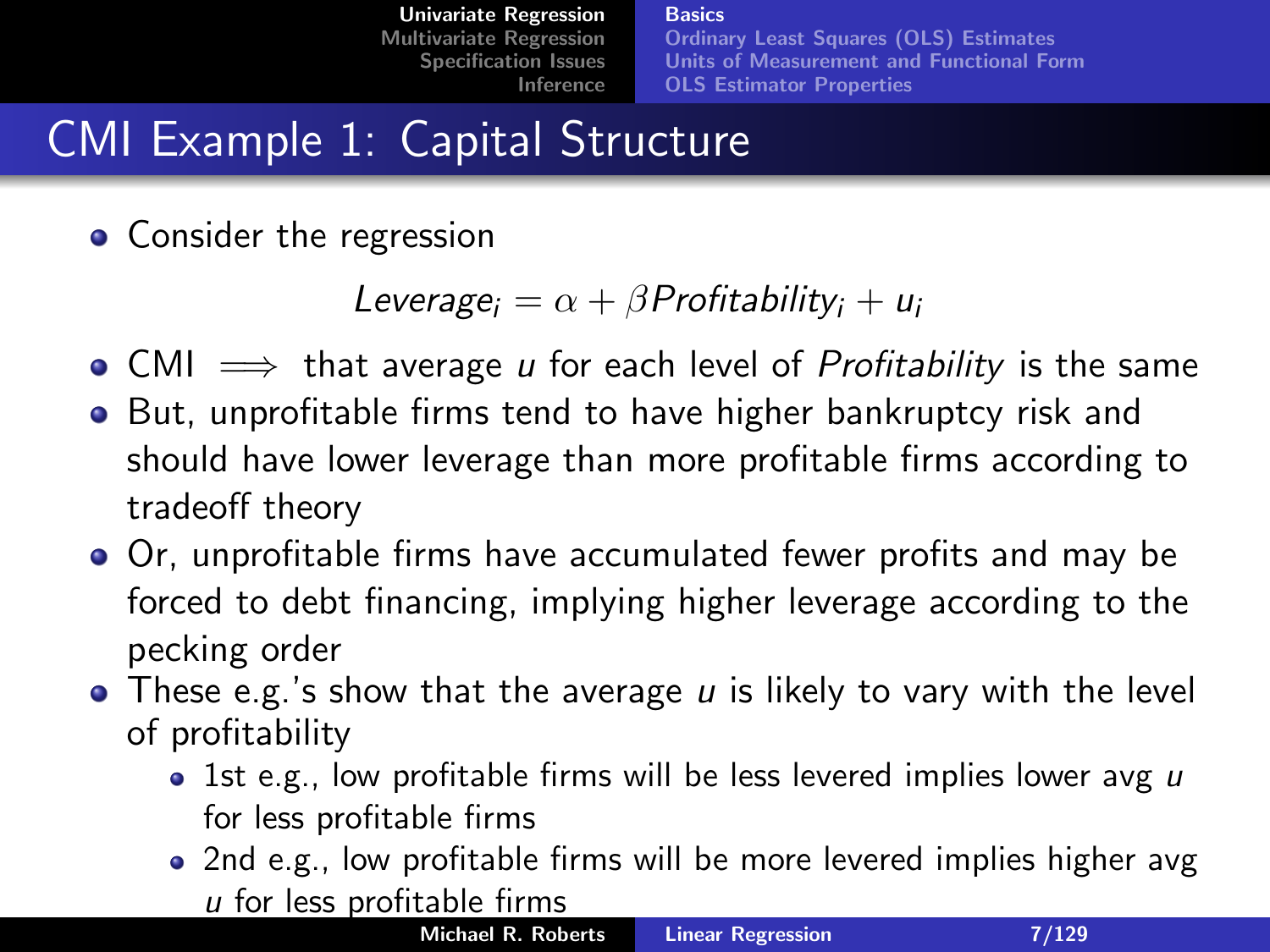**Basics** [Ordinary Least Squares \(OLS\) Estimates](#page-9-0) [Units of Measurement and Functional Form](#page-16-0) [OLS Estimator Properties](#page-28-0)

#### CMI Example 2: Investment

• Consider the regression

Investment<sub>i</sub> =  $\alpha + \beta q_i + u_i$ 

- CMI  $\implies$  that average u for each level of q is the same
- But, firms with low q may be in distress and invest less
- Or, firms with high q may have difficultly raising sufficient capital to finance their investment
- $\bullet$  These e.g.'s show that the average u is likely to vary with the level of q
	- 1st e.g., low q firms will invest less implies higher avg  $u$  for low q firms
	- 2nd e.g., high q firms will invest less implies higher avg  $u$  for low q firms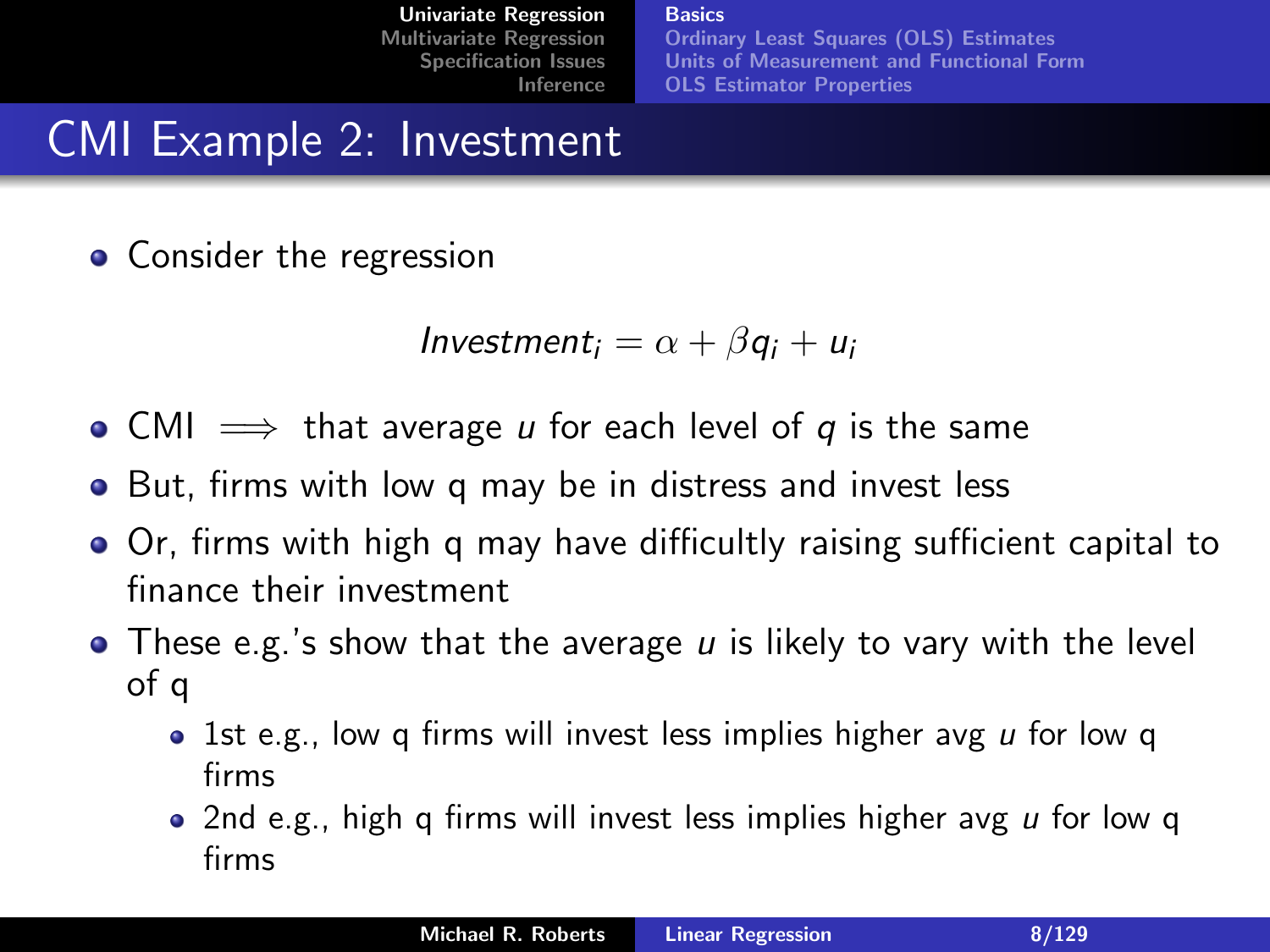[Univariate Regression](#page-1-0) [Multivariate Regression](#page-31-0) [Specification Issues](#page-79-0) [Inference](#page-103-0) **Basics** [Ordinary Least Squares \(OLS\) Estimates](#page-9-0) [Units of Measurement and Functional Form](#page-16-0) [OLS Estimator Properties](#page-28-0)

Population Regression Function (PRF)

• PRF is  $E(y|x)$ . It is fixed but unknown. For simple linear regression:

$$
PRF = E(y|x) = \alpha + \beta x \tag{2}
$$

• Intuition: for any value of x, distribution of  $y$  is centered about  $E(y|x)$ 

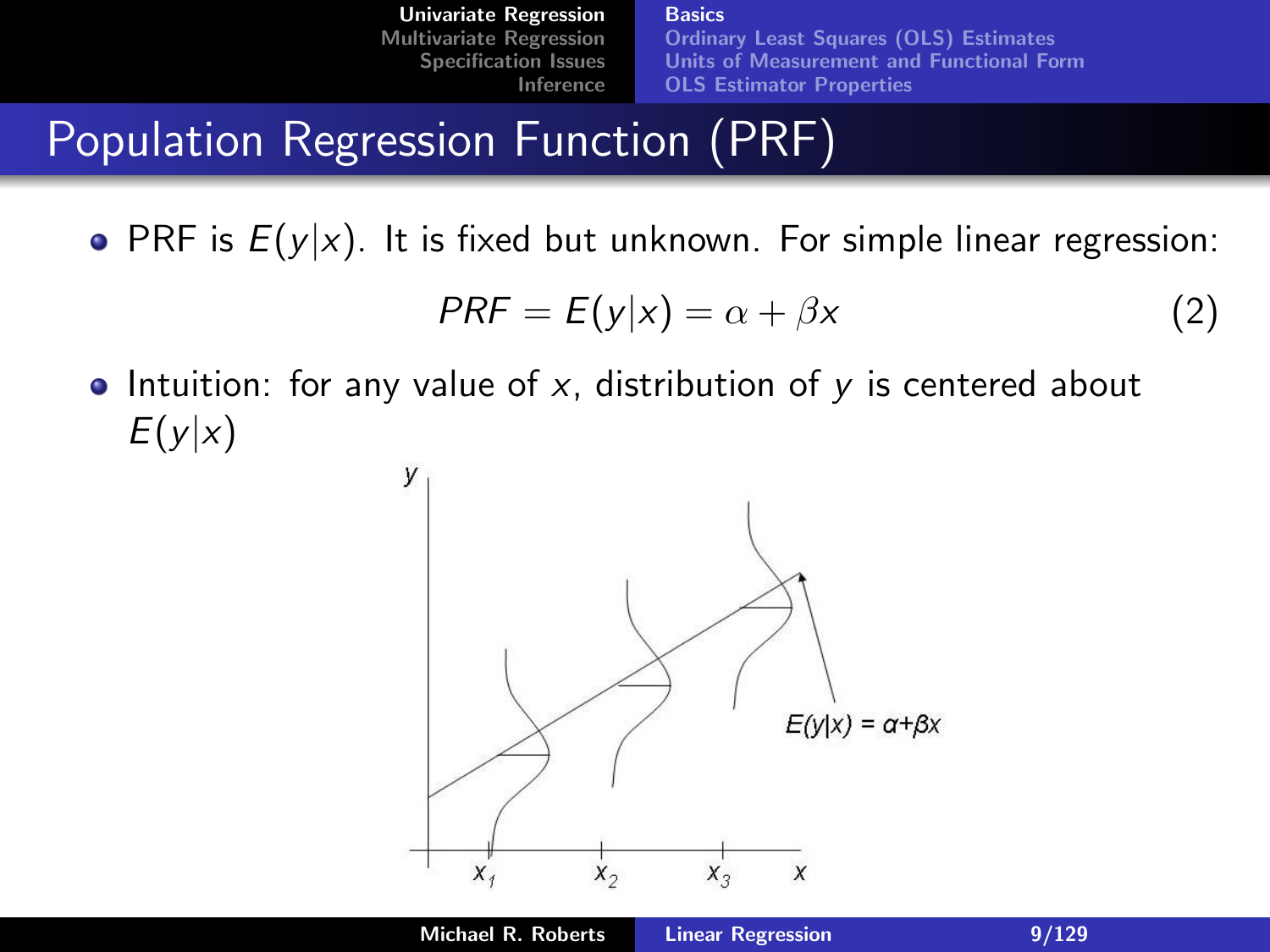[Univariate Regression](#page-1-0) [Multivariate Regression](#page-31-0) [Specification Issues](#page-79-0) [Inference](#page-103-0) **Basics** [Ordinary Least Squares \(OLS\) Estimates](#page-9-0) [Units of Measurement and Functional Form](#page-16-0) [OLS Estimator Properties](#page-28-0)

# OLS Regression Line

We don't observe PRF, but we can estimate via OLS

$$
y_i = \alpha + \beta x_i + u_i \tag{3}
$$

for each sample point *i* 

- What is  $u_i$ ? It contains all of the factors affecting  $y_i$  *other* than  $x_i$ .
	- $\implies u_i$  contains a lot of stuff! Consider complexity of
		- y is individual food expenditures
		- y is corporate leverage ratios
		- y is interest rate spread on a bond

Estimated Regression Line (a.k.a. Sample Regression Function (SRF))

<span id="page-9-0"></span>
$$
\hat{y} = \hat{\alpha} + \hat{\beta}x \tag{4}
$$

Plug in an x and out comes an estimate of y,  $\hat{y}$ 

• Note: Different sample  $\implies$  different  $(\hat{\alpha}, \hat{\beta})$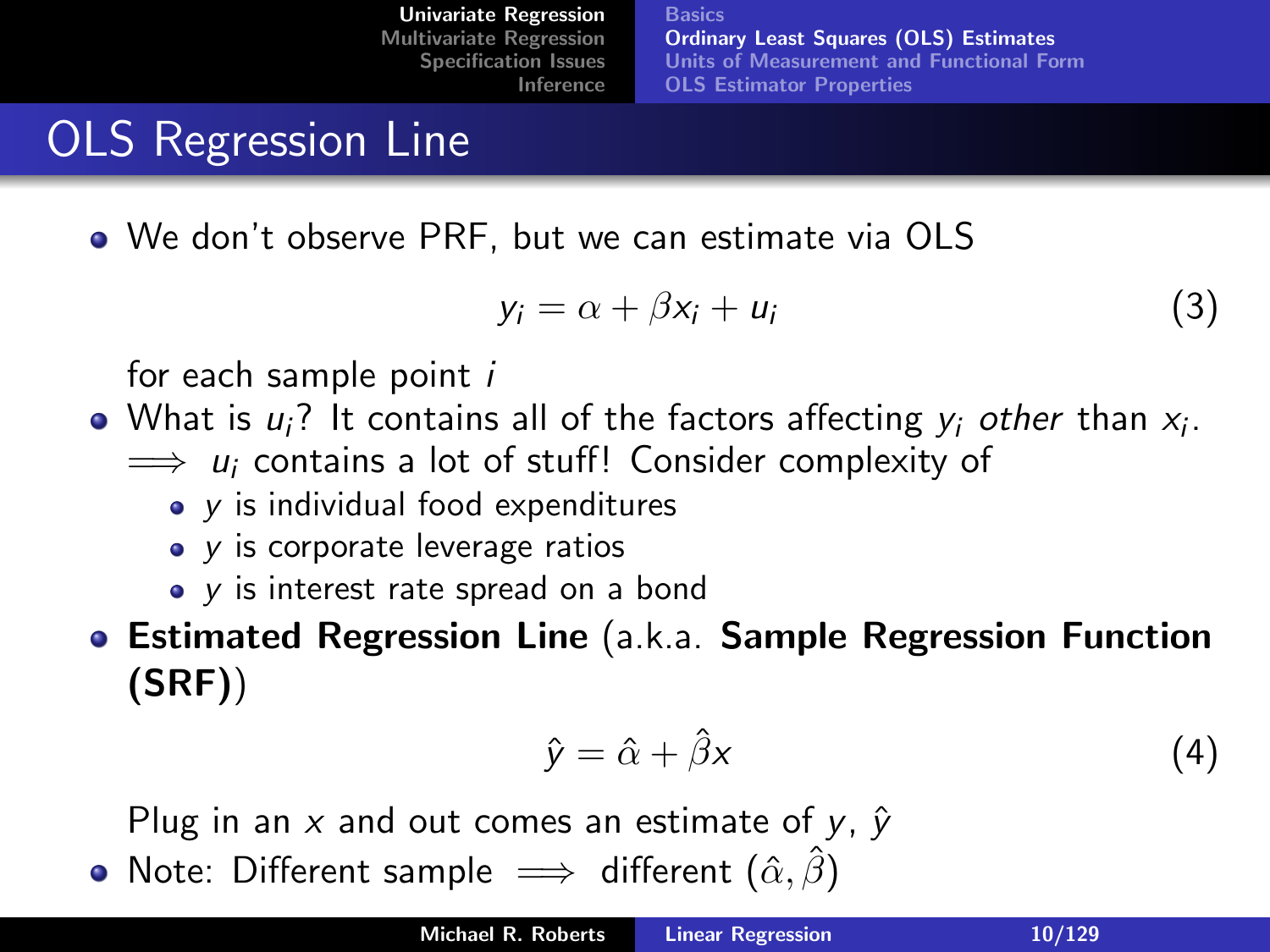**Basics** [Ordinary Least Squares \(OLS\) Estimates](#page-9-0) [Units of Measurement and Functional Form](#page-16-0) [OLS Estimator Properties](#page-28-0)

# OLS Estimates

**•** Estimators:

Slope = 
$$
\hat{\beta} = \frac{\sum_{i=1}^{N} (x_i - \bar{x})(y_i - \bar{y})}{\sum_{i=1}^{N} (x_i - \bar{x})^2}
$$
  
Intercept =  $\hat{\alpha} = \bar{y} - \hat{\beta}\bar{x}$ 

Population analogues

Slope = 
$$
\frac{Cov(x, y)}{Var(x)} = Corr(x, y) \frac{SD(y)}{SD(x)}
$$
  
Intercept =  $E(y) - \hat{\beta}E(x)$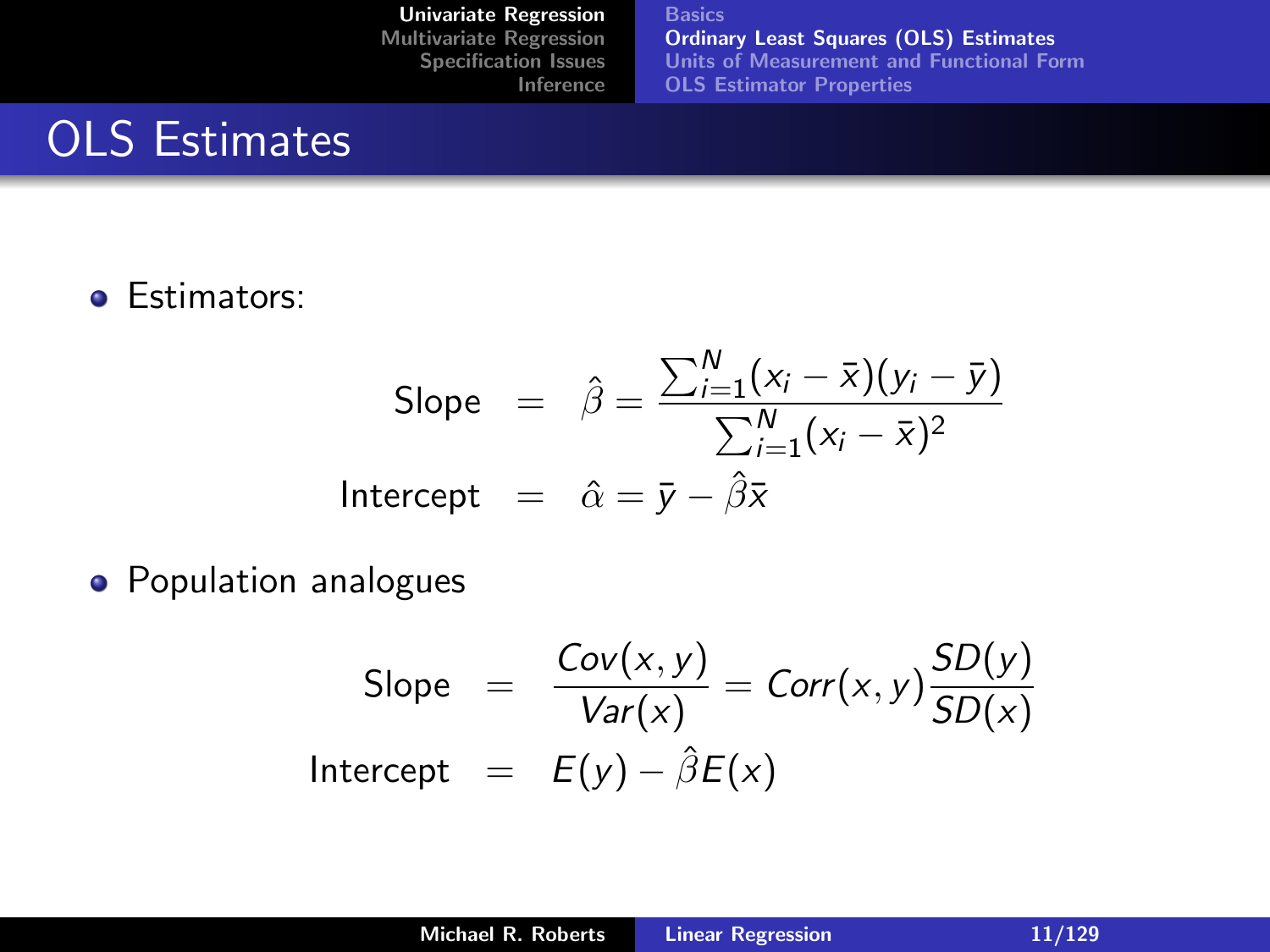[Univariate Regression](#page-1-0)

[Multivariate Regression](#page-31-0) [Specification Issues](#page-79-0) [Inference](#page-103-0) **Basics** [Ordinary Least Squares \(OLS\) Estimates](#page-9-0) [Units of Measurement and Functional Form](#page-16-0) [OLS Estimator Properties](#page-28-0)

### The Picture

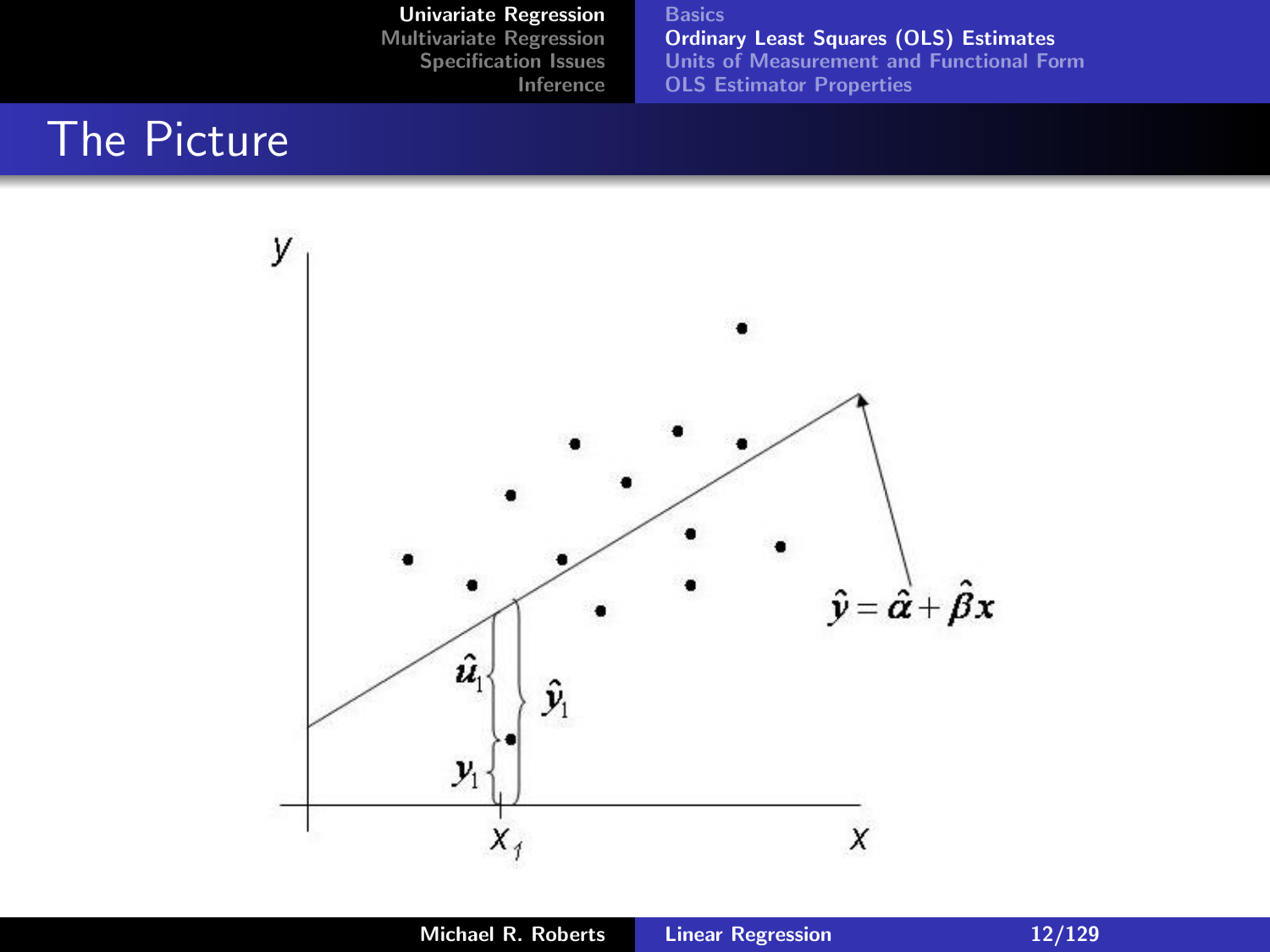**Basics** [Ordinary Least Squares \(OLS\) Estimates](#page-9-0) [Units of Measurement and Functional Form](#page-16-0) [OLS Estimator Properties](#page-28-0)

# Example: CEO Compensation

Model

salary =  $\alpha + \beta ROE + v$ 

• Sample 209 CEOs in 1990. Salaries in \$000s and ROE in % points. o SRF

 $salary = 963.191 + 18.501 ROE$ 

- What do the coefficients tell us?
- Is the key CMI assumption likely to be satisfied?
	- Is ROE the only thing that determines salary?
	- Is the relationship linear?  $\implies$  estimated change is constant across salary and ROE

 $dy/dx = \beta$  indep of salary & ROE

• Is the relationship constant across CEOs?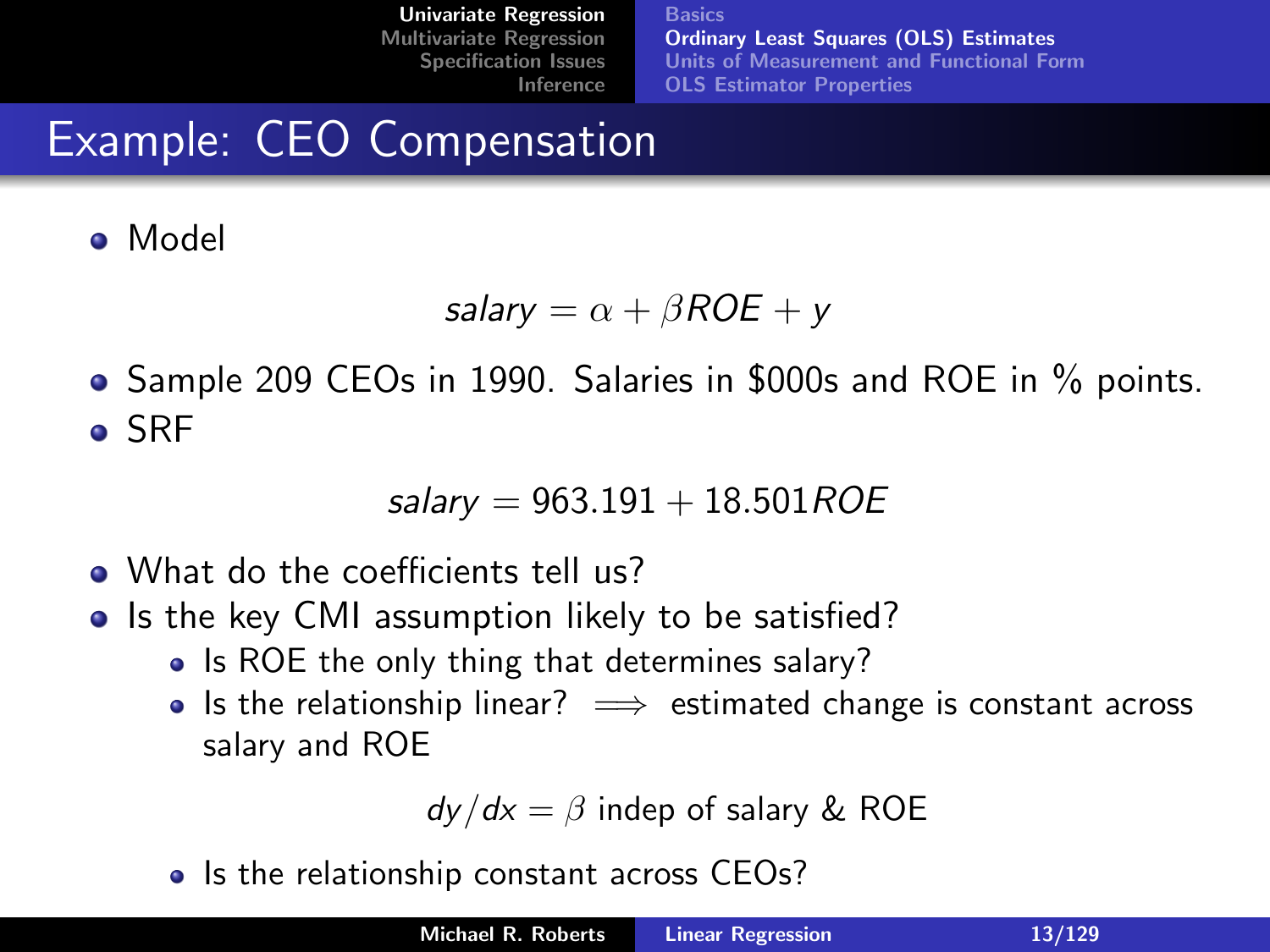Basics [Ordinary Least Squares \(OLS\) Estimates](#page-9-0) [Units of Measurement and Functional Form](#page-16-0) [OLS Estimator Properties](#page-28-0)

### PRF vs. SRF

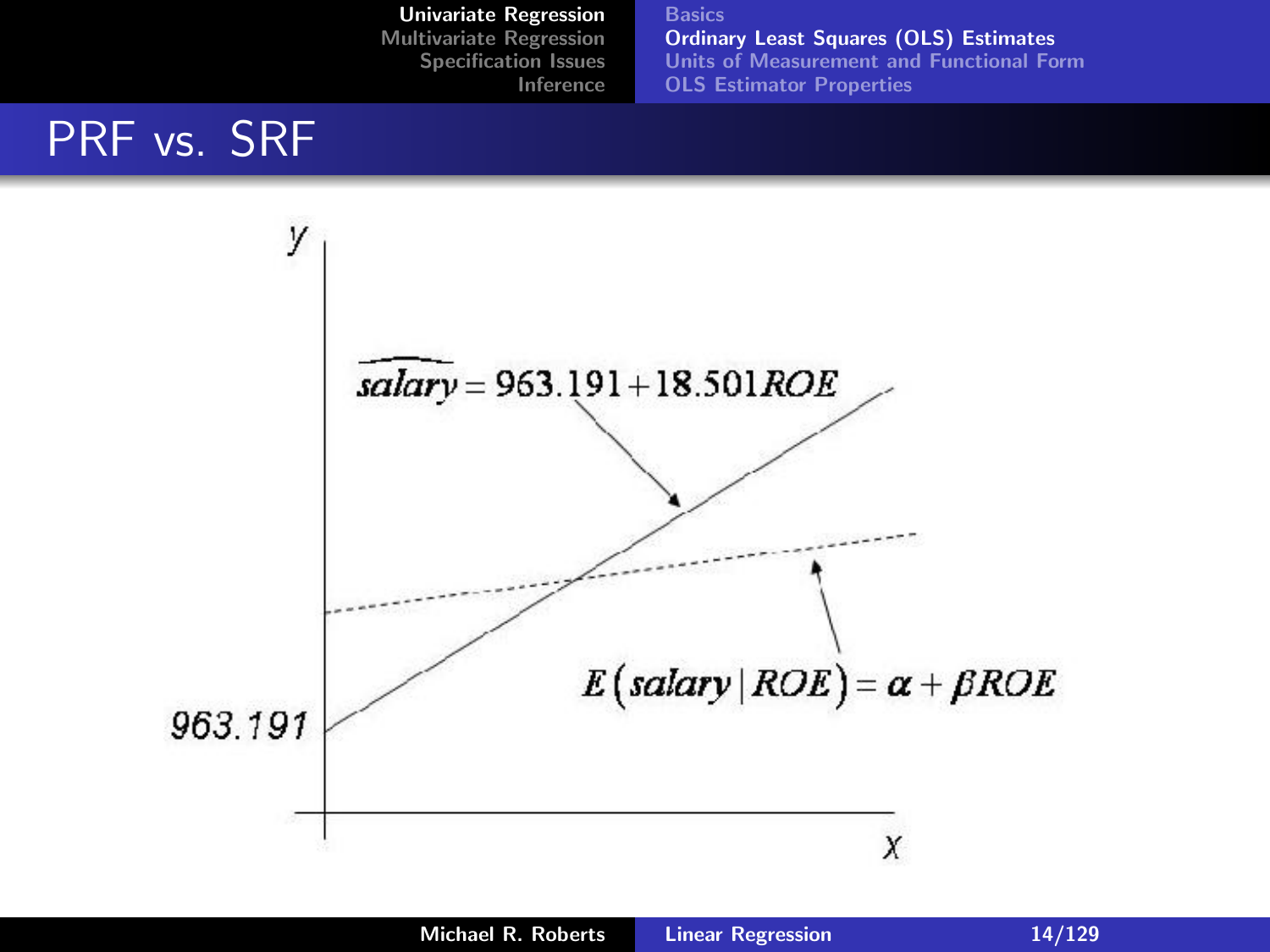Basics [Ordinary Least Squares \(OLS\) Estimates](#page-9-0) [Units of Measurement and Functional Form](#page-16-0) [OLS Estimator Properties](#page-28-0)

# Goodness-of-Fit  $(R^2)$

• R-squared defined as

$$
R^2 = SSE/ SST = 1 - SSR/ SST
$$

where

$$
SSE = \text{Sum of Squares Explained} = \sum_{i=1}^{N} (\hat{y}_i - \bar{\hat{y}})^2
$$
\n
$$
SST = \text{Sum of Squares Total} = \sum_{i=1}^{N} (y_i - \bar{y})^2
$$
\n
$$
SSR = \text{Sum of Squares Residual} = \sum_{i=1}^{N} (\hat{u}_i - \bar{\hat{u}})^2 = \sum_{i=1}^{N} \hat{u}_i^2
$$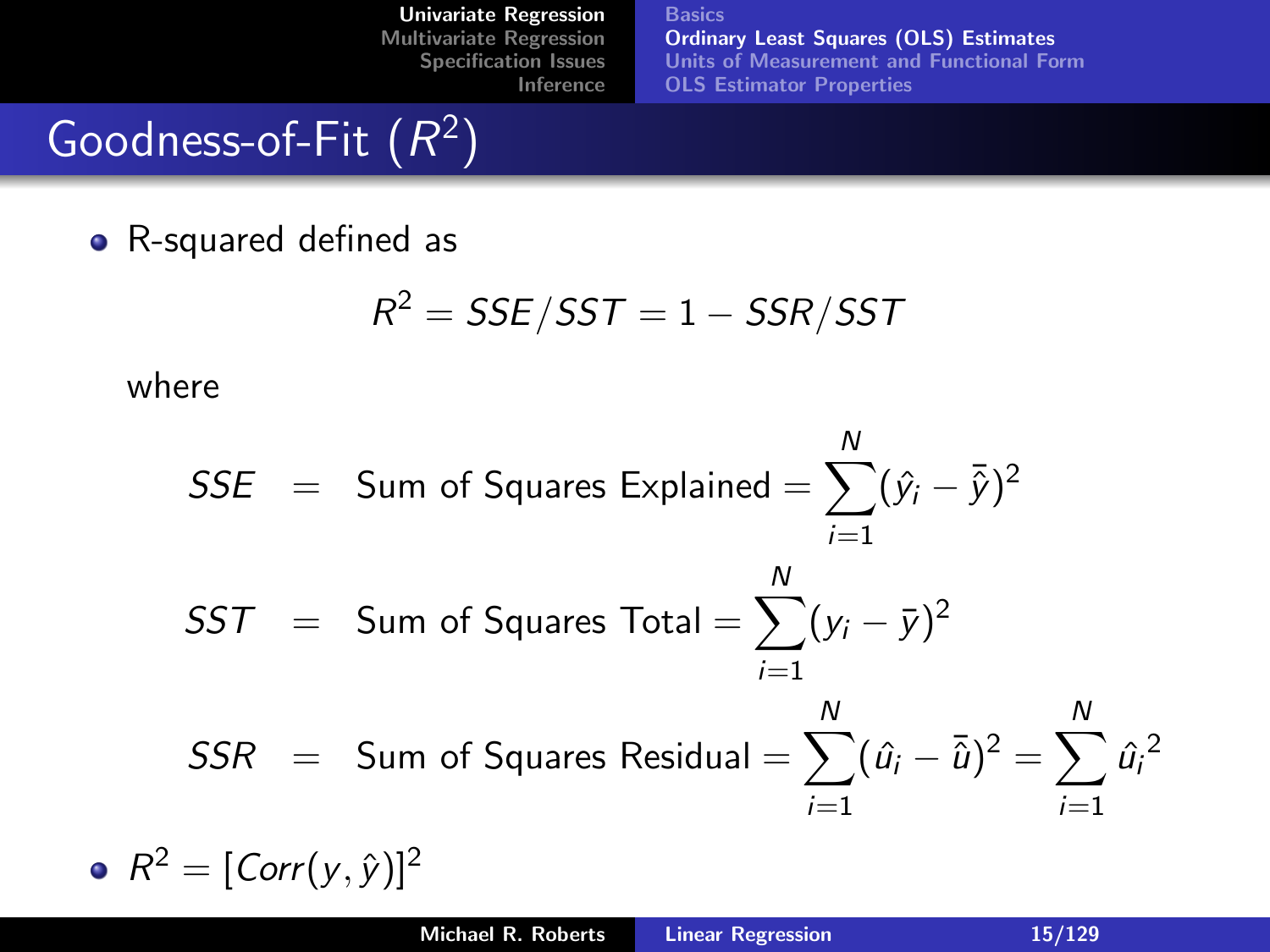**Basics** [Ordinary Least Squares \(OLS\) Estimates](#page-9-0) [Units of Measurement and Functional Form](#page-16-0) [OLS Estimator Properties](#page-28-0)

### Example: CEO Compensation

Model

$$
salary = \alpha + \beta ROE + y
$$

- $R^2 = 0.0132$
- What does this mean?

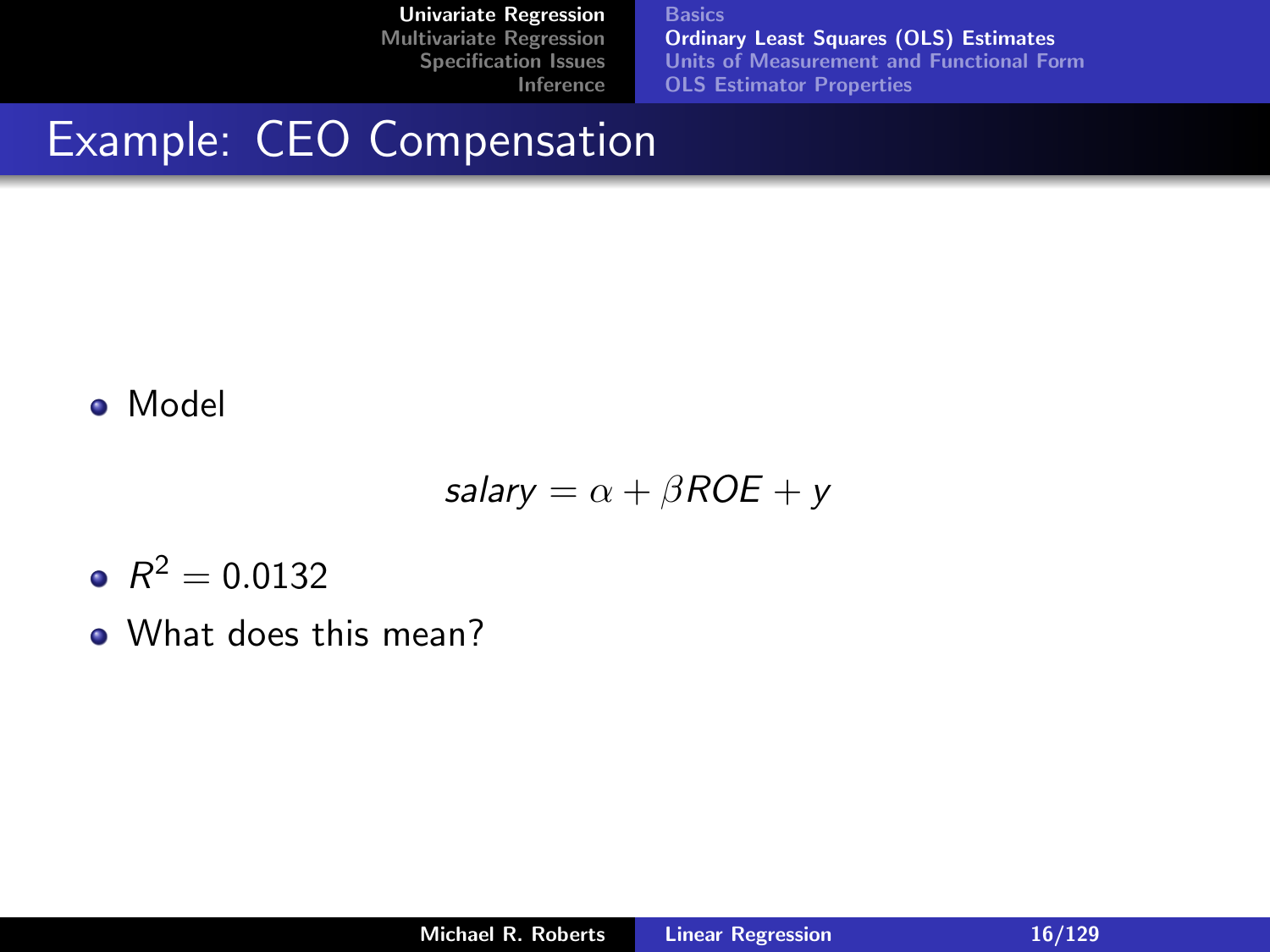**Basics** [Ordinary Least Squares \(OLS\) Estimates](#page-9-0) [Units of Measurement and Functional Form](#page-16-0) [OLS Estimator Properties](#page-28-0)

### Scaling the Dependent Variable

**• Consider CEO SRF** 

 $salary = 963.191 + 18.501 ROE$ 

Change measurement of salary from \$000s to \$s. What happens?

 $salary = 963, 191 + 18, 501 ROE$ 

• More generally, multiplying **dependent variable** by constant  $c \implies$ OLS intercept and slope are also multiplied by c

<span id="page-16-0"></span>
$$
y = \alpha + \beta x + u
$$
  

$$
\iff cy = (c\alpha) + (c\beta)x + cu
$$

(Note: variance of error affected as well.)

- Scaling  $\implies$  multiplying every observation by same  $#$
- No effect on  $R^2$  invariant to changes in units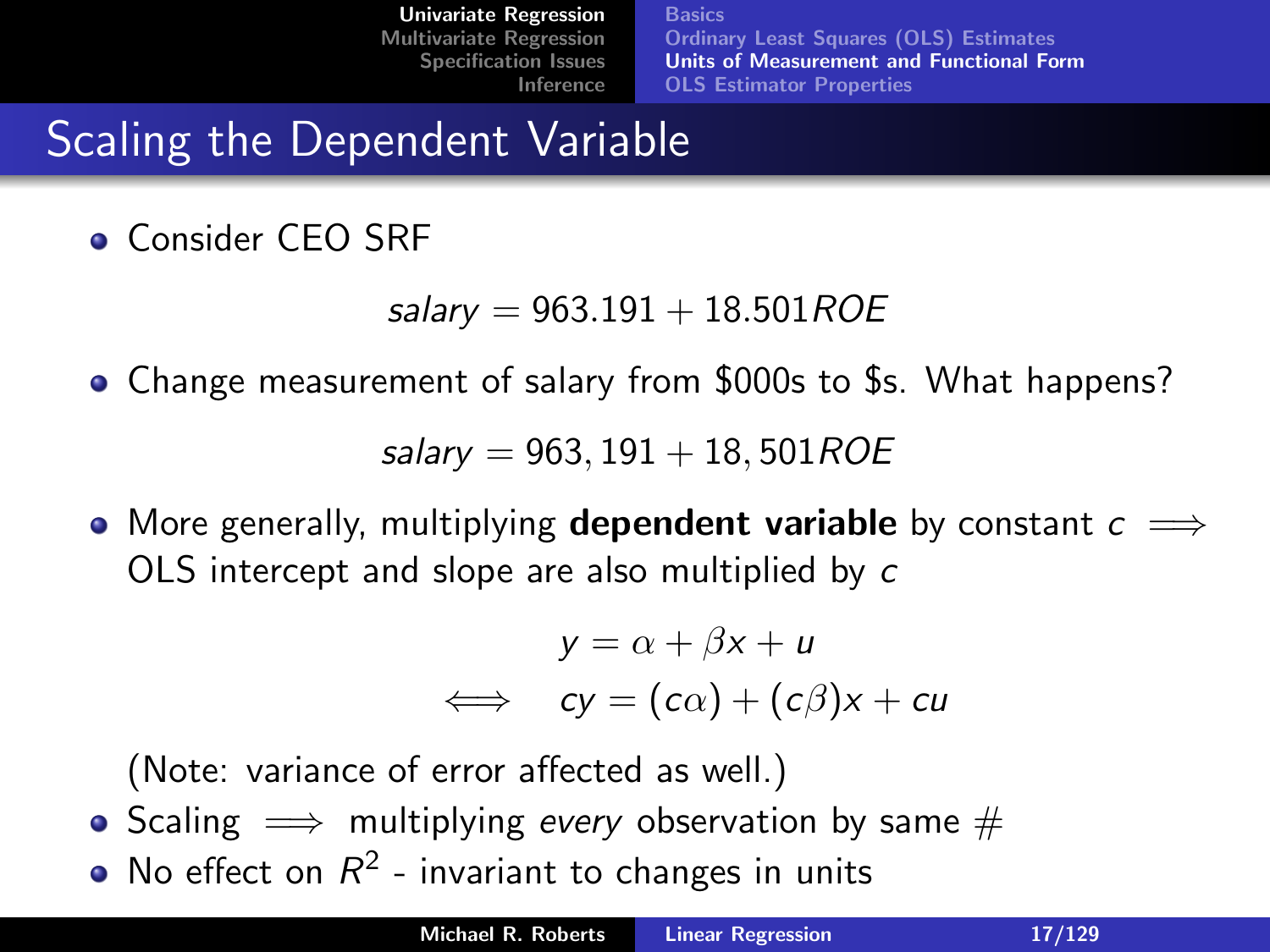**Basics** [Ordinary Least Squares \(OLS\) Estimates](#page-9-0) [Units of Measurement and Functional Form](#page-16-0) [OLS Estimator Properties](#page-28-0)

### Scaling the Independent Variable

**• Consider CEO SRF** 

```
salary = 963.191 + 18.501 ROE
```
Change measurement of ROE from percentage to decimal (i.e., multiply every observation's ROE by 1/100)

 $salary = 963.191 + 1,850.1ROE$ 

• More generally, multiplying **independent variable** by constant  $c \implies$  OLS intercept is unchanged but slope is divided by c

$$
y = \alpha + \beta x + u
$$
  

$$
\iff y = \alpha + (\beta/c)cx + cu
$$

• Scaling  $\implies$  multiplying every observation by same  $#$ No effect on  $R^2$  - invariant to changes in units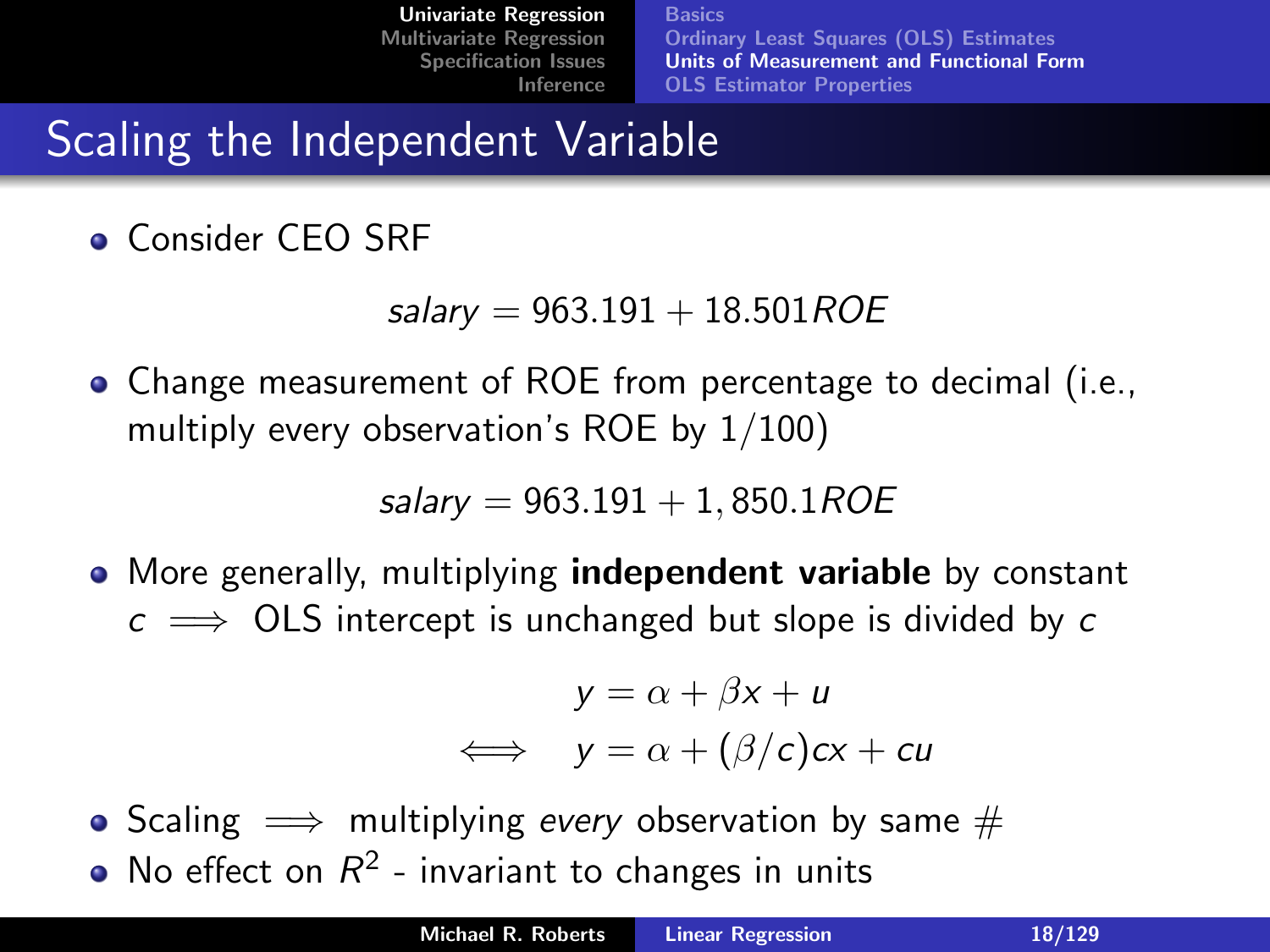**Basics** [Ordinary Least Squares \(OLS\) Estimates](#page-9-0) [Units of Measurement and Functional Form](#page-16-0) [OLS Estimator Properties](#page-28-0)

### Changing Units of Both y and x

Model:

$$
y = \alpha + \beta x + u
$$

• What happens to intercept and slope when we scale y by c and  $x$  by k?

$$
cy = c\alpha + c\beta x + cu
$$
  

$$
cy = (c\alpha) + (c\beta/k)kx + cu
$$

• intercept scaled by c, slope scaled by  $c/k$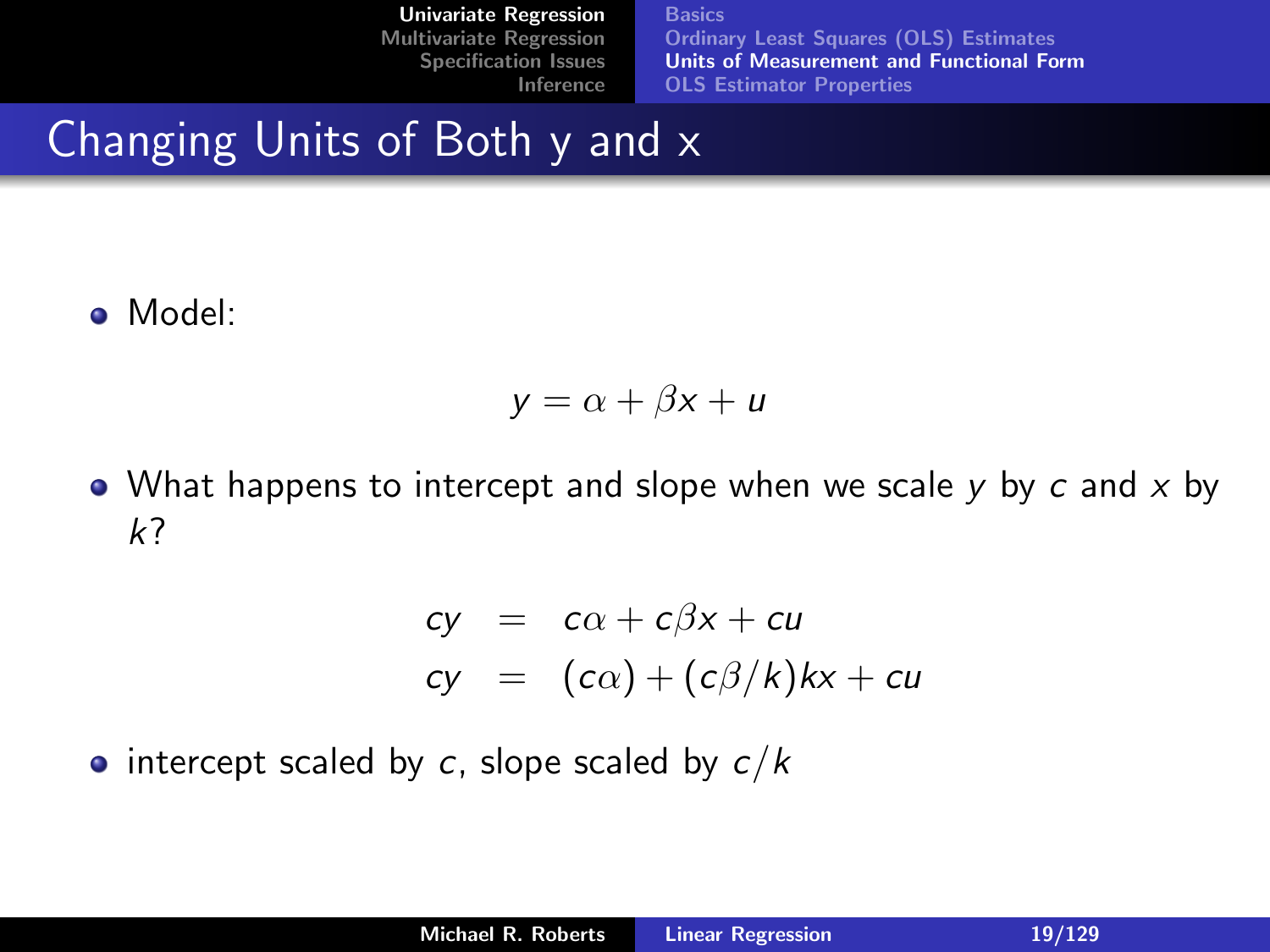**Basics** [Ordinary Least Squares \(OLS\) Estimates](#page-9-0) [Units of Measurement and Functional Form](#page-16-0) [OLS Estimator Properties](#page-28-0)

### Shifting Both y and x

Model:

$$
y = \alpha + \beta x + u
$$

• What happens to intercept and slope when we add  $c$  and  $k$  to  $y$  and x?

$$
c + y = c + \alpha + \beta x + u
$$
  
\n
$$
c + y = c + \alpha + \beta(x + k) - \beta k + u
$$
  
\n
$$
c + y = (c + \alpha - \beta k) + \beta(x + k) + u
$$

• Intercept shifted by  $\alpha - \beta k$ , slope unaffected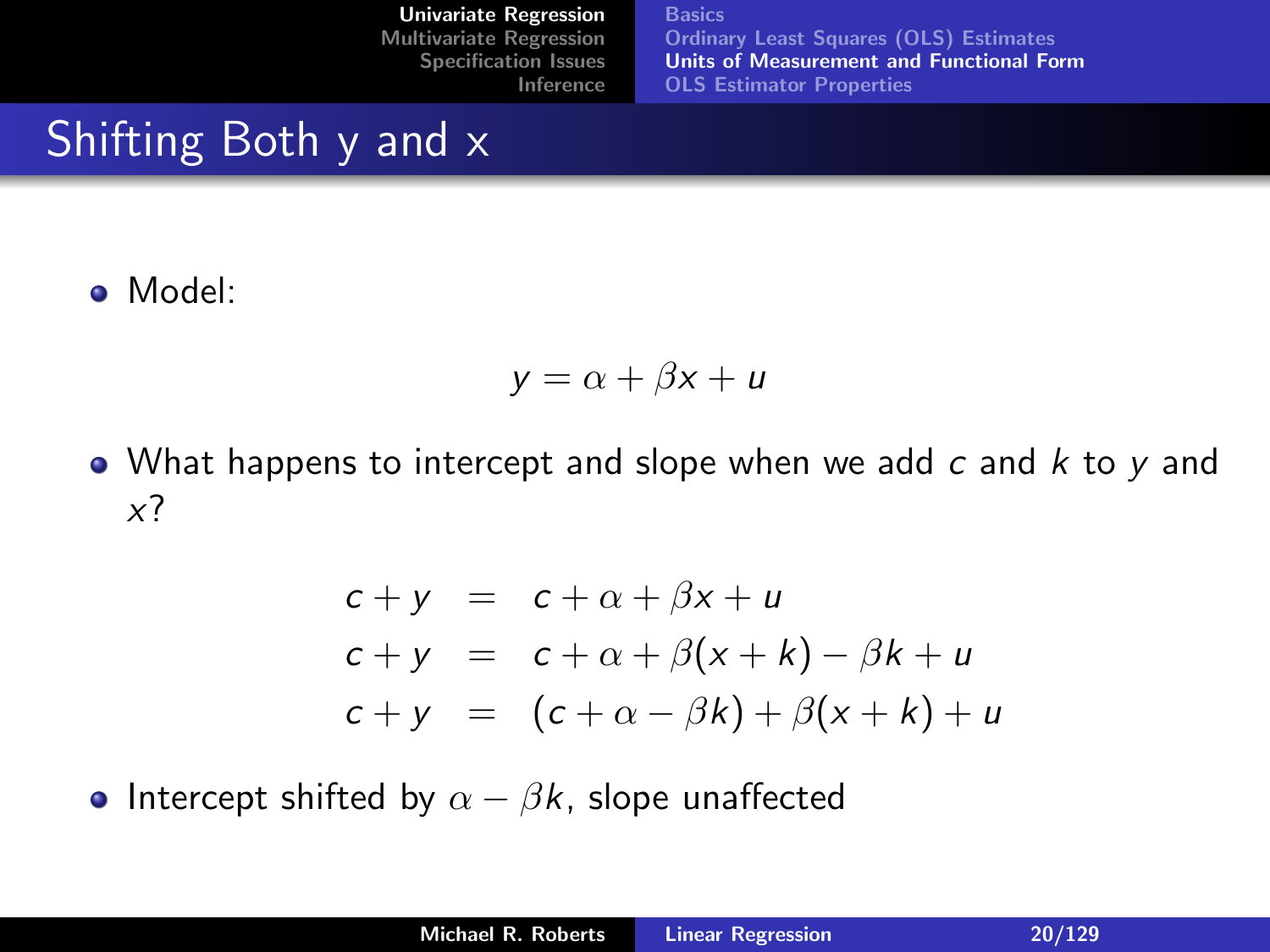**Basics** [Ordinary Least Squares \(OLS\) Estimates](#page-9-0) [Units of Measurement and Functional Form](#page-16-0) [OLS Estimator Properties](#page-28-0)

#### Incorporating Nonlinearities

Consider a traditional wage-education regression

wage  $= \alpha + \beta$ education  $+ u$ 

- This formulation assumes change in wages is constant for all educational levels
- E.g., increasing education from 5 to 6 years leads to the same \$ increase in wages as increasing education from 11 to 12, or 15 to 16, etc.
- Better assumption is that each year of education leads to a constant proportionate (i.e., percentage) increase in wages
- Approximation of this intuition captured by

 $log(wage) = \alpha + \beta$ education + u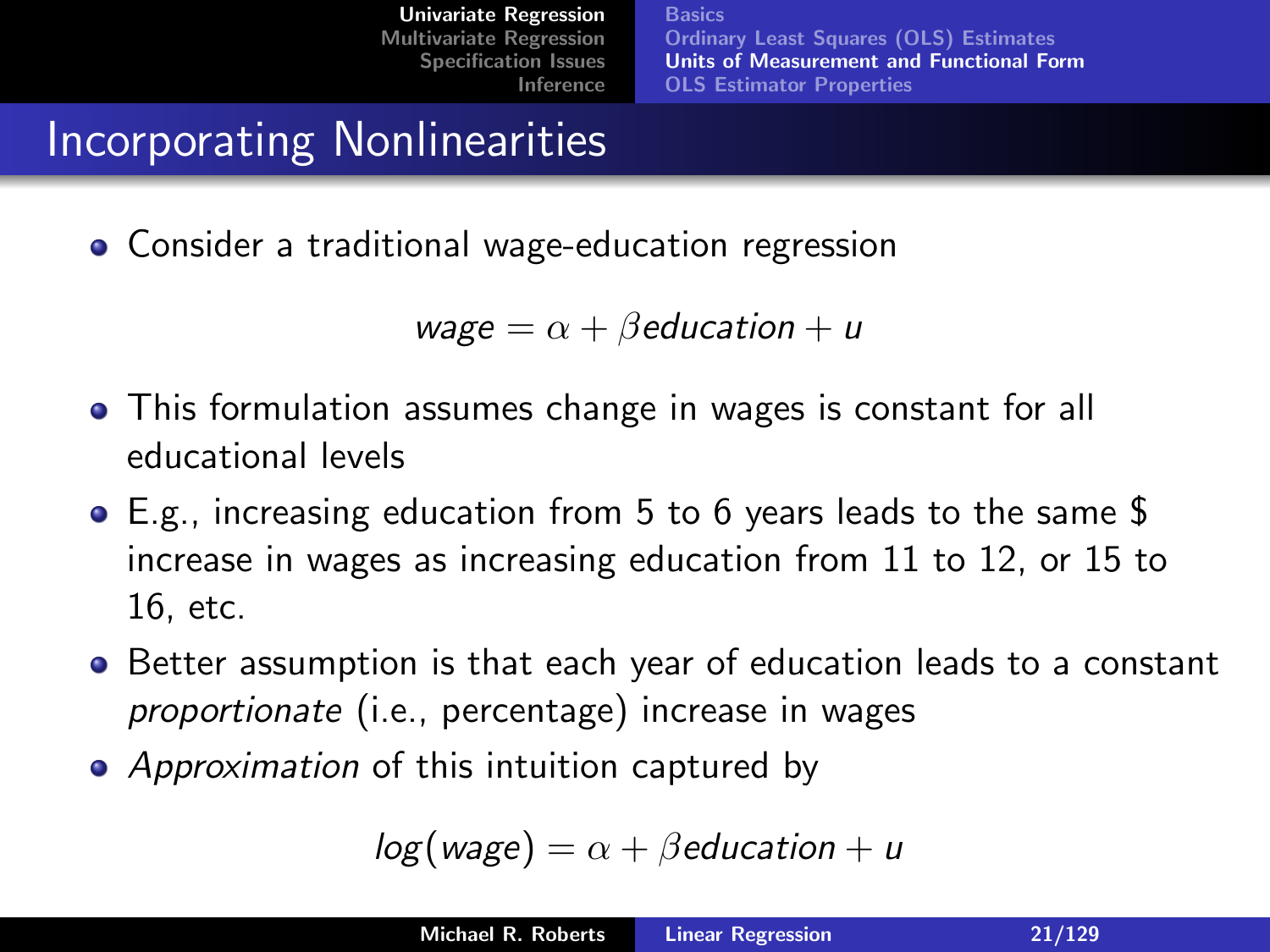**Basics** [Ordinary Least Squares \(OLS\) Estimates](#page-9-0) [Units of Measurement and Functional Form](#page-16-0) [OLS Estimator Properties](#page-28-0)

### Log Dependent Variables

Percentage change in wage given one unit increase in education is

 $\%$  $\Delta$ wage  $\approx$  (100 $\beta$ ) $\Delta$ educ

- Percent change in wage is constant for each additional year of education
- Change in wage for an extra year of education *increases* as education increases.
	- I.e., increasing return to education (assuming  $\beta > 0$ )
	- Log wage is linear in education. Wage is nonlinear

$$
\textit{log}(\textit{wage}) = \alpha + \beta \textit{eduction} + u
$$

$$
\implies \text{ wage} = \exp\left(\alpha + \beta \text{eduction} + u\right)
$$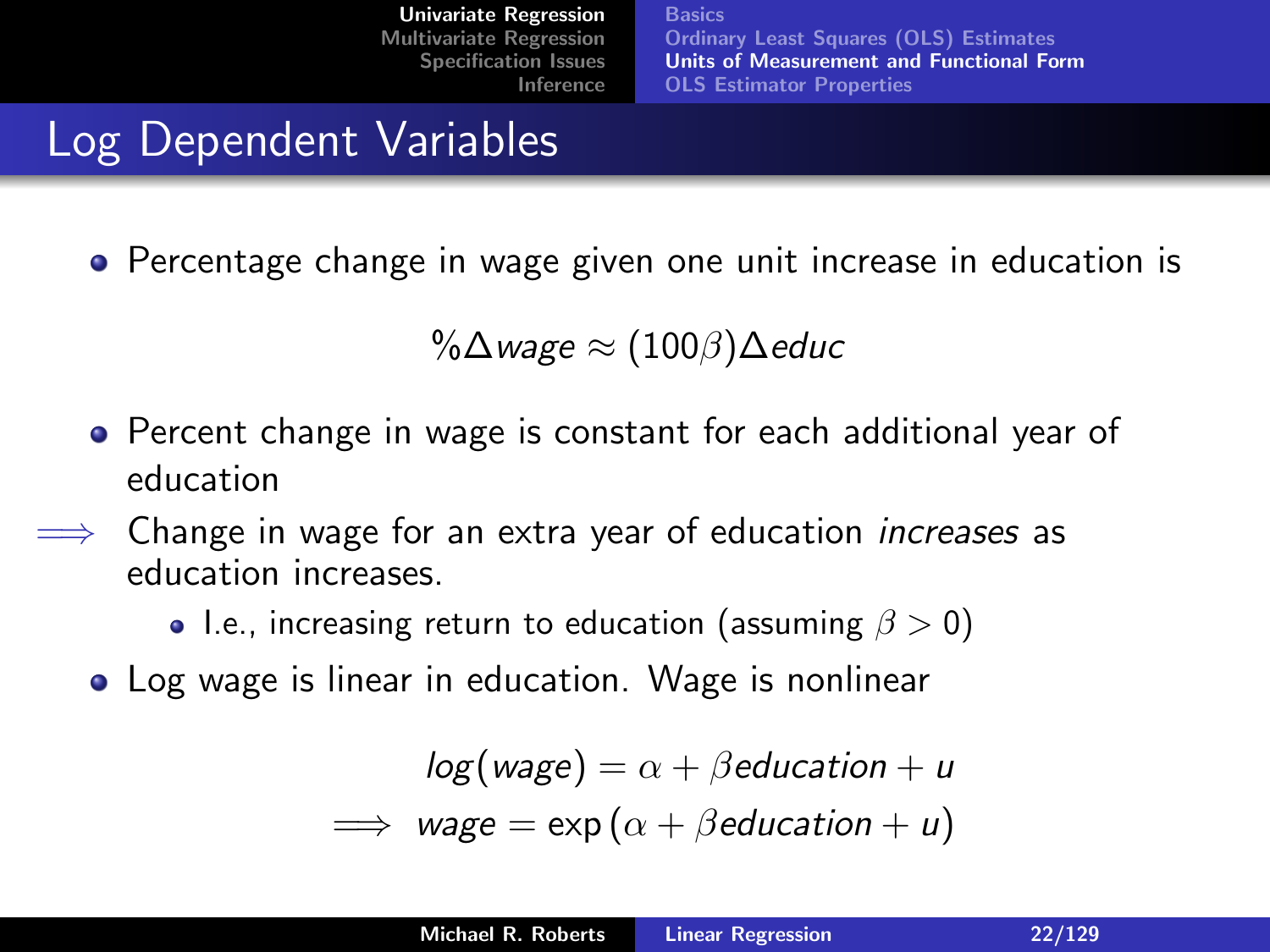[Univariate Regression](#page-1-0) [Multivariate Regression](#page-31-0) [Specification Issues](#page-79-0) [Inference](#page-103-0) **Basics** [Ordinary Least Squares \(OLS\) Estimates](#page-9-0) [Units of Measurement and Functional Form](#page-16-0) [OLS Estimator Properties](#page-28-0)

# Log Wage Example

• Sample of 526 individuals in 1976. Wages measured in \$/hour. Education  $=$  years of education.

SRF:

 $log(wage) = 0.584 + 0.083$ education,  $R^2 = 0.186$ 

- **·** Interpretation:
	- Each additional year of education leads to an 8.3% increase in wages  $(NOT log(wages)!!!)$ .
	- For someone with no education, their wage is  $exp(0.584)$ ...this is meaningless because no one in sample has education=0.
- **Ignores other nonlinearities.** E.g., diploma effects at 12 and 16.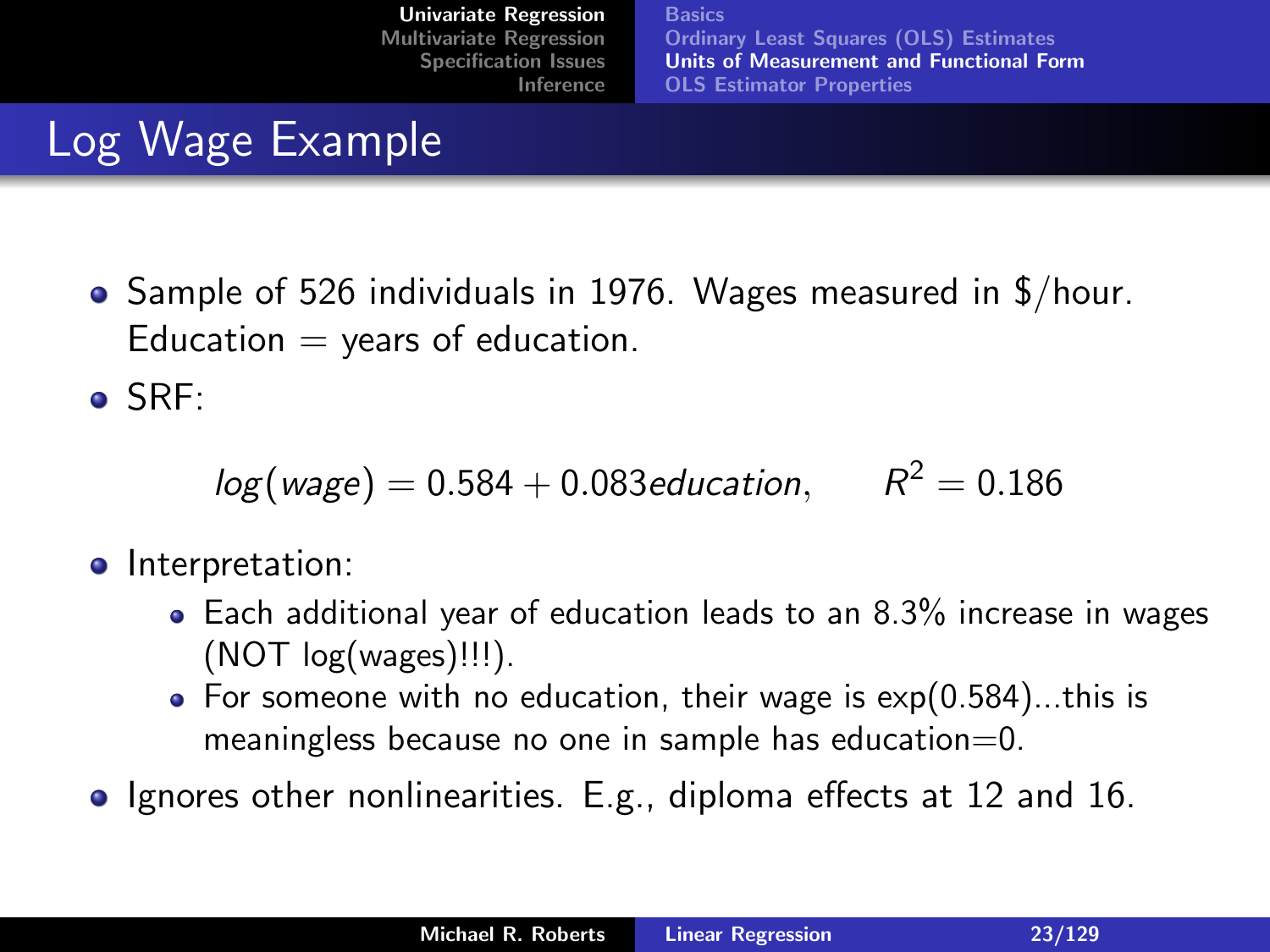**Basics** [Ordinary Least Squares \(OLS\) Estimates](#page-9-0) [Units of Measurement and Functional Form](#page-16-0) [OLS Estimator Properties](#page-28-0)

## Constant Elasticity Model

• Alter CEO salary model

$$
log(salary) = \alpha + \beta log(sales) + u
$$

 $\theta$  is the **elasticity** of salary w.r.t. sales SRF

$$
log(salary) = 4.822 + 0.257 log(sales),
$$
  $R^2 0.211$ 

- $\bullet$  Interpretation: For each  $1\%$  increase in sales, salary increase by 0.257%
- **Intercept meaningless...no firm has 0 sales.**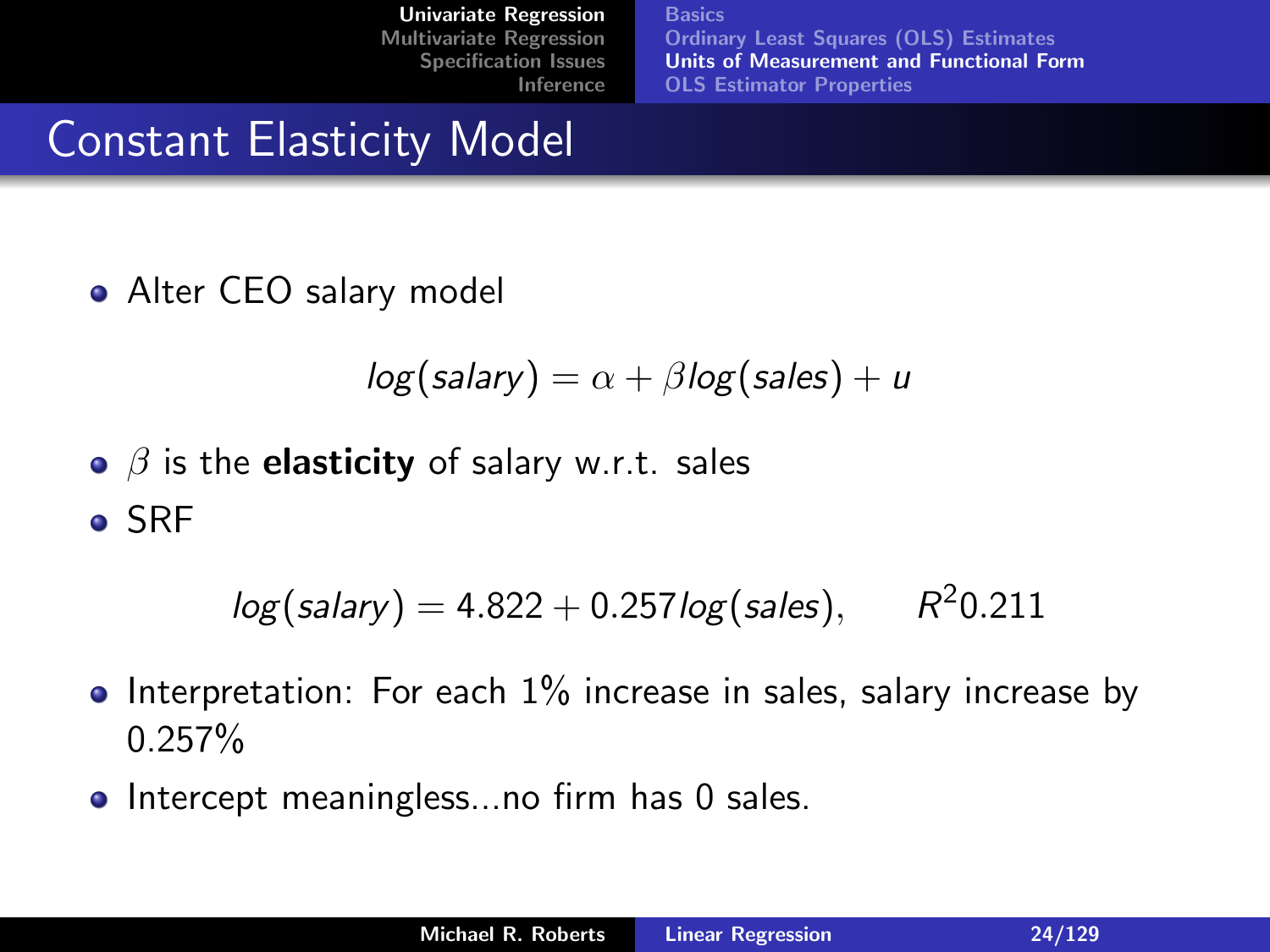**Basics** [Ordinary Least Squares \(OLS\) Estimates](#page-9-0) [Units of Measurement and Functional Form](#page-16-0) [OLS Estimator Properties](#page-28-0)

# Changing Units in Log-Level Model

• What happens to intercept and slope if we  $\Delta$  units of dependent variable when it's in log form?

$$
log(y) = \alpha + \beta x + u
$$
  
\n
$$
\iff log(c) + log(y) = log(c) + \alpha + \beta x + u
$$
  
\n
$$
\iff log(cy) = (log(c) + \alpha) + \beta x + u
$$

• Intercept shifted by  $log(c)$ , slope unaffected because slope measures proportionate change in log-log model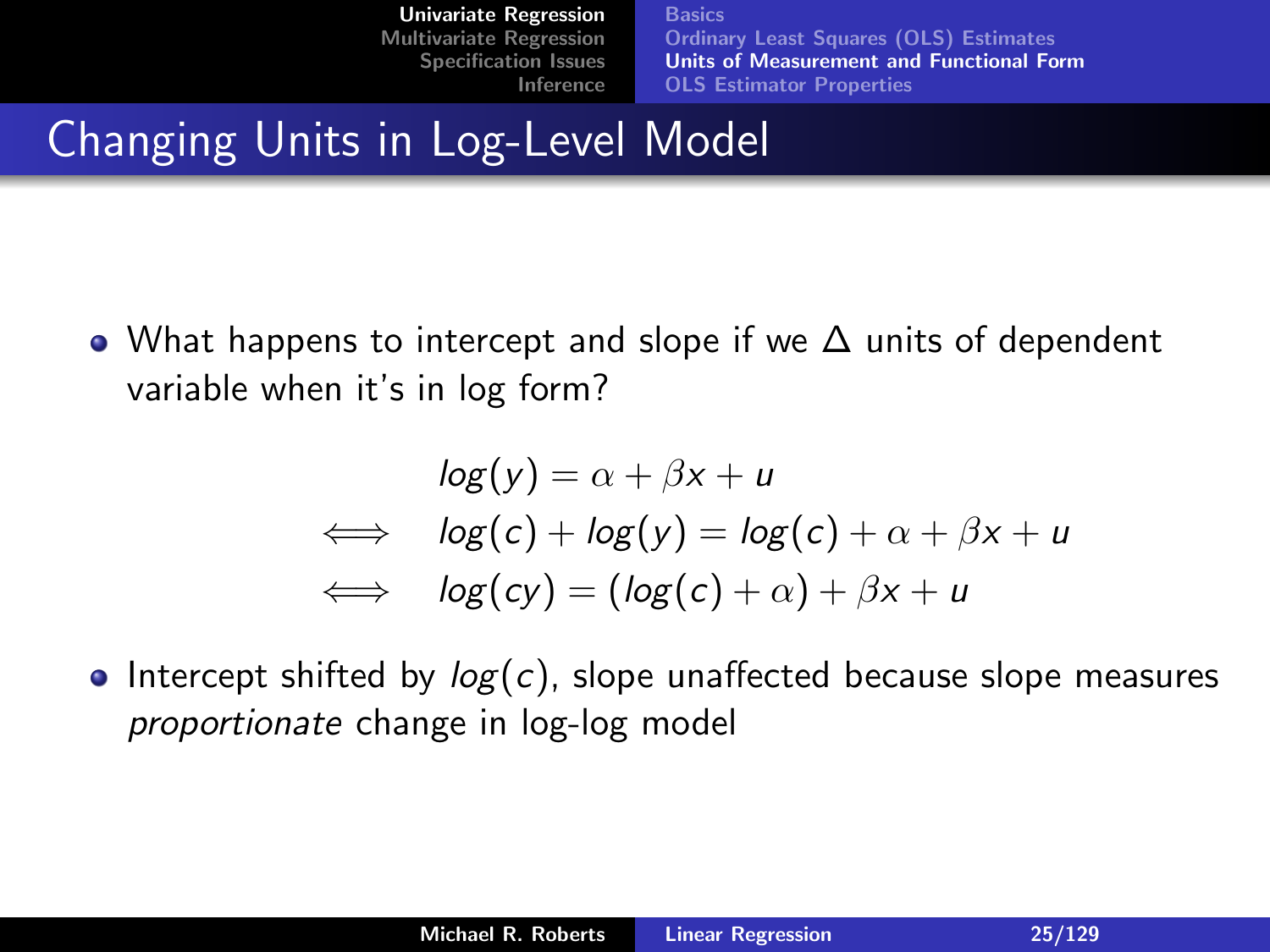**Basics** [Ordinary Least Squares \(OLS\) Estimates](#page-9-0) [Units of Measurement and Functional Form](#page-16-0) [OLS Estimator Properties](#page-28-0)

## Changing Units in Level-Log Model

• What happens to intercept and slope if we  $\Delta$  units of independent variable when it's in log form?

$$
y = \alpha + \beta \log(x) + u
$$
  
\n
$$
\iff \beta \log(c) + y = \alpha + \beta \log(x) + \beta \log(c) + u
$$
  
\n
$$
\iff y = (\alpha - \beta \log(c)) + \beta \log(cx) + u
$$

• Slope measures *proportionate* change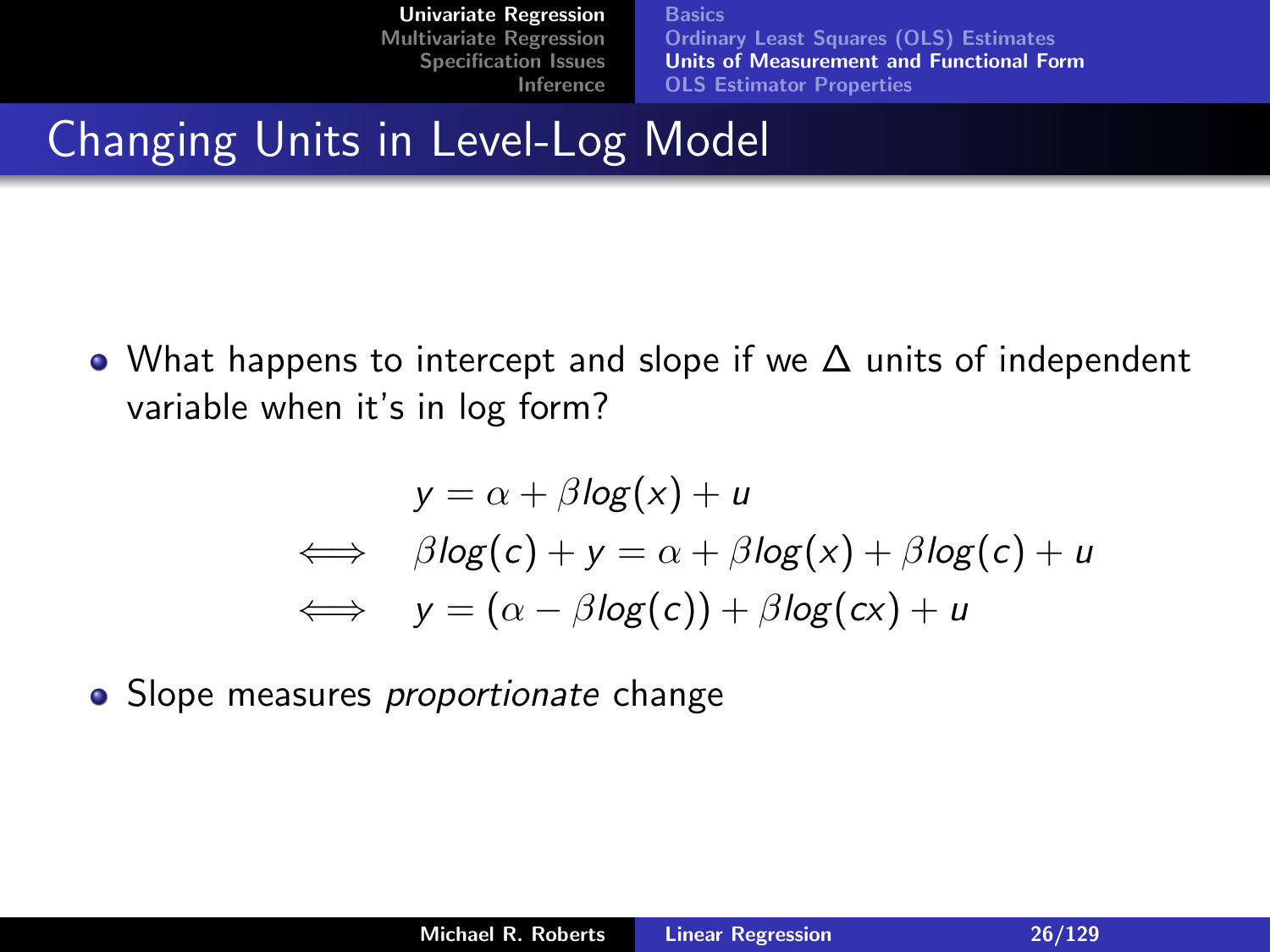**Basics** [Ordinary Least Squares \(OLS\) Estimates](#page-9-0) [Units of Measurement and Functional Form](#page-16-0) [OLS Estimator Properties](#page-28-0)

# Changing Units in Log-Log Model

• What happens to intercept and slope if we  $\Delta$  units of dependent variable?

$$
log(y) = \alpha + \beta log(x) + u
$$
  
\n
$$
\iff log(c) + log(y) = log(c) + \alpha + \beta log(x) + u
$$
  
\n
$$
\iff log(cy) = (\alpha + log(c)) + \beta log(x) + u
$$

• What happens to intercept and slope if we  $\Delta$  units of independent variable?

$$
log(y) = \alpha + \beta log(x) + u
$$
  
\n
$$
\iff \beta log(c) + log(y) = \alpha + \beta log(x) + \beta log(c) + u
$$
  
\n
$$
\iff log(y) = (\alpha - \beta log(c)) + \beta log(cx) + u
$$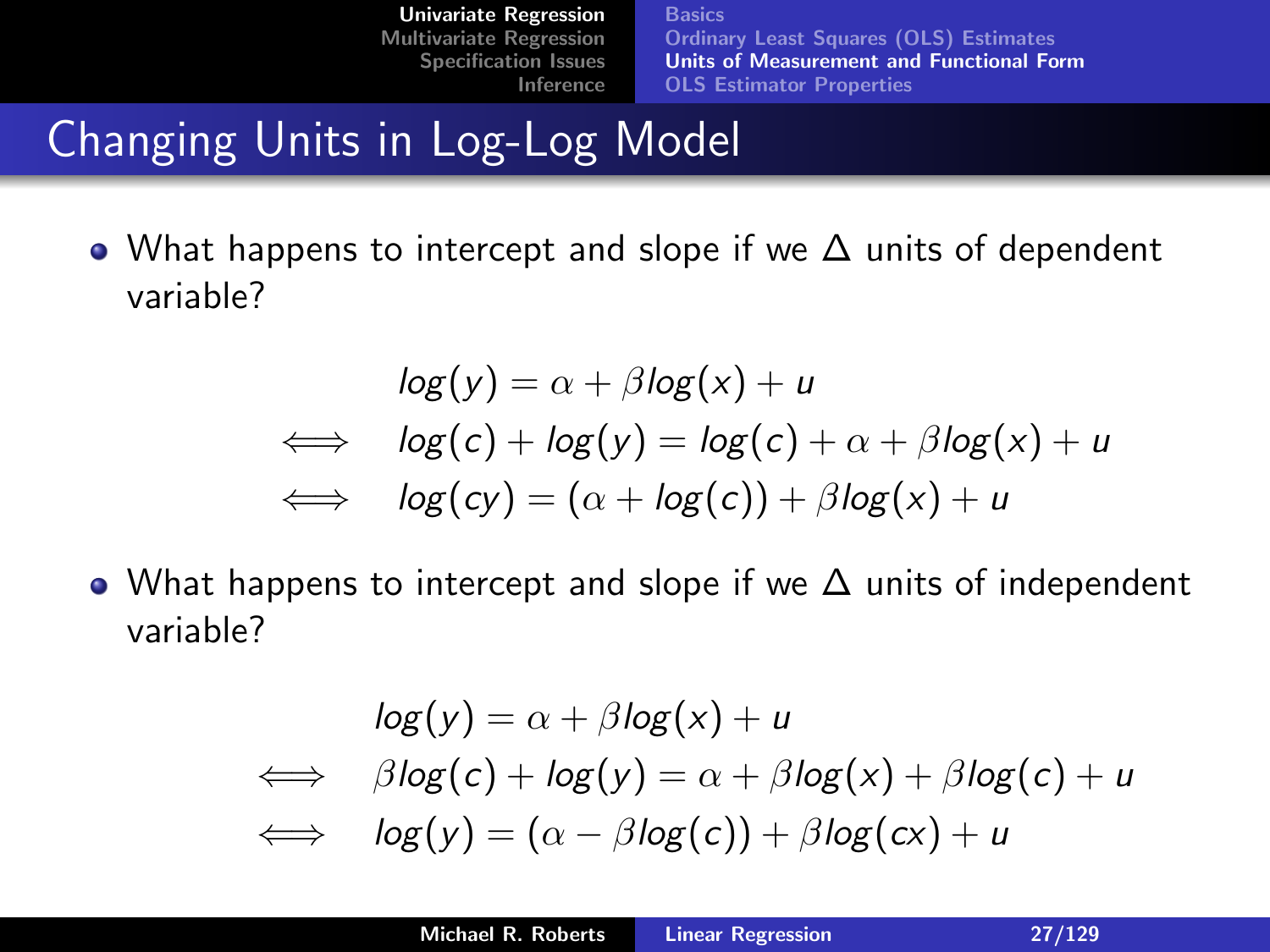**Basics** [Ordinary Least Squares \(OLS\) Estimates](#page-9-0) [Units of Measurement and Functional Form](#page-16-0) [OLS Estimator Properties](#page-28-0)

# Log Functional Forms

|             | Dependent | Independent | Interpretation         |
|-------------|-----------|-------------|------------------------|
| Model       | Variable  | Variable    | of $\beta$             |
| Level-level |           | x           | $dy = \beta dx$        |
| Level-log   |           | log(x)      | $dy = (\beta/100)\%dx$ |
| Log-level   | log(y)    | X           | % $dy = (100\beta)dx$  |
| Log-log     | log(y)    | log(x)      | % $dy = \beta$ %dx     |

- E.g., In Log-level model,  $100 \times \beta = \%$  change in y for a 1 unit increase in  $x(100\beta = \text{semi-elasticity})$
- **E.g., In Log-log model,**  $\beta = \%$  change in y for a 1% change in x ( $\beta$  $=$  elasticity)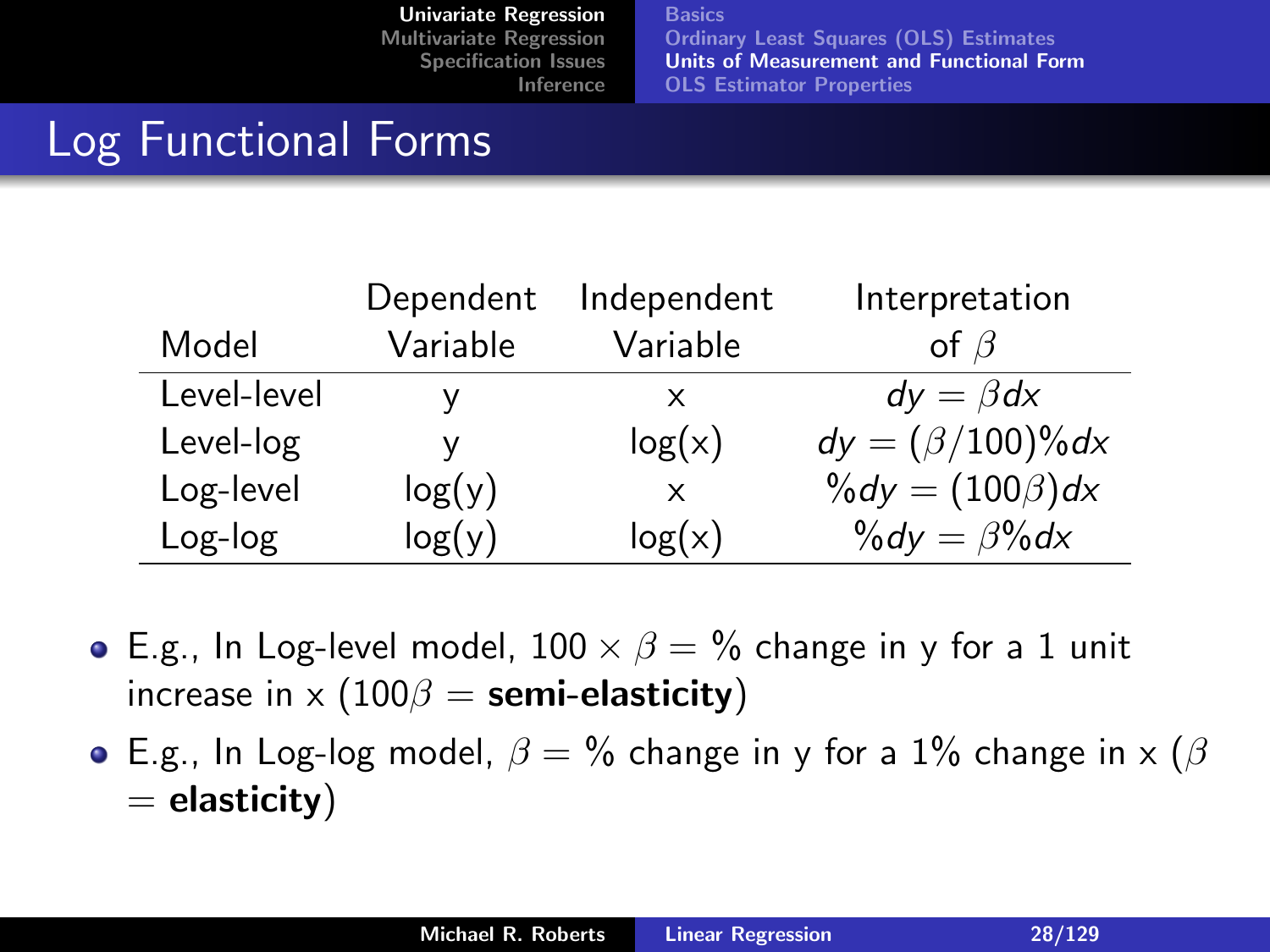<span id="page-28-0"></span>**Basics** [Ordinary Least Squares \(OLS\) Estimates](#page-9-0) [Units of Measurement and Functional Form](#page-16-0) [OLS Estimator Properties](#page-28-0)

# Unbiasedness

- When is OLS unbiased (i.e.,  $E(\hat{\beta}) = \beta$ )?
	- **1** Model is linear in parameters
	- <sup>2</sup> We have a random sample (e.g., self selection)
	- $\bullet$  Sample outcomes on x vary (i.e., no collinearity with intercept)
	- 4 Zero conditional mean of errors (i.e.,  $E(u|x) = 0$ )
- Unbiasedness is a feature of sampling distributions of  $\hat{\alpha}$  and  $\hat{\beta}$ .
- For a given sample, we hope  $\hat{\alpha}$  and  $\hat{\beta}$  are close to true values.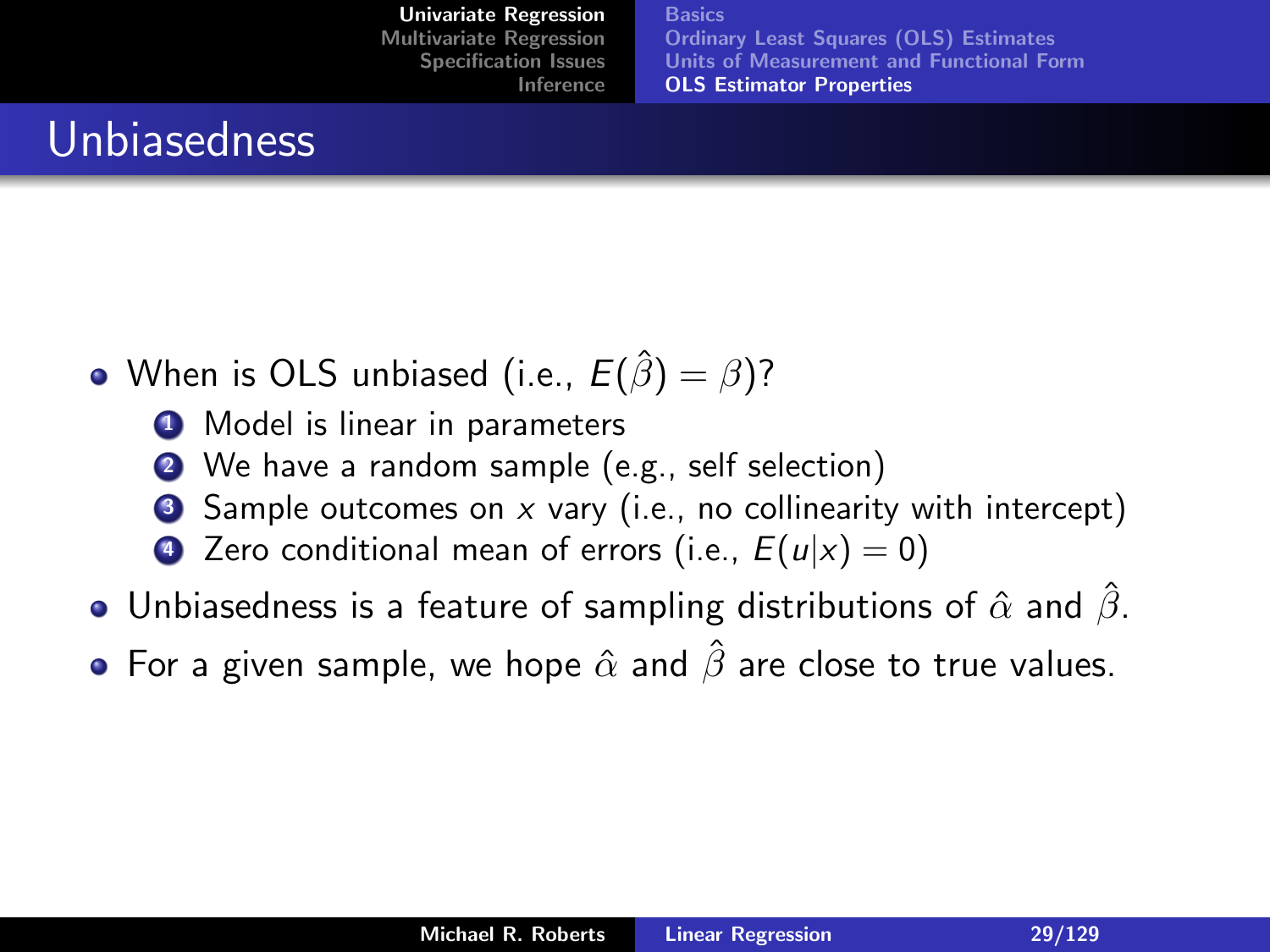Basics [Ordinary Least Squares \(OLS\) Estimates](#page-9-0) [Units of Measurement and Functional Form](#page-16-0) [OLS Estimator Properties](#page-28-0)

#### Variance of OLS Estimators

- Homoskedasticity  $\implies$   $Var(u|x) = \sigma^2$
- Heterokedasticity  $\implies Var(u|x) = f(x) \in \mathbb{R}^+$

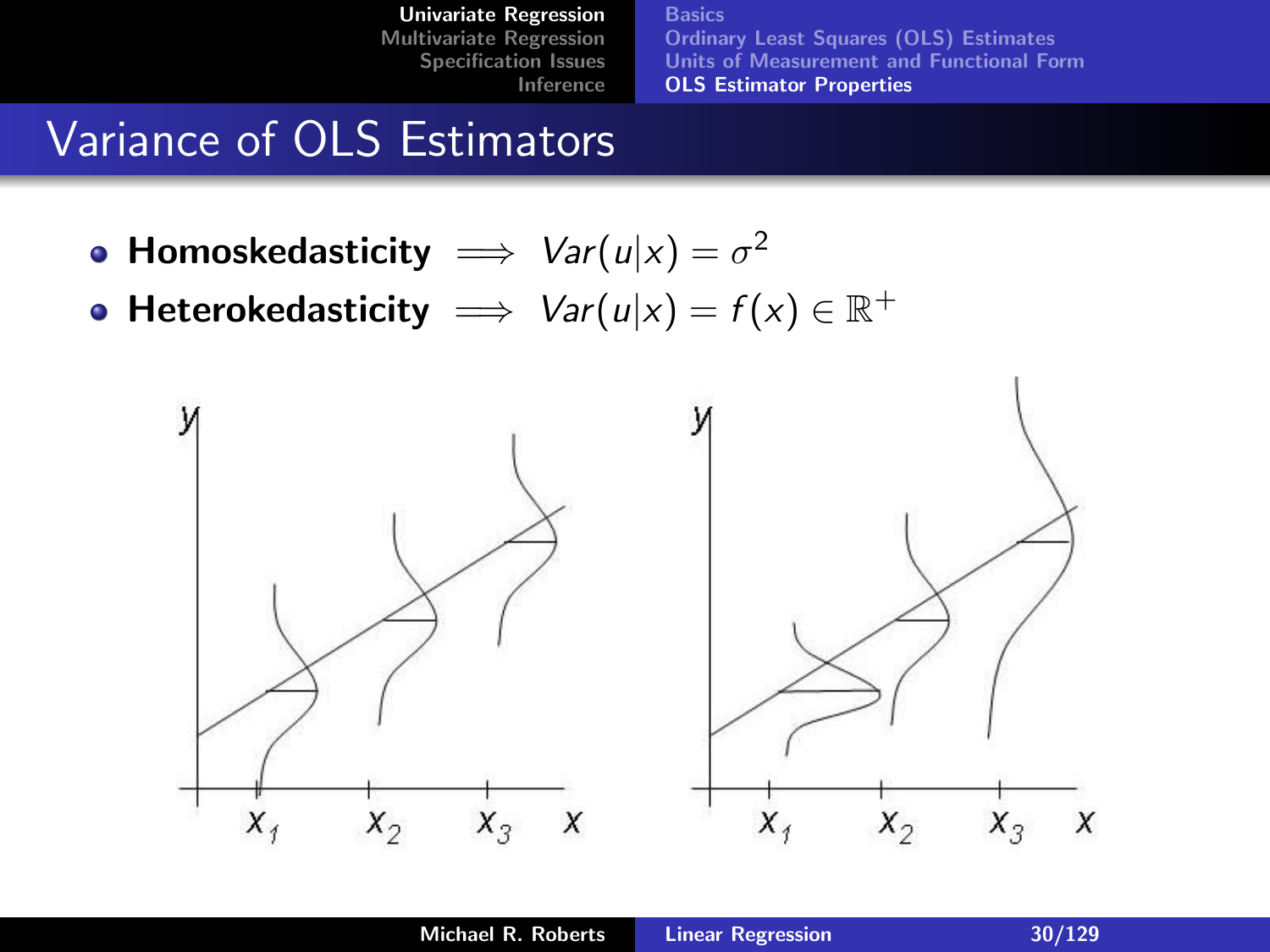[Univariate Regression](#page-1-0) [Multivariate Regression](#page-31-0) [Specification Issues](#page-79-0) [Inference](#page-103-0) **Basics** [Ordinary Least Squares \(OLS\) Estimates](#page-9-0) [Units of Measurement and Functional Form](#page-16-0) [OLS Estimator Properties](#page-28-0)

### Standard Errors

- Remember, larger error variance  $\implies$  larger  $Var(\beta) \implies$  bigger SEs
- $\bullet$  Intuition: More variation in unobservables affecting y makes it hard to precisely estimate  $\beta$
- Relatively more variation in  $x$  is our friend!!!
- More variation in x means lower SEs for  $\beta$
- Likewise, larger samples tend to increase variation in  $x$  which also means lower SEs for  $\beta$
- I.e., we like big samples for identifying  $\beta!$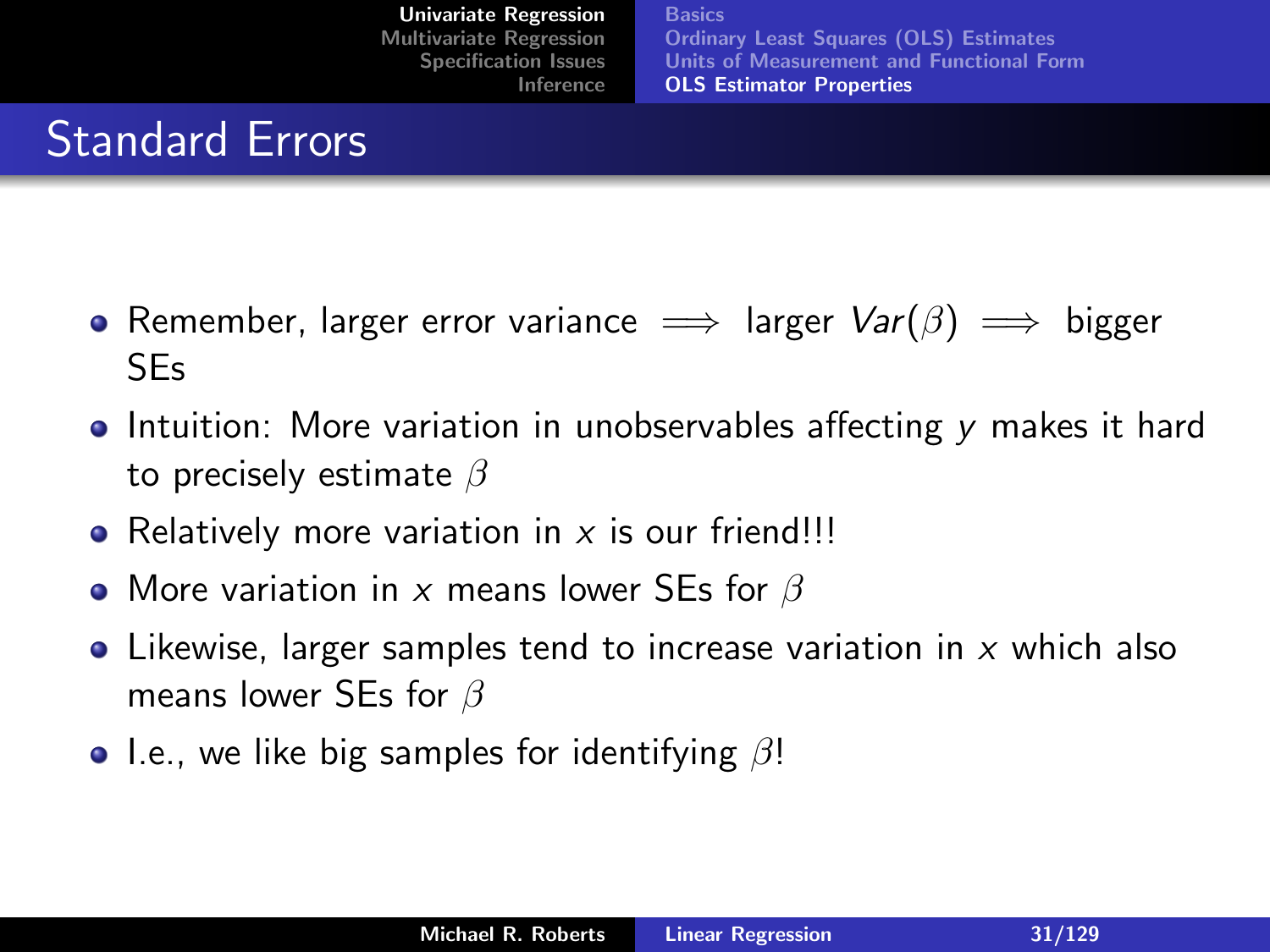[Univariate Regression](#page-1-0) [Multivariate Regression](#page-31-0) [Specification Issues](#page-79-0) [Inference](#page-103-0) [Mechanics and Interpretation](#page-32-0) [OLS Estimator Properties](#page-45-0) [Further Issues](#page-49-0) [Binary Independent Variables](#page-62-0)

#### **Basics**

#### **• Multiple Linear Regression Model**

$$
y = \beta_0 + \beta_1 x_1 + \beta_2 x_2 + \dots + \beta_k x_k + u
$$

- Same notation and terminology as before.
- Similar key identifying assumptions
	- <sup>1</sup> No perfect collinearity among covariates
	- **2**  $E(u|x_1,...x_k) = 0 \implies$  at a minimum no correlation and we have correctly accounted for the functional relationships between y and  $(x_1, ..., x_k)$

o SRF

<span id="page-31-0"></span>
$$
y = \hat{\beta}_0 + \hat{\beta}_1 x_1 + \hat{\beta}_2 x_2 + \dots + \hat{\beta}_k x_k
$$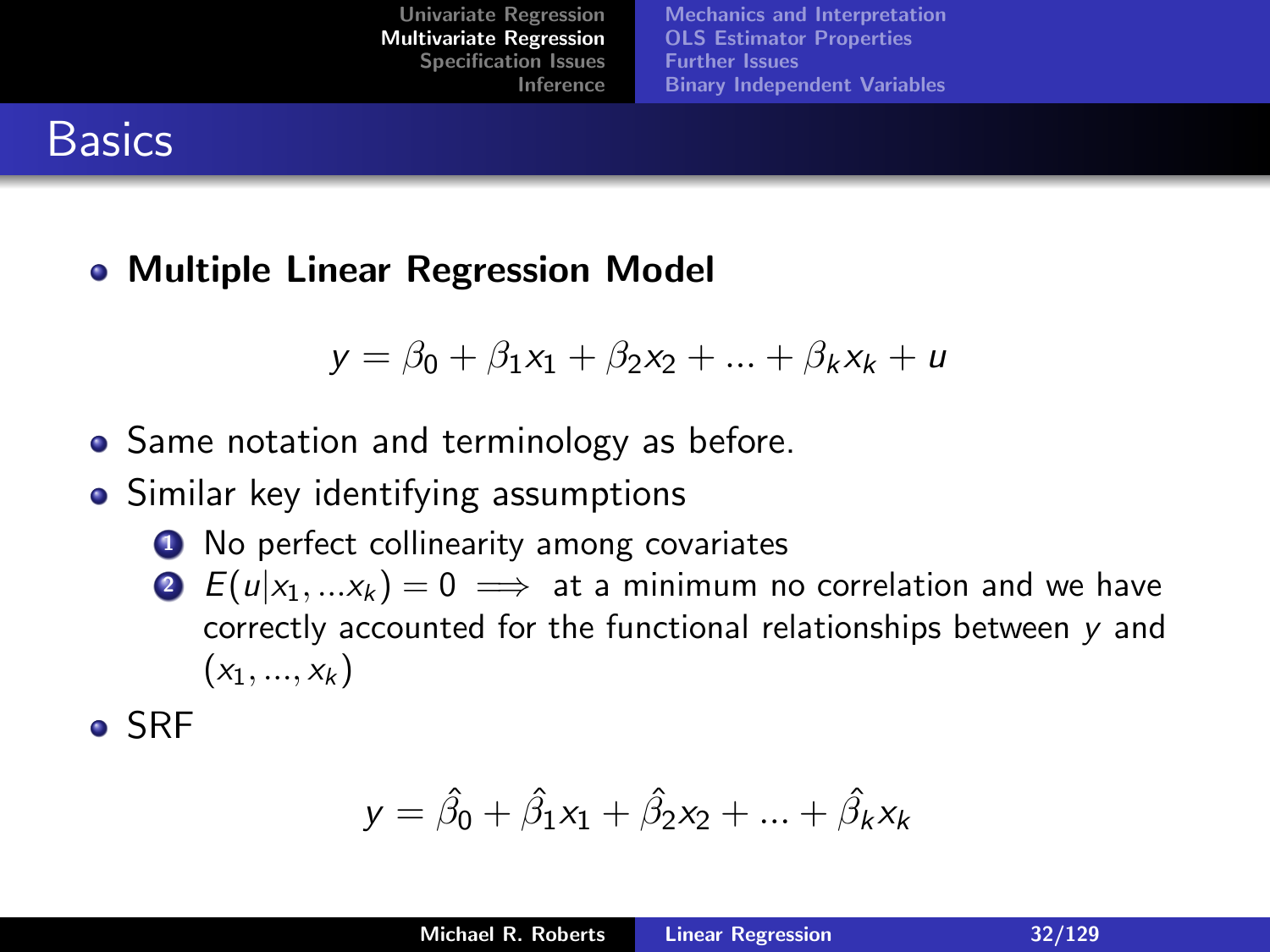[Univariate Regression](#page-1-0) [Multivariate Regression](#page-31-0) [Specification Issues](#page-79-0) [Inference](#page-103-0) [Mechanics and Interpretation](#page-32-0) [OLS Estimator Properties](#page-45-0) [Further Issues](#page-49-0) [Binary Independent Variables](#page-62-0)

#### Interpretation

- Estimated intercept  $\hat{beta}$  is predicted value of y when all  $x = 0$ . Sometimes this makes sense, sometimes it doesn't.
- Estimated slopes  $(\hat{\beta_1}, ... \hat{\beta_k})$  have partial effect interpretations

$$
\Delta \hat{y} = \hat{\beta}_1 \Delta x_1 + \dots + \hat{\beta}_k \Delta x_k
$$

I.e., given changes in  $x_1$  through  $x_k$ ,  $(\Delta x_1, ..., \Delta x_k)$ , we obtain the predicted change in y.

• When all but one covariate, e.g.,  $x_1$ , is held fixed so  $(\Delta x_2, ..., \Delta x_k) = (0, ..., 0)$  then

<span id="page-32-0"></span>
$$
\Delta \hat{y} = \hat{\beta}_1 \Delta x_1
$$

I.e.,  $\hat{\beta_1}$  is the coefficient holding *all else fixed* (ceteris paribus)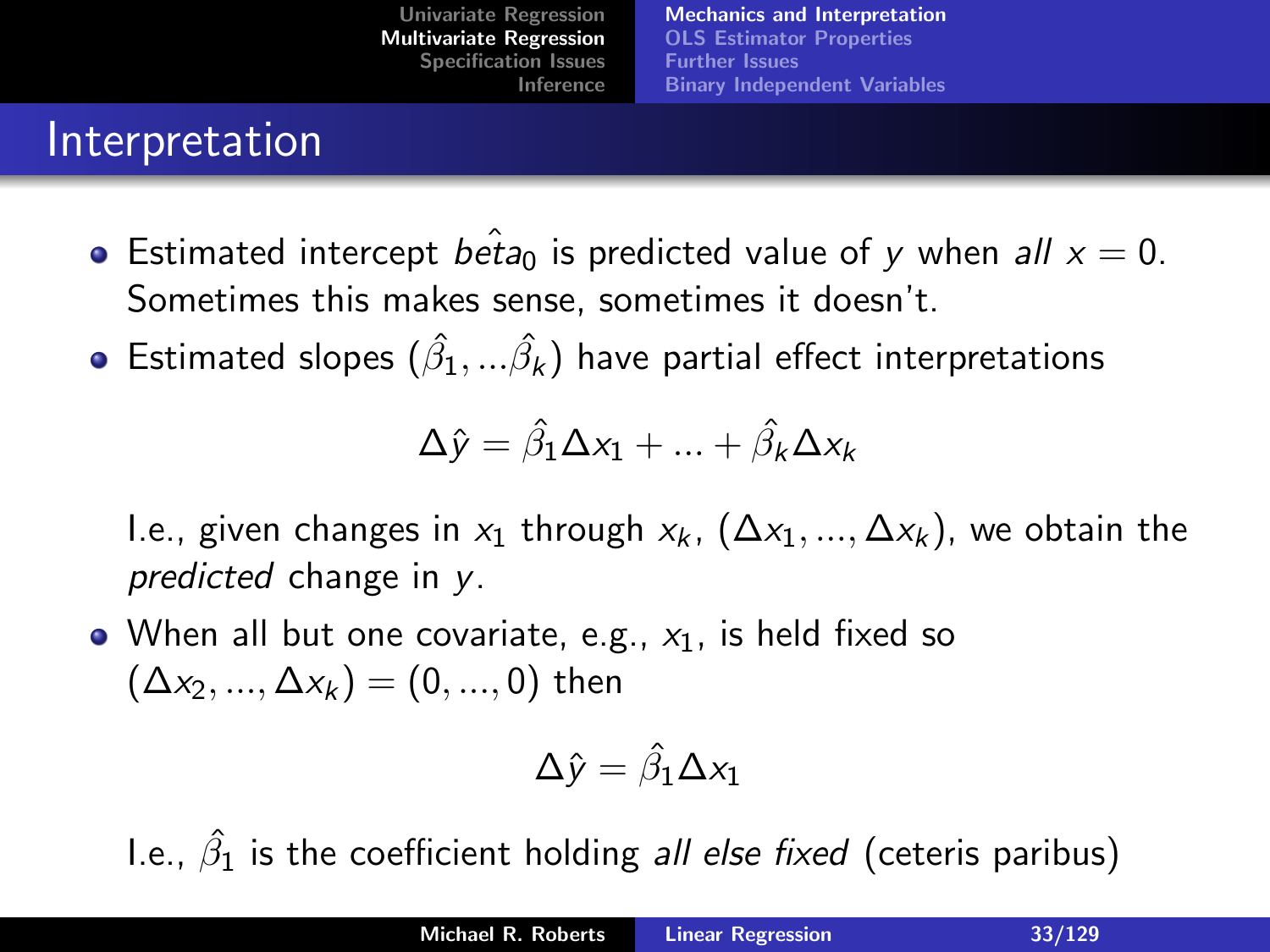[Mechanics and Interpretation](#page-32-0) [OLS Estimator Properties](#page-45-0) [Further Issues](#page-49-0) [Binary Independent Variables](#page-62-0)

# Example: College GPA

SRF of college GPA and high school GPA (4-point scales) and ACT score for  $N = 141$  university students

$$
\widehat{\text{coIGPA}} = 1.29 + 0.453 \text{hsGPA} + 0.0094 \text{ACT}
$$

- What do intercept and slopes tell us?
	- Consider two students, Fred and Bob, with identical ACT score but hsGPA of Fred is 1 point higher than that of Bob. Best prediction of Fred's colGPA is 0.453 points higher than that of Bob.
- SRF without hsGPA

$$
\widehat{\text{colGPA}}=1.29+0.0271\text{ACT}
$$

What's different and why? Can we use it to compare 2 people with same hsGPA?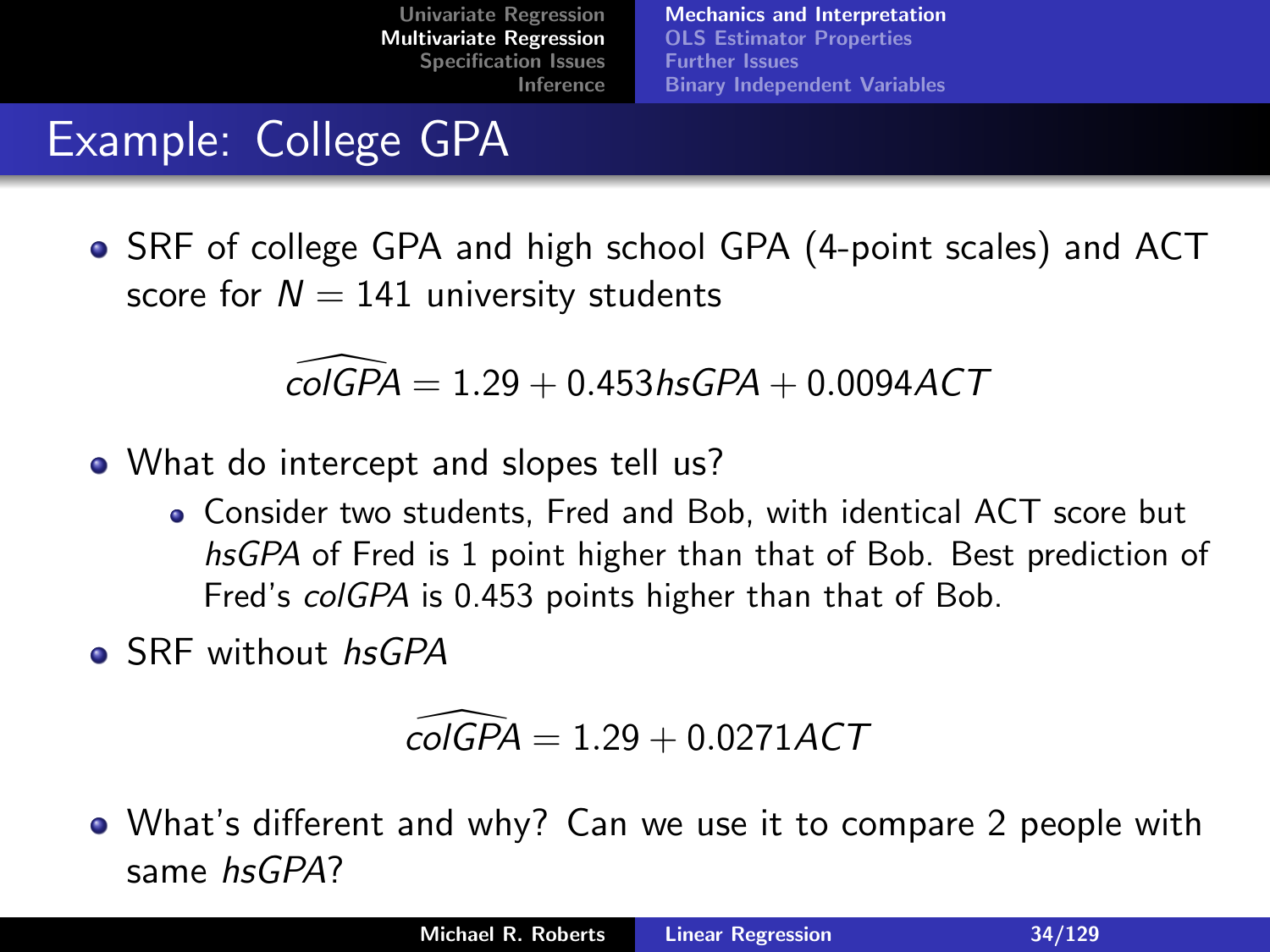[Mechanics and Interpretation](#page-32-0) [OLS Estimator Properties](#page-45-0) [Further Issues](#page-49-0) [Binary Independent Variables](#page-62-0)

### All Else Equal

- Consider prev example. Holding ACT fixed, another point on high school GPA is predicted to inc college GPA by 0.452 points.
- If we could collect a sample of individuals with the same high school ACT, we could run a simple regression of college GPA on high school GPA. This holds all else, ACT, fixed.
- Multiple regression mimics this scenario without restricting the values of any independent variables.

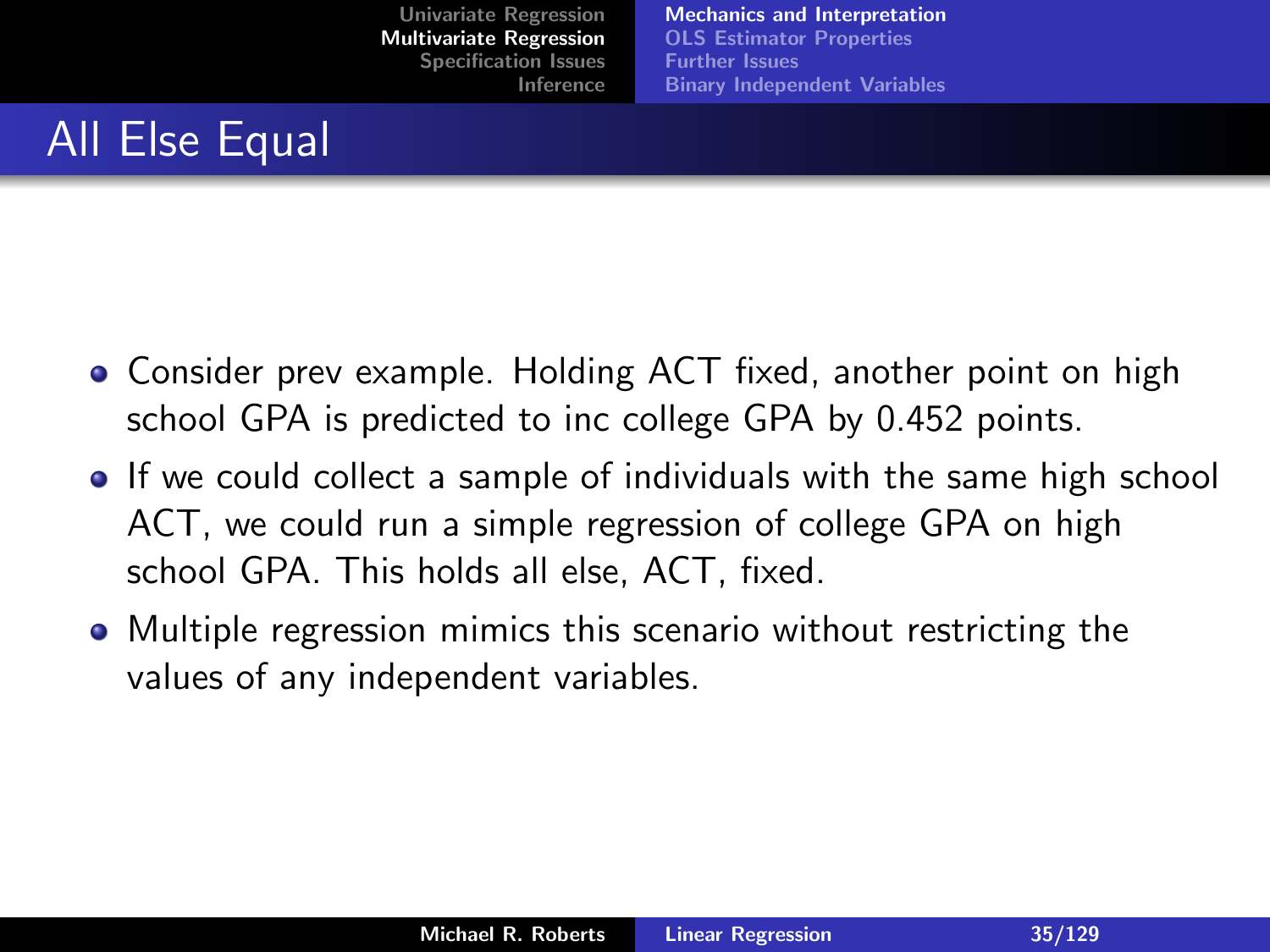[Mechanics and Interpretation](#page-32-0) [OLS Estimator Properties](#page-45-0) [Further Issues](#page-49-0) [Binary Independent Variables](#page-62-0)

### Changing Multiple Independent Variables Simultaneously

- Each  $\beta$  corresponds to the partial effect of its covariate
- What if we want to change more than one variable at the same time?
- E.g., What is the effect of increasing the high school GPA by 1 point and the ACT score by 1 points?

 $\Delta$ colGPA = 0.453 $\Delta$ hsGPA + 0.0094 $\Delta$ ACT = 0.4624

E.g., What is the effect of increasing the high school GPA by 2 point and the ACT score by 10 points?

$$
\widehat{\Delta \text{colGPA}} = 0.453 \Delta \text{hsGPA} + 0.0094 \Delta \text{ACT}
$$
  
= 0.453 × 2 + 0.0094 × 10 = 1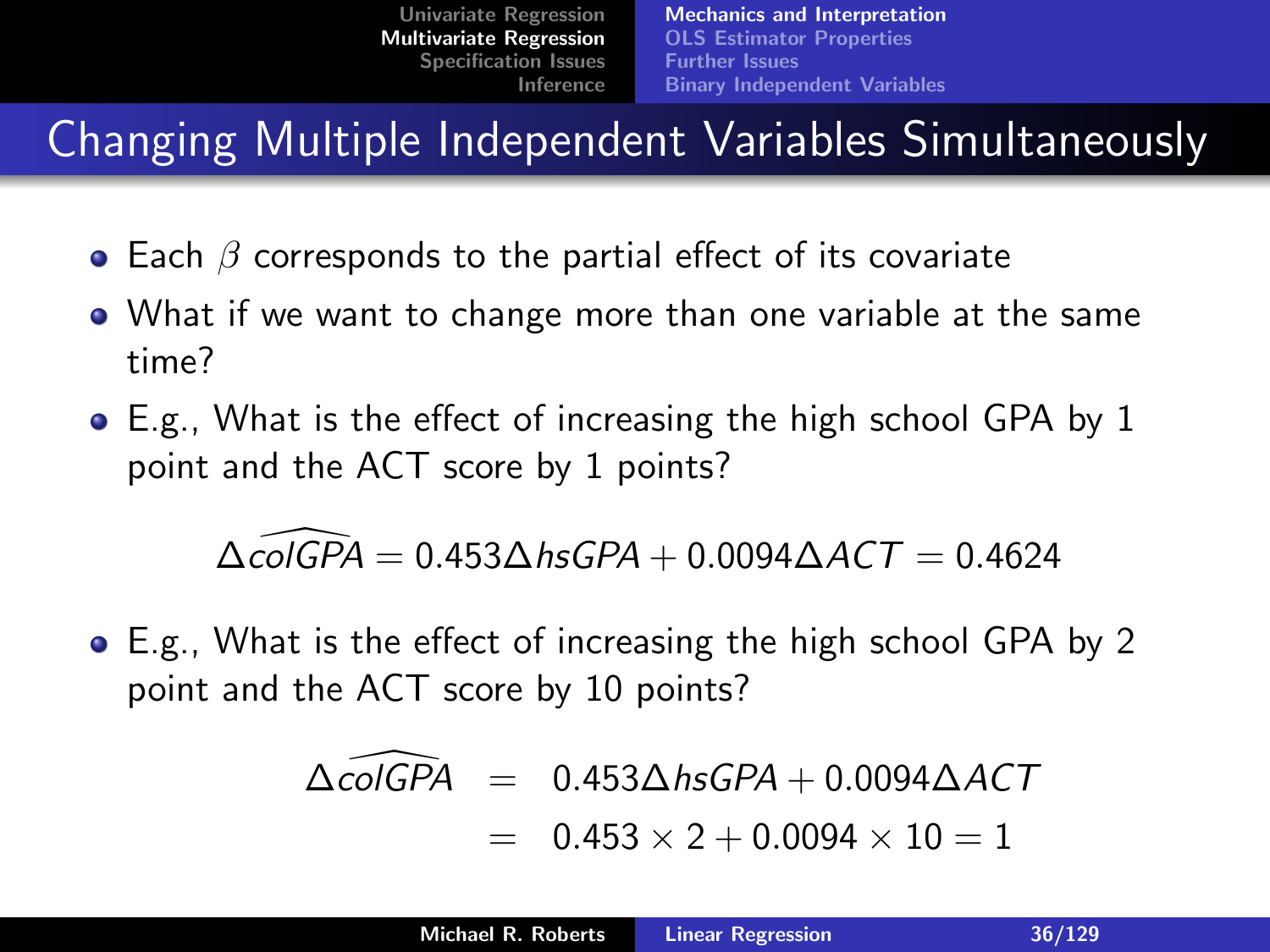[Mechanics and Interpretation](#page-32-0) [OLS Estimator Properties](#page-45-0) [Further Issues](#page-49-0) [Binary Independent Variables](#page-62-0)

### Fitted Values and Residuals

- Residual  $= \hat{u}_i = v_i \hat{v}_i$
- **•** Properties of residuals and fitted values:
	- $\textbf{1}$  sample avg of residuals  $=0\implies\hat{\hat{y}}=\bar{y}$
	- 2 sample cov between each indep variable and residuals  $= 0$
	- **3** Point of means  $(\bar{y}, \bar{x}_1, ..., \bar{x}_k)$  lies on regression line.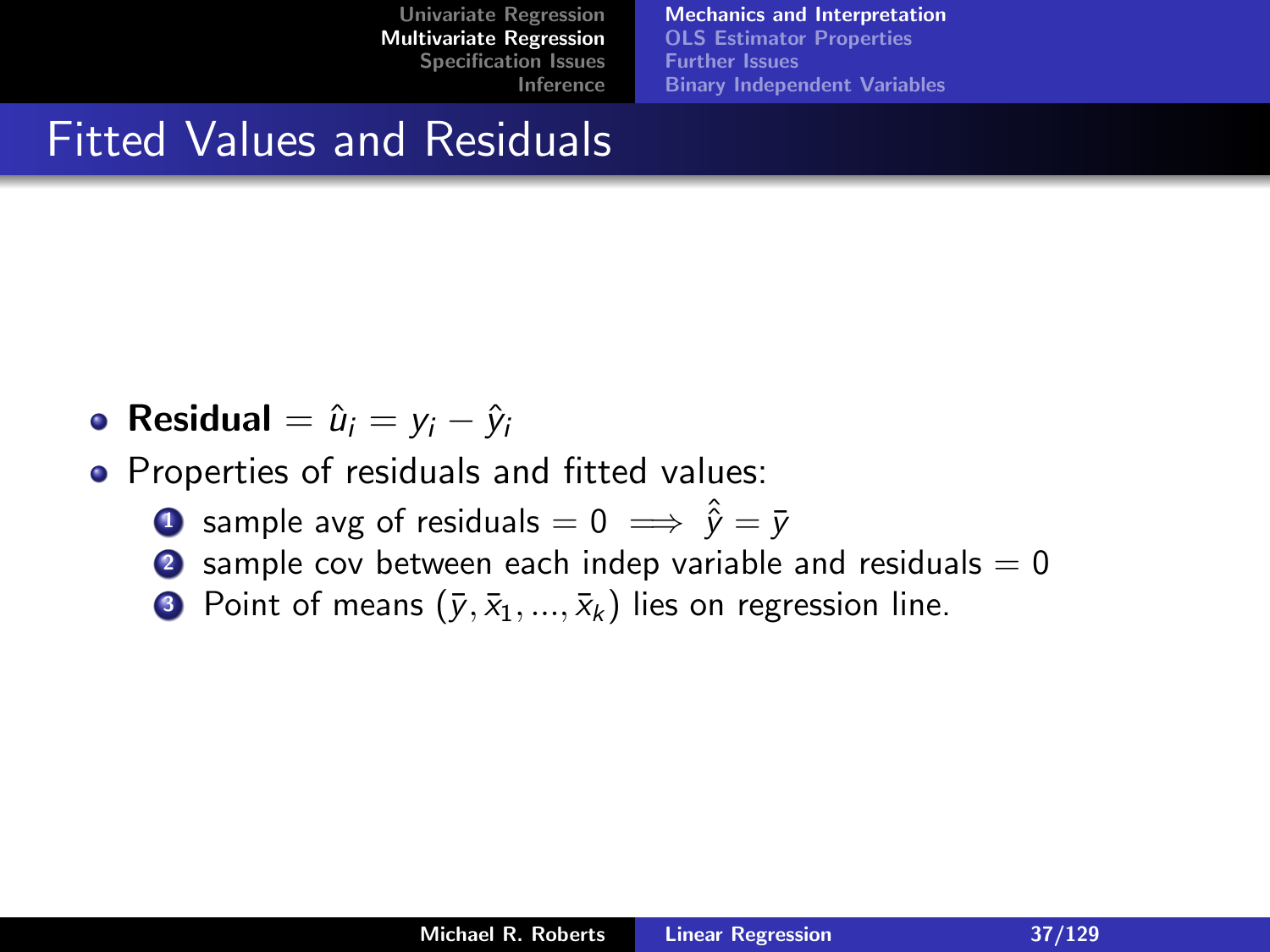[Mechanics and Interpretation](#page-32-0) [OLS Estimator Properties](#page-45-0) [Further Issues](#page-49-0) [Binary Independent Variables](#page-62-0)

## Partial Regression

**• Consider 2 independent variable model** 

$$
y = \beta_0 + \beta_1 x_1 + \beta_2 x_2 + u
$$

What's the formula for just  $\hat{\beta}_1?$ 

$$
\hat{\beta}_1=(\hat{r}_1'\hat{r}_1)^{-1}\hat{r}_1'y
$$

where  $\hat{r}_1$  are the residuals from a regression of  $x_1$  on  $x_2$ .

- In other words,
	- **1** regress  $x_1$  on  $x_2$  and save residuals
	- $\bullet$  regress  $\vee$  on residuals
	- $\bullet$  coefficient on residuals will be identical to  $\hat{\beta}_1$  in multivariate regression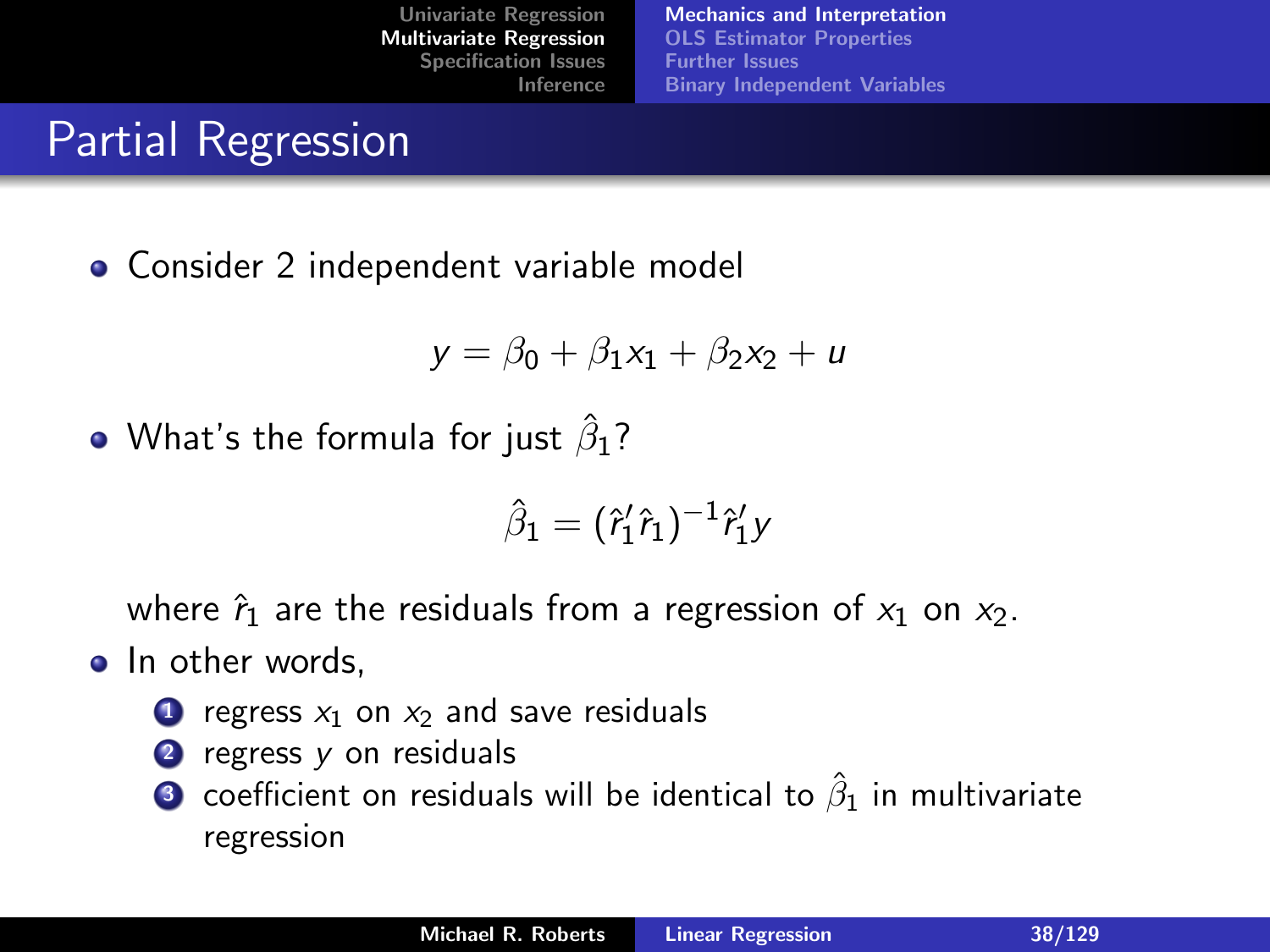[Mechanics and Interpretation](#page-32-0) [OLS Estimator Properties](#page-45-0) [Further Issues](#page-49-0) [Binary Independent Variables](#page-62-0)

### Frisch-Waugh-Lovell I

• More generally, consider general linear setup

$$
y = XB + u = X_1B_1 + X_2B_2 + u
$$

• One can show that

<span id="page-38-0"></span>
$$
\hat{B}_2 = (X_2'M_1X_2)^{-1}(X_2'M_1y) \tag{5}
$$

where

$$
M_1 = (I - P_1) = I - X_1(X_1'X_1)^{-1}X_1'
$$

- $\bullet$   $P_1$  is the projection matrix that takes a vector  $(y)$  and projects it onto the space spanned by columns of  $X_1$
- $\bullet$   $M_1$  is the orthogonal compliment, projecting a vector onto the space orthogonal to that spanned by  $X_1$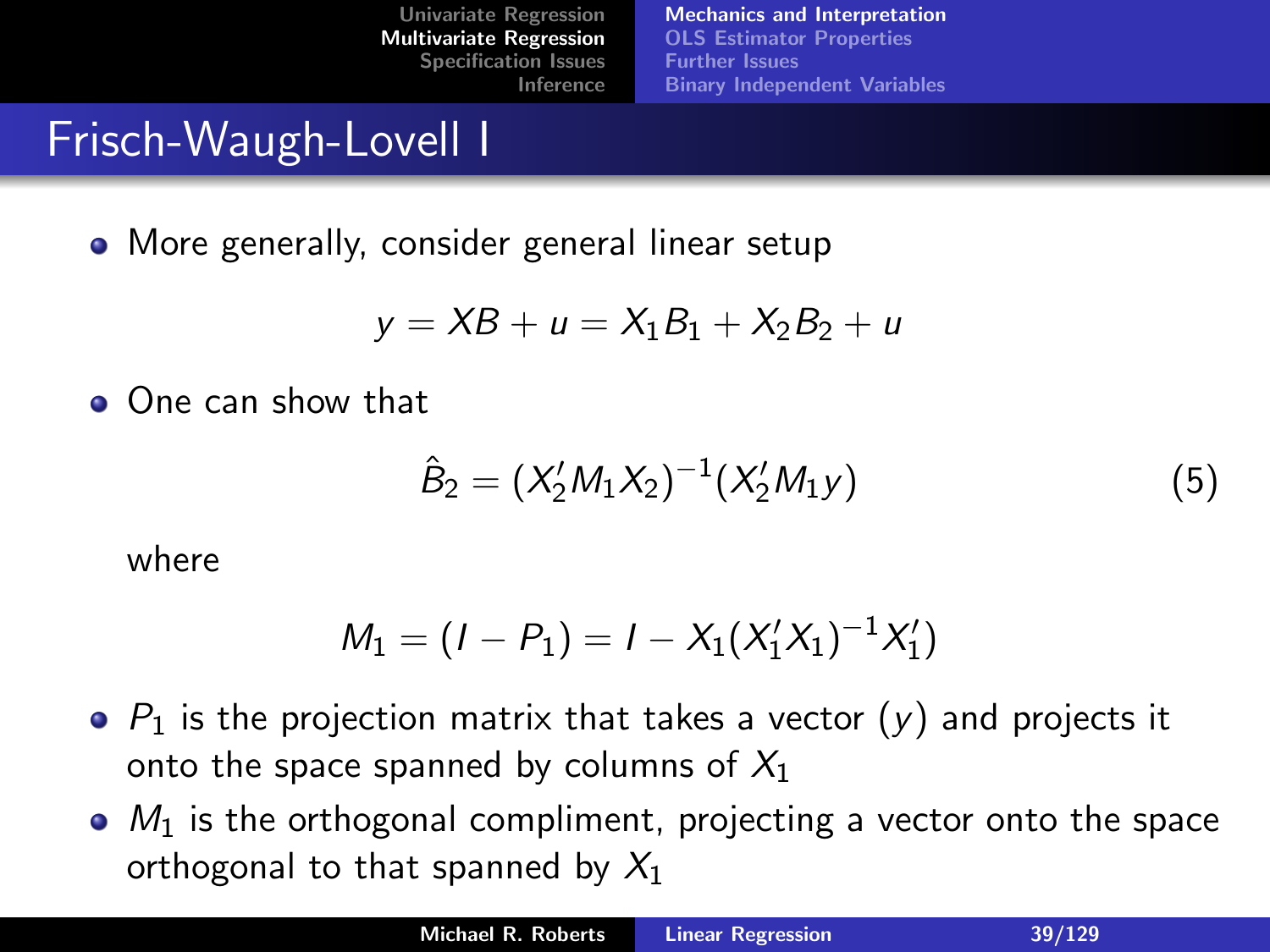[Mechanics and Interpretation](#page-32-0) [OLS Estimator Properties](#page-45-0) [Further Issues](#page-49-0) [Binary Independent Variables](#page-62-0)

### Frisch-Waugh-Lovell II

- What does equation [\(5\)](#page-38-0) mean?
- $\bullet$  Since  $M_1$  is idempotent

$$
\hat{B}_2 = (X_2'M_1M_1X_2)^{-1}(X_2'M_1M_1y) \n= (\tilde{X}_2'\tilde{X}_2)^{-1}(\tilde{X}_2'\tilde{y})
$$

So  $\hat B_2$  can be obtained by a simple multivariate regression of  $\tilde y$  on  $\tilde{\chi_2}$ But  $\tilde{y}$  and  $\tilde{X_2}$  are just the residuals obtained from regressing  $y$  and each component of  $X_2$  on the  $X_1$  matrix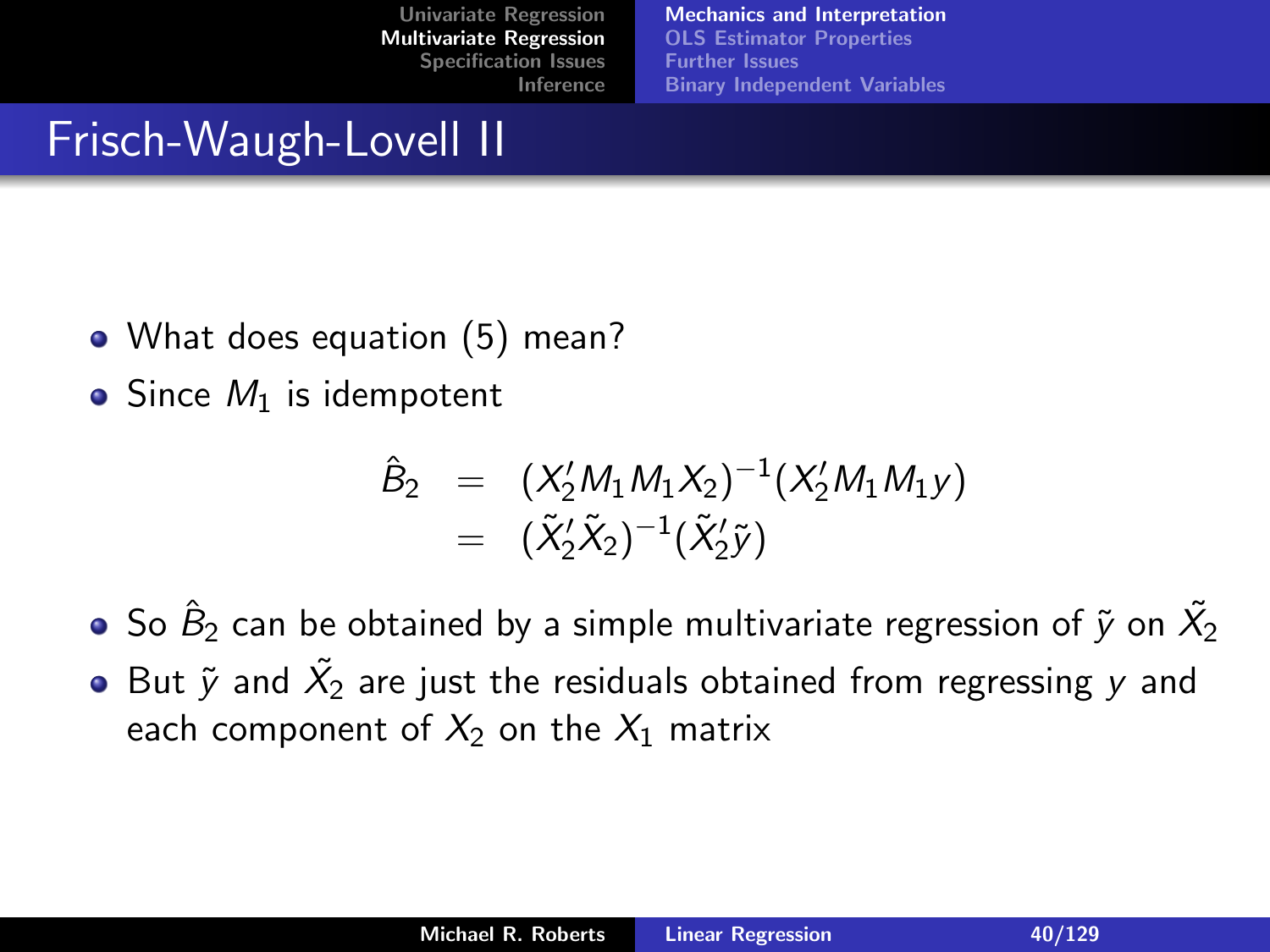[Mechanics and Interpretation](#page-32-0) [OLS Estimator Properties](#page-45-0) [Further Issues](#page-49-0) [Binary Independent Variables](#page-62-0)

### Omitted Variables Bias

**Assume correct model is:** 

$$
y = XB + u = X_1B_1 + X_2B_2 + u
$$

• Assume we *incorrectly regress y* on just  $X_1$ . Then

$$
\hat{B}_1 = (X_1'X_1)^{-1}X_1'y
$$
  
=  $(X_1'X_1)^{-1}X_1'(X_1B_1 + X_2B_2 + u)$   
=  $B_1 + (X_1'X_1)^{-1}X_1'X_2B_2 + (X_1'X_1)^{-1}X_1'u$ 

• Take expectations and we get

$$
\hat{B}_1 = B_1 + (X_1'X_1)^{-1}X_1'X_2B_2
$$

Note  $(X_1'X_1)^{-1}X_1'X_2$  is the column of slopes in the OLS regression of each column of  $X_2$  on the columns of  $X_1$ 

OLS is biased because of omitted variables and direction is unclear — depending on multiple partial effects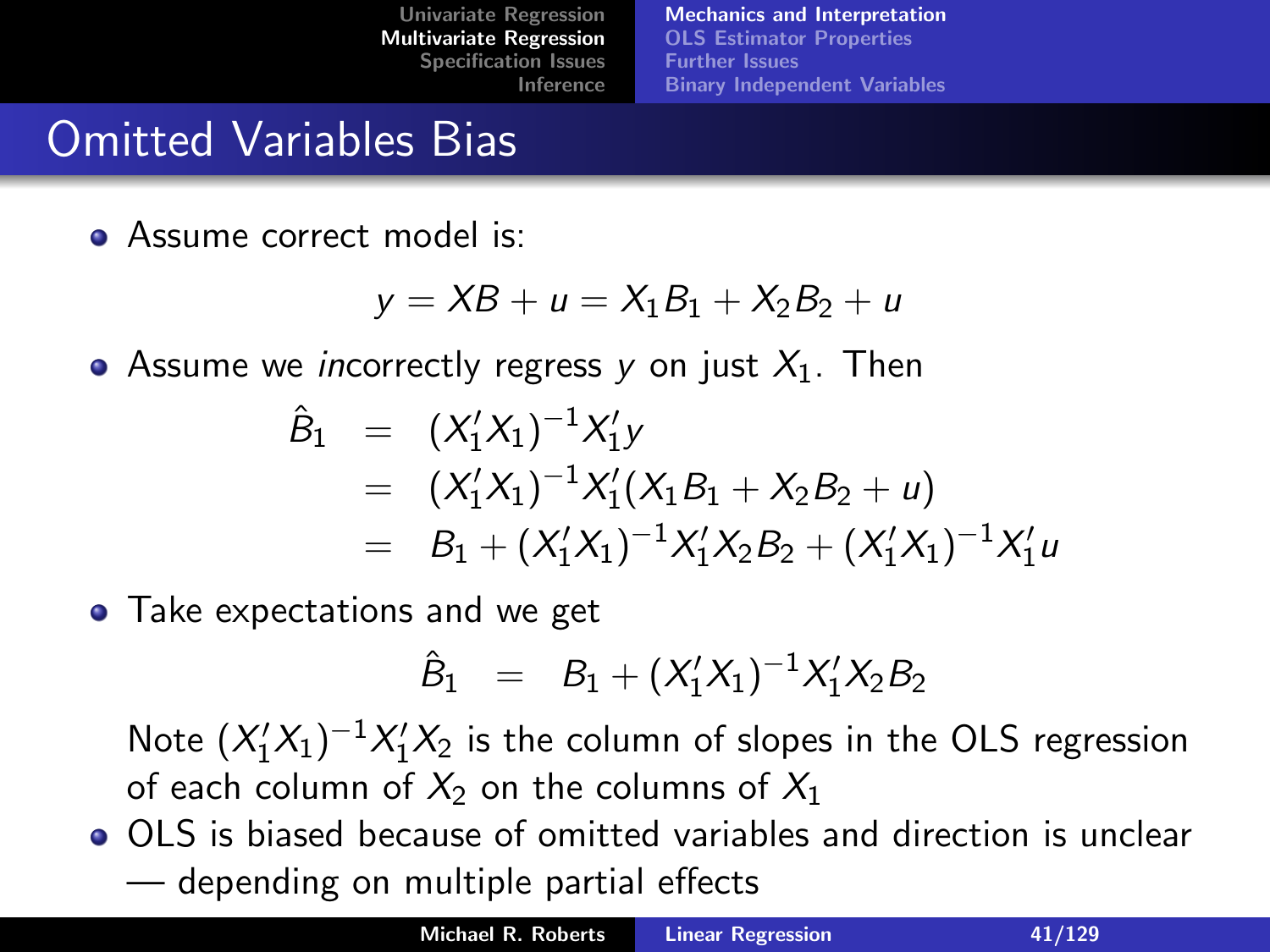[Mechanics and Interpretation](#page-32-0) [OLS Estimator Properties](#page-45-0) [Further Issues](#page-49-0) [Binary Independent Variables](#page-62-0)

### Bivariate Model

With two variable setup, inference is easier

$$
y = \beta_0 + \beta_1 x_1 + \beta_2 x_2 + u
$$

• Assume we *incorrectly regress y on just*  $x_1$ *.* Then

$$
\hat{\beta}_1 = \beta_1 + (x'_1 x_1)^{-1} x'_1 x_2 \beta_2 \n= \beta_1 + \delta \beta_2
$$

- Bias term consists of 2 terms:
	- $\bullet$   $\delta$  = slope from regression of  $x_2$  on  $x_1$
	- **2**  $\beta_2$  = slope on  $x_2$  from multiple regression of y on  $(x_1, x_2)$
- Direction of bias determined by signs of  $\delta$  and  $\beta_2$ .
- Magnitude of bias determined by magnitudes of  $\delta$  and  $\beta_2$ .  $\bullet$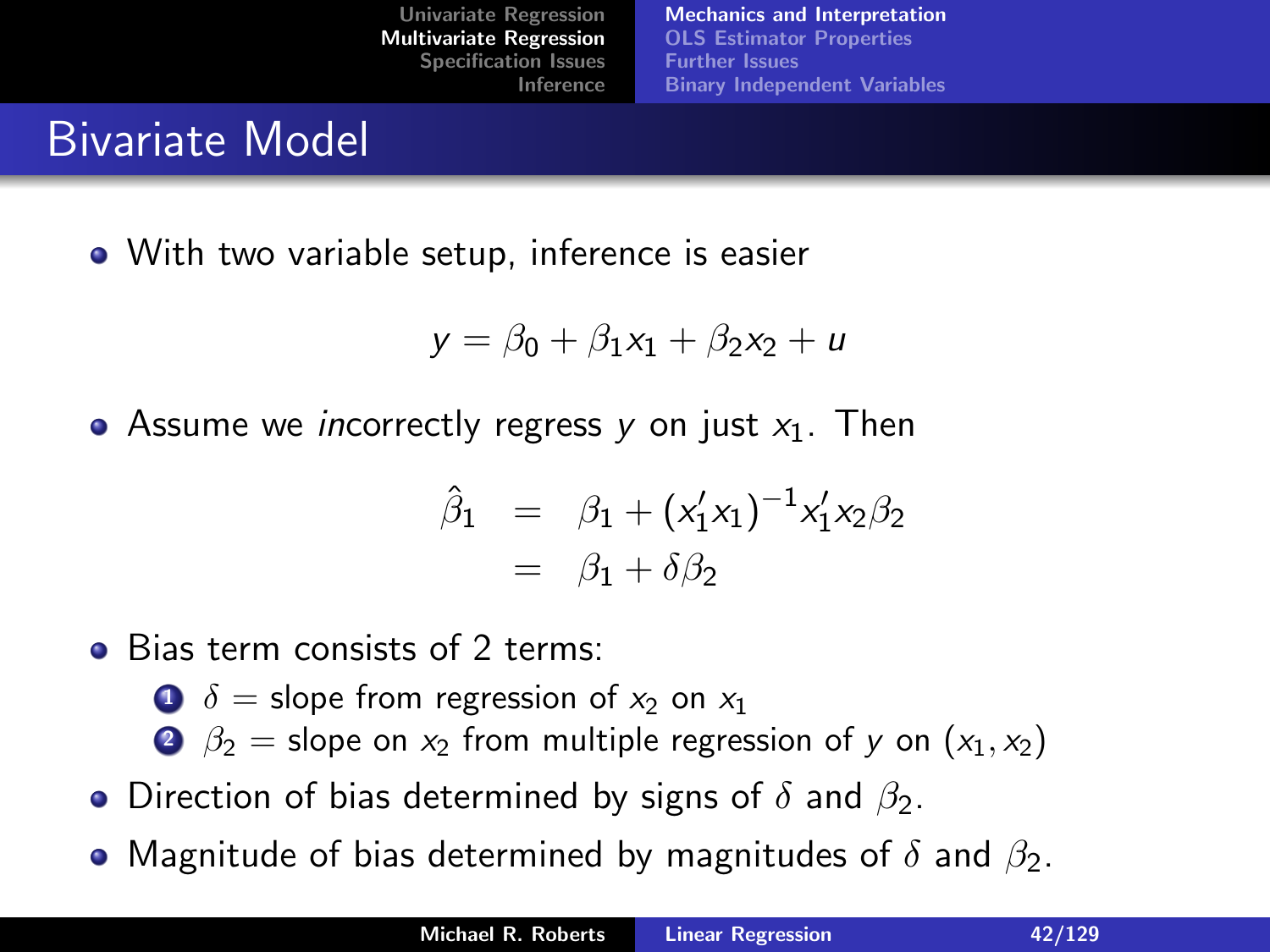[Mechanics and Interpretation](#page-32-0) [OLS Estimator Properties](#page-45-0) [Further Issues](#page-49-0) [Binary Independent Variables](#page-62-0)

# Omitted Variable Bias General Thoughts

Deriving sign of omitted variable bias with multiple regressors in estimated model is hard. Recall general formula

$$
\hat{B}_1 = B_1 + (X_1'X_1)^{-1}X_1'X_2B_2
$$

 $(X_1'X_1)^{-1}X_1'X_2$  is vector of coefficients.

• Consider a simpler model

$$
y = \beta_0 + \beta_1 x_1 + \beta_2 x_2 + \beta_3 x_3 + u
$$

where we omit  $x_3$ 

- Note that  $both$   $\hat{\beta}_1$  and  $\hat{\beta}_2$  will be biased because of omission unless both  $x_1$  and  $x_2$  are uncorrelated with  $x_3$ .
- The omission will infect every coefficient through correlations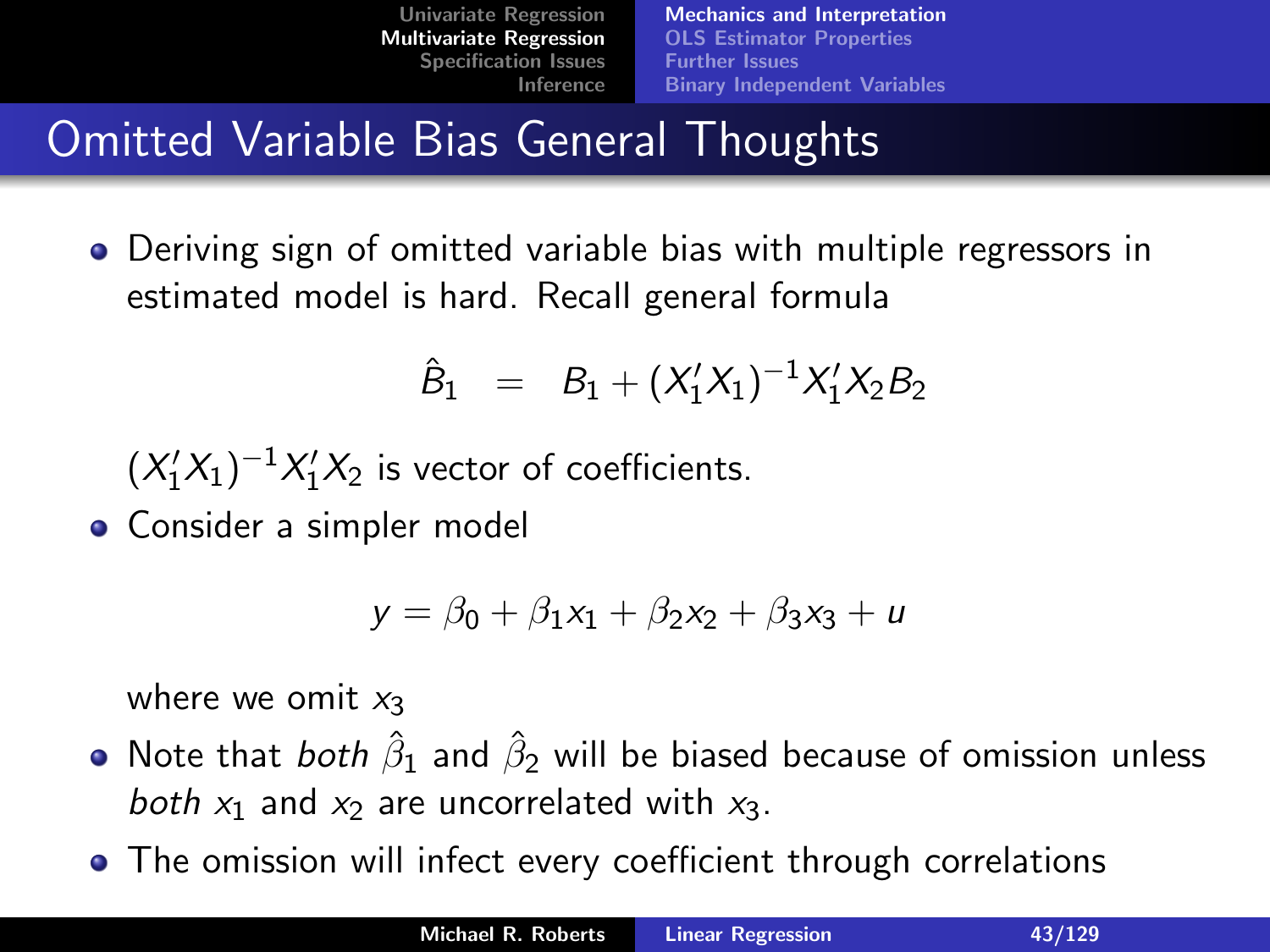### Example: Labor

**o** Consider

$$
log(wage) = \beta_0 + \beta_1
$$
eduction +  $\beta_2$ ability + u

• If we can't measure ability, it's in the error term and we estimate

$$
log(wage) = \beta_0 + \beta_1 education + w
$$

• What is the likely bias in  $\hat{\beta}$ ? recall

$$
\hat{\beta}_1 = \beta_1 + \delta \beta_2
$$

where  $\delta$  is the slope from regression of ability on education.

- Ability and education are likely positively correlated  $\implies \delta > 0$
- Ability and wages are likely positively correlated  $\implies$   $\beta_2 > 0$
- So, bias is likely positive  $\implies \hat \beta_1$  is too big!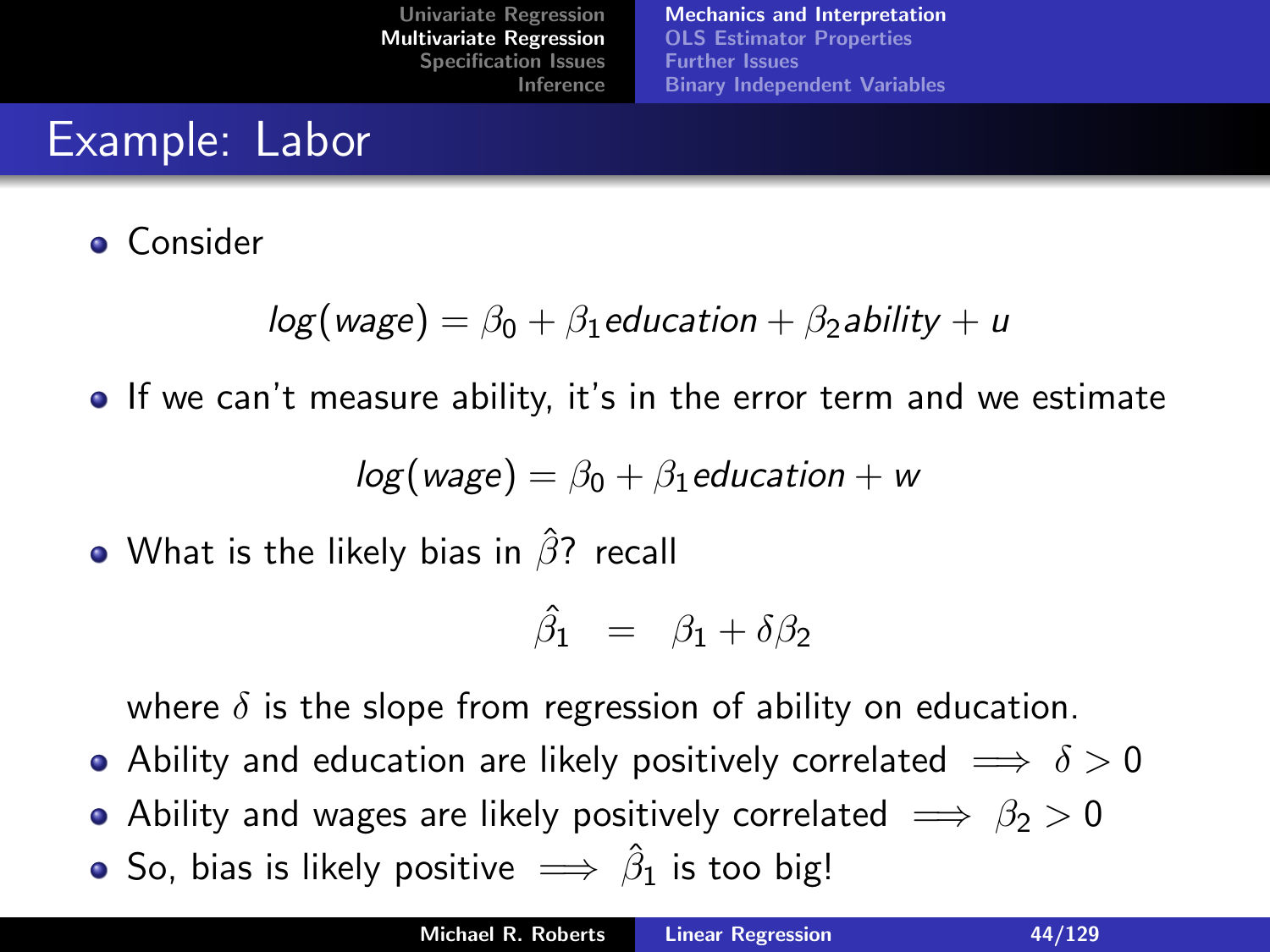[Mechanics and Interpretation](#page-32-0) [OLS Estimator Properties](#page-45-0) [Further Issues](#page-49-0) [Binary Independent Variables](#page-62-0)

### Goodness of Fit

- $R^2$  still equal to squared correlation between y and  $\hat{y}$
- Low  $R^2$  doesn't mean model is wrong
- Can have a low  $R^2$  yet OLS estimate may be reliable estimates of ceteris paribus effects of each independent variable
- Adjust  $R^2$

$$
R_a^2 = 1 - (1 - R^2) \frac{n-1}{n-k-1}
$$

where  $k = #$  of regressors excluding intercept Adjust  $R^2$  corrects for df and it can be  $<$  0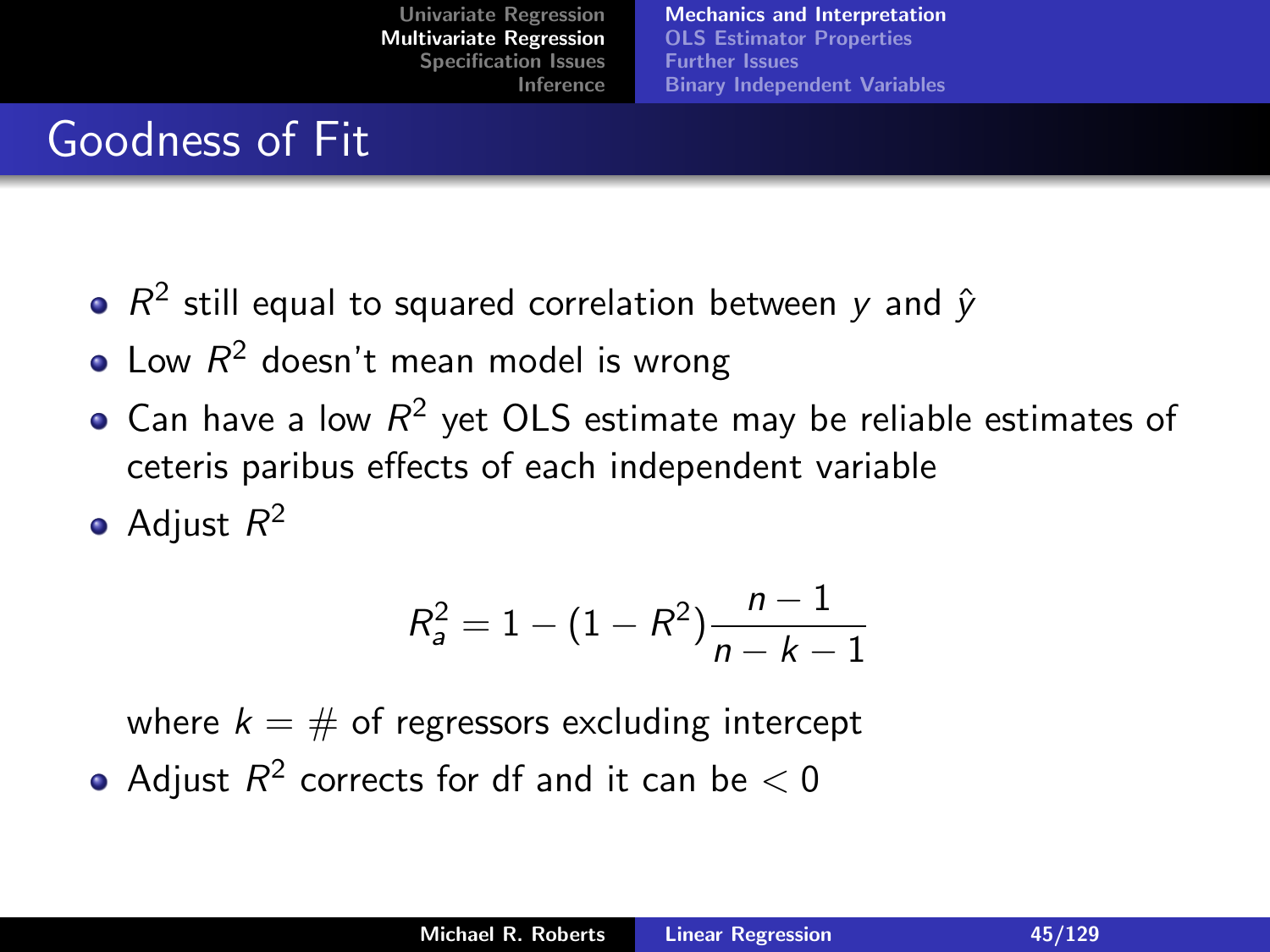<span id="page-45-0"></span>[Mechanics and Interpretation](#page-32-0) [OLS Estimator Properties](#page-45-0) [Further Issues](#page-49-0) [Binary Independent Variables](#page-62-0)

## Unbiasedness

- When is OLS unbiased (i.e.,  $E(\hat{\beta}) = \beta$ )?
	- **1** Model is linear in parameters
	- <sup>2</sup> We have a random sample (e.g., self selection)
	- <sup>3</sup> No perfect collinearity
	- $\bullet$  Zero conditional mean of errors (i.e.,  $E(u|x) = 0$ )
- Unbiasedness is a feature of sampling distributions of  $\hat{\alpha}$  and  $\hat{\beta}$ .
- For a given sample, we hope  $\hat{\alpha}$  and  $\hat{\beta}$  are close to true values.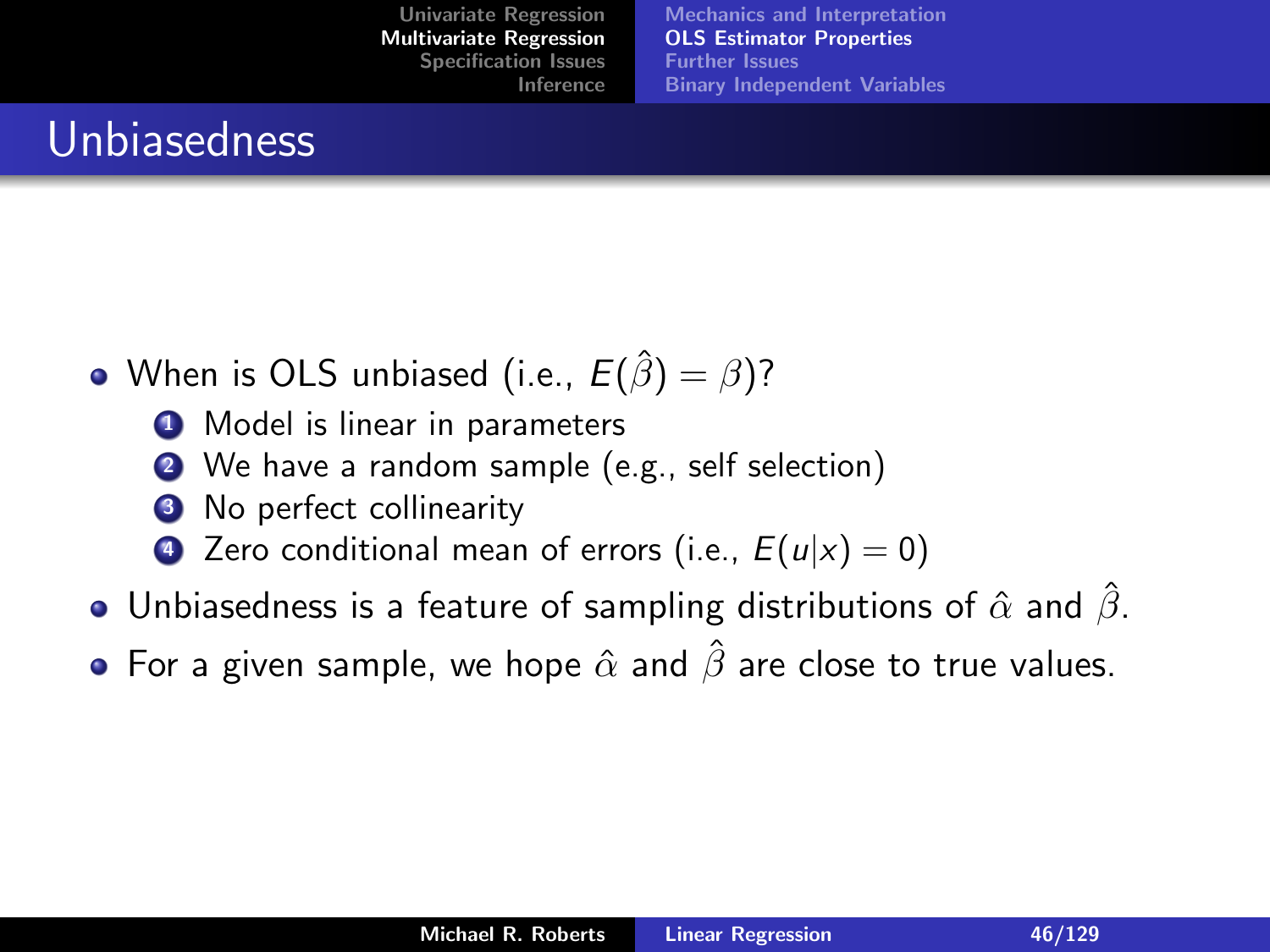[Mechanics and Interpretation](#page-32-0) [OLS Estimator Properties](#page-45-0) [Further Issues](#page-49-0) [Binary Independent Variables](#page-62-0)

### Irrelevant Regressors

- What happens when we include a regressor that shouldn't be in the model? (overspecified)
- No affect on unbiasedness
- Can affect the variances of the OLS estimator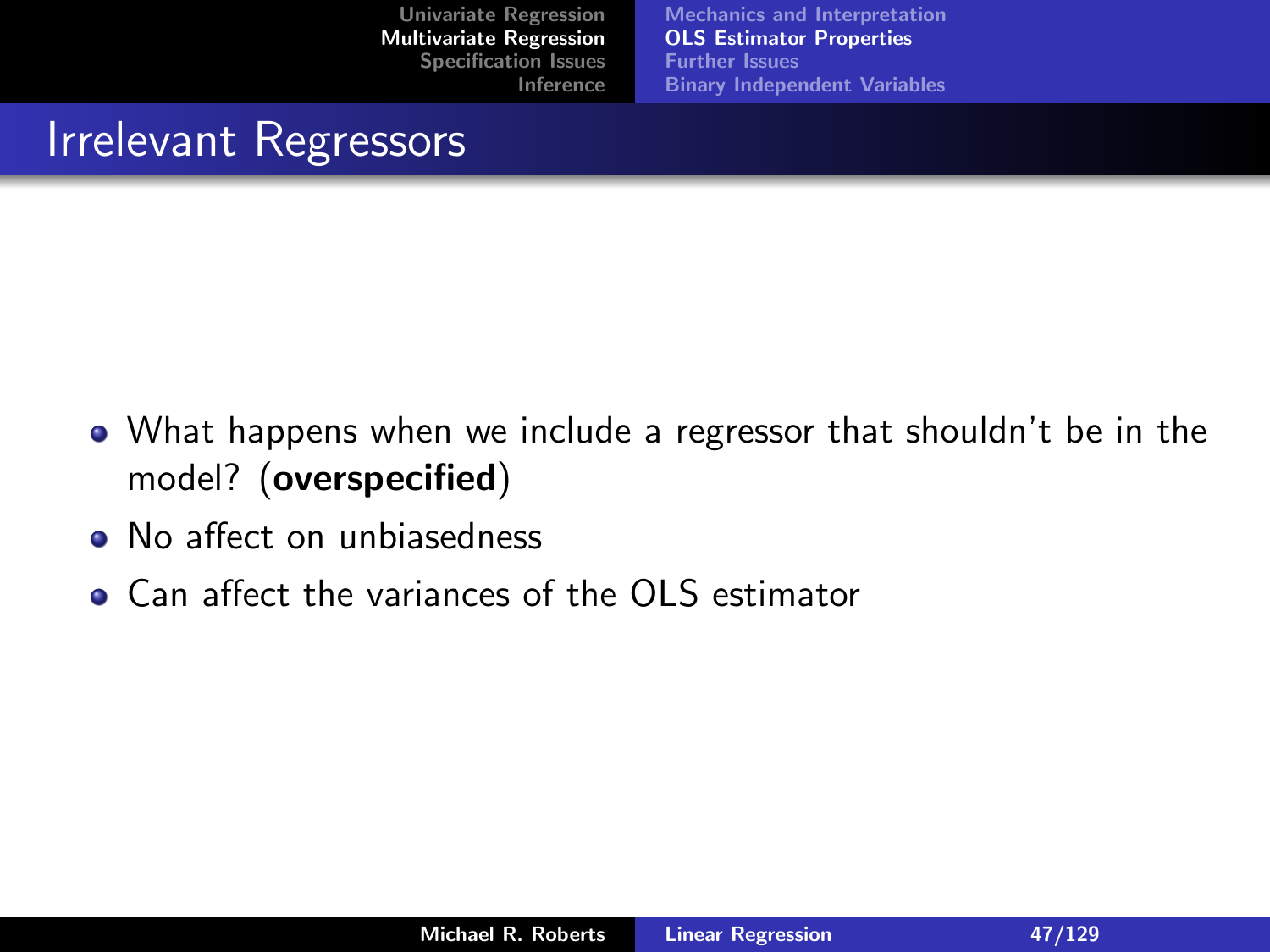[Mechanics and Interpretation](#page-32-0) [OLS Estimator Properties](#page-45-0) [Further Issues](#page-49-0) [Binary Independent Variables](#page-62-0)

## Variance of OLS Estimators

• Sampling variance of OLS slope

$$
Var(\hat{\beta}_j) = \frac{\sigma^2}{\sum_{i=1}^N (x_{ij} - \bar{x}_j)^2 (1 - R_j^2)}
$$

for  $j=1,...,k$ , where  $R^2_j$  is the  $R^2$  from regressing  $\mathsf{x}_j$  on all other independent variables including the intercept and  $\sigma^2$  is the variance of the regression error term.

- Note
	- Bigger error variance  $(\sigma^2) \implies$  bigger SEs (Add more variables to model, change functional form, improve fit!)
	- More sampling variation in  $x_i \implies$  smaller SEs (Get a larger sample)
	- Higher collinearity  $(R_j^2)\implies$  bigger SEs (Get a larger sample)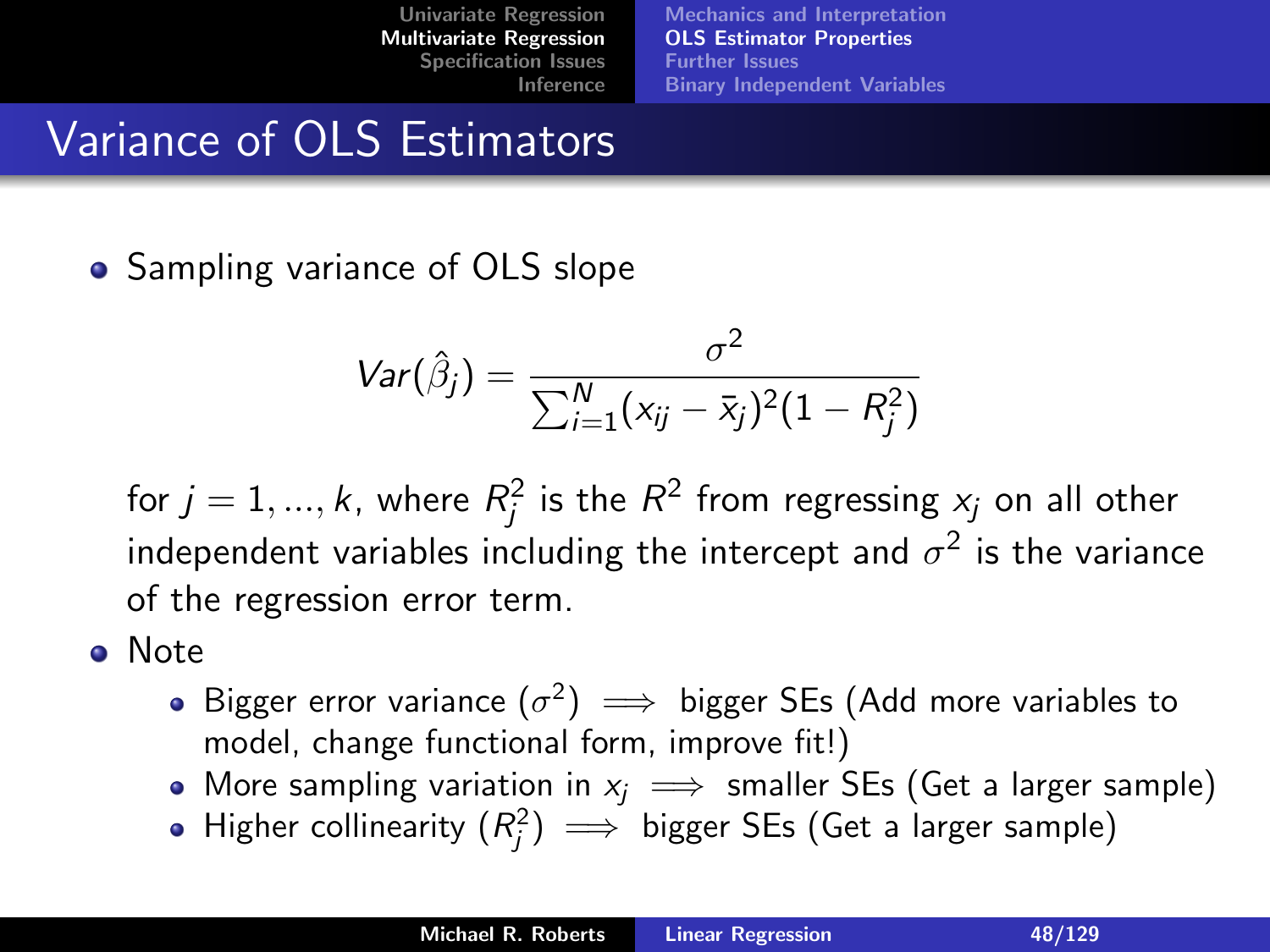[Mechanics and Interpretation](#page-32-0) [OLS Estimator Properties](#page-45-0) [Further Issues](#page-49-0) [Binary Independent Variables](#page-62-0)

# **Multicollinearity**

- Problem of small sample size.
- No implication for bias or consistency, but can inflate SEs
- **Consider**

$$
y = \beta_0 + \beta_1 x_1 + \beta_2 x_2 + \beta_3 x_3 + u
$$

where  $x_2$  and  $x_3$  are highly correlated.

- $Var(\hat{\beta}_2)$  and  $Var(\hat{\beta}_3)$  may be large.
- But correlation between  $x_2$  and  $x_3$  has no direct effect on  $\mathit{Var}(\hat{\beta}_1)$
- If  $x_1$  is uncorrelated with  $x_2$  and  $x_3$ , then  $R_1^2=0$  and  $\text{Var}(\hat{\beta}_1)$  is unaffected by correlation between  $x_2$  and  $x_3$
- Make sure included variables are not too highly correlated with the variable of interest
- **Variance Inflation Factor (VIF)**  $= 1/(1 R_j^2)$  above 10 is sometimes cause for concern but this is arbitrary and of limited use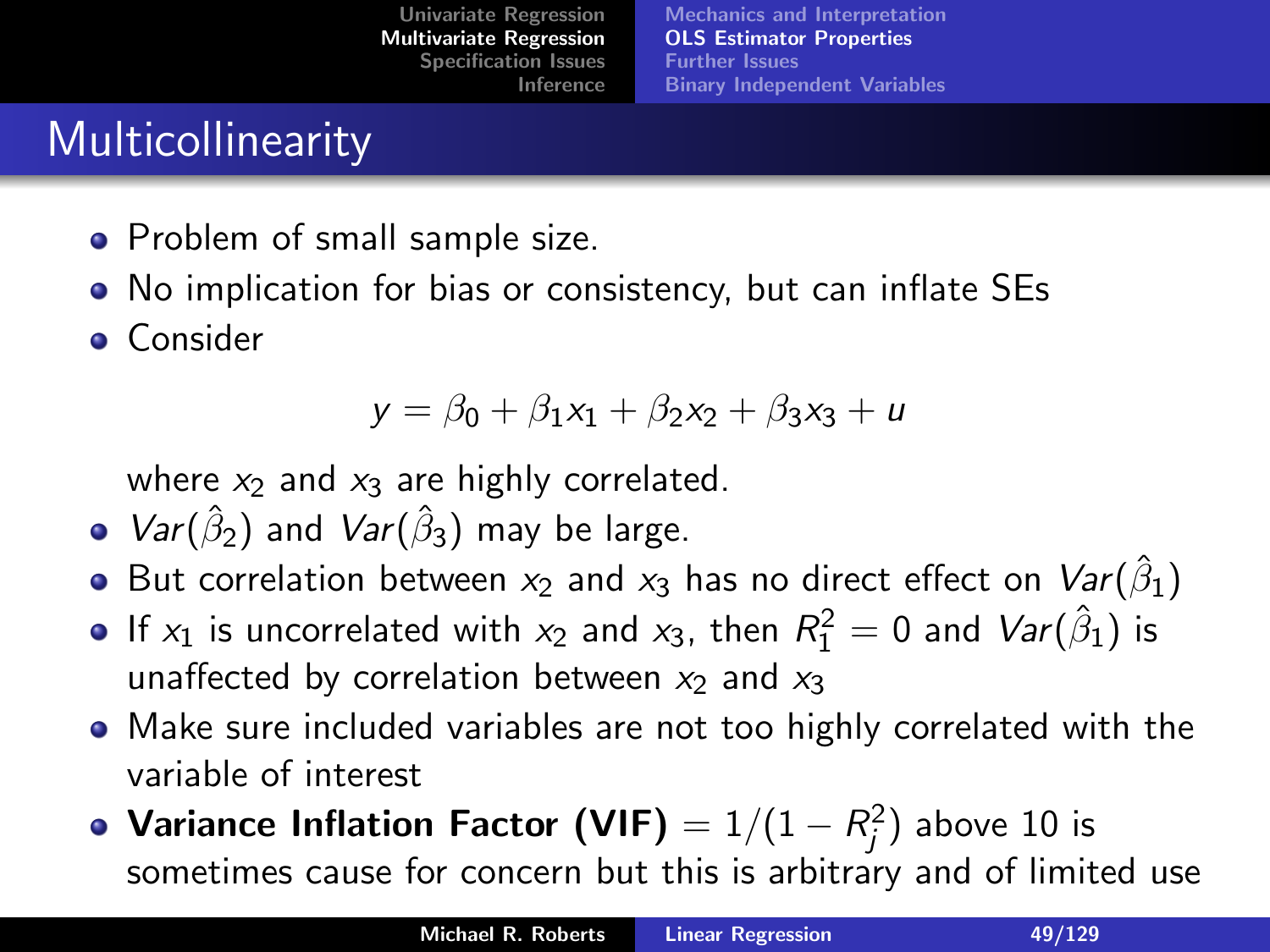# Data Scaling

- No one wants to see a coefficient reported as 0.000000456, or 1,234,534,903,875.
- Scale the variables for cosmetic purposes:
	- **1** Will effect coefficients & SEs
	- **2** Won't affect t-stats or inference
- Sometimes useful to convert coefficients into comparable units, e.g., SDs.
	- $\bullet$  Can standardize y and x's (i.e., subtract sample avg. & divide by sample SD) before running regression.
	- 2 Estimated coefficients  $\implies$  1 SD  $\Delta$  in y given 1 SD  $\Delta$  in x.
- <span id="page-49-0"></span>Can estimate model on original data, then multiply each coef by corresponding SD. This marginal effect  $\implies \Delta$  in y units for a 1 SD  $\triangle$  in  $x$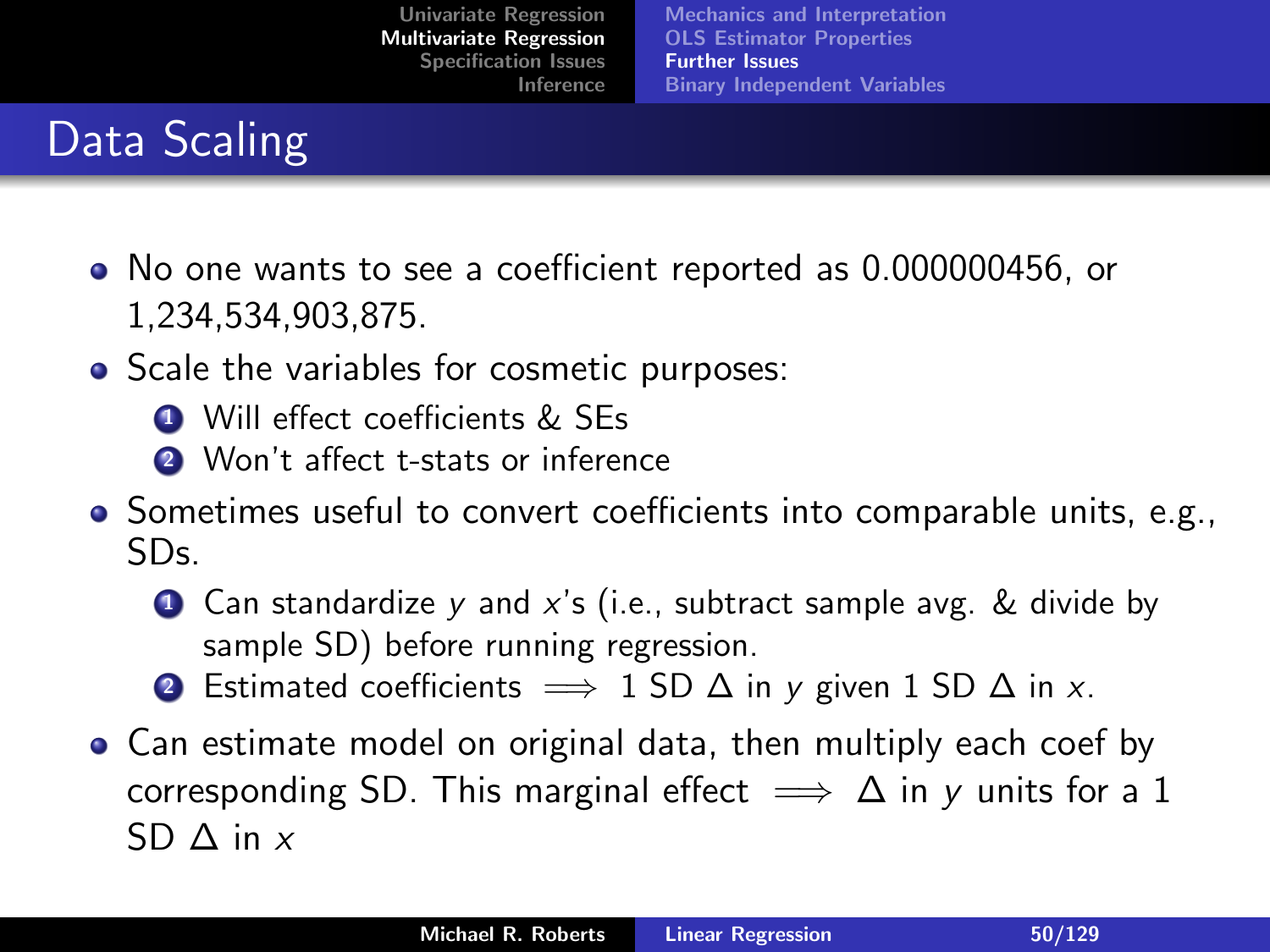[Mechanics and Interpretation](#page-32-0) [OLS Estimator Properties](#page-45-0) [Further Issues](#page-49-0) [Binary Independent Variables](#page-62-0)

# Log Functional Forms

**•** Consider

 $log(price) = \beta_0 + \beta_1 log(pollution) + \beta_2 rooms + u$ 

- **o** Interpretation
	- $\bigcirc$   $\beta_1$  is the elasticity of price w.r.t. pollution. I.e., a 1% change in pollution generates an  $100\beta_1\%$  change in price.
	- 2  $\beta_2$  is the semi-elasticity of price w.r.t. rooms. I.e., a 1 unit change in rooms generates an  $100\beta_2\%$  change in price.

 $\bullet$  E.g.,

 $log(price) = 9.23 - 0.718 log(pollution) + 0.306 rooms + u$ 

- $\implies$  1% inc. in pollution  $\implies$  -0.72% dec. in price
- 1 unit inc. in rooms  $\implies -30.6\%$  inc. in price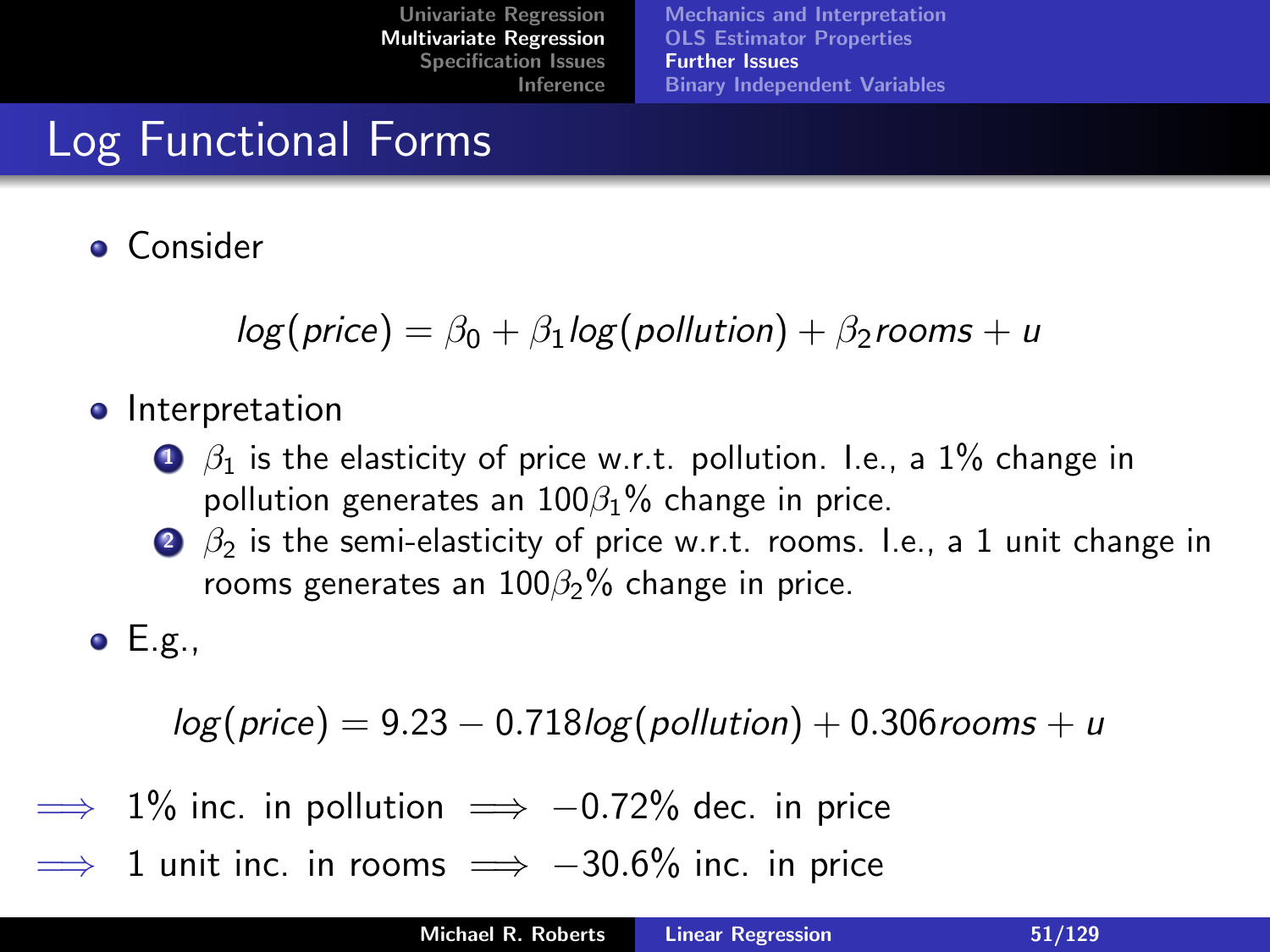# Log Approximation

- Note: percentage change interpretation is only approximate!
- Approximation error occurs because as  $\Delta log(y)$  becomes larger, approximation % $\Delta y \approx 100 \Delta \log(y)$  becomes more inaccurate. E.g.,

$$
log(y) = \hat{\beta}_0 + \hat{\beta}_1 log(x_1) + \hat{\beta}_2 x_2
$$

• Fixing 
$$
x_1
$$
 (i.e.,  $\Delta x_1 = 0$ )  $\implies \Delta \log(y) = \Delta \hat{\beta}_2 x_2$ 

 $\bullet$  Exact % change is

$$
\Delta \log(y) = \log(y') - \log(y') = \hat{\beta}_2 \Delta x_2 = \hat{\beta}_2 (x'_2 - x_2)
$$
  
\n
$$
\log(y'/y) = \hat{\beta}_2 (x'_2 - x_2)
$$
  
\n
$$
y'/y = \exp(\hat{\beta}_2 (x'_2 - x_2))
$$
  
\n
$$
[(y'-y)/y] \% = 100 \cdot [\exp(\hat{\beta}_2 (x'_2 - x_2)) - 1]
$$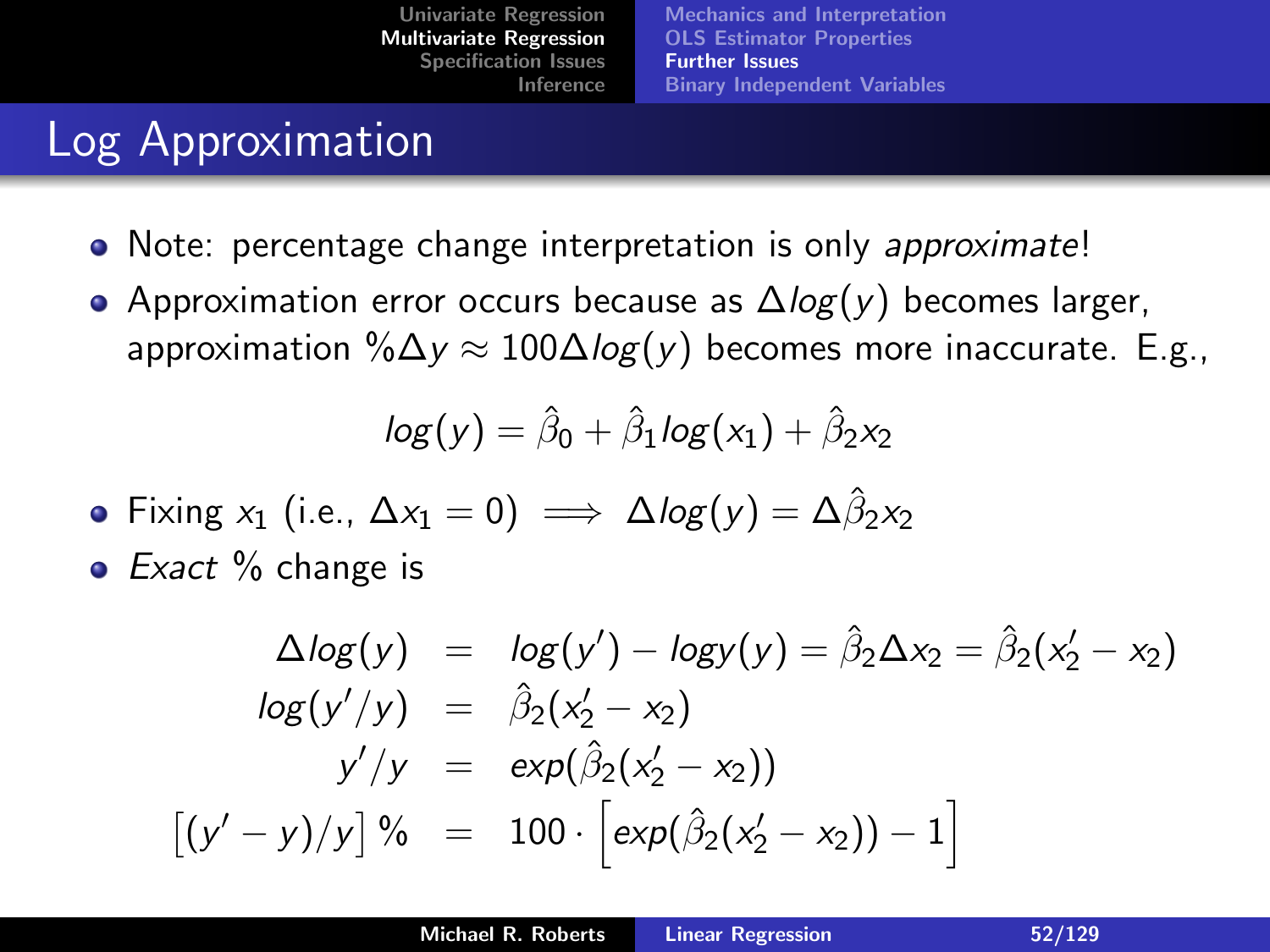[Mechanics and Interpretation](#page-32-0) [OLS Estimator Properties](#page-45-0) [Further Issues](#page-49-0) [Binary Independent Variables](#page-62-0)

### Figure of Log Approximation

Approximate % change  $y$   $\therefore$   $\Delta$ *log*( $y$ )  $= \hat{\beta}_2 \Delta x_2$ Exact % change  $y : (\Delta y/y) \% = 100 \cdot \left[ exp(\hat{\beta}_2 \Delta x_2) \right]$ 

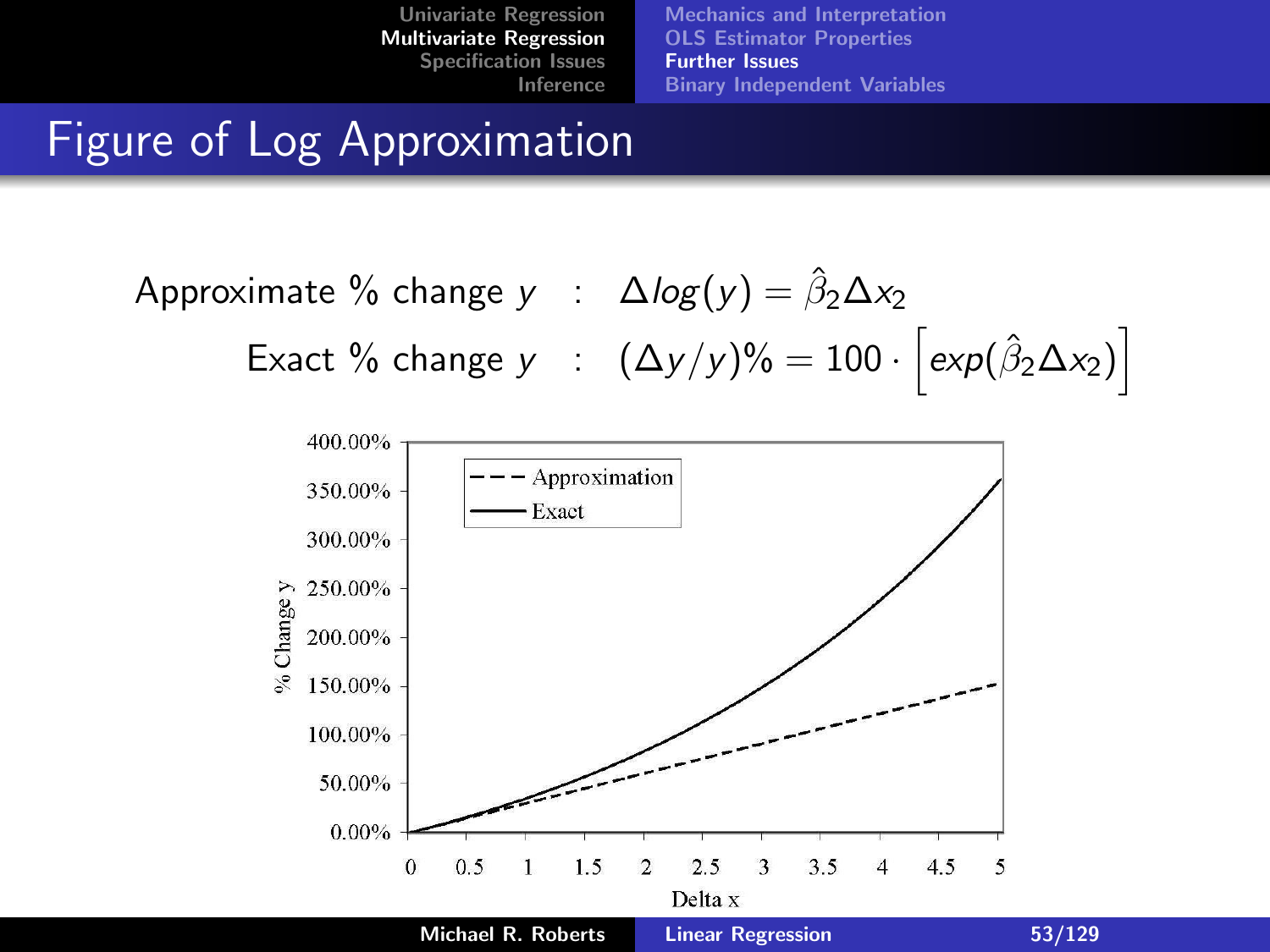# Usefulness of Logs

- Logs lead to coefficients with appealing interpretations
- Logs allow us to be ignorant about the units of measurement of variables appearing in logs since they're proportionate changes
- $\bullet$  If  $y > 0$ , log can mitigate (eliminate) skew and heteroskedasticity
- Logs of y or x can mitigate the influence of outliers by narrowing range.
- "Rules of thumb" of when to take logs:
	- positive currency amounts,
	- variable with large integral values (e.g., population, enrollment, etc.) and when not to take logs
		- variables measured in years (months),
		- proportions

• If 
$$
y \in [0, \infty)
$$
, can take  $log(1+y)$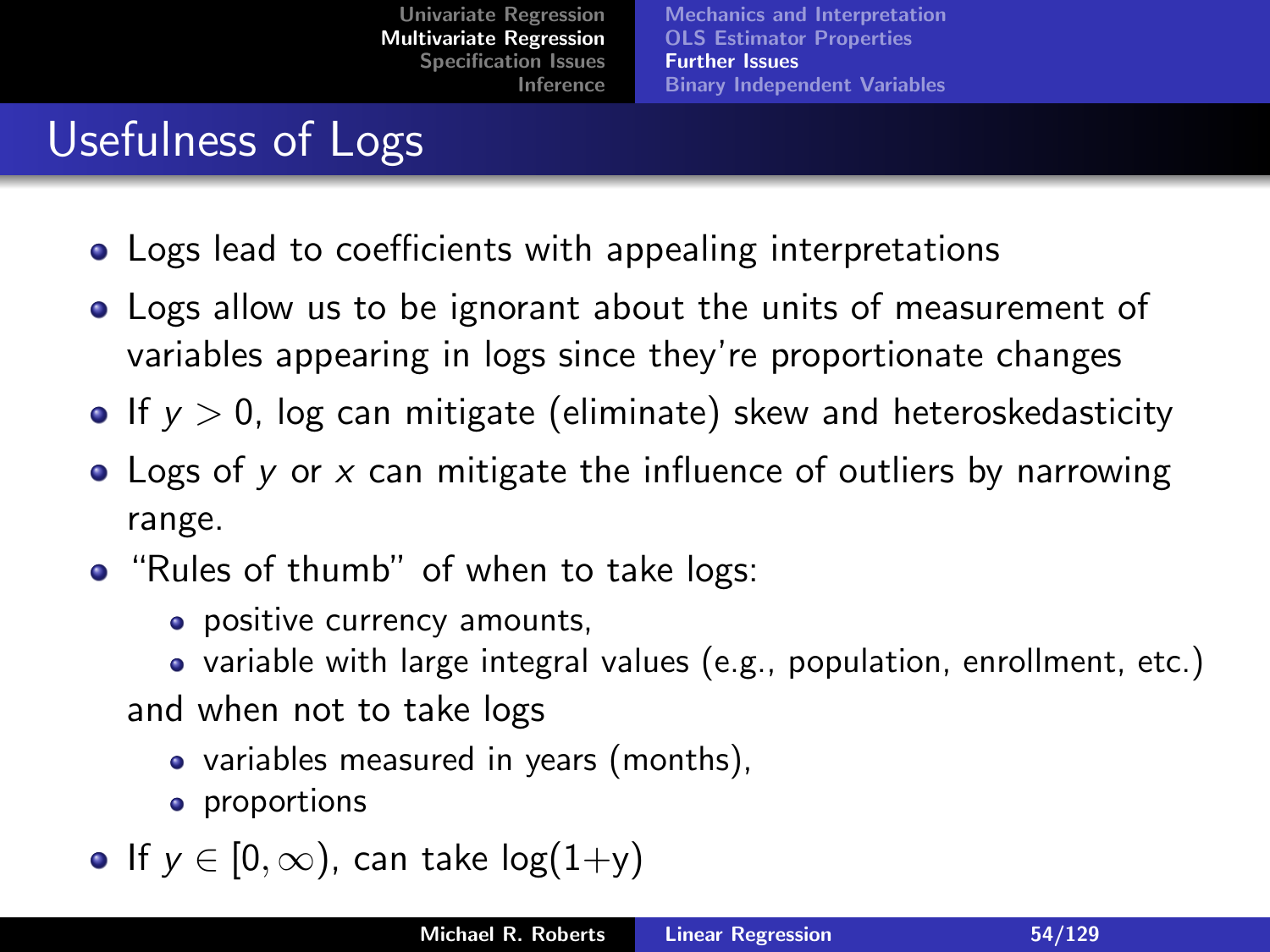[Mechanics and Interpretation](#page-32-0) [OLS Estimator Properties](#page-45-0) [Further Issues](#page-49-0) [Binary Independent Variables](#page-62-0)

# Percentage vs. Percentage Point Change

• Proportionate (or Relative) Change

$$
(x_1-x_0)/x_0=\Delta x/x_0
$$

**•** Percentage Change

$$
\%\Delta x=100(\Delta x/x_0)
$$

- **•** Percentage Point Change is raw change in percentages.
- E.g., let  $x =$  unemployment rate in  $\%$
- **If unemployment goes from 10% to 9%, then** 
	- $\bullet$  1% percentage point change,
	- $(9-10)/10 = 0.1$  proportionate change,
	- $100(9-10)/10 = 10\%$  percentage change,
- $\bullet$  If you use log of a  $\%$  on LHS, take care to distinguish between percentage change and percentage point change.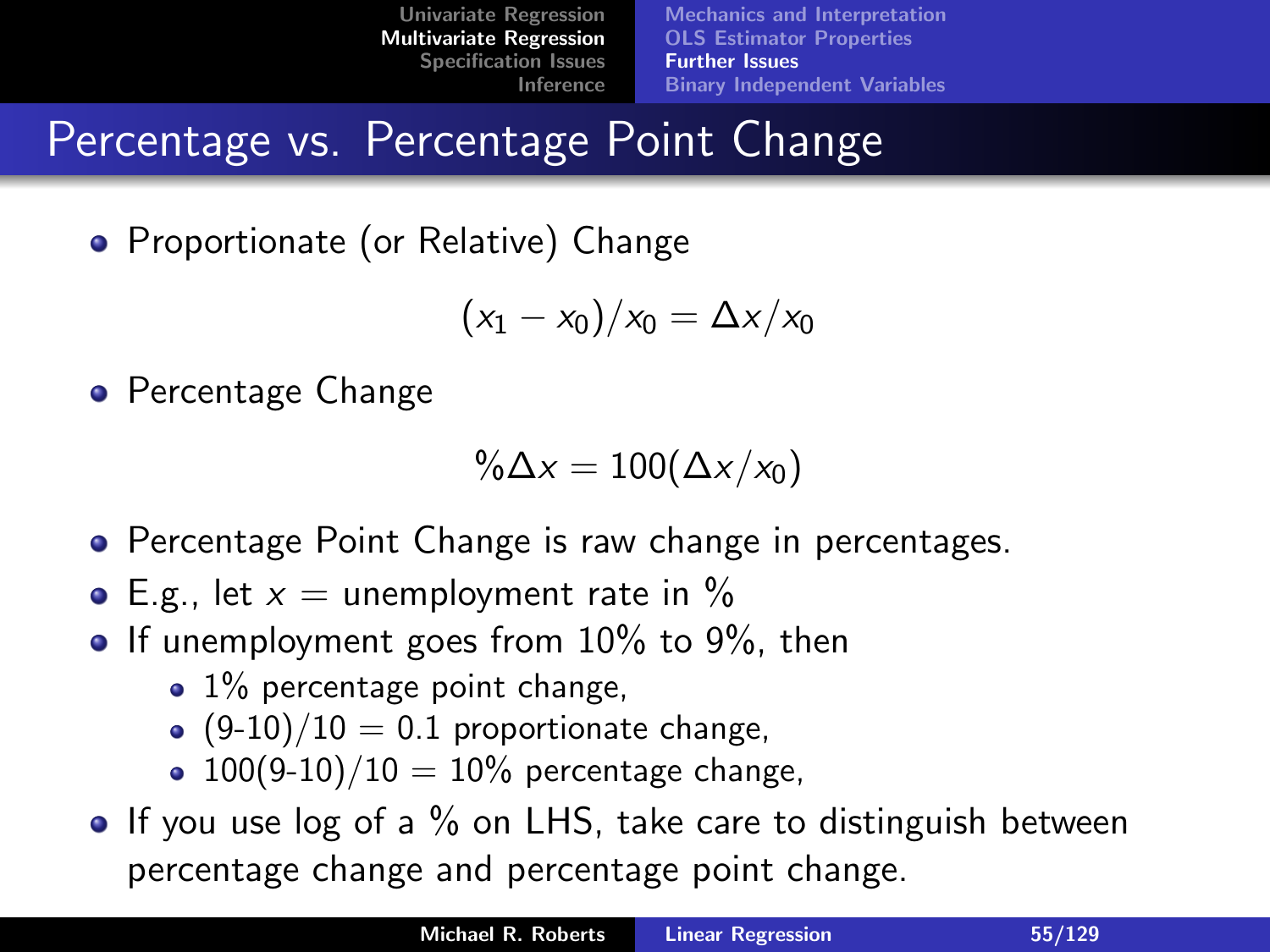[Mechanics and Interpretation](#page-32-0) [OLS Estimator Properties](#page-45-0) [Further Issues](#page-49-0) [Binary Independent Variables](#page-62-0)

### Models with Quadratics

#### **•** Consider

$$
y = \beta_0 + \beta_1 x + \beta_2 x^2 + u
$$

• Partial effect of x

$$
\Delta y = (\beta_1 + 2\beta_2 x)\Delta x \implies dy/dx = \beta_1 + 2\beta_2 x
$$

 $\implies$  must pick value of x to evaluate (e.g.,  $\bar{x}$ )

 $\hat{\beta}_1 > 0, \hat{\beta}_2 < 0 \implies$  parabolic relation

- Turning point = Maximum =  $\left|\hat{\beta}_1/(2\hat{\beta}_2)\right|$
- Know where the turning point is!. It may lie outside the range of  $x!$
- Odd values may imply misspecification or be irrelevant (above)
- Extension to higher order straightforward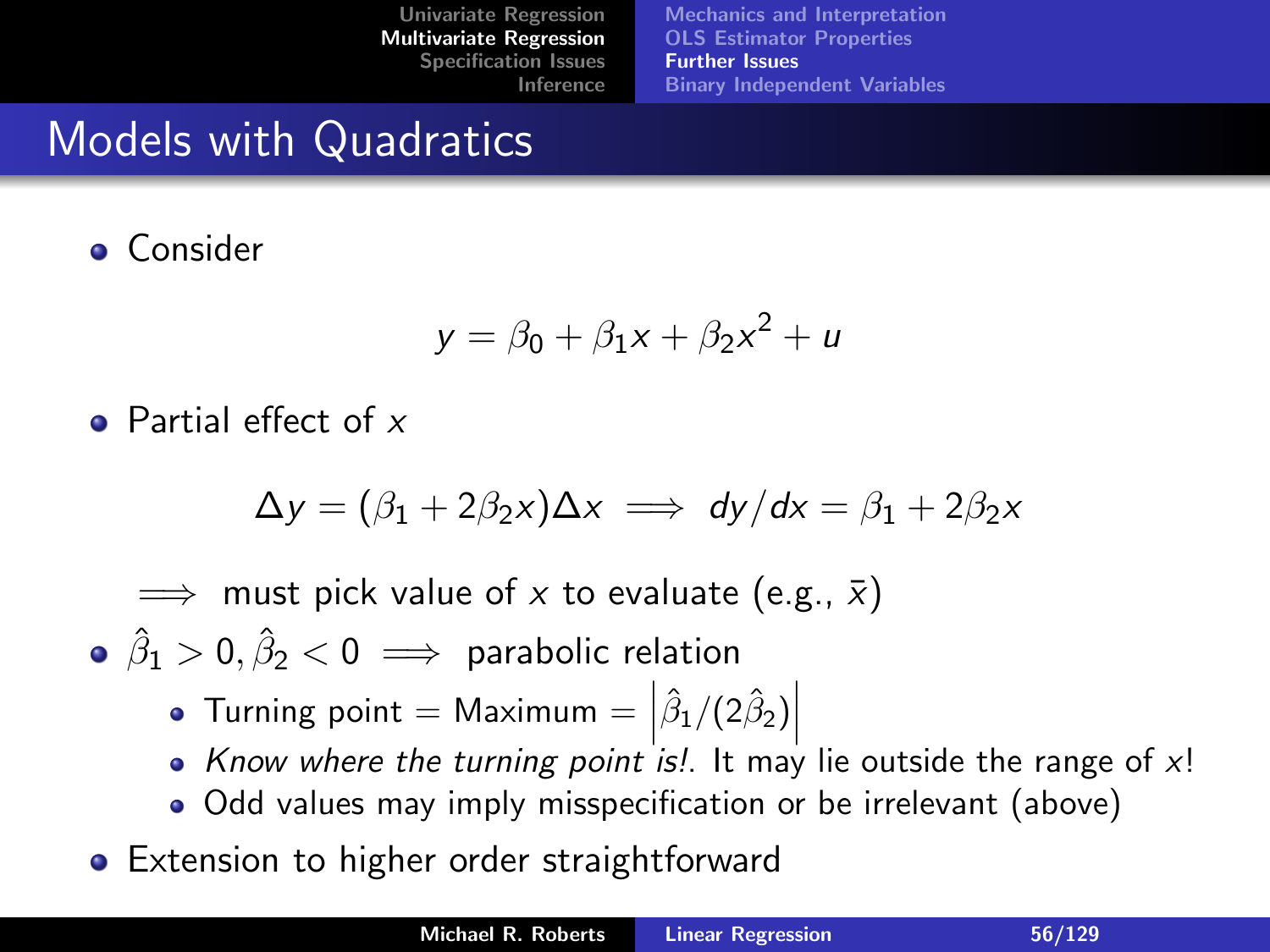[Mechanics and Interpretation](#page-32-0) [OLS Estimator Properties](#page-45-0) [Further Issues](#page-49-0) [Binary Independent Variables](#page-62-0)

### Models with Interactions

**• Consider** 

$$
y = \beta_0 + \beta_1 x_1 + \beta_2 x_2 + \beta_3 x_1 x_2 + u
$$

• Partial effect of  $x_1$ 

$$
\Delta y = (\beta_1 + \beta_3 x_2) \Delta x_1 \implies dy/dx_1 = \beta_1 + \beta_3 x_2
$$

- Partial effect of  $x_1 = \beta_1 \iff x_2 = 0$ . Have to ask if this makes sense.
- If not, plug in sensible value for  $x_2$  (e.g.,  $\bar{x_2}$ )
- Or, reparameterize the model:

$$
y = \alpha_0 + \delta_1 x_1 + \delta_2 x_2 + \beta_3 (x_1 - \mu_1)(x_2 - \mu_2) + u
$$

where  $(\mu_1, \mu_2)$  is the population mean of  $(x_1, x_2)$  $\delta_2(\delta_1)$  is partial effect of  $x_2(x_1)$  on y at mean value of  $x_1(x_2)$ .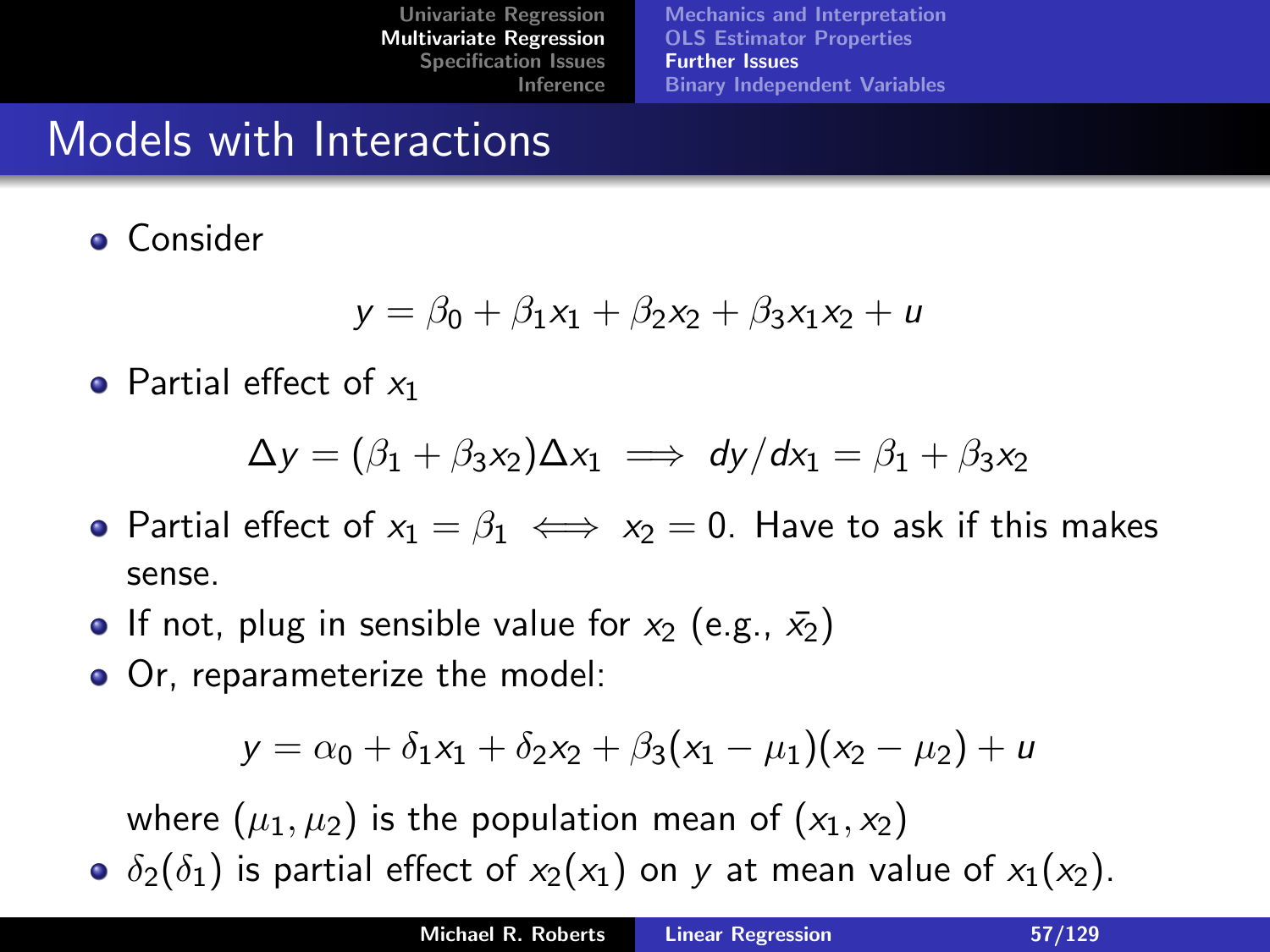[Mechanics and Interpretation](#page-32-0) [OLS Estimator Properties](#page-45-0) [Further Issues](#page-49-0) [Binary Independent Variables](#page-62-0)

### Models with Interactions

Reparameterized model

$$
y = \beta_0 + \beta_1 x_1 + \beta_2 x_2 + \beta_3 (x_1 x_2 + \mu_1 \mu_2 - x_1 \mu_2 - x_2 \mu_1) + u
$$
  
= 
$$
\underbrace{(\beta_0 + \beta_3 \mu_1 \mu_2)}_{\alpha_0} + \underbrace{(\beta_1 + \beta_3 \mu_2)}_{\delta_1} x_1
$$
  
+ 
$$
\underbrace{(\beta_2 + \beta_3 \mu_1)}_{\delta_2} x_2 + \beta_3 x_1 x_2 + u
$$

- For estimation purposes, can use sample mean in place of unknown population mean
- **•** Estimating reparameterized model has two benefits:
	- Provides estimates at average value  $(\hat{\delta}_1, \hat{\delta}_2)$
	- Provides corresponding standard errors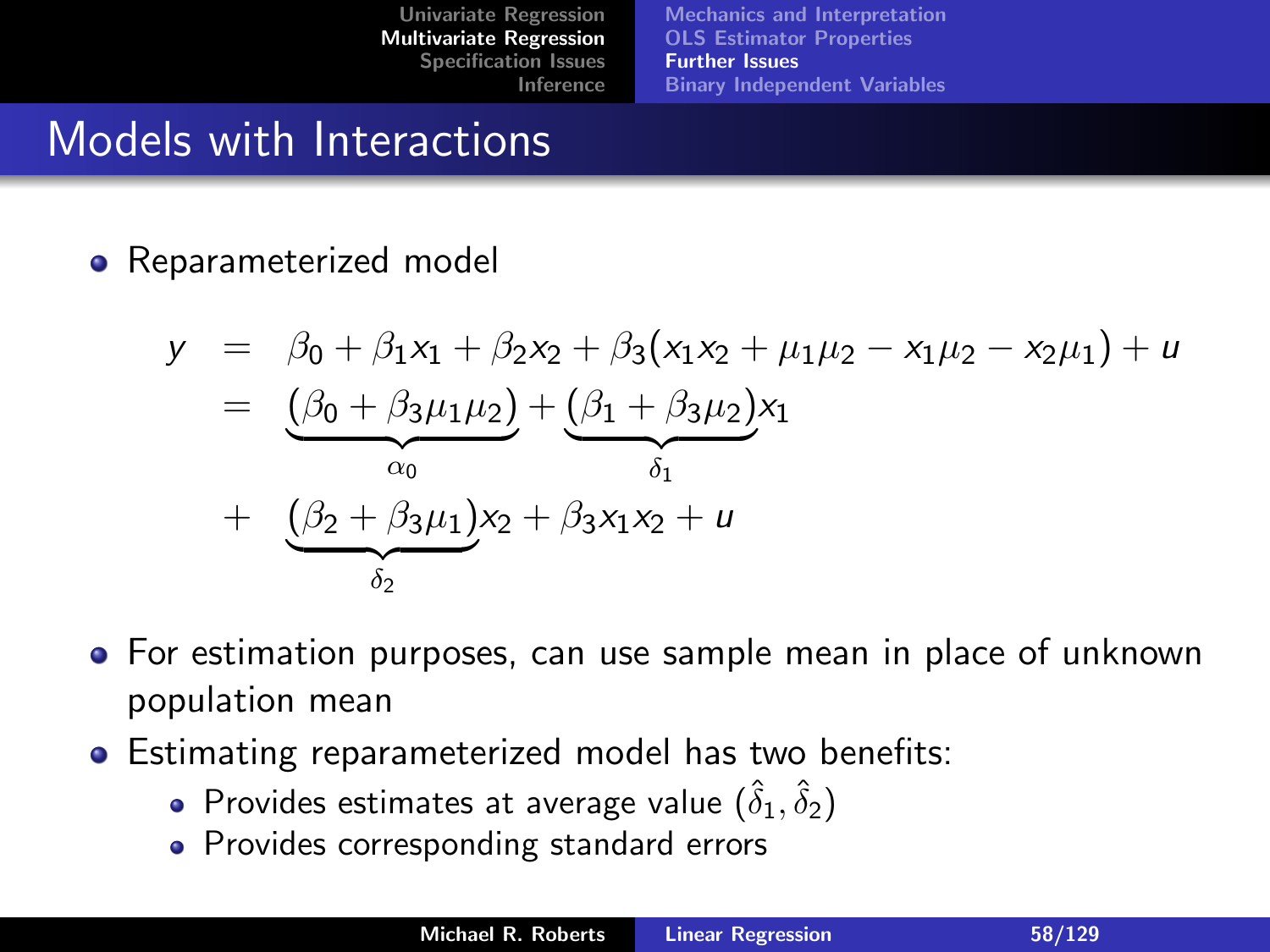[Mechanics and Interpretation](#page-32-0) [OLS Estimator Properties](#page-45-0) [Further Issues](#page-49-0) [Binary Independent Variables](#page-62-0)

### Predicted Values and SEs I

**•** Predicted value:

$$
\hat{y} = \hat{\beta}_0 + \hat{\beta}_1 x_1 + \dots + \hat{\beta}_k x_k
$$

But this is just an estimate with a standard error. I.e.,

$$
\hat{\theta} = \hat{\beta}_0 + \hat{\beta}_1 c_1 + \dots + \hat{\beta}_k c_k
$$

where  $(c_1, ..., c_k)$  is a point of evaluation • But  $\hat{\theta}$  is just a linear combination of OLS parameters • We know how to get the SE of this. E.g.,  $k = 1$ 

$$
Var(\hat{\theta}) = Var(\hat{\beta}_0 + \hat{\beta}_1 c_1)
$$
  
= Var(\hat{\beta}\_0) + c\_1^2 Var(\hat{\beta}\_1) + 2c\_1 Cov(\hat{\beta}\_0, \hat{\beta}\_1)

• Take square root and voila'! (Software will do this for you)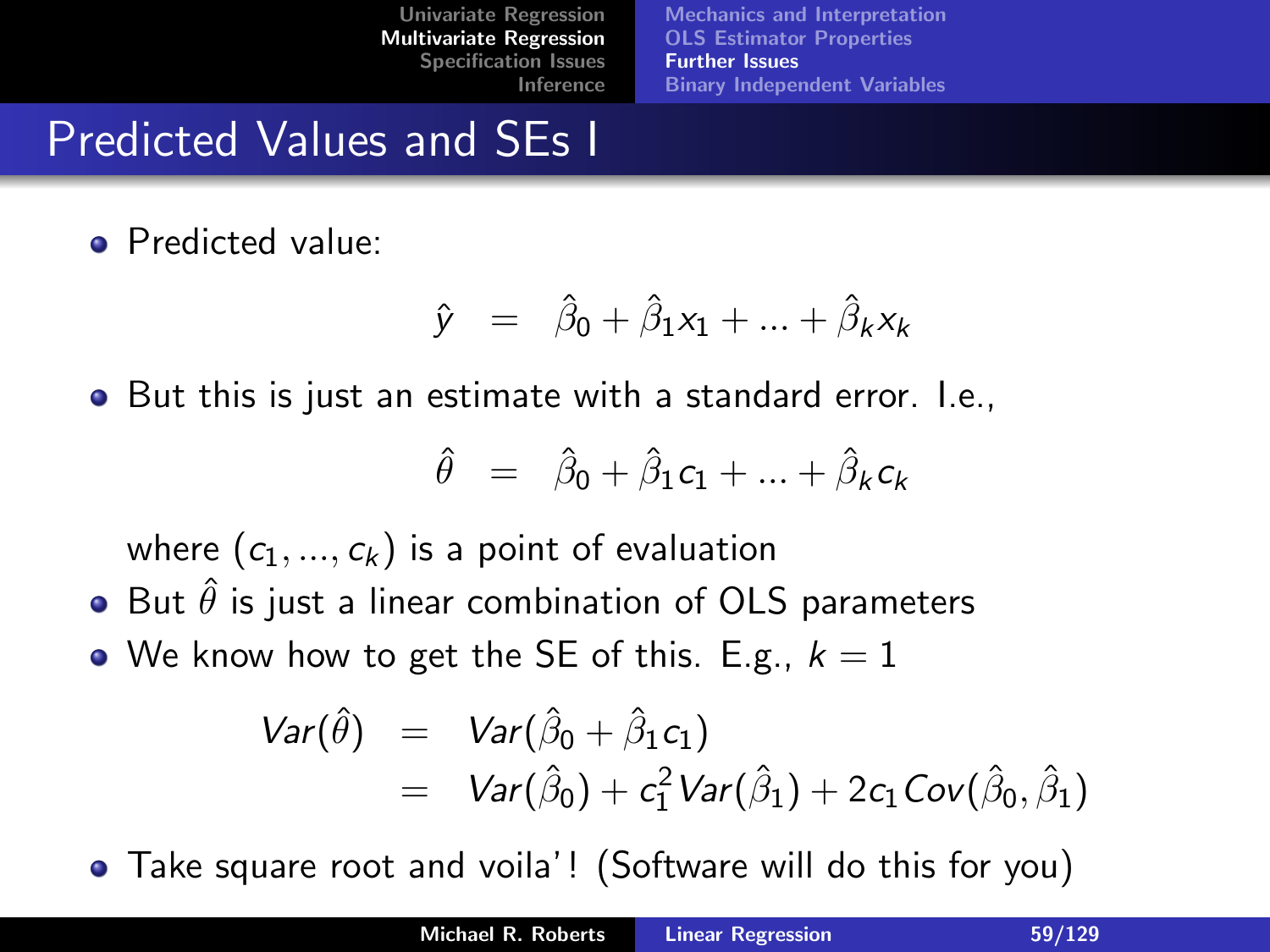### Predicted Values and SEs II

Alternatively, reparameterize the regression. Note

$$
\hat{\theta} = \hat{\beta}_0 + \hat{\beta}_1 c_1 + \dots + \hat{\beta}_k c_k \implies \hat{\beta}_0 = \hat{\theta} - \hat{\beta}_1 c_1 - \dots - \hat{\beta}_k c_k
$$

• Plug this into the regression

$$
y = \beta_0 + \beta_1 x_1 + \dots + \beta_k x_k + u
$$

to get

$$
y = \theta_0 + \beta_1(x_1 - c_1) + \ldots + \beta_k(x_k - c_k) + u
$$

- I.e., subtract the value  $c_j$  from each observation on  $\mathsf{x}_j$  and then run regression on transformed data.
- Look at SE on intercept and that's the SE of the predicated value of y at the point  $(c_1, ..., c_k)$
- You can form confidence intervals with this too.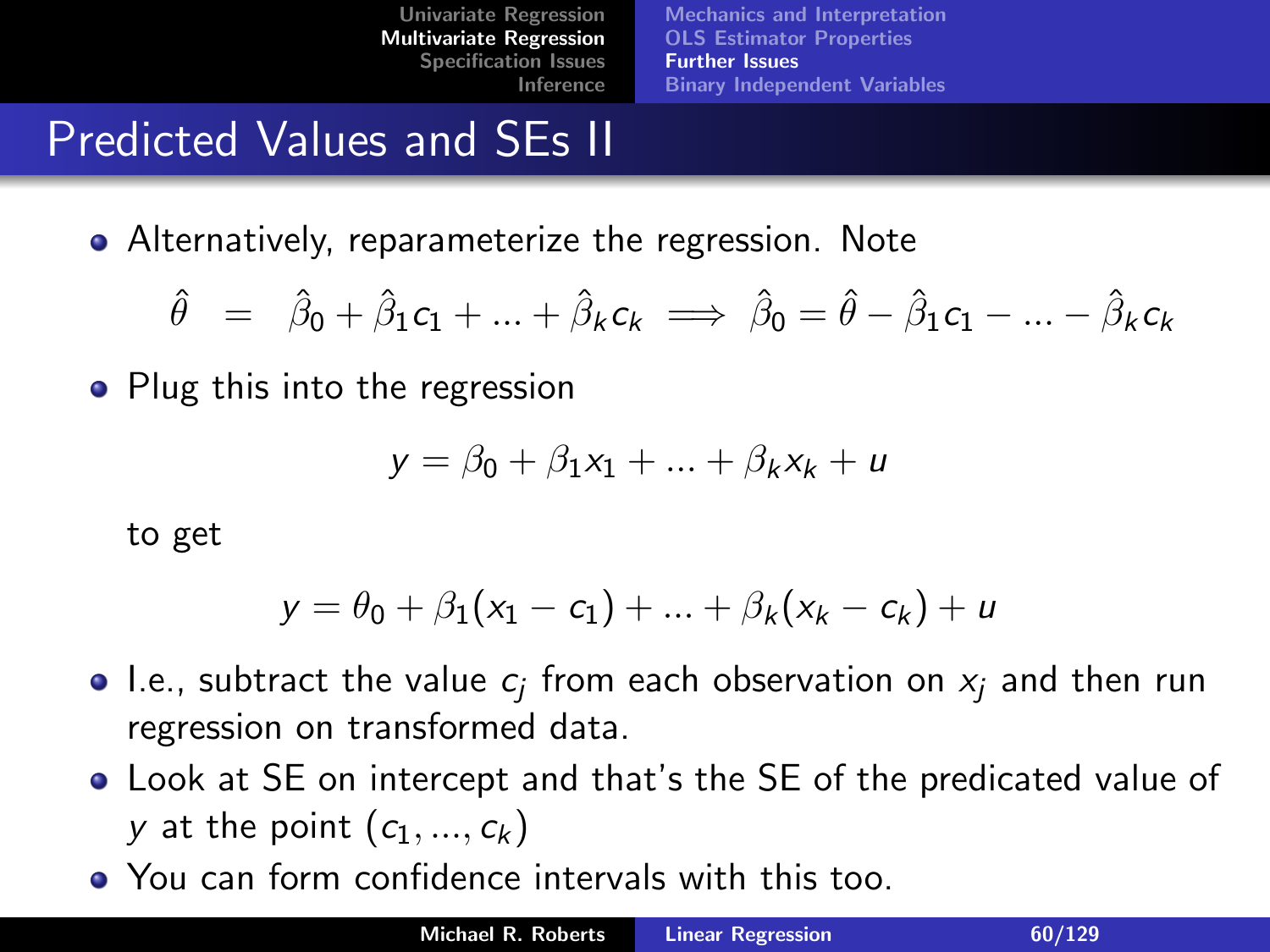[Mechanics and Interpretation](#page-32-0) [OLS Estimator Properties](#page-45-0) [Further Issues](#page-49-0) [Binary Independent Variables](#page-62-0)

# Predicting y with  $log(y)$  I

SRF:

$$
\widehat{\log(y)} = \widehat{\beta}_0 + \widehat{\beta}_1 x_1 + \dots + \widehat{\beta}_k x_k
$$

- Predicted value of y is not  $exp(log(y))$
- Recall Jensen's inequality for convex function,  $g$ :

$$
g\left(\int f d\mu\right) \leq \int g\circ f d\mu \iff g(E(f)) \leq E(g(f))
$$

• In our setting,  $f = log(y)$ ,  $g= exp($ ). Jensen  $\implies$ 

$$
exp{E[log(y)]} \le E[exp{log(y)}]
$$

We will underestimate y.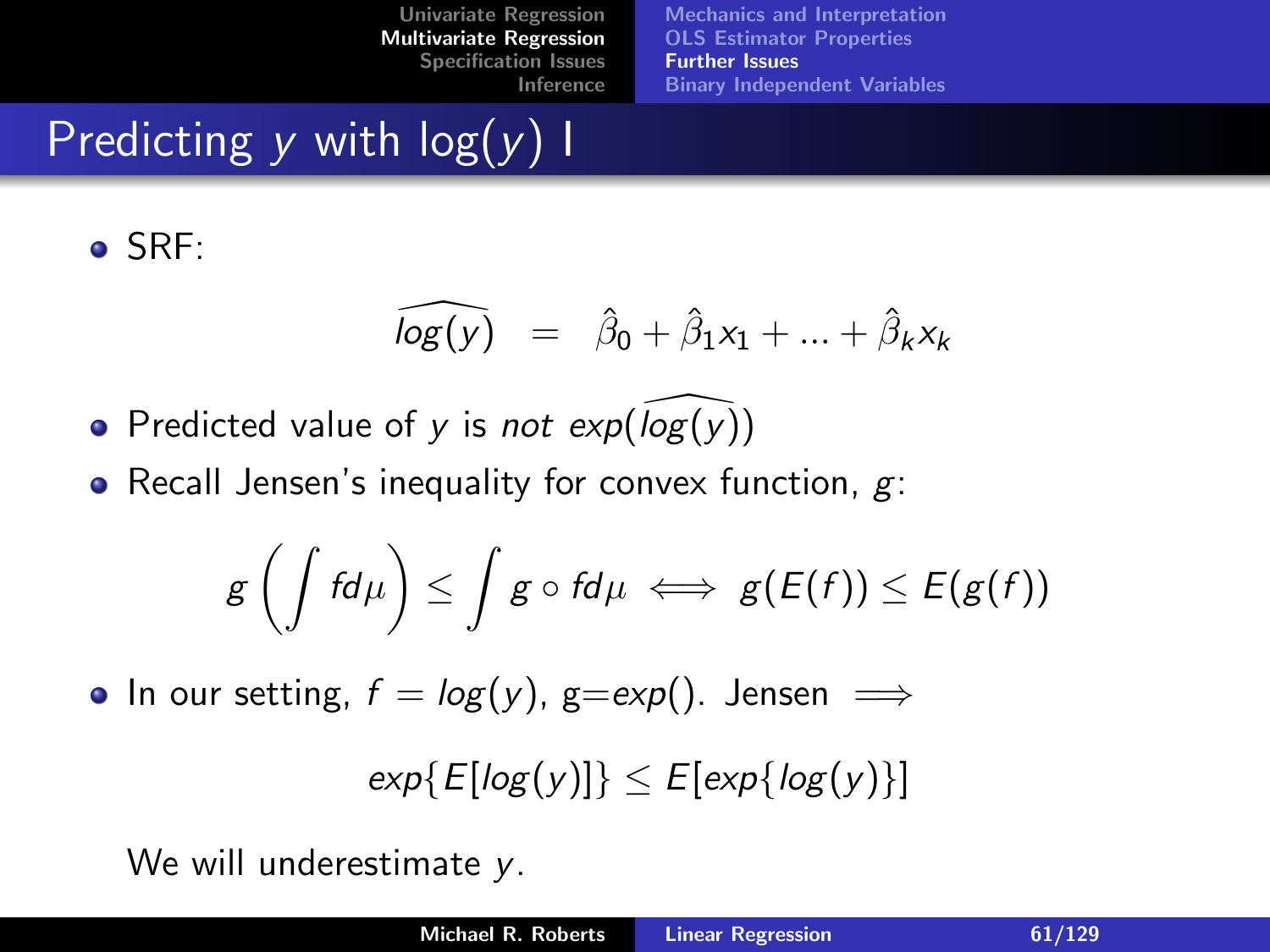[Mechanics and Interpretation](#page-32-0) [OLS Estimator Properties](#page-45-0) [Further Issues](#page-49-0) [Binary Independent Variables](#page-62-0)

# Predicting y with  $log(y)$  II

 $\bullet$  How can we get a consistent (no unbiased) estimate of y? o If  $u \perp X$ 

$$
E(y|X) = \alpha_0 \exp(\beta_0 + \beta_1 x_1 + \dots + \beta_k x_k)
$$

where  $\alpha_0 = E(\exp(u))$ 

• With an estimate of  $\alpha$ , we can predict y as

$$
\hat{y} = \hat{\alpha}_0 \exp(\widehat{\log(y)})
$$

which requires exponentiating the predicted value from the log model and multiplying by  $\hat{\alpha}_0$ 

• Can estimate  $\alpha_0$  with MOM estimator (consistent but biased because of Jensen)

$$
\hat{\alpha_0} = n^{-1} \sum_{i=1}^n \exp(\hat{u}_i)
$$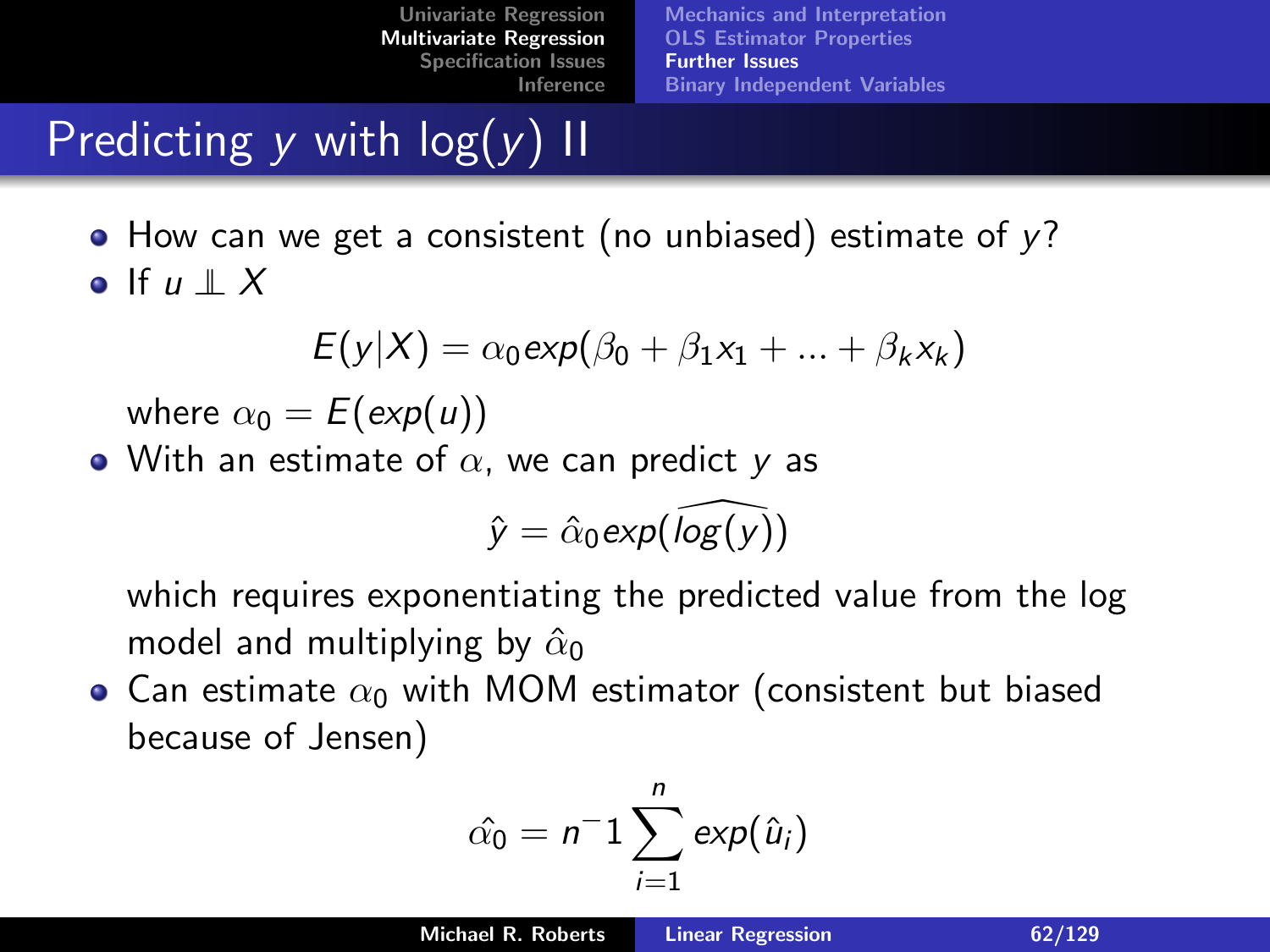## **Basics**

- Qualitative information. Examples,
	- **1** Sex of individual (Male, Female)
	- 2 Ownership of an item (Own, don't own)
	- <sup>3</sup> Employment status (Employed, Unemployed
- $\bullet$  Code this information using **binary** or **dummy** variables. E.g.,

<span id="page-62-0"></span>
$$
Male_i = \begin{cases} 1 & \text{if person i is Male} \\ 0 & \text{otherwise} \end{cases}
$$
  

$$
Own_i = \begin{cases} 1 & \text{if person i owns item} \\ 0 & \text{otherwise} \end{cases}
$$
  

$$
Emp_i = \begin{cases} 1 & \text{if person i is employed} \\ 0 & \text{otherwise} \end{cases}
$$

Choice of 0 or 1 is relevant only for interpretation.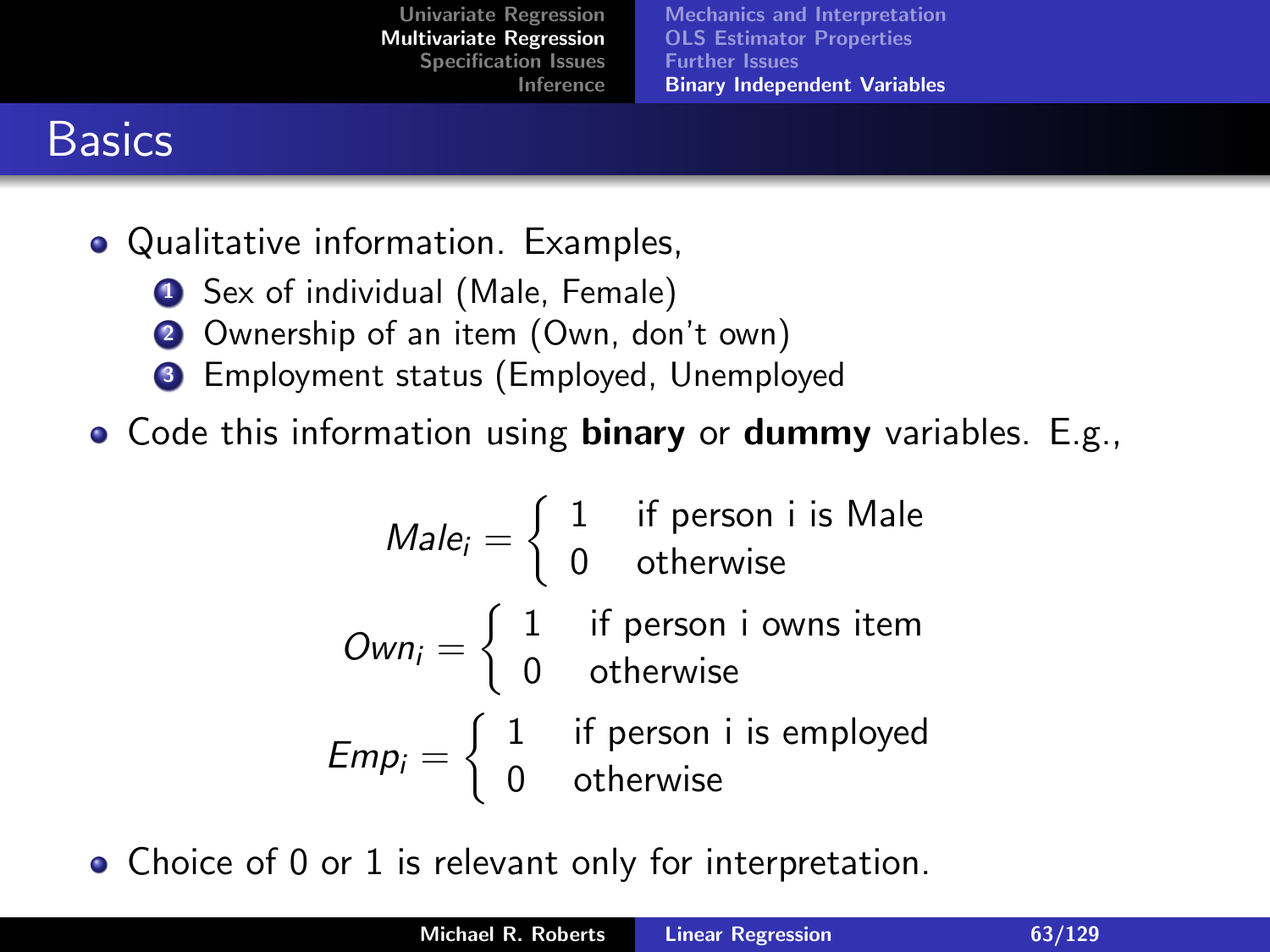[Mechanics and Interpretation](#page-32-0) [OLS Estimator Properties](#page-45-0) [Further Issues](#page-49-0) [Binary Independent Variables](#page-62-0)

# Single Dummy Variable

**•** Consider

$$
\textit{wage} = \beta_0 + \delta_0 \textit{female} + \beta_1 \textit{educ} + u
$$

 $\delta$ <sub>0</sub> measures difference in wage between male and female given same level of education (and error term  $u$ )

$$
E(wage|female = 0, educ) = \beta_0 + \beta_1 educ
$$
  

$$
E(wage|female = 1, educ) = \beta_0 + \delta + \beta_1 educ
$$

 $\implies \delta = E(wage|female = 1, educ) - E(wage|female = 0, educ)$ 

• Intercept for males  $= \beta_0$ , females  $= \delta_0 + \beta_0$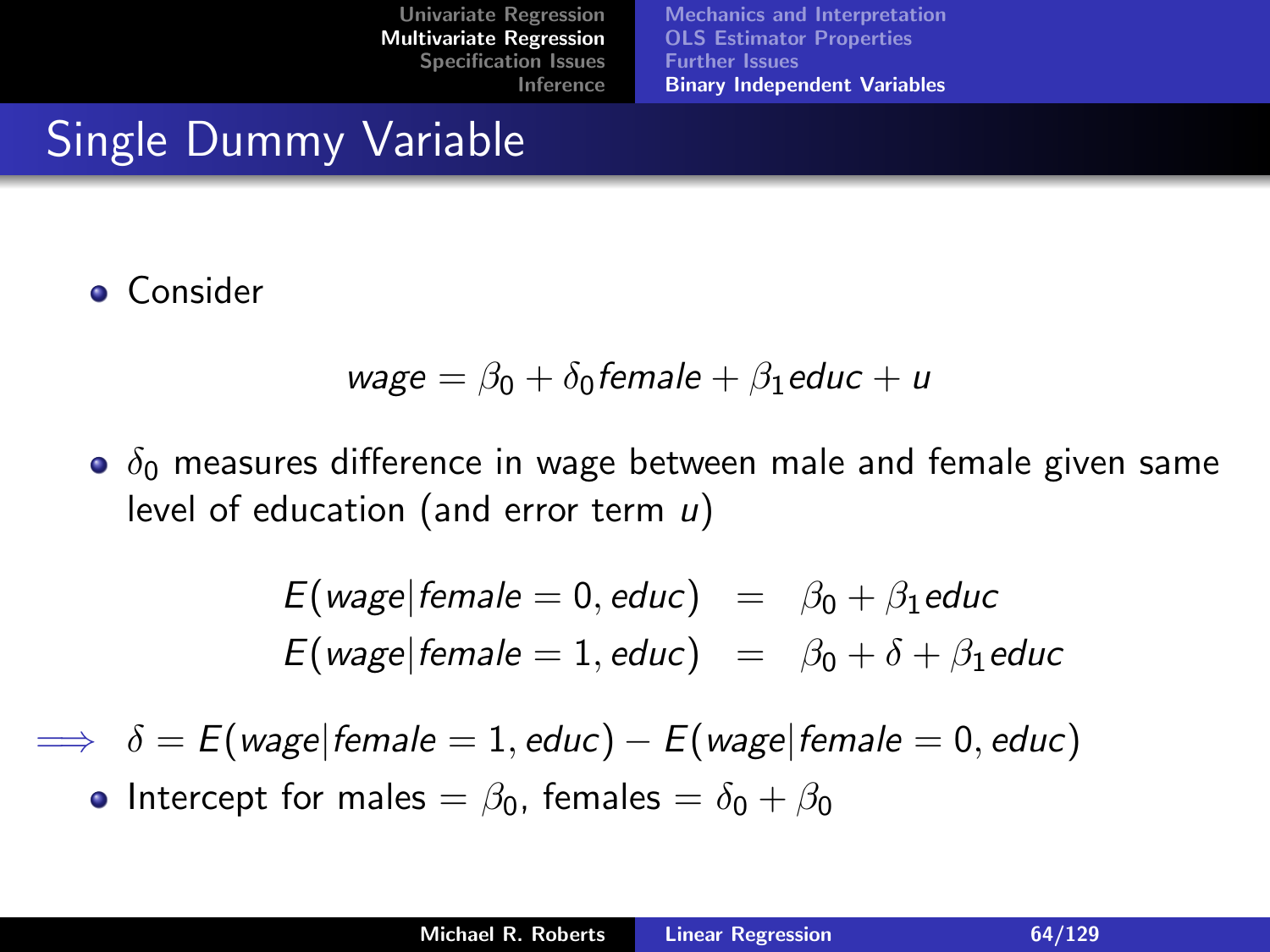### Intercept Shift

• Intercept shifts, slope is same.

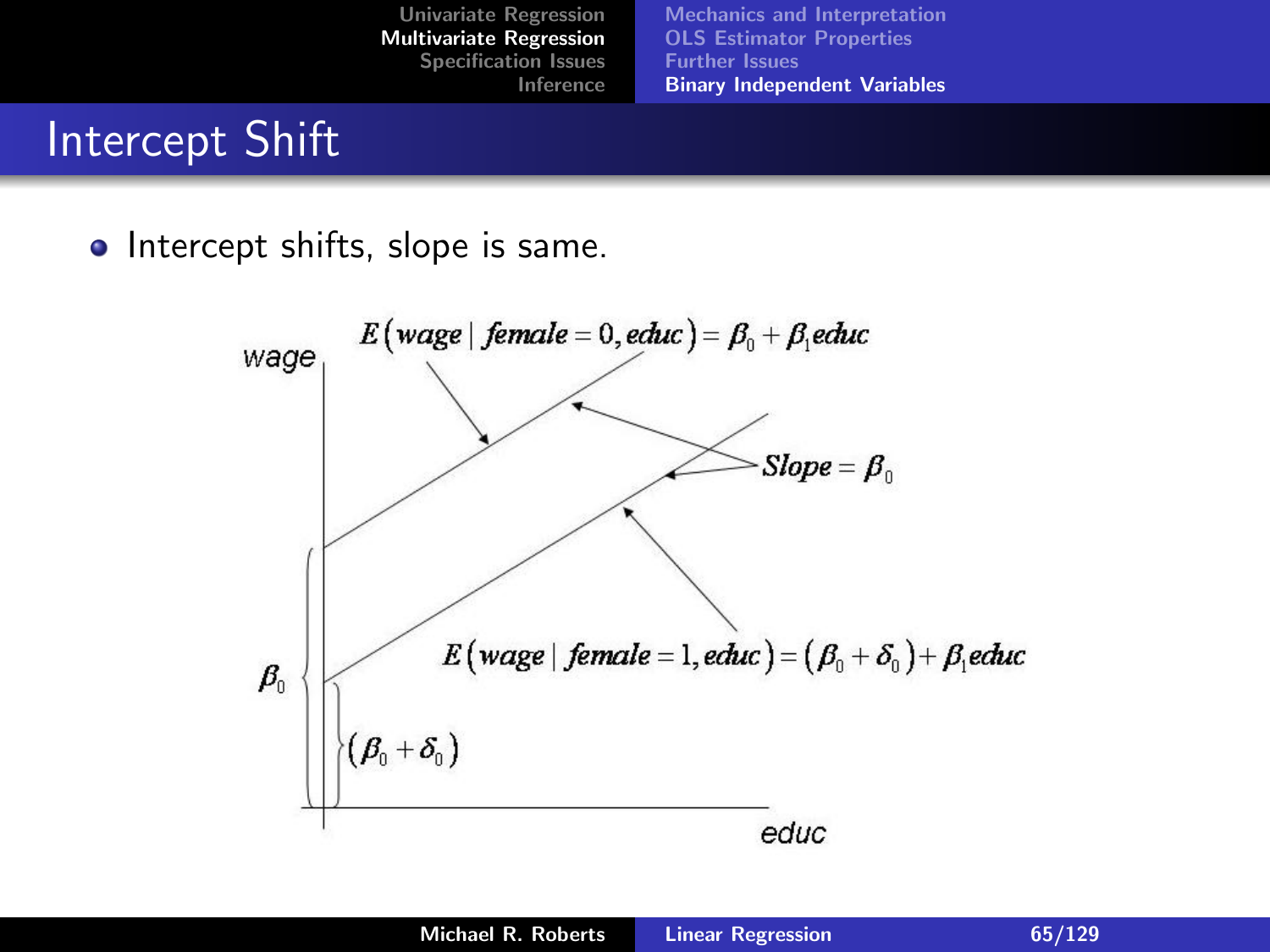# Wage Example

SRF with  $n = 526, R^2 = 0.364$ 

 $\widehat{wage} = -1.57 - 1.81$ female + 0.571educ + 0.025exper + 0.141tenure

- Negative intercept is intercept for men...meaningless because other variables are never all  $= 0$
- Females earn \$1.81/hour less than men with the same education, experience, and tenure.

All else equal is important! Consider SRF with  $n=526, R^2=0.116$ 

$$
\widehat{\text{wage}} = 7.10 - 2.51 \text{female}
$$

Female coefficient is picking up differences due to omitted variables.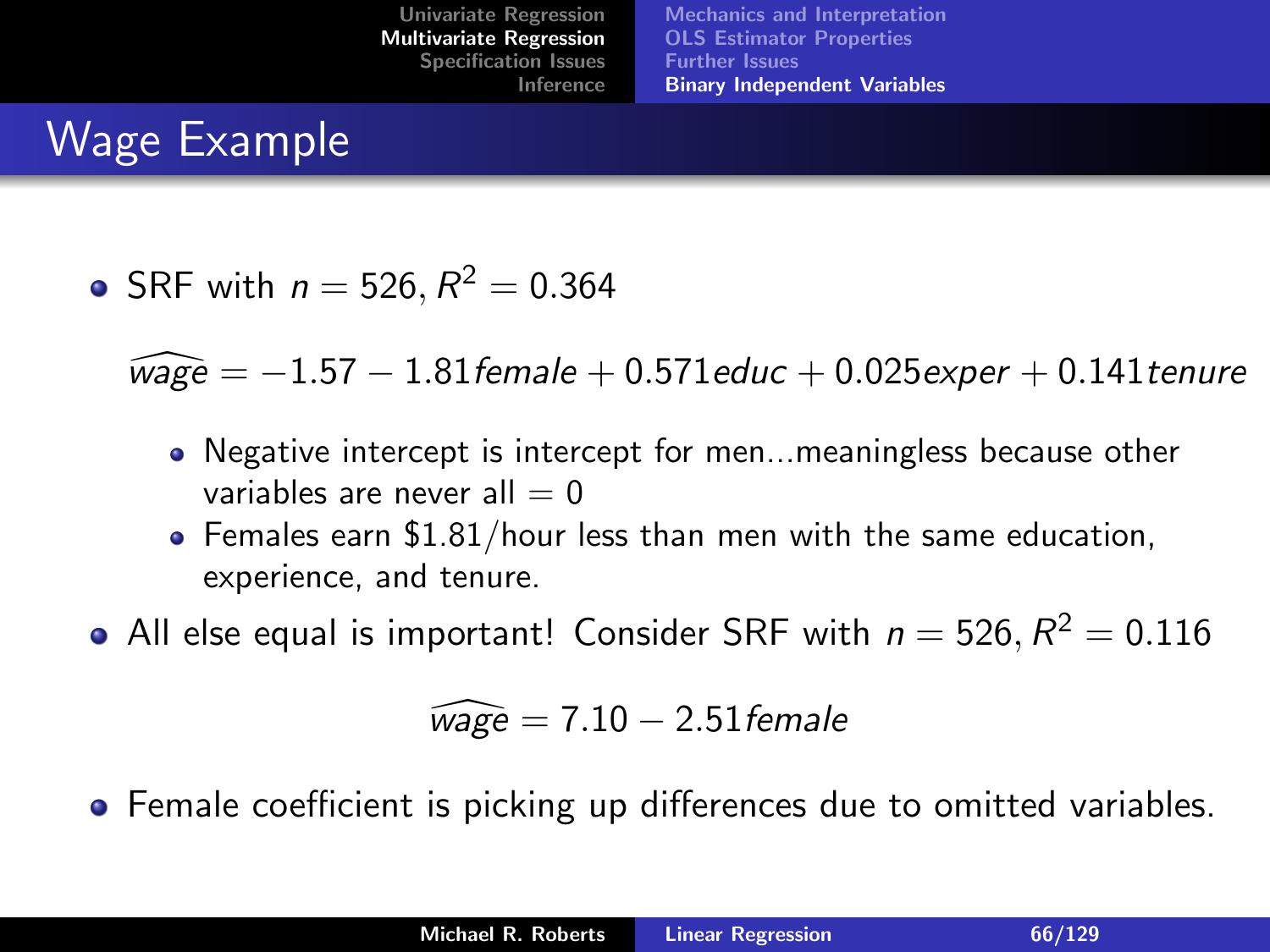[Mechanics and Interpretation](#page-32-0) [OLS Estimator Properties](#page-45-0) [Further Issues](#page-49-0) [Binary Independent Variables](#page-62-0)

# Log Dependent Variables

- Nothing really new, coefficient has % interpretation.
- E.g., house price model with  $N = 88, R^2 = 0.649$

$$
\widehat{price} = -1.35 + 0.168 \log(\text{dotsize}) + 0.707 \log(\text{sqrtf})
$$
  
+ 0.027 \text{bdrms} + 0.054 \text{colonial}

- Negative intercept is intercept for non-colonial homes...meaningless because other variables are never all  $= 0$
- A colonial style home costs approximately 5.4% more than "otherwise similar" homes
- Remember this is just an approximation. If the percentage change is large, may want to compare with exact formulation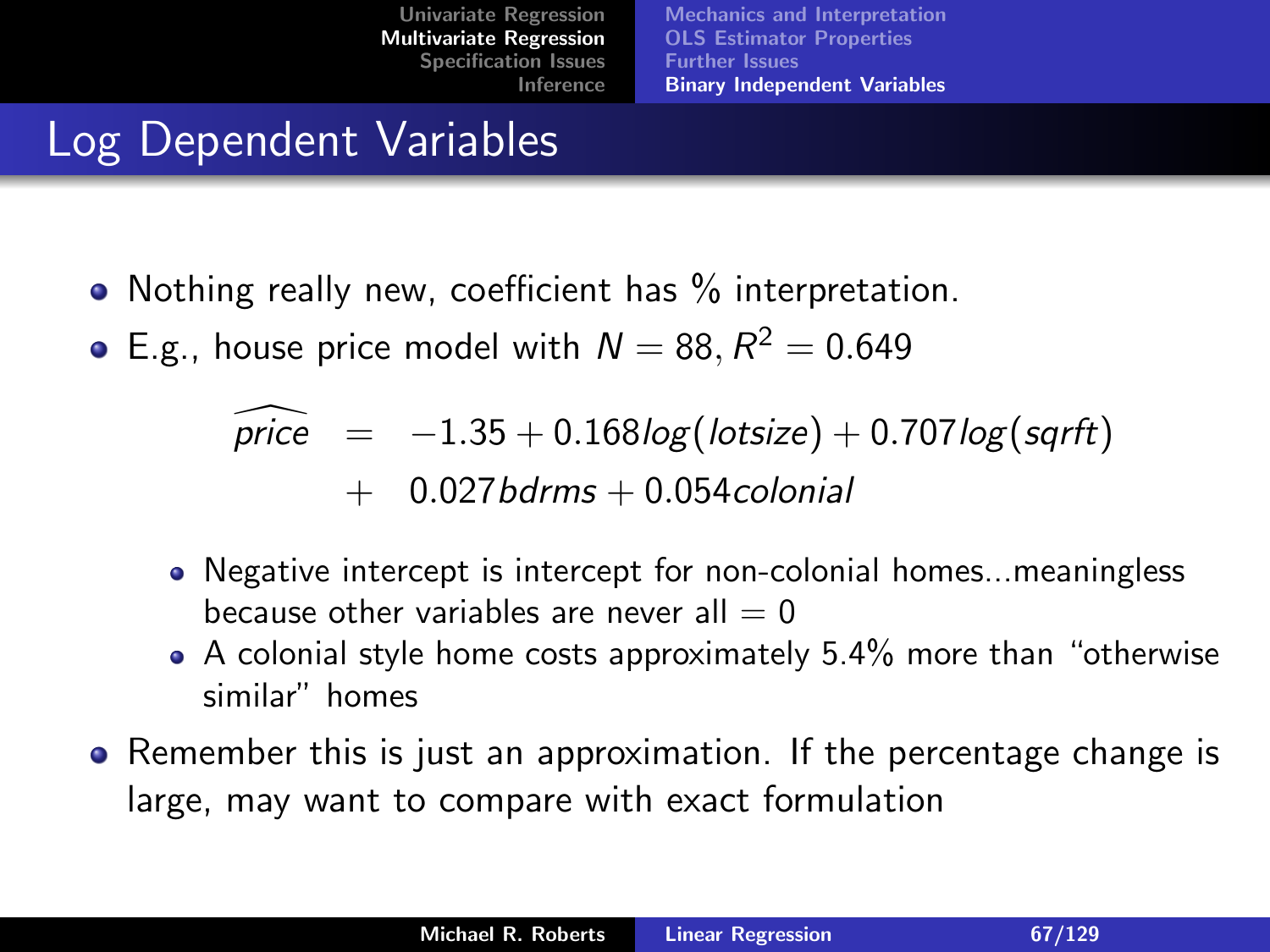# Multiple Binary Independent Variables

**o** Consider

 $log(wage) = 0.321 + 0.213$ marriedMale – 0.198 married Female  $+ -0.110$ singleFemale  $+ 0.079$ education

- The omitted category is single male  $\implies$  intercept is intercept for base group (all other vars  $= 0$ )
- **•** Each binary coefficient represent the estimated *difference* in intercepts between that group and the base group
- E.g., marriedMale  $\implies$  that married males earn approximately 21.3% more than single males, all else equal
- E.g., marriedFemale  $\implies$  that married females earn approximately 19.8% less than single males, all else equal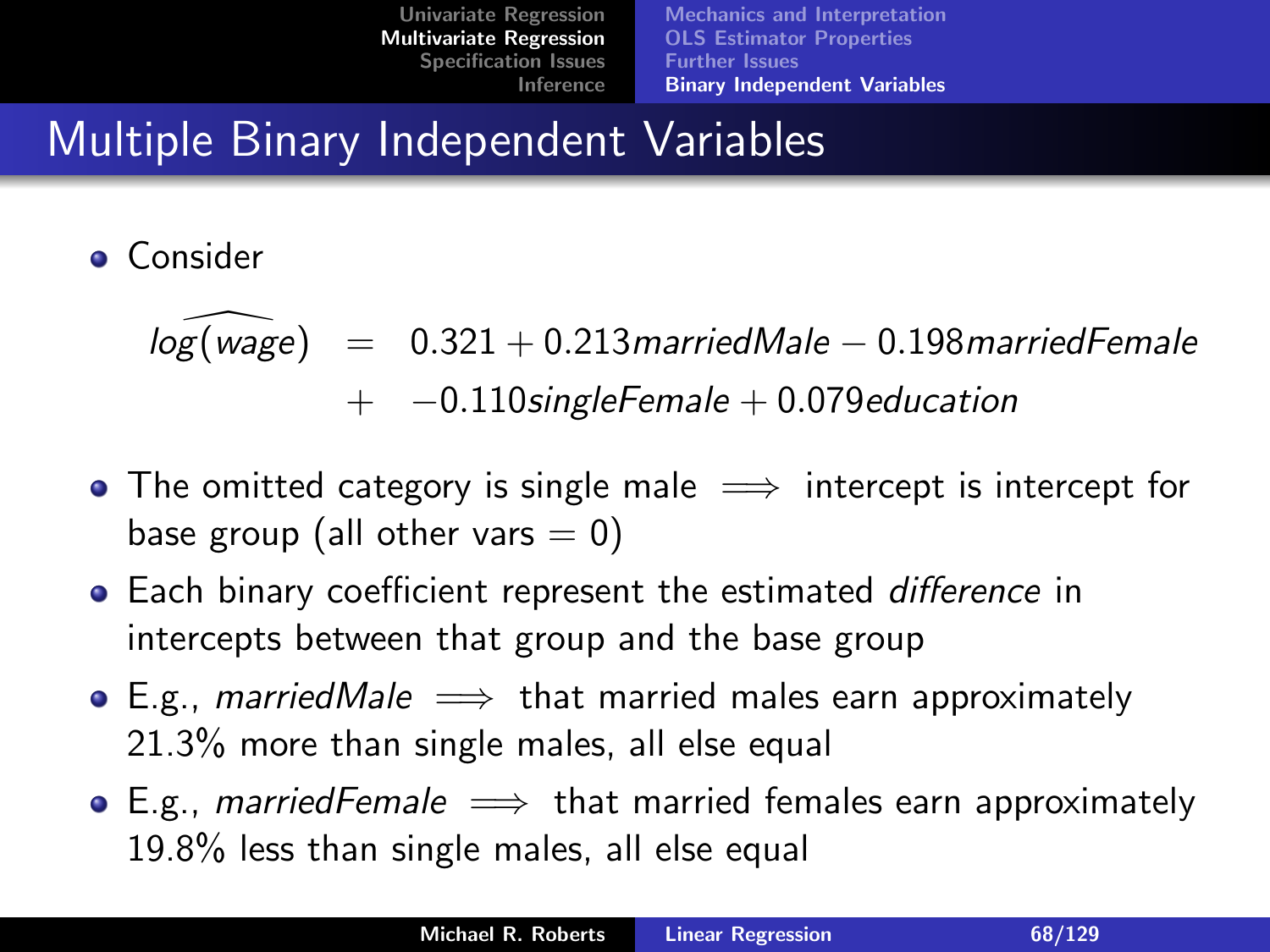| Univariate Regression<br><b>Multivariate Regression</b> | <b>Mechanics and Interpretation</b><br><b>OLS Estimator Properties</b> |
|---------------------------------------------------------|------------------------------------------------------------------------|
|                                                         |                                                                        |
| <b>Specification Issues</b>                             | <b>Further Issues</b>                                                  |
| Inference                                               | <b>Binary Independent Variables</b>                                    |

### Ordinal Variables

- Consider credit ratings:  $CR \in (AAA, AA, ..., C, D)$
- **If we want to explain bond interest rates with ratings, we could** convert CR to a numeric scale, e.g.,  $AAA = 1, AA = 2, ...$  and run

$$
IR_i = \beta_0 + \beta_1 CR_i + u_i
$$

- This assumes a constant linear relation between interest rates and every rating category.
- Moving from AAA to AA produces the same change in interest rates as moving from BBB to BB.
- Could take log interest rate, but is same proportionate change much better?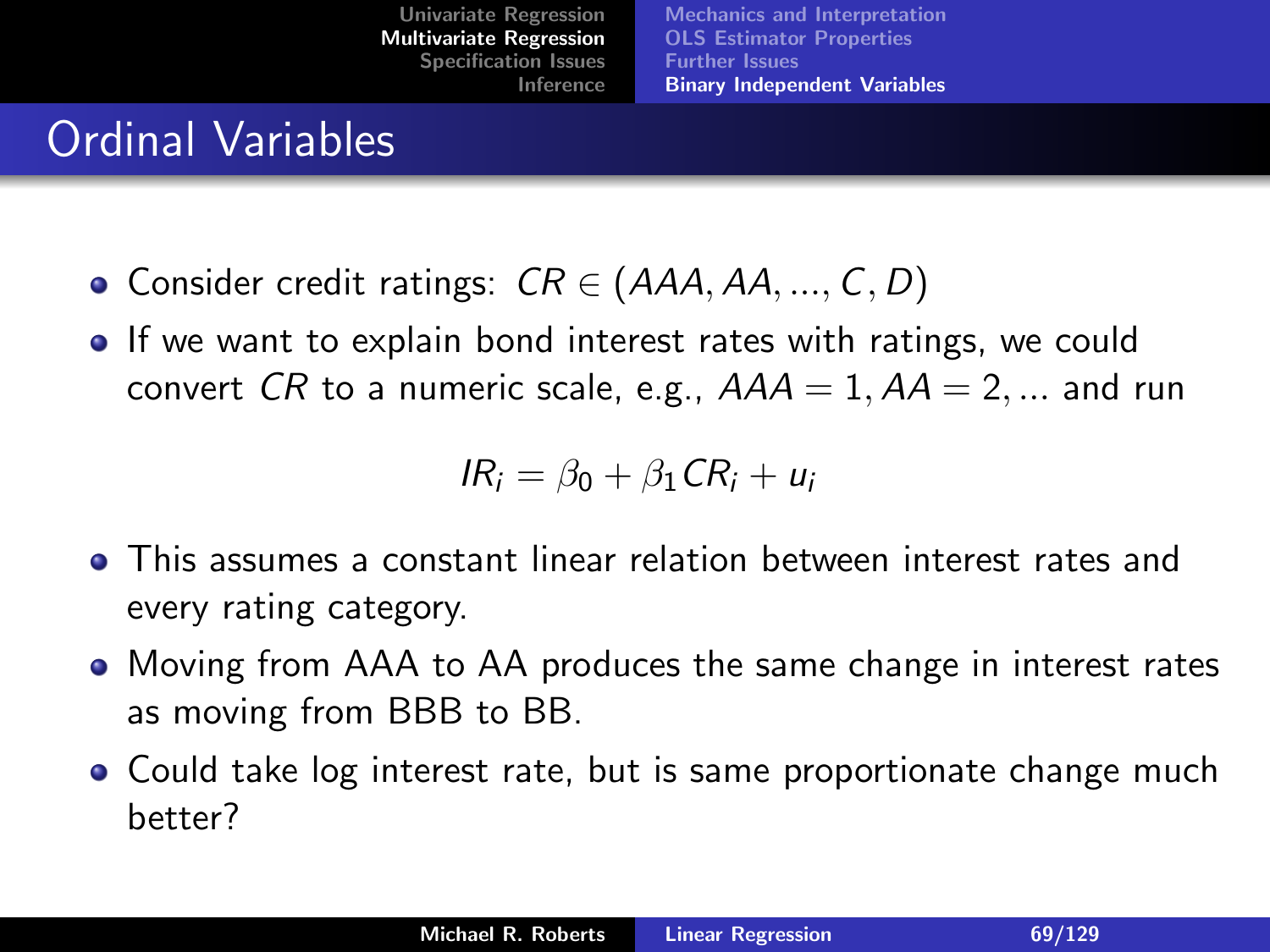## Converting Ordinal Variables to Binary

- Or we could create an indicator for each rating category, e.g.,  $CR_{AAA} = 1$  if  $CR = AAA$ , 0 otherwise;  $CR_{AA} = 1$  if  $CR = AA$ , 0 otherwise, etc.
- Run this regression:

 $IR_i = \beta_0 + \beta_1 C R_{AAA} + \beta_2 C R_{AA} + ... + \beta_{m-1} C R_C + u_i$ 

remembering to exclude one ratings category (e.g., "D")

- This allows the IR change from each rating category to have a different magnitude
- Each coefficient is the different in IRs between a bond with a certain credit rating (e.g., "AAA", "BBB", etc.) and a bond with a rating of "D" (the omitted category).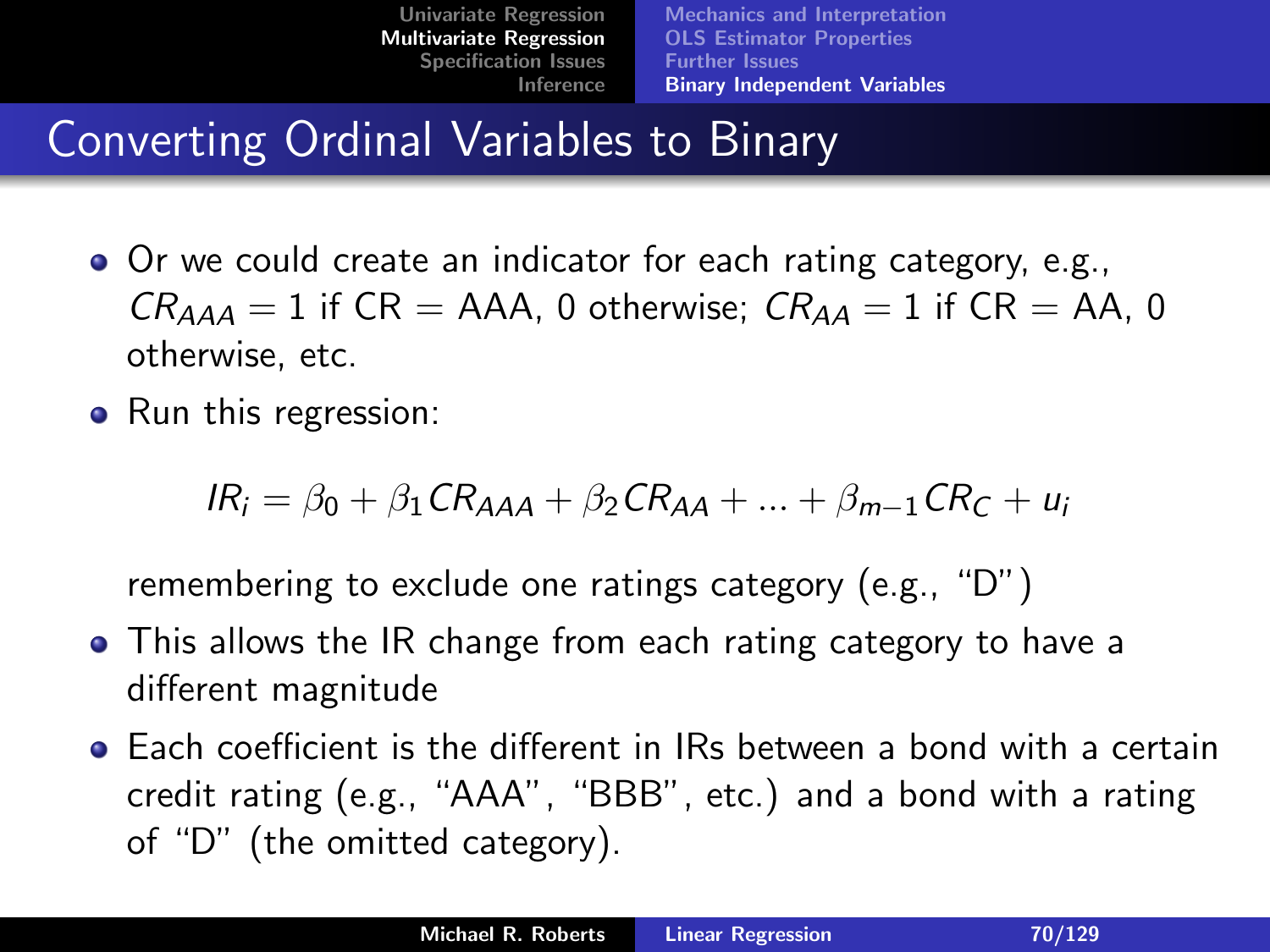# Interactions Involving Binary Variables I

• Recall the regression with four categories based on  $(1)$  marriage status and (2) sex.

 $log(wage) = 0.321 + 0.213$ marriedMale – 0.198 married Female  $+ -0.110$ singleFemale  $+ 0.079$ education

• We can capture the same logic using interactions

 $log(wage) = 0.321 - 0.110$  female + 0.213 married  $+$  -0.301 femaile  $\times$  married  $+...$ 

• Note excluded category can be found by setting all dummies  $= 0$ excluded category = single (married = 0), male (female = 0)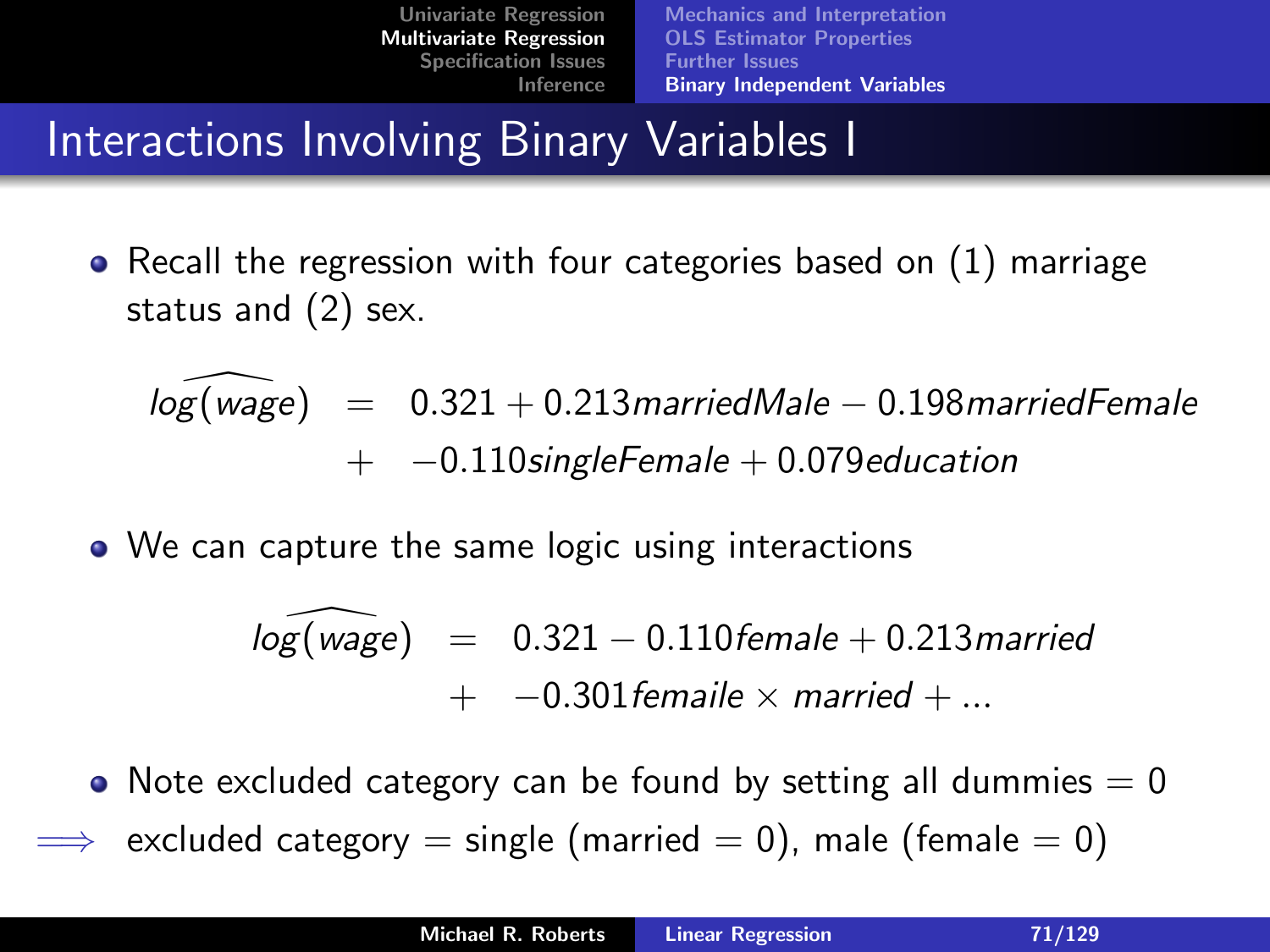# Interactions Involving Binary Variables II

- Note that the intercepts are all identical to the original regression.
- Intercept for married male

$$
log(wage) = 0.321 - 0.110(0) + 0.213(1) - 0.301(0) \times (1) = 0.534
$$

• Intercept for single female

$$
log(wage) = 0.321 - 0.110(1) + 0.213(0) - 0.301(1) \times (0) = 0.211
$$

- And so on.
- Note that the slopes will be identical as well.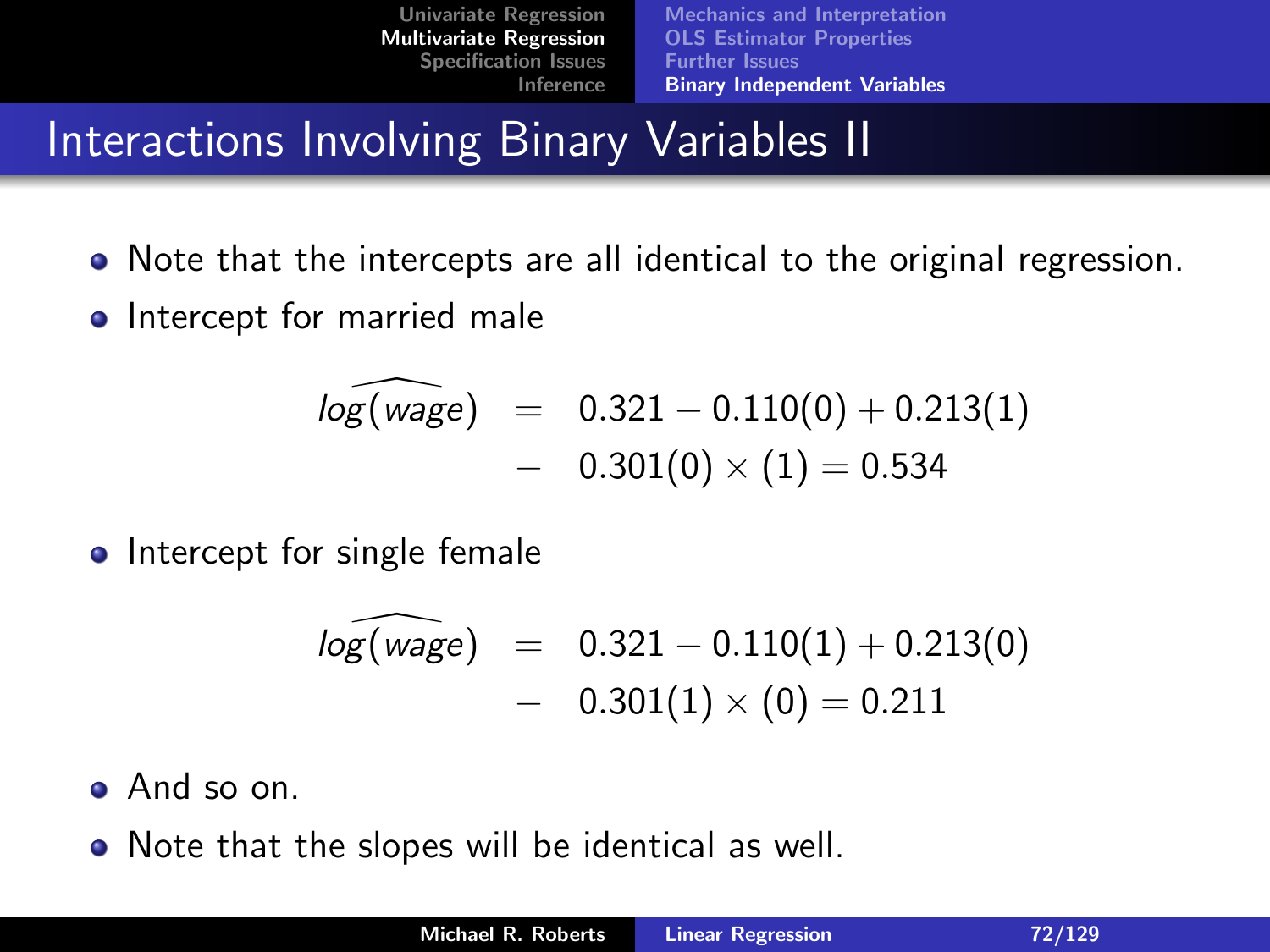# Example: Wages and Computers

• Krueger (1993),  $N = 13,379$  from 1989 CPS

 $log(\widehat{wage}) = beta_0 + 0.177$ compwork + 0.070 comphome  $+$  0.017 compwork  $\times$  comphome  $+...$ 

(Intercept not reported)

- $\bullet$  Base category  $=$  people with no computer at work or home
- Using a computer at work is associated with a 17.7% higher wage. (Exact value is  $100(\exp(0.177) - 1) = 19.4\%)$
- Using a computer at home but not at work is associated with a 7.0% higher wage.
- Using a computer at home and work is associated with a  $100(0.177+0.070+0.017) = 26.4\%$  (Exact value is  $100(\exp(0.177+0.070+0.017) - 1) = 30.2\%)$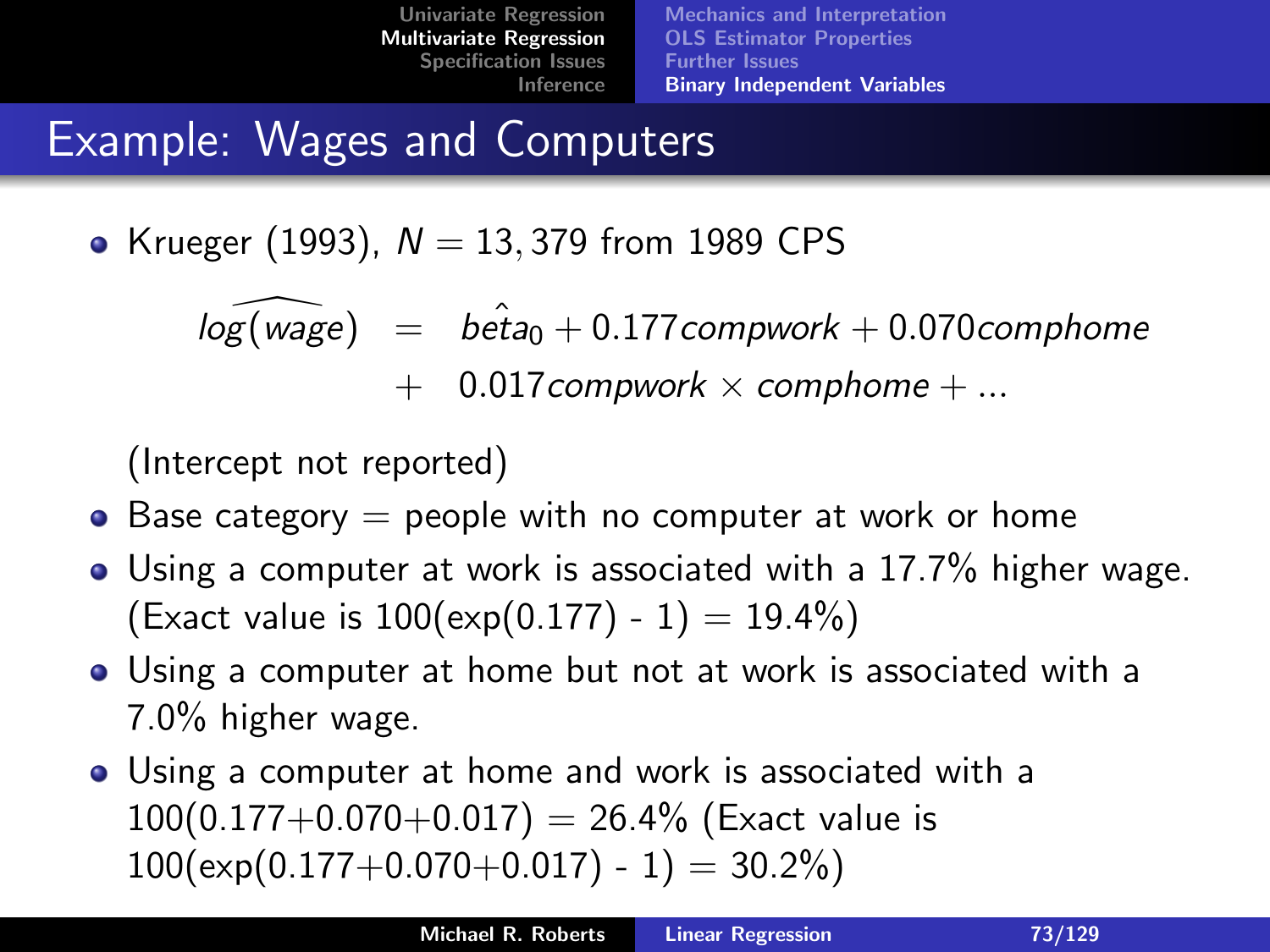## Different Slopes

- Dummies only shift intercepts for different groups.  $\bullet$
- What about slopes? We can interact continuous variables with dummies to get different slopes for different groups. E.g,

$$
log(wage) = \beta_0 + \delta_0 female + \beta_1 educ + \delta_1 educ \times female + u
$$
  
 $log(wage) = (\beta_0 + \delta_0 female) + (\beta_1 + \delta_1 female) educ + u$ 

- Males: Intercept =  $\beta_0$ , slope =  $\beta_1$
- **•** Females: Intercept =  $\beta_0 + \delta_0$ , slope =  $\beta_1 + \delta_1$
- $\delta_0$  measures difference in intercepts between males and females
- $\implies$   $\delta_1$  measures difference in slopes (return to education) between males and females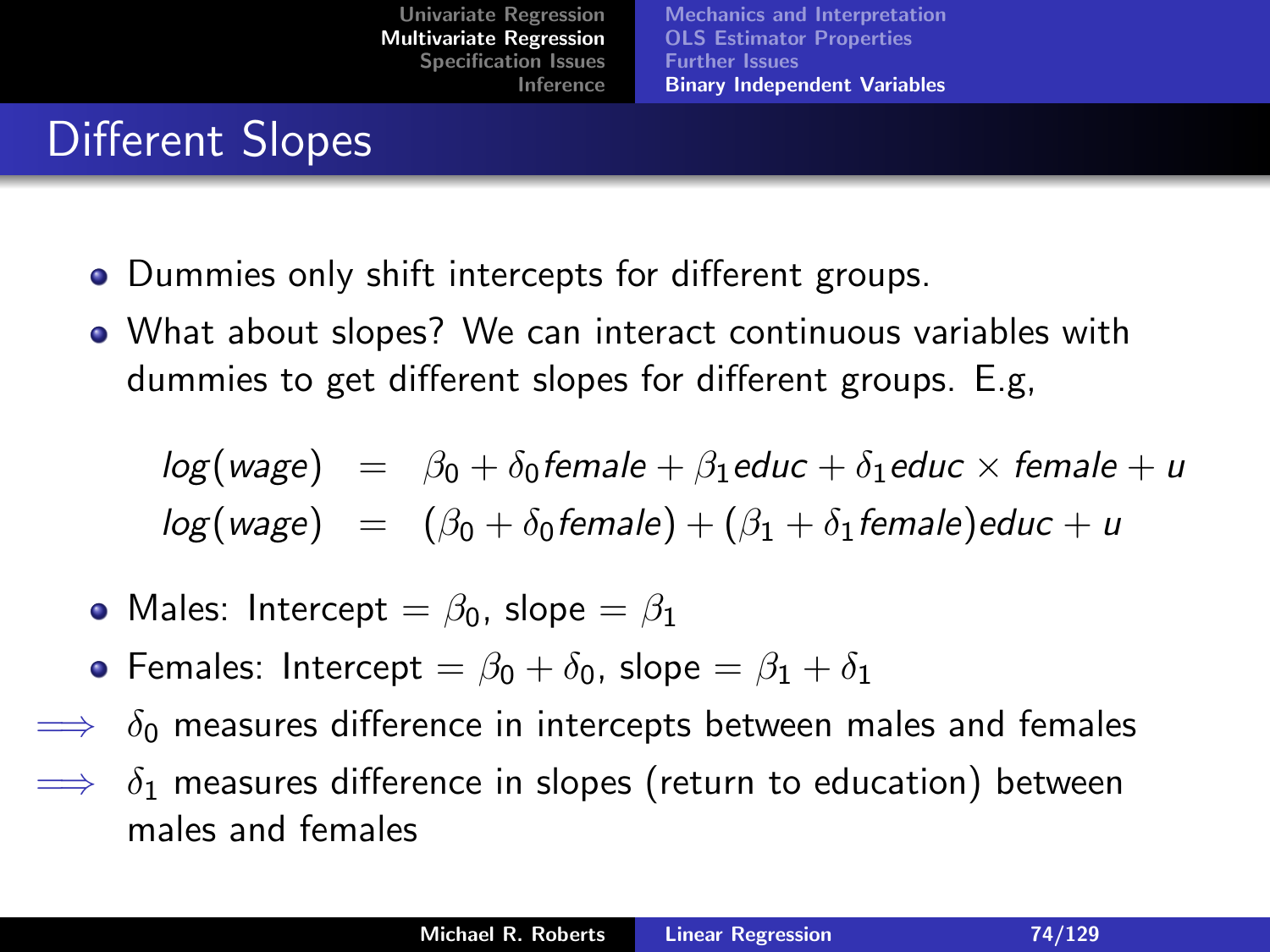## Figure: Different Slopes I



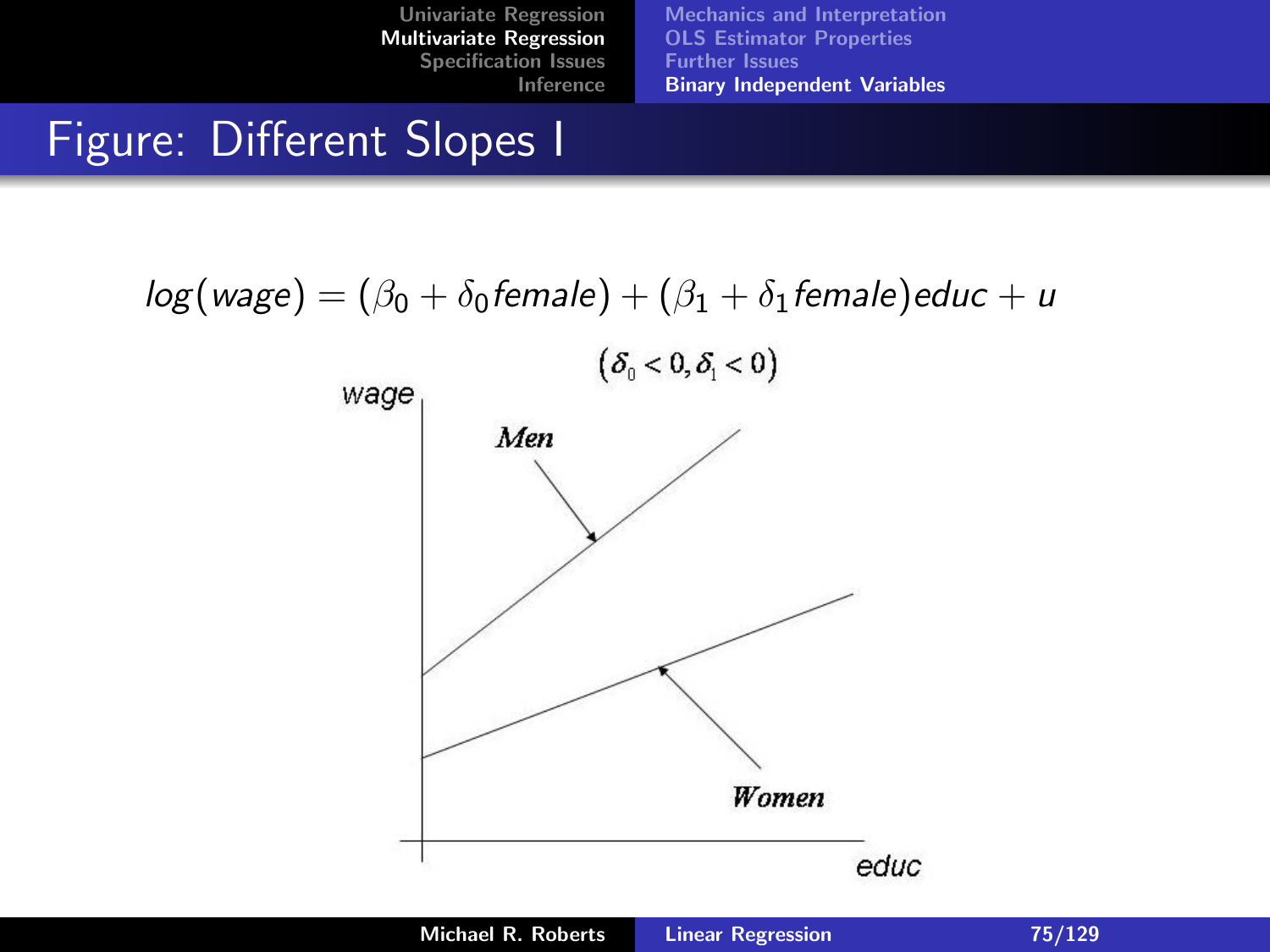### Figure: Different Slopes I



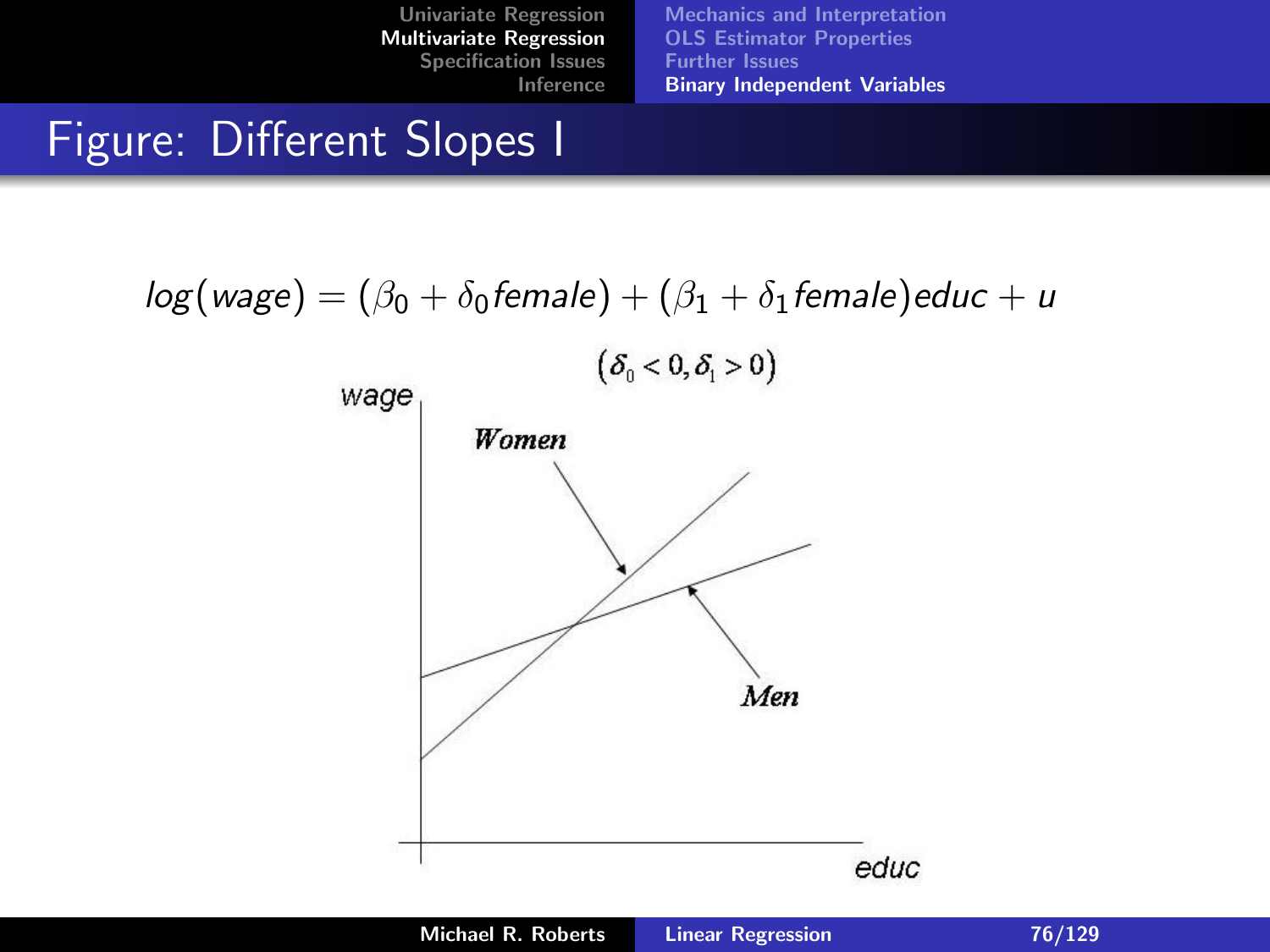## Interpretation of Figures

- 1st figure: intercept and slope for women are less than those for men
- women earn less than men at *all* educational levels
	- 2nd figure: intercept for women is less than that for men, but slope is larger
- women earn less than men at low educational levels but the gap narrows as education increases.
- $\implies$  at some point, woman earn more than men. But, does this point occur within the range of data?
	- Point of equality: Set Women eqn  $=$  Men eqn

Women: 
$$
log(wage) = (\beta_0 + \delta_0) + (\beta_1 + \delta_1)educ + u
$$

\nMen:  $log(wage) = (\beta_0) + \beta_1 educ + u$ 

 $\implies$  e\* =  $-\delta_0/\delta_1$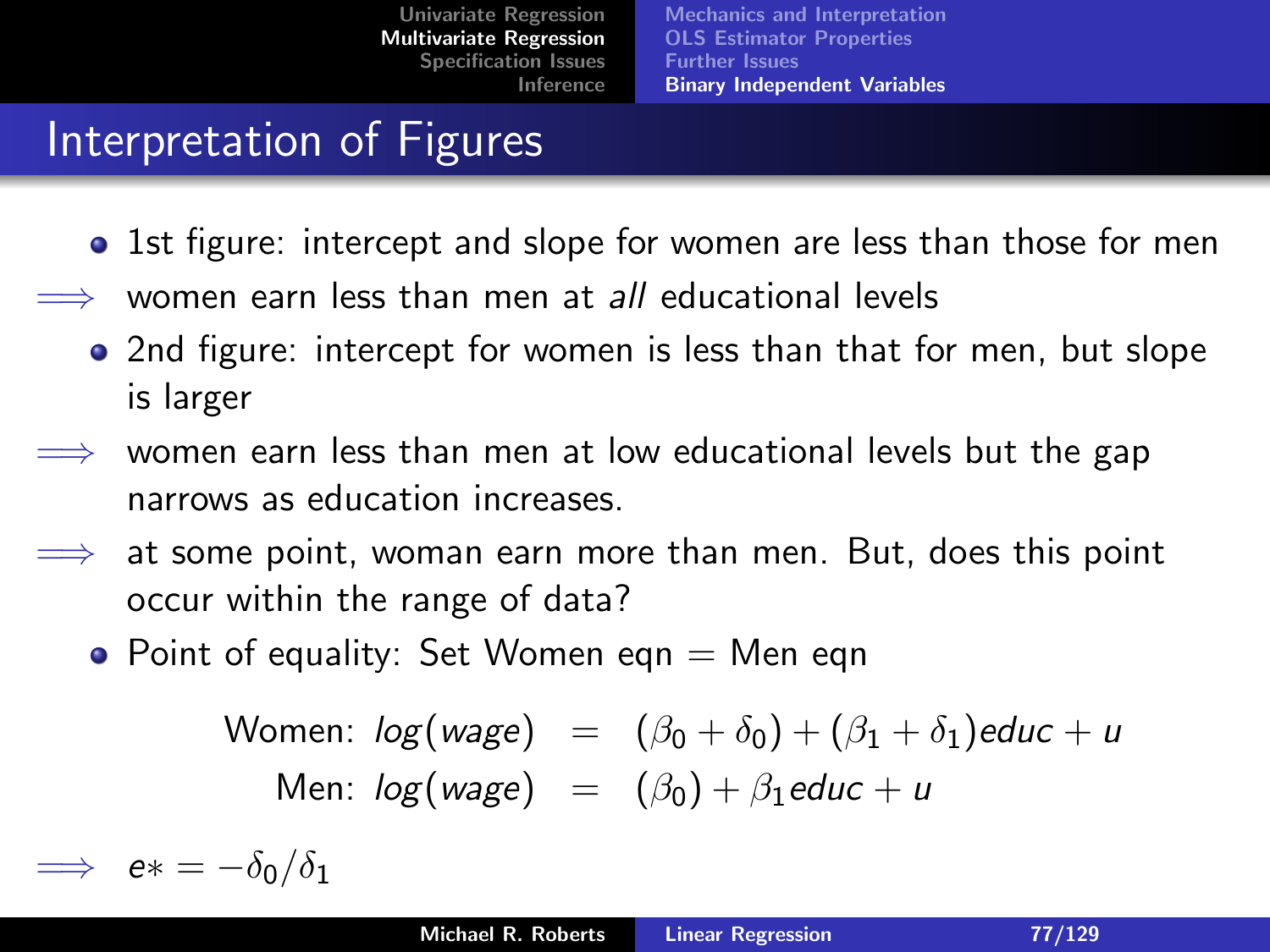| Univariate Regression          | <b>Mechanics and Interpretation</b> |
|--------------------------------|-------------------------------------|
| <b>Multivariate Regression</b> | <b>OLS Estimator Properties</b>     |
| <b>Specification Issues</b>    | <b>Further Issues</b>               |
| Inference                      | <b>Binary Independent Variables</b> |

# Example 1

Consider  $N = 526, R^2 = 0.441$ 

 $log(wage) = 0.389 - 0.227$ female + 0.082educ

- $0.006$ female  $\times$  educ  $+$  0.29exper  $-$  0.0006exper<sup>2</sup>  $+$  ...
- Return to education for men =  $8.2\%$ , women =  $7.6\%$ .
- Women earn 22.7% less than men. But statistically insignif...why?
- **•** Problem is multicollinearity with interaction term.
	- Intuition: coefficient on *female* measure wage differential between men and women when  $educ = 0$ .
	- Few people have very low levels of educ so unsurprising that we can't estimate this coefficient precisely.
	- $\bullet$  More interesting to estimate gender differential at educ, for example.
	- Just replace female  $\times$  educ with female  $\times$  (educ educ) and rerun regression. This will only change coefficient on female and its standard error.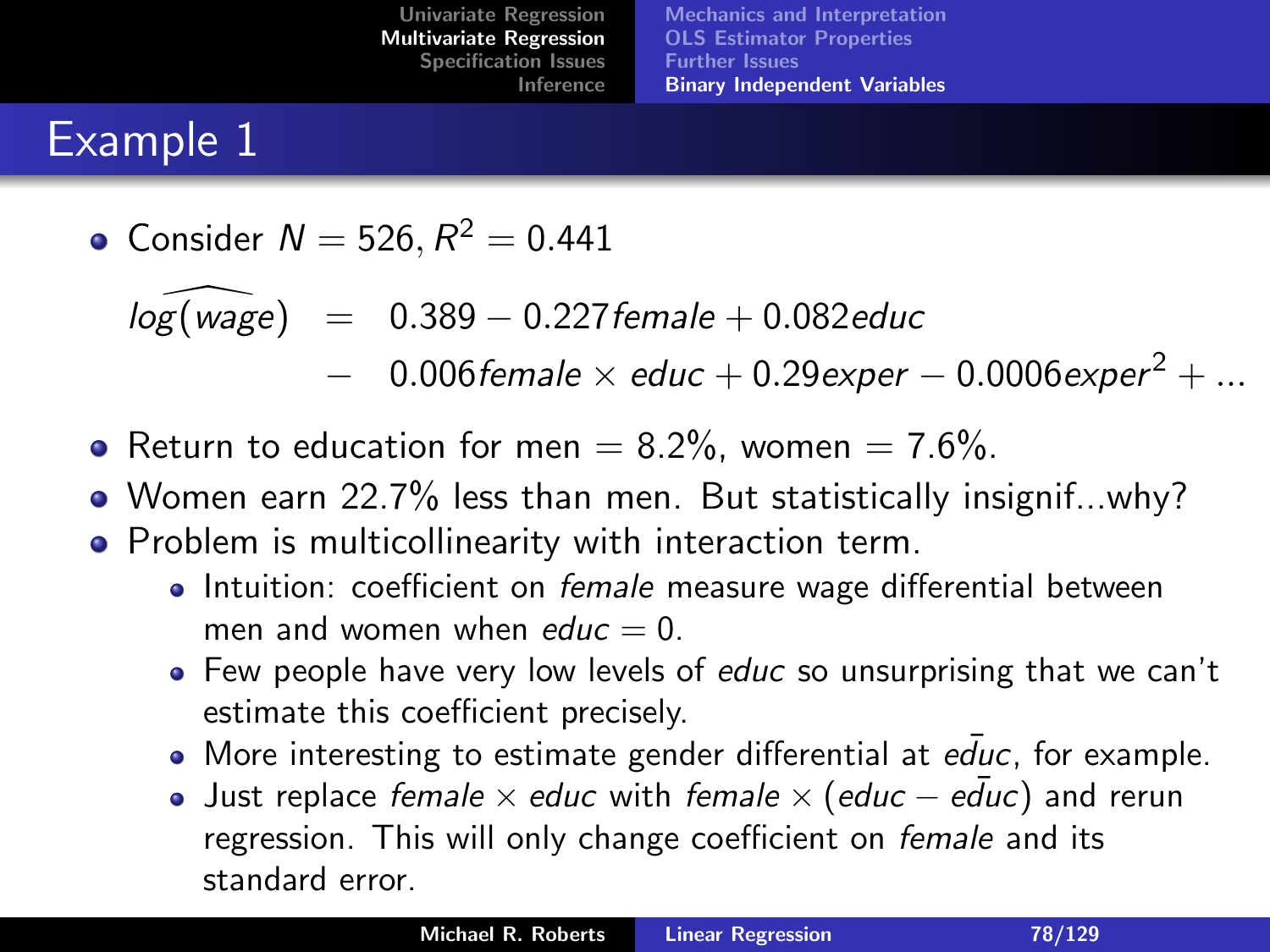| Univariate Regression          | <b>Mechanics and Interpretation</b> |
|--------------------------------|-------------------------------------|
| <b>Multivariate Regression</b> | <b>OLS Estimator Properties</b>     |
| <b>Specification Issues</b>    | <b>Further Issues</b>               |
| Inference                      | <b>Binary Independent Variables</b> |

# Example 2

Consider baseball players salaries  $N = 330, R^2 = 0.638$ 

 $log(salary) = 10.34 + 0.0673$ years + 0.009gamesyr + ...

− −0.198black − 0.190hispan

- $+$  0.0125*black*  $\times$  percBlack  $+$  0.0201*hispan*  $\times$  percHisp
- Black players in cities with no blacks (percBlack  $= 0$ ) earn 19.8% less than otherwise identical whites.
- As percBlack inc ( $\implies$  percWhite dec since perchisp is fixed), black salaries increase relative to that for whites. E.g., if  $percBalck = 10\% \implies$  blacks earn -0.198 + 0.0125(10) = -0.073, 7.3% less than whites in such a city.
- When percBlack =  $20\% \implies$  blacks earn 5.2% more than whites.
- Does this  $\implies$  discrimination against whites in cities with large black pop? Maybe best black players choose to live in such cities.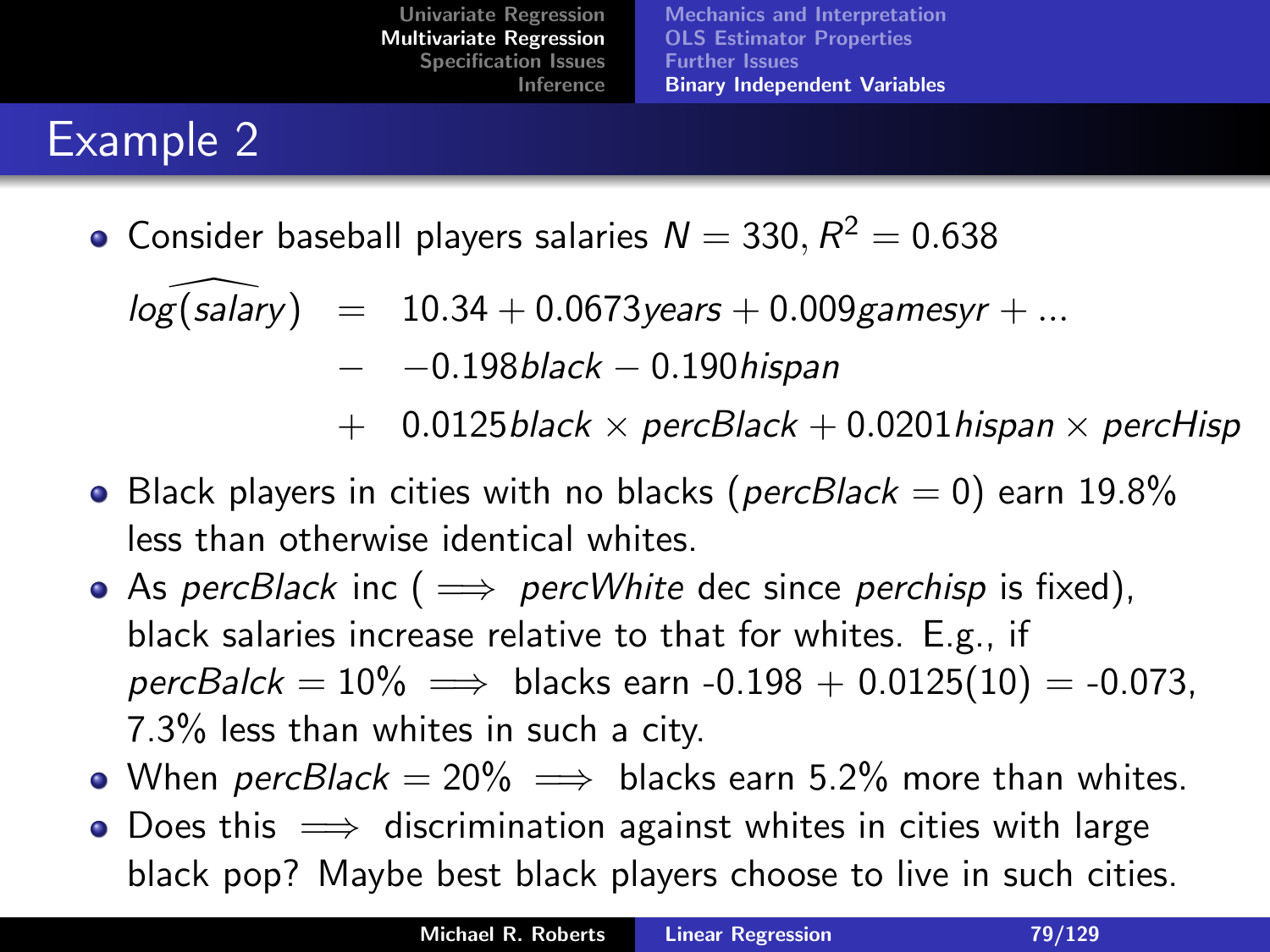[Functional Form Misspecification](#page-79-0) [Using Proxies for Unobserved Variables](#page-84-0) [Random Coefficient Models](#page-92-0) [Measurement Error](#page-94-0)

# Single Parameter Tests

- Any misspecification in the functional form relating dependent variable to the independent variables will lead to bias.
- E.g., assume true model is

<span id="page-79-0"></span>
$$
y = \beta_0 + \beta_1 x_1 + \beta_2 x_2 + \beta_3 x_2^2 + u
$$

but we omit squared term,  $x_2^2$ .

- Amount of bias in  $(\beta_0, \beta_1, \beta_2)$  depends on size of  $\beta_3$  and correlation among  $(x_1, x_2, x_2^2)$
- Incorrect functional form on the LHS will bias results as well (e.g.,  $log(y)$  vs.  $y)$
- This is a minor problem in one sense: we have all the sufficient data, so we can try/test as many different functional forms as we like.
- This is different from a situation where we don't have data for a relevant variable.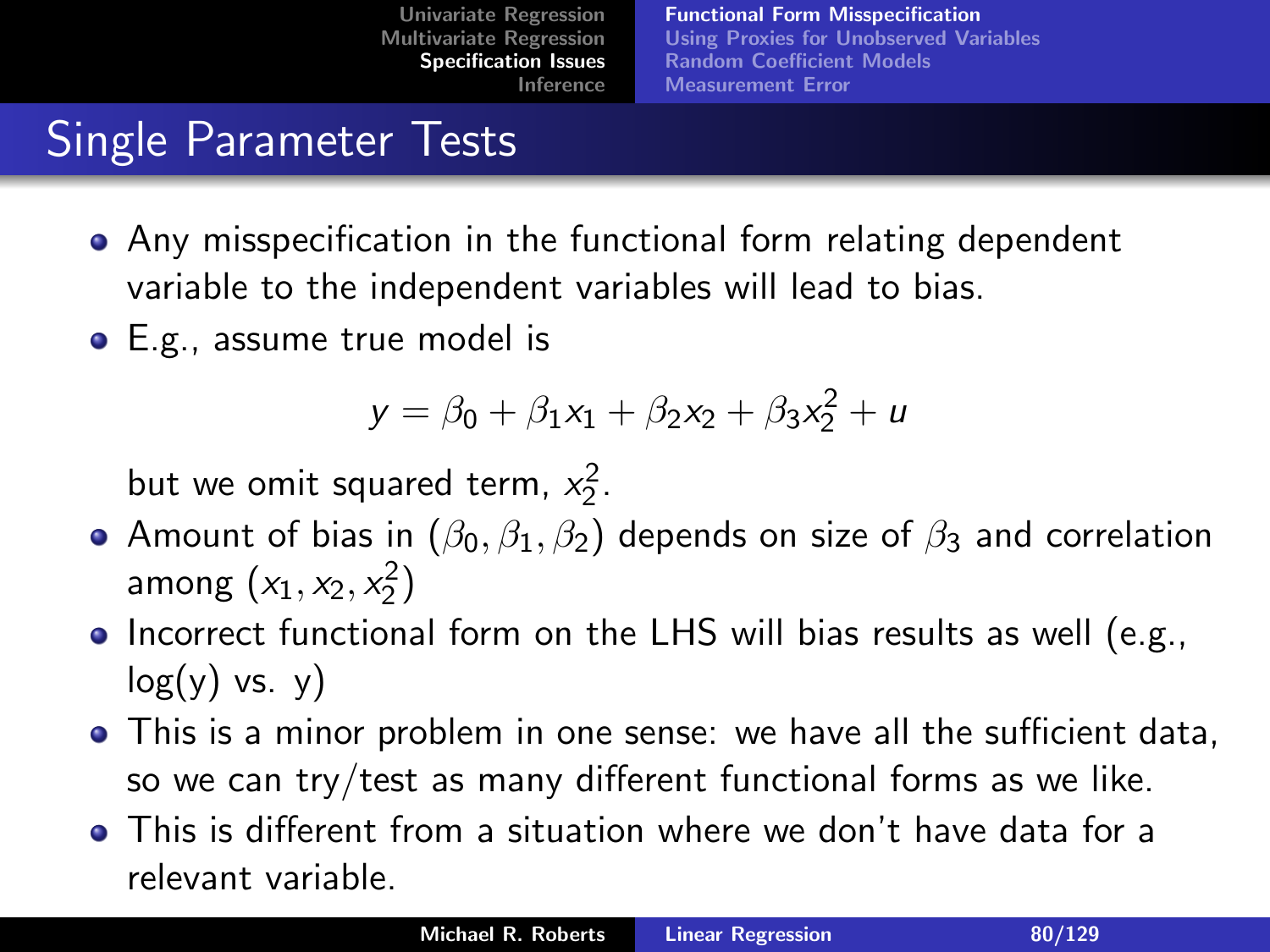[Functional Form Misspecification](#page-79-0) [Using Proxies for Unobserved Variables](#page-84-0) [Random Coefficient Models](#page-92-0) [Measurement Error](#page-94-0)

## RESET

• Regression Error Sepecification Test (RESET)

Estimate

$$
y = \beta_0 + \beta_1 x_1 + \dots + \beta_k x_k + u
$$

- Compute predicted values  $\hat{v}$
- Estimate

$$
y = \beta_0 + \beta_1 x_1 + ... + \beta_k x_k + \delta_1 \hat{y}^2 + \delta_2 \hat{y}^3 + u
$$

(choice of polynomial is arbitrary.)

- $\bullet$  H<sub>0</sub> :  $\delta_1 = \delta_2 = 0$
- Use F-test with  $F \sim F_{2,n-k-3}$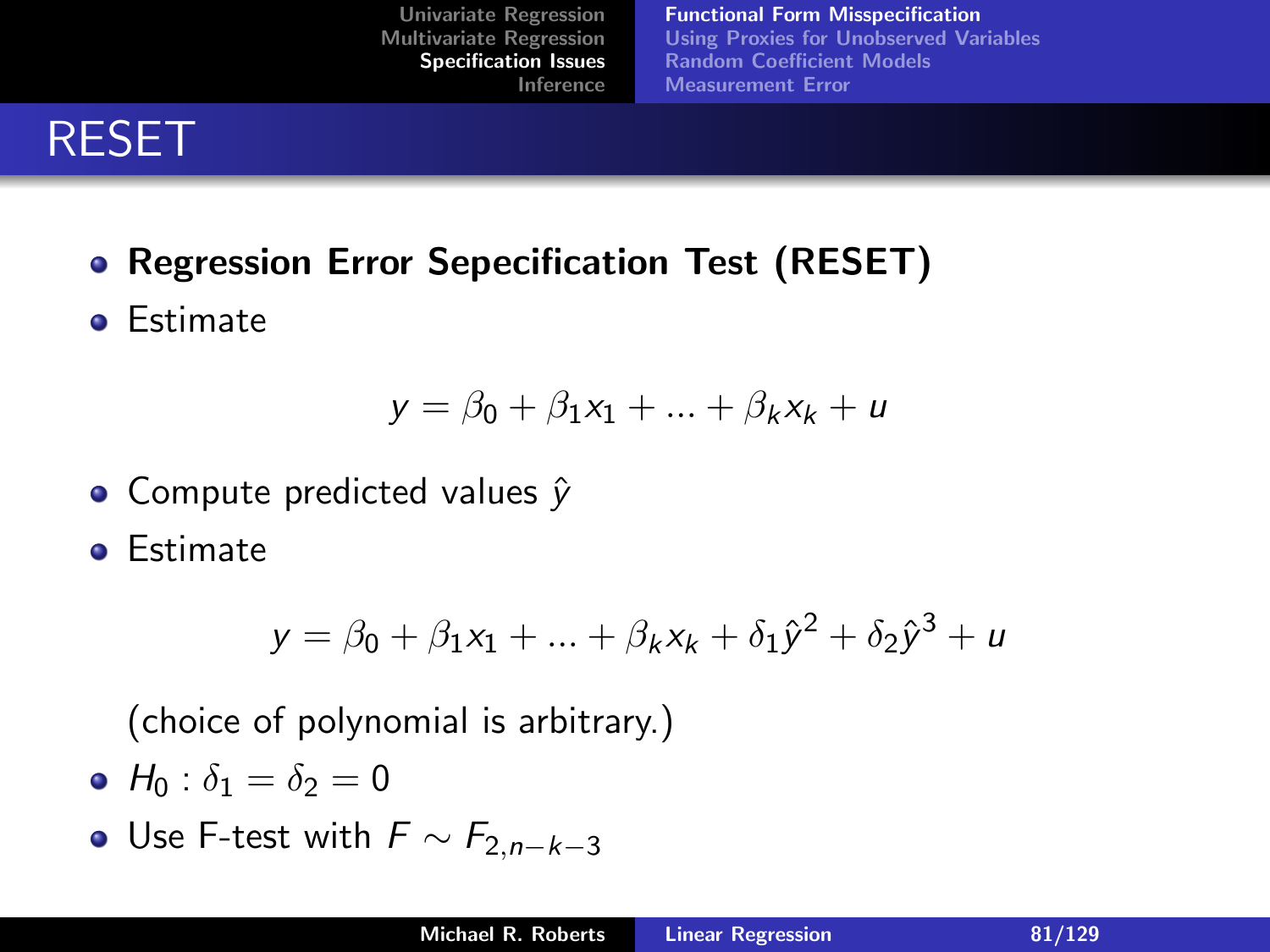[Functional Form Misspecification](#page-79-0) [Using Proxies for Unobserved Variables](#page-84-0) [Random Coefficient Models](#page-92-0) [Measurement Error](#page-94-0)

## Tests Against Nonnested Alternatives

- What if we wanted to test 2 nonnested models? I.e., we can't simply restrict parameters in one model to obtain the other.
- $\bullet$  E.g.,

$$
y = \beta_0 + \beta_1 x_1 + \beta_2 x_2 + u
$$

#### vs.

$$
y = \beta_0 + \beta_1 \log(x_1) + \beta_2 \log(x_2) + u
$$

 $\bullet$  E.g.,

$$
y = \beta_0 + \beta_1 x_1 + \beta_2 x_2 + u
$$

vs.

$$
y = \beta_0 + \beta_1 x_1 + \beta_2 z + u
$$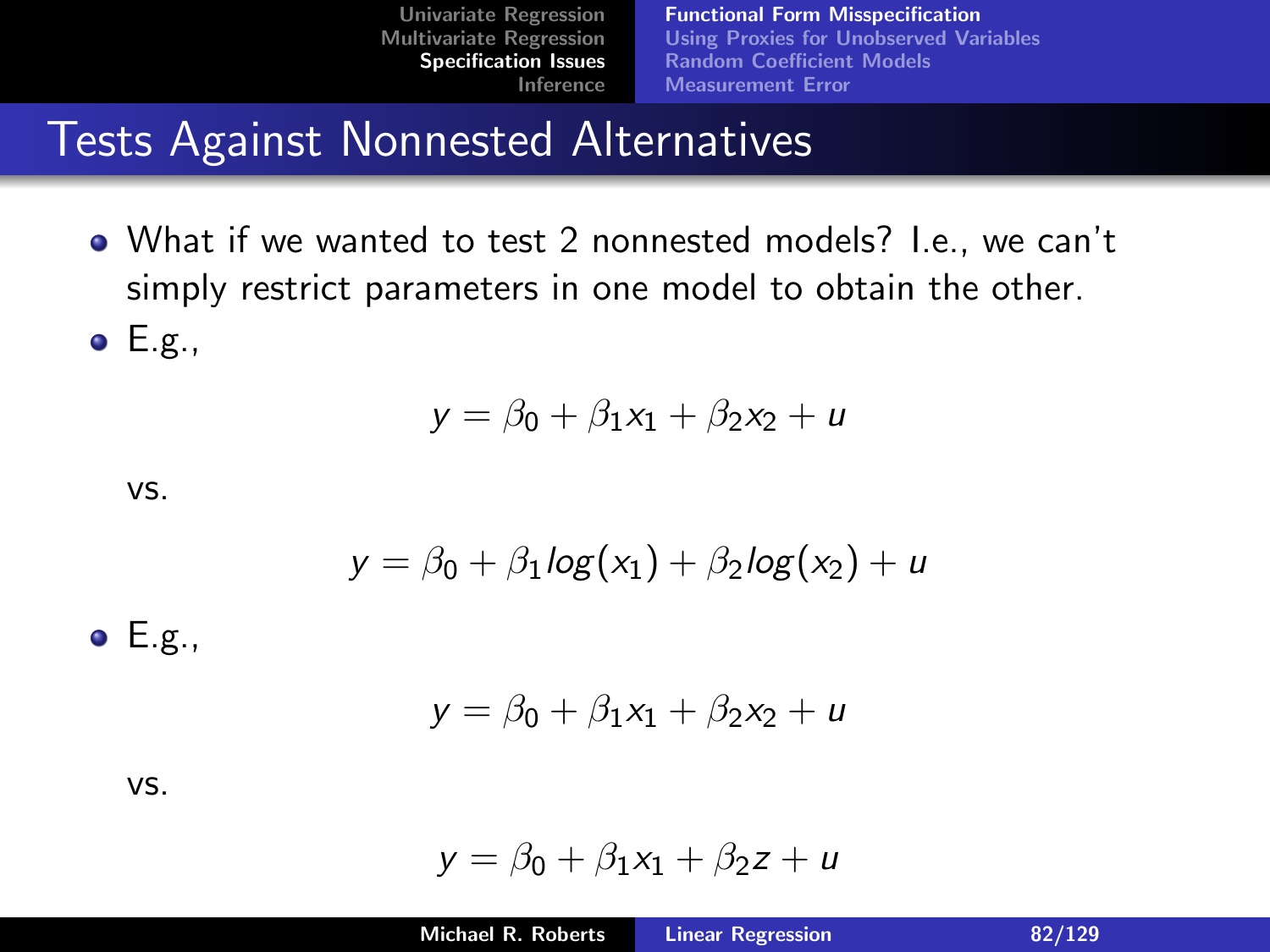[Functional Form Misspecification](#page-79-0) [Using Proxies for Unobserved Variables](#page-84-0) [Random Coefficient Models](#page-92-0) [Measurement Error](#page-94-0)

# Davidson-MacKinnon Test

Test

Model 1: 
$$
y = \beta_0 + \beta_1 x_1 + \beta_2 x_2 + u
$$
  
Model 2:  $y = \beta_0 + \beta_1 \log(x_1) + \beta_2 \log(x_2) + u$ 

- **If 1st model is correct, then fitted values from 2nd model, (** $\hat{v}$ **)**, should be insignificant in 1st model
- Look at t-stat on  $\theta_1$  in

$$
y = \beta_0 + \beta_1 x_1 + \beta_2 x_2 + \theta_1 \hat{\hat{y}} + u
$$

- Significant  $\theta_1 \implies$  rejection of 1st model.
- Then do reverse, look at t-stat on  $\theta_1$  in

$$
y = \beta_0 + \beta_1 \log(x_1) + \beta_2 \log(x_2) + \theta_1 \hat{y} + u
$$

where  $\hat{y}$  are predicted values from 1st model.

• Significant  $\theta_1 \implies$  rejection of 2nd model.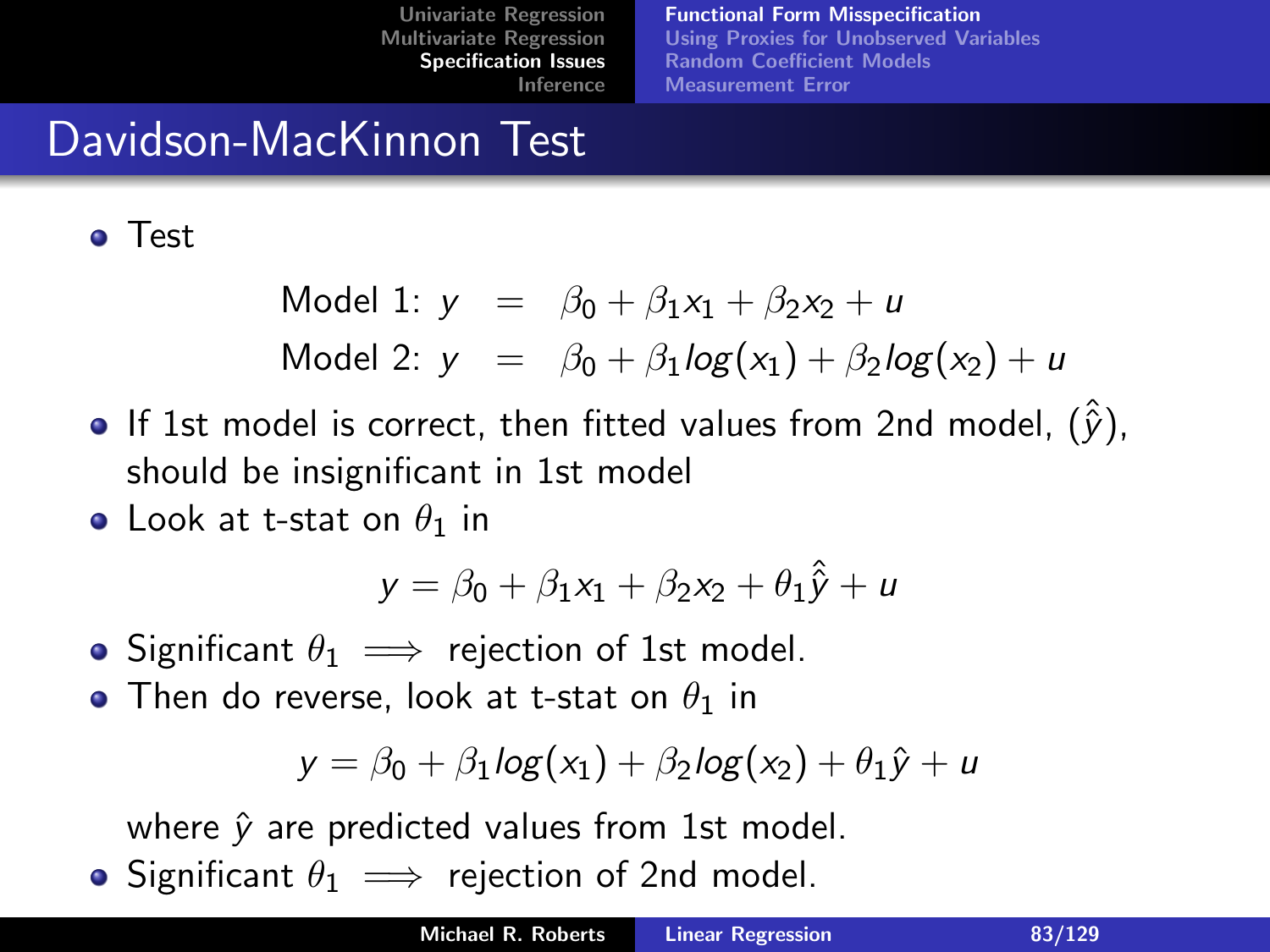[Functional Form Misspecification](#page-79-0) [Using Proxies for Unobserved Variables](#page-84-0) [Random Coefficient Models](#page-92-0) [Measurement Error](#page-94-0)

## Davidson-MacKinnon Test: Comments

- Clear winner need not emerge. Both models could be rejected or neither could be rejected.
- In latter case, could use  $R^2$  to choose.
- $\bullet$  Practically speaking, if the effects of key independent variables on y are not very different, the it doesn't really matter which model is used.
- Rejecting one model does not imply that the other model is correct.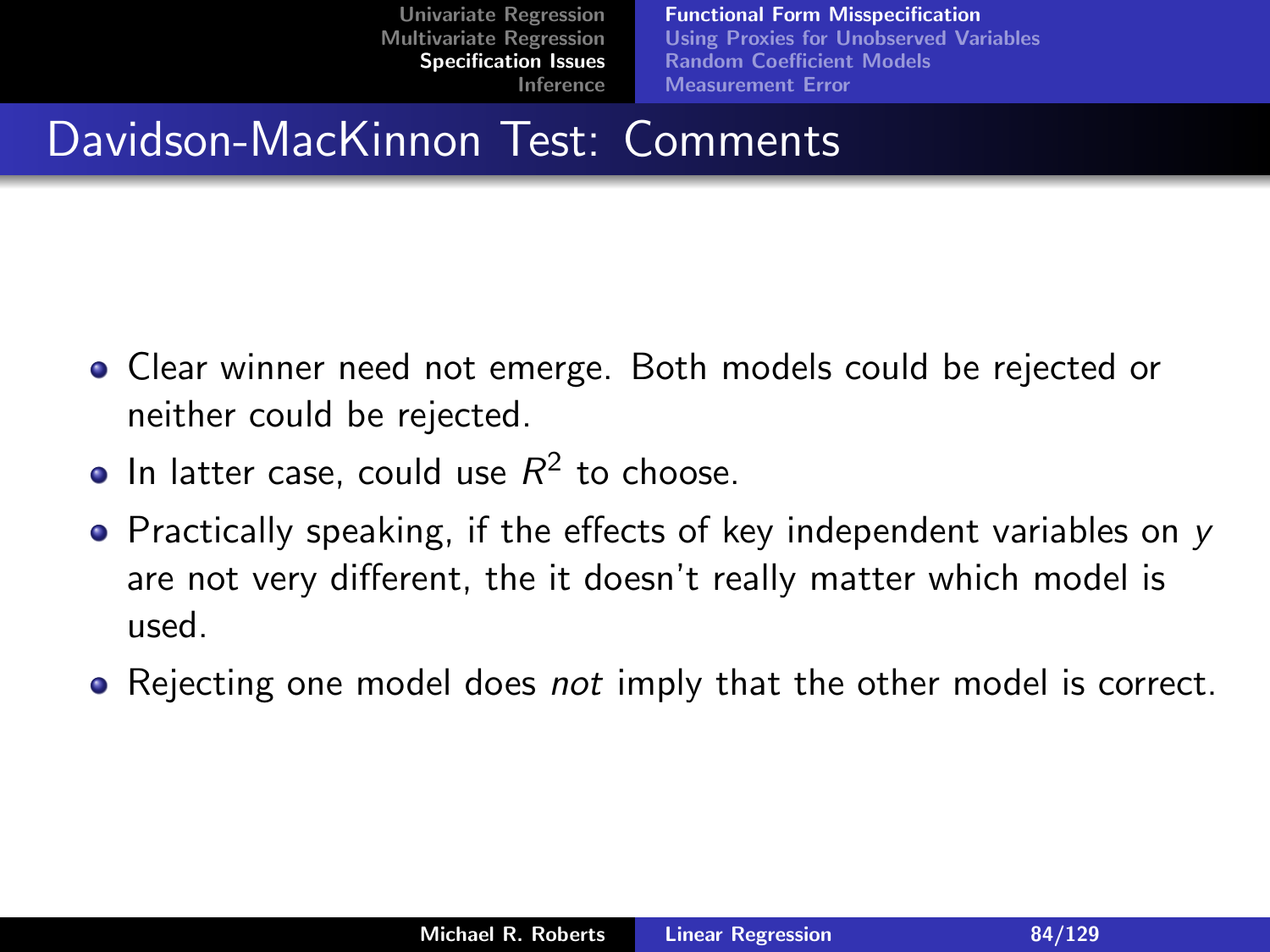#### Omitted Variables

**•** Consider

<span id="page-84-0"></span> $log(wage) = \beta_0 + \beta_1$ educ +  $\beta_2$ exper +  $\beta_3$ ability + u

- We don't observe or can't measure ability.
- coefficients are unbiased
	- What can we do?
	- Find a **proxy variable**, which is correlated with the unobserved variable. E.g., IQ.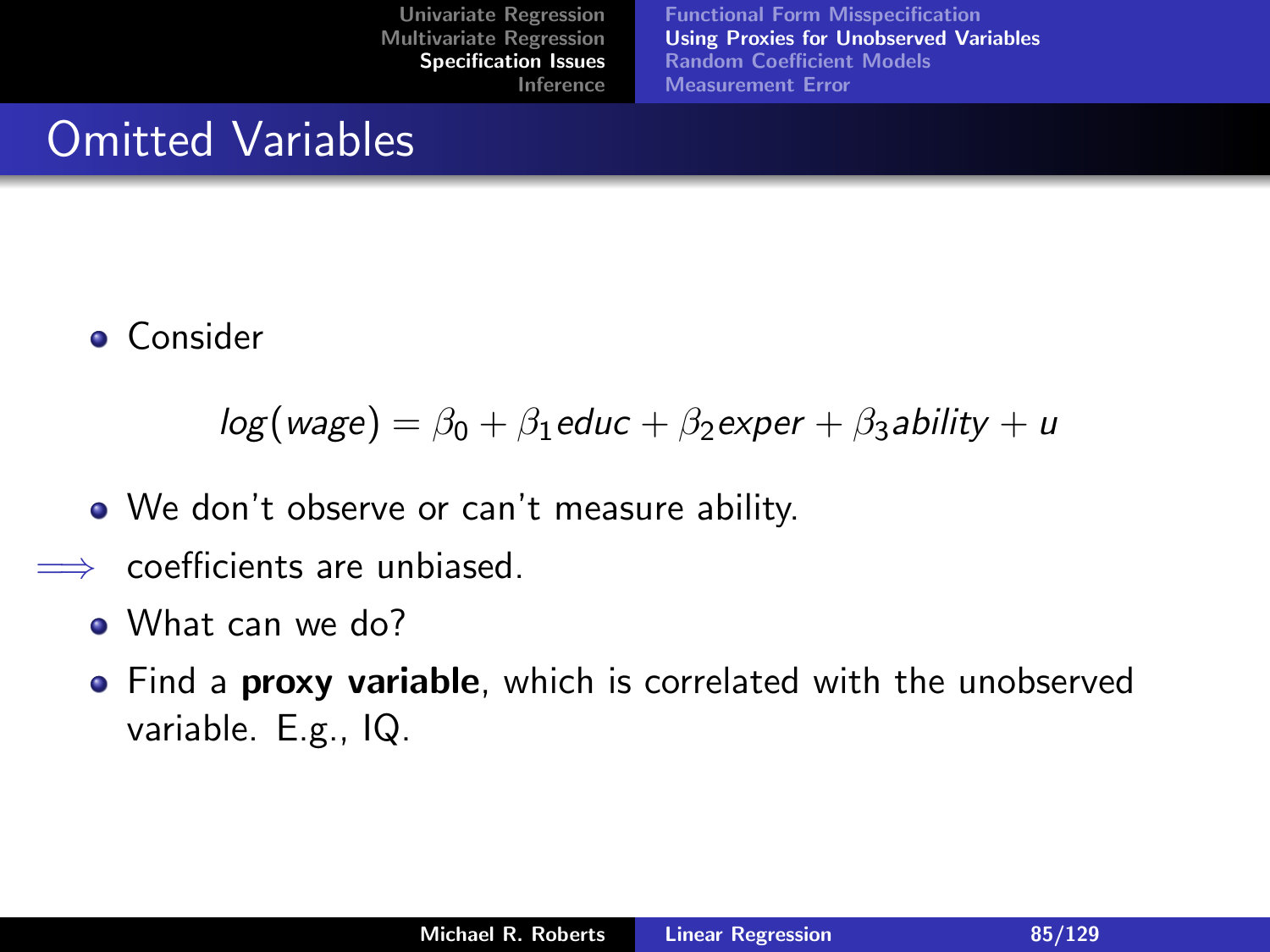## Proxy Variables

**o** Consider

$$
y = \beta_0 + \beta_1 x_1 + \beta_2 x_2 + \beta_3 x_3^* + u
$$

- $x_3^*$  is unobserved but we have proxy,  $x_3$
- $x_3$  should be related to  $x_3^*$ :

$$
x_3^* = \delta_0 + \delta_1 x_3 + v_3
$$

where  $v_3$  is error associated with the proxy's imperfect representation of  $x_3^*$ 

• Intercept is just there to account for different scales (e.g., ability may have a different average value than IQ)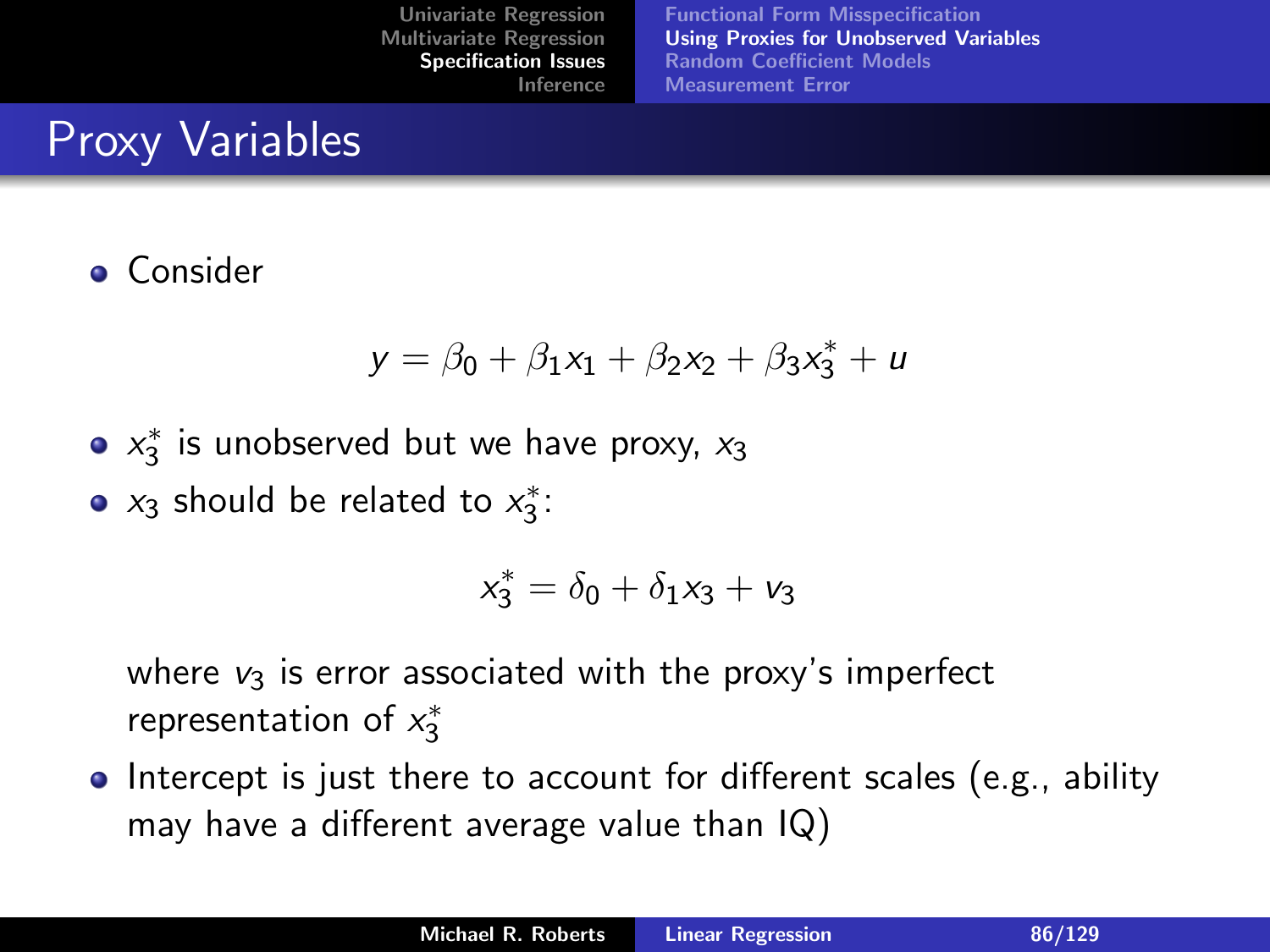[Functional Form Misspecification](#page-79-0) [Using Proxies for Unobserved Variables](#page-84-0) [Random Coefficient Models](#page-92-0) [Measurement Error](#page-94-0)

## Plug-In Solution to Omitted Variables I

Can we just substitute  $x_3$  for  $x_3^*$ ? (and run

$$
y = \beta_0 + \beta_1 x_1 + \beta_2 x_2 + \beta_3 x_3 + u
$$

• Depends on the assumptions on  $u$  and  $v_3$ .

**D**  $E(u|x_1, x_2, x_3^*) = 0$  (Common assumption). In addition,  $E(u|x_3) = 0 \implies x_3$  is irrelevant once we control for  $(x_1, x_2, x_3^*)$ (Need this but not controversial given 1st assumption and status of  $x_3$  as a proxy

2  $E(v_3|x_1, x_2, x_3) = 0$ . This requires  $x_3$  to be a good proxy for  $x_3^*$ 

$$
E(x_3^*|x_1, x_2, x_3) = E(x_3^*|x_3) = \delta_0 + \delta_1 x_3
$$

Once we control for  $x_3$ ,  $x_3^*$  doesn't depend on  $x_1$  or  $x_2$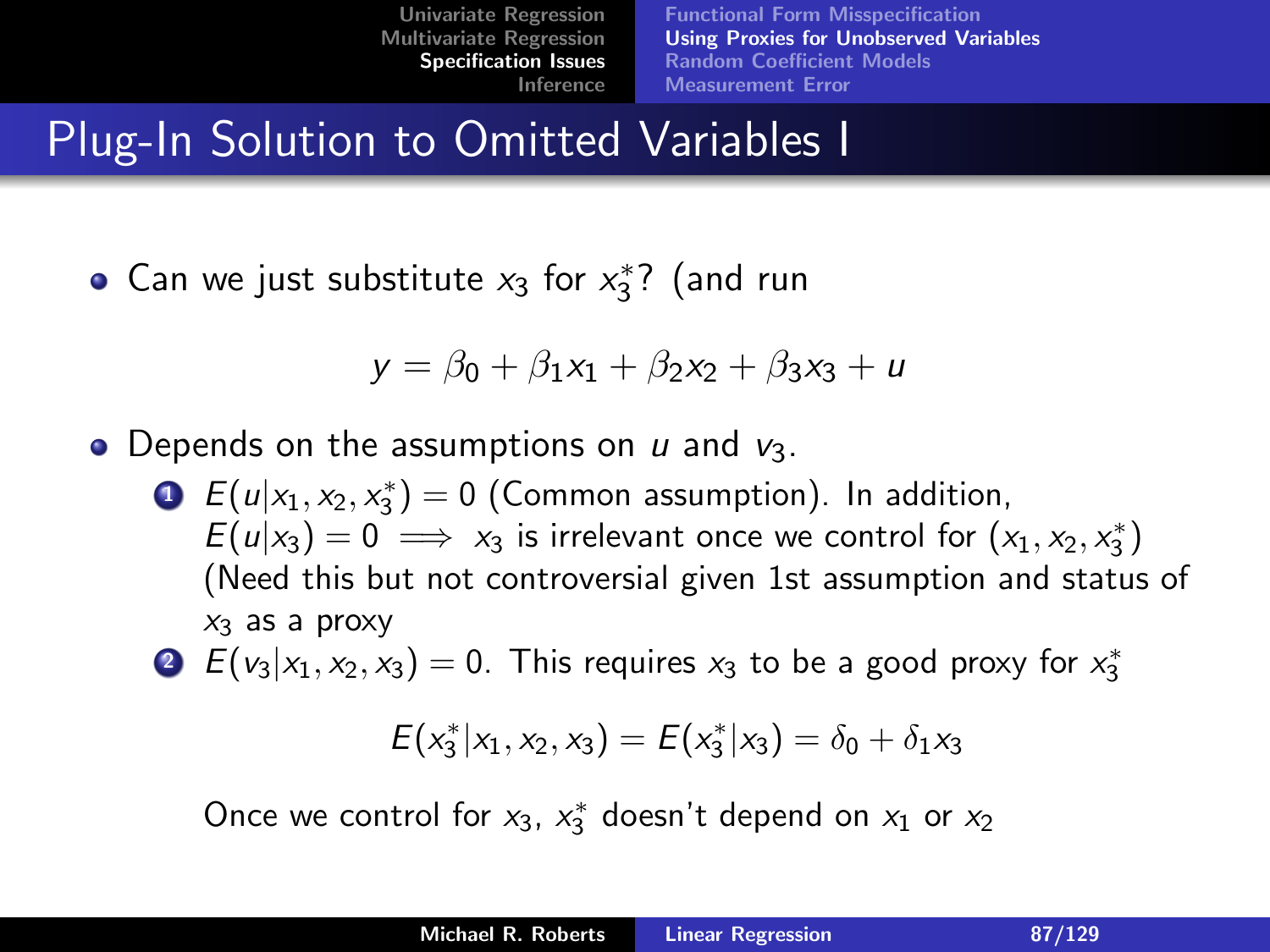[Functional Form Misspecification](#page-79-0) [Using Proxies for Unobserved Variables](#page-84-0) [Random Coefficient Models](#page-92-0) [Measurement Error](#page-94-0)

## Plug-In Solution to Omitted Variables II

• Recall true model

$$
y = \beta_0 + \beta_1 x_1 + \beta_2 x_2 + \beta_3 x_3^* + u
$$

Substitute for  $x_3^*$  in terms of proxy

$$
y = \underbrace{(\beta_0 + \beta_3 \delta_0)}_{\alpha_0} + \beta_1 x_1 + \beta_2 x_2 + \beta_3 \delta_3 x_3 + \underbrace{u + \beta_3 v_3}_{e}
$$

• Assumptions 1 & 2 on prev slide  $\implies E(e|x_1, x_2, x_3) = 0 \implies$  we can est.

$$
y = \alpha_0 + \beta_1 x_1 + \beta_2 x_2 + \alpha_3 x_3 + e
$$

- Note: we get unbiased (or at least consistent) estimators of  $(\alpha_0, \beta_1, \beta_2, \alpha_3).$
- $\bullet$  ( $\beta_0$ ,  $\beta_3$ ) not identified.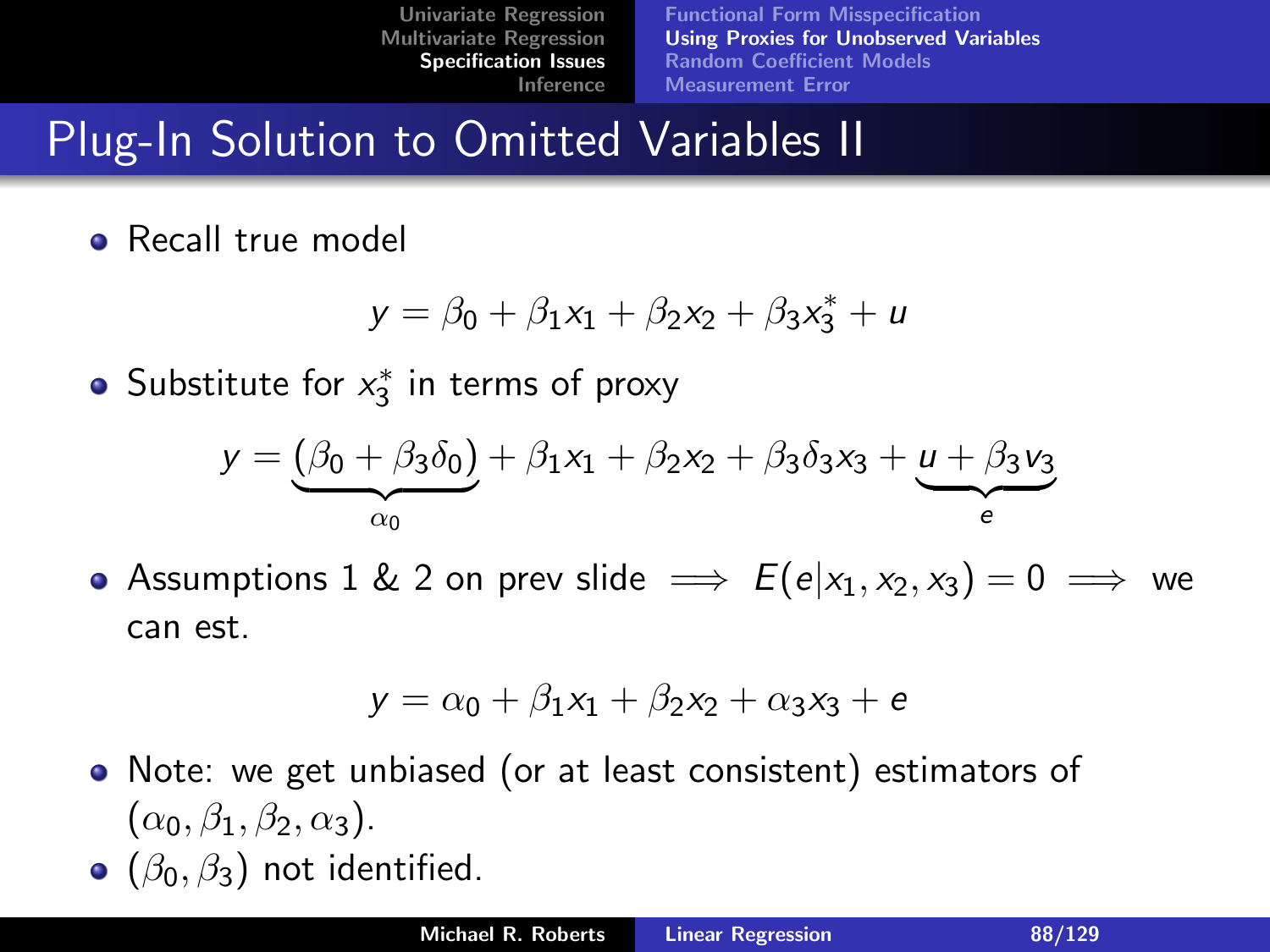[Functional Form Misspecification](#page-79-0) [Using Proxies for Unobserved Variables](#page-84-0) [Random Coefficient Models](#page-92-0) [Measurement Error](#page-94-0)

### Example 1: Plug-In Solution

 $\bullet$  In wage example where IQ is a proxy for ability, the 2nd assumption is

 $E(ability|educ, exper, IQ) = E(ability|IQ) = \delta_0 + \delta_3IQ$ 

- This means that the average level of ability only changes with IQ, not with education or experience.
- Is this true? Can't test but must think about it.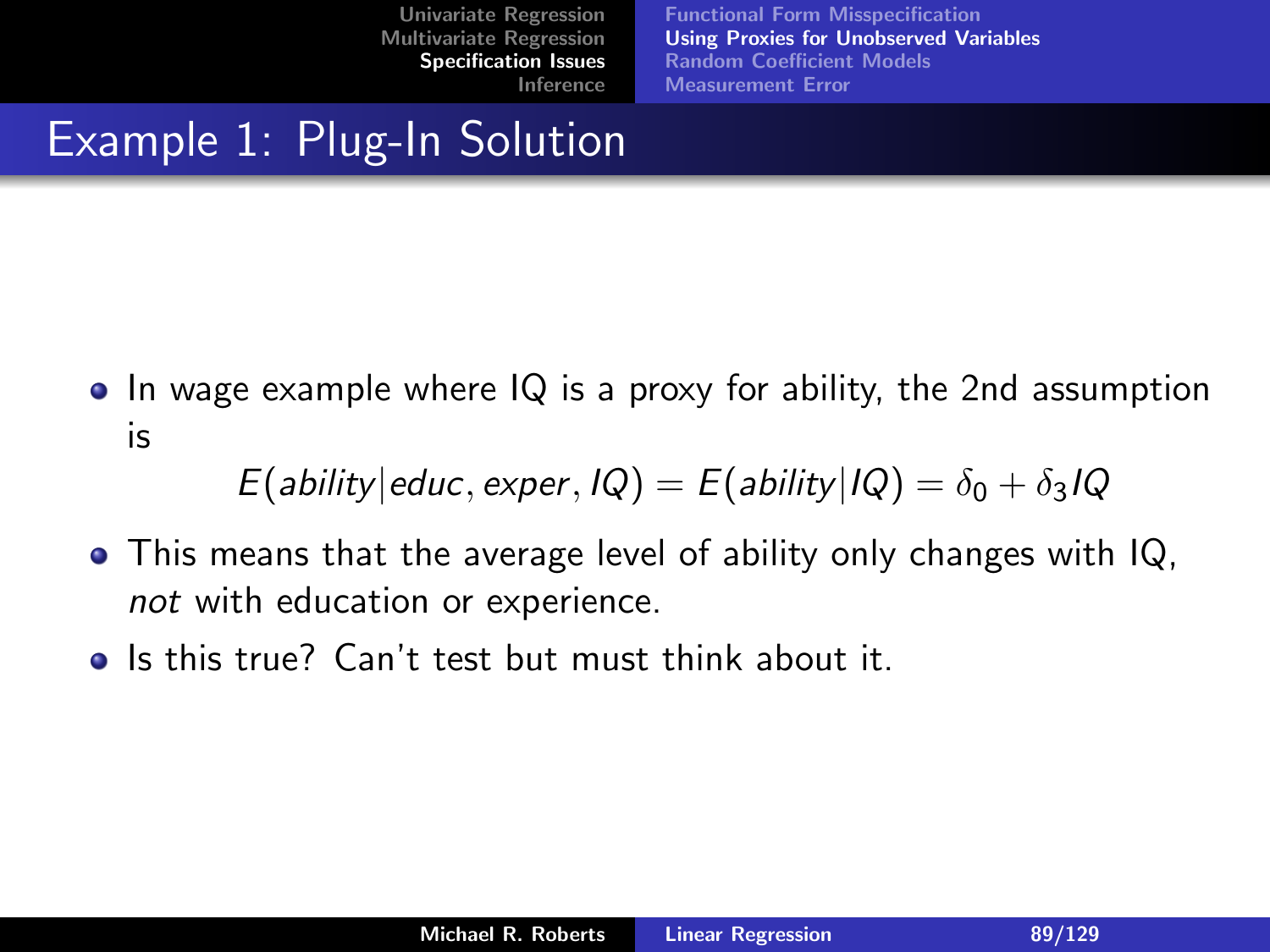# Example 1: Cont.

- **If proxy variable doesn't satisfy the assumptions 1 & 2, we'll get** biased estimates
- Suppose

$$
x_3^* = \delta_0 + \delta_1 x_1 + \delta_2 x_2 + \delta_3 x_3 + v_3
$$

where  $E(v_3|x_1, x_2, x_3) = 0$ .

• Substitute into structural eqn

 $y = (\beta_0 + \beta_3\delta_0) + (\beta_1 + \beta_3\delta_1)x_1 + (\beta_2 + \beta_3\delta_2)x_2 + \beta_3\delta_3x_3 + u + \beta_3v_3$ 

• So when we estimate the regression:

$$
y = \alpha_0 + \beta_1 x_1 + \beta_2 x_2 + \alpha_3 x_3 + e
$$

we get consistent estimates of  $(\beta_0 + \beta_3\delta_0)$ ,  $(\beta_1 + \beta_3\delta_1)$ ,  $(\beta_2 + \beta_3 \delta_2)$ , and  $\beta_3 \delta_3$  assuming  $E(u + \beta_3 v_3 | x_1, x_2, x_3) = 0$ . Original parameters are not identified.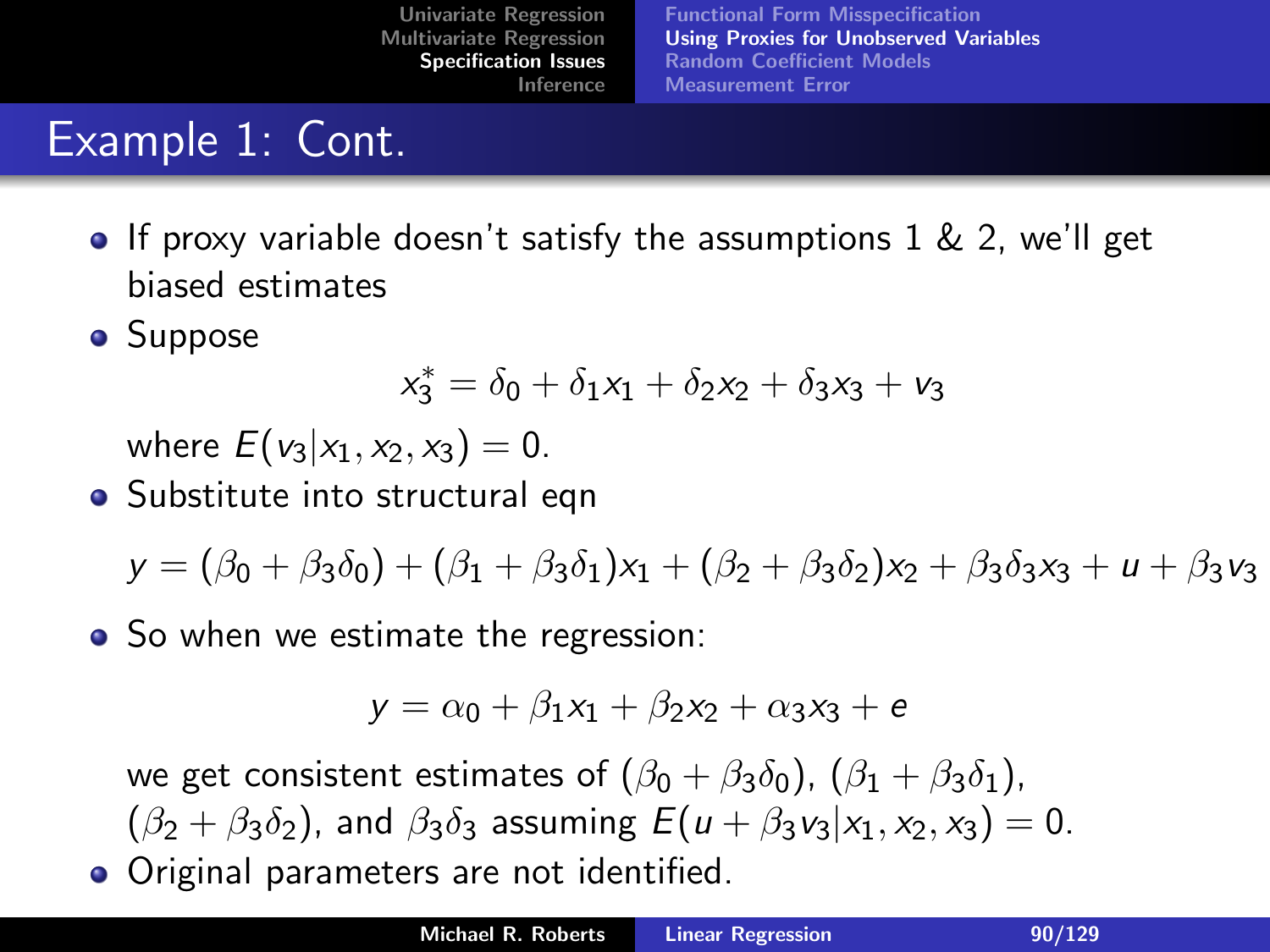[Functional Form Misspecification](#page-79-0) [Using Proxies for Unobserved Variables](#page-84-0) [Random Coefficient Models](#page-92-0) [Measurement Error](#page-94-0)

## Example 2: Plug-In Solution

• Consider g-theory of investment

$$
Inv = \beta_0 + \beta_1 q + u
$$

• Can't measure q so use proxy, market-to-book  $(MB)$ ,

$$
q=\delta_0+\delta_1\textit{MB}+\textit{v}
$$

• Think about identifying assumptions

 $\bullet$   $E(u|q) = 0$  theory say q is sufficient statistic for inv

**2**  $E(q|MB) = \delta_0 + \delta_1 MB \implies$  avg level of q changes only with MB

**•** Even if assumption 2 true, we're not estimating  $\beta_1$  in

$$
Inv = \alpha_0 + \alpha_1 MB + e
$$

We're estimating  $(\alpha_0, \alpha_1)$  where

$$
Inv = (\beta_0 + \beta_1 \delta_0) + \underbrace{\beta_1 \delta_1}_{\alpha_1} MB + e
$$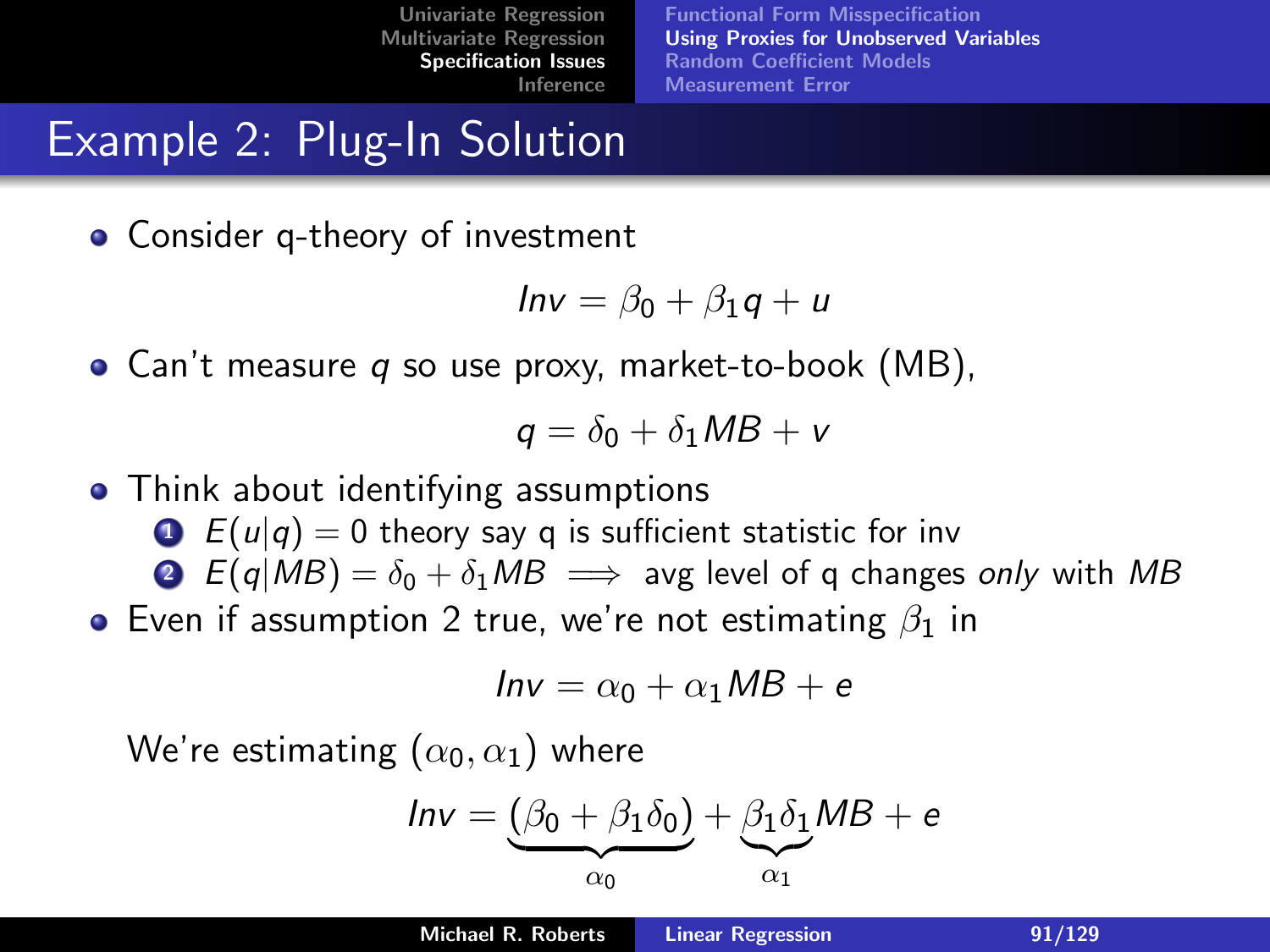[Functional Form Misspecification](#page-79-0) [Using Proxies for Unobserved Variables](#page-84-0) [Random Coefficient Models](#page-92-0) [Measurement Error](#page-94-0)

## Using Lagged Dependent Variables as Proxies

- Let's say we have no idea how to proxy for an omitted variable.
- One way to address is to use the lagged dependent variable, which captures inertial effects of  $all$  factors that affect  $y$ .
- This is unlikely to solve the problem, especially if we only have one cross-section.
- But, we can conduct the experiment of comparing to observations with the same value for the outcome variable last period.
- This is imperfect, but it can help when we don't have panel data.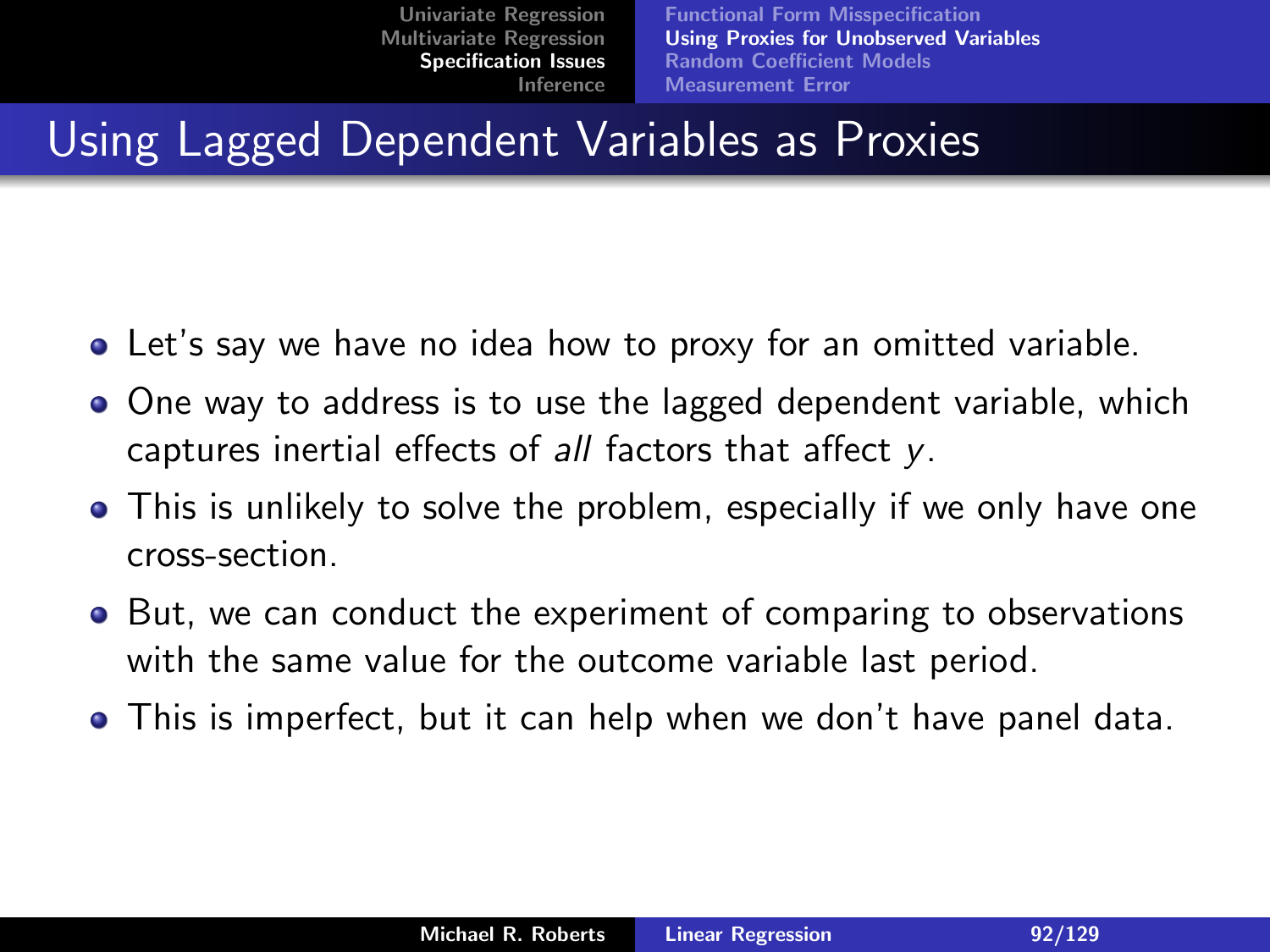#### Model I

**• Consider an extension to the basic model** 

$$
y_i = \alpha_i + \beta_i x_i
$$

where  $\alpha_i$  is an unobserved intercept and the return to education differs for each person.

- $\bullet$  This model is unidentified: more parameters  $(2n)$  than observations (n)
- But we can hope to identify avg intercept,  $E(\alpha_i) = \alpha$ , and avg slope,  $E(\beta_i) = \beta$  (a.k.a., Average Partial Effect (APE).

<span id="page-92-0"></span>
$$
\alpha_i = \alpha + c_i, \beta_i = \beta + d_i
$$

where  $c_i$  and  $d_i$  are the individual specific deviation from average effects.

$$
\implies E(c_i) = E(d_i) = 0
$$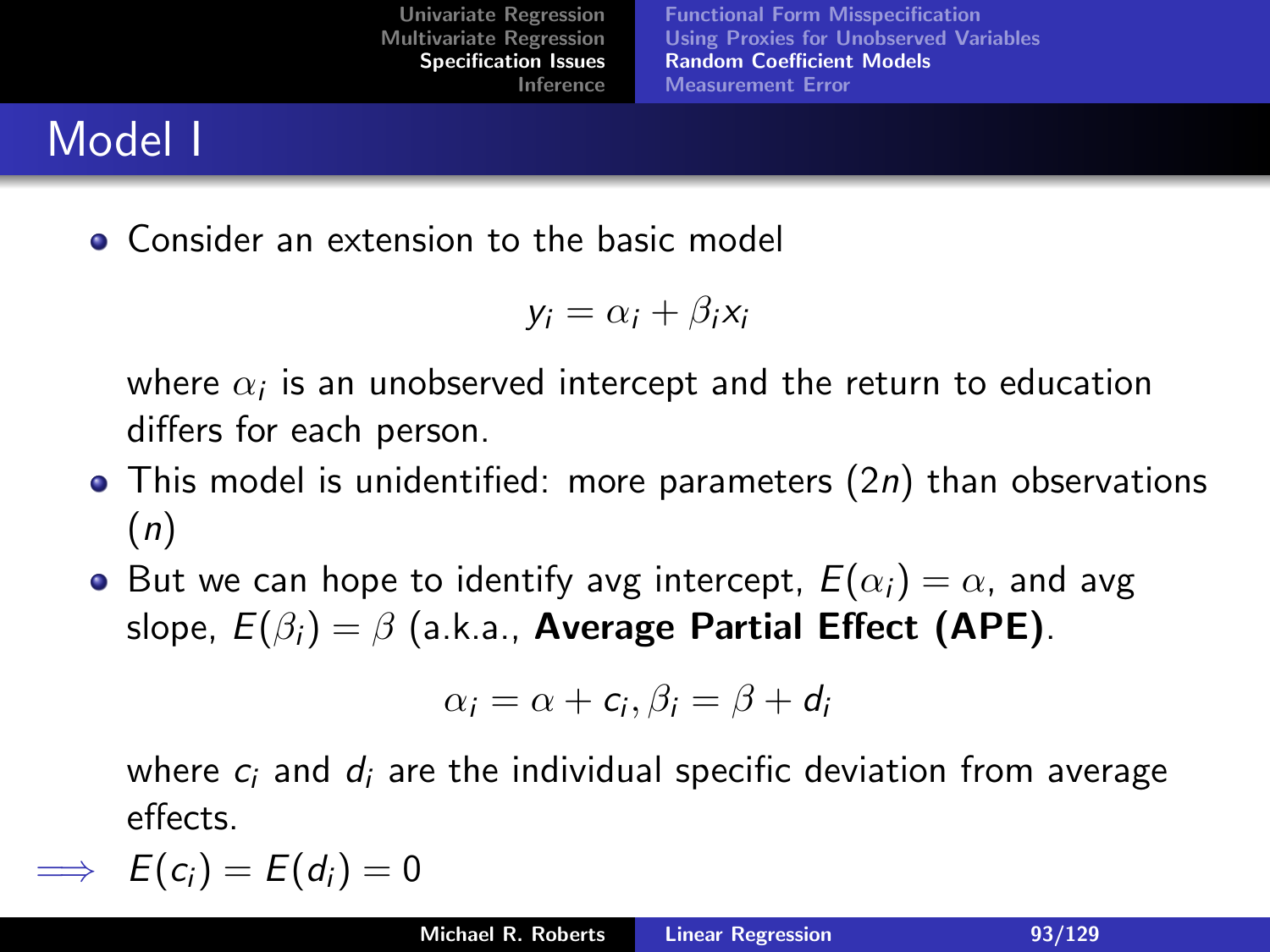### Model II

Substitute coefficient specification into model

$$
y_i = \alpha + \beta x_i + c_i + d_i x_i \equiv \alpha + \beta x_i + u_i
$$

What we need for unbiasedness is  $E(u_i | x_i) = 0$ 

$$
E(u_i|x_i)=E(c_i+d_ix_i|x_i)
$$

• This amounts to requiring

\n
$$
E(c_i|x_i) = E(c_i) = 0 \implies E(\alpha_i|x_i) = E(\alpha_i)
$$
\n

\n\n $E(d_i|x_i) = E(d_i) = 0 \implies E(\beta_i|x_i) = E(\beta_i)$ \n

Understand these assumptions!!!! In order for OLS to consistently estimate the mean slope and intercept, the slopes and intercepts must be mean independent (at least uncorrelated) of the explanatory variable.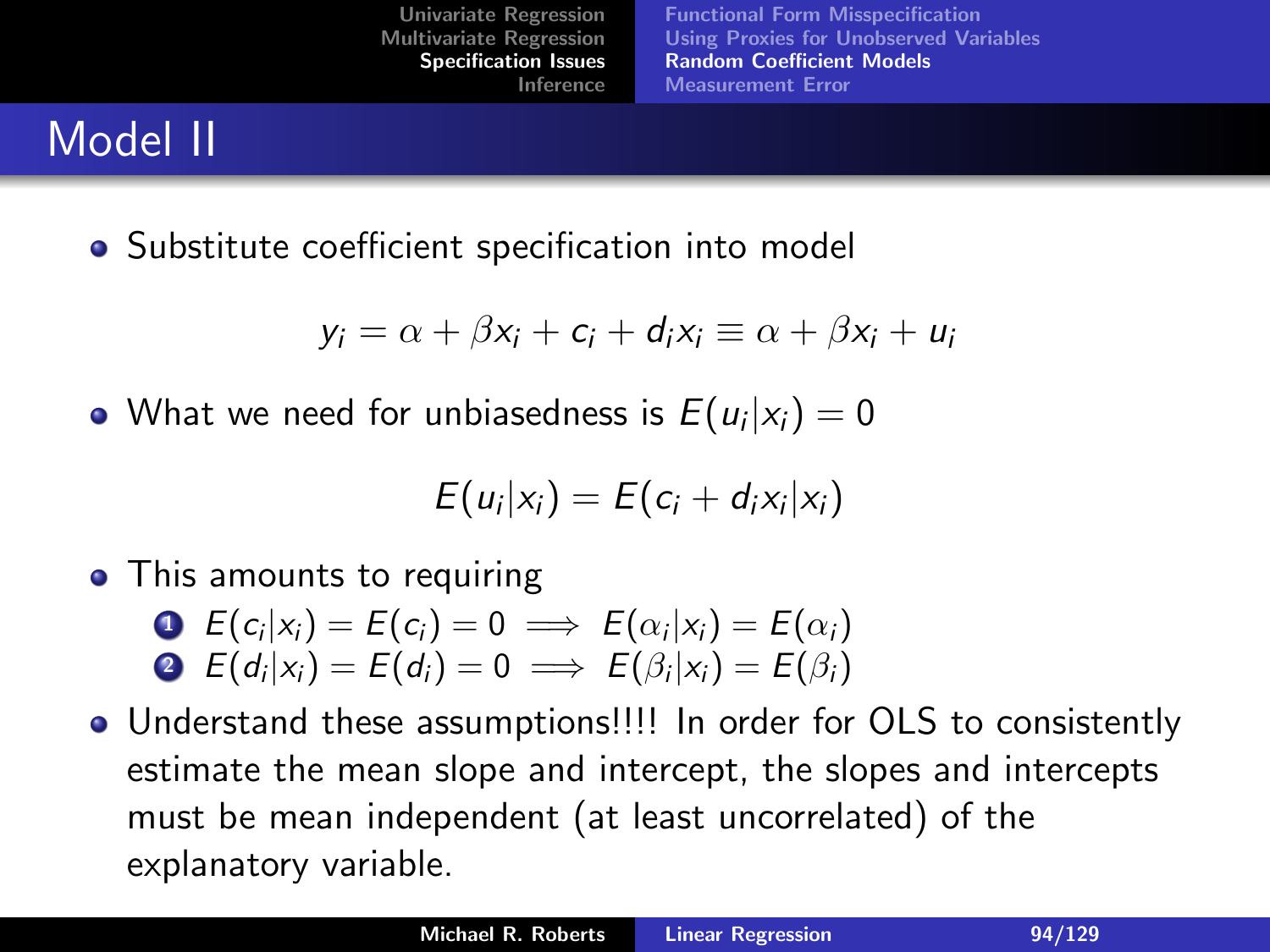<span id="page-94-0"></span>[Functional Form Misspecification](#page-79-0) [Using Proxies for Unobserved Variables](#page-84-0) [Random Coefficient Models](#page-92-0) [Measurement Error](#page-94-0)

# What is Measurement Error (ME)?

- When we use an imprecise measure of an economic variable in a regression, our model contains measurement error (ME)
	- The market-to-book ratio is a noisy measure of "q"
	- Altman's Z-score is a noisy measure of the probability of default
	- Average tax rate is a noisy measure of marginal tax rate
	- Reported income is noisy measure of actual income
- Similar statistical structure to omitted variable-proxy variable solution but conceptually different
	- Proxy variable case we need variable that is associated with unobserved variable (e.g., IQ proxy for ability)
	- Measurement error case the variable we don't observe has a well-defined, quantitative meaning but our recorded measure contains error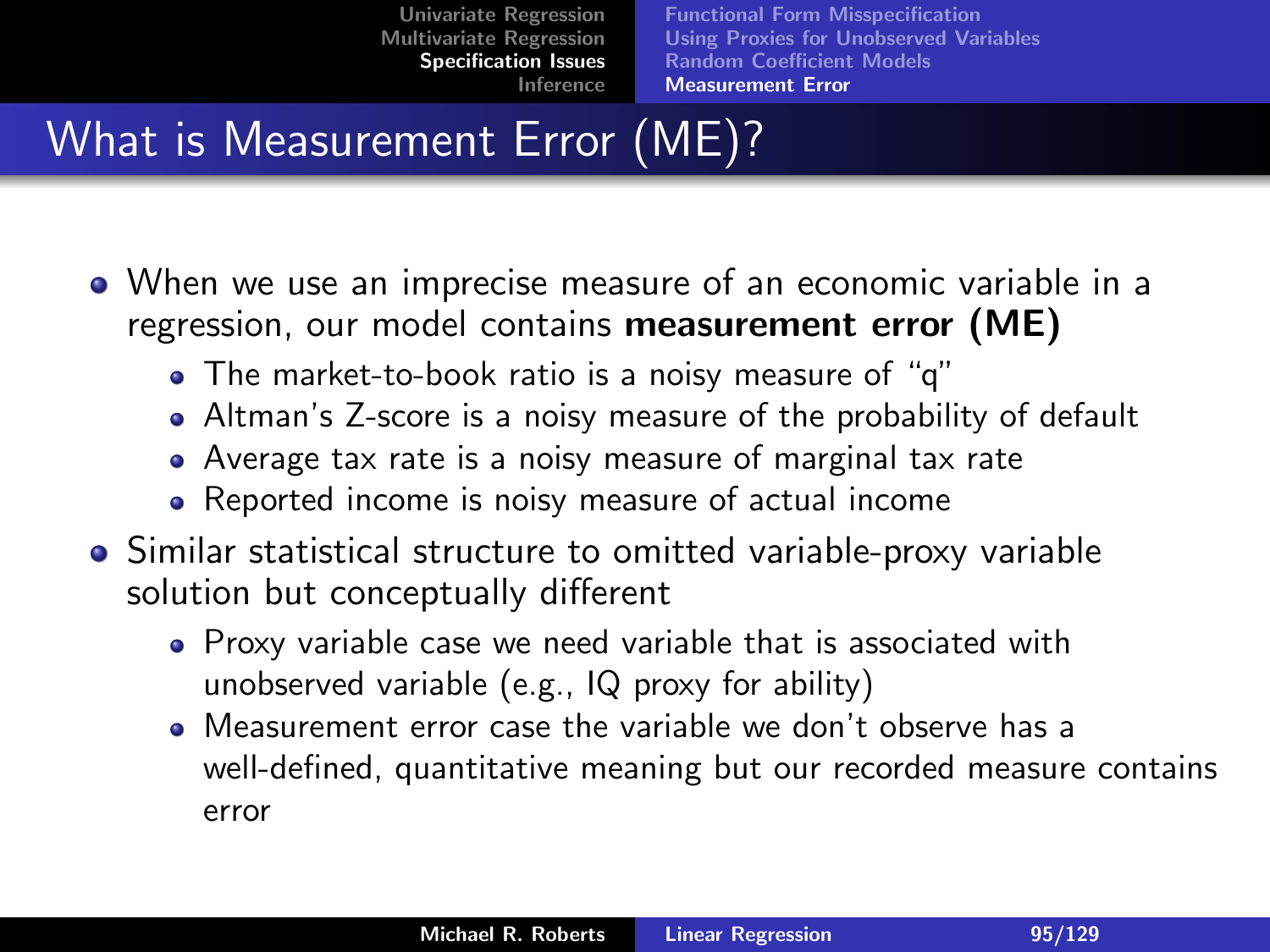### Measurement Error in Dependent Variable

Let  $y$  be observed measure of  $y^*$ 

$$
y^* = \beta_0 + \beta_1 x_1 + \dots + \beta_k x_k + u
$$

- Measurement error defined as  $e_0 = y y^*$
- **•** Estimable model is:

$$
y = \beta_0 + \beta_1 x_1 + \ldots + \beta_k x_k + u + e_0
$$

- If mean of ME  $\neq$  0, intercept is biased so assume mean  $= 0$
- $\bullet$  If ME independent of X, then OLS is unbiased and consistent and usual inference valid.
- If  $e_0$  and u uncorrelated than  $Var(u + e_0) > Var(u) \implies$ measurement error in dependent variable results in larger error variance and larger coef SEs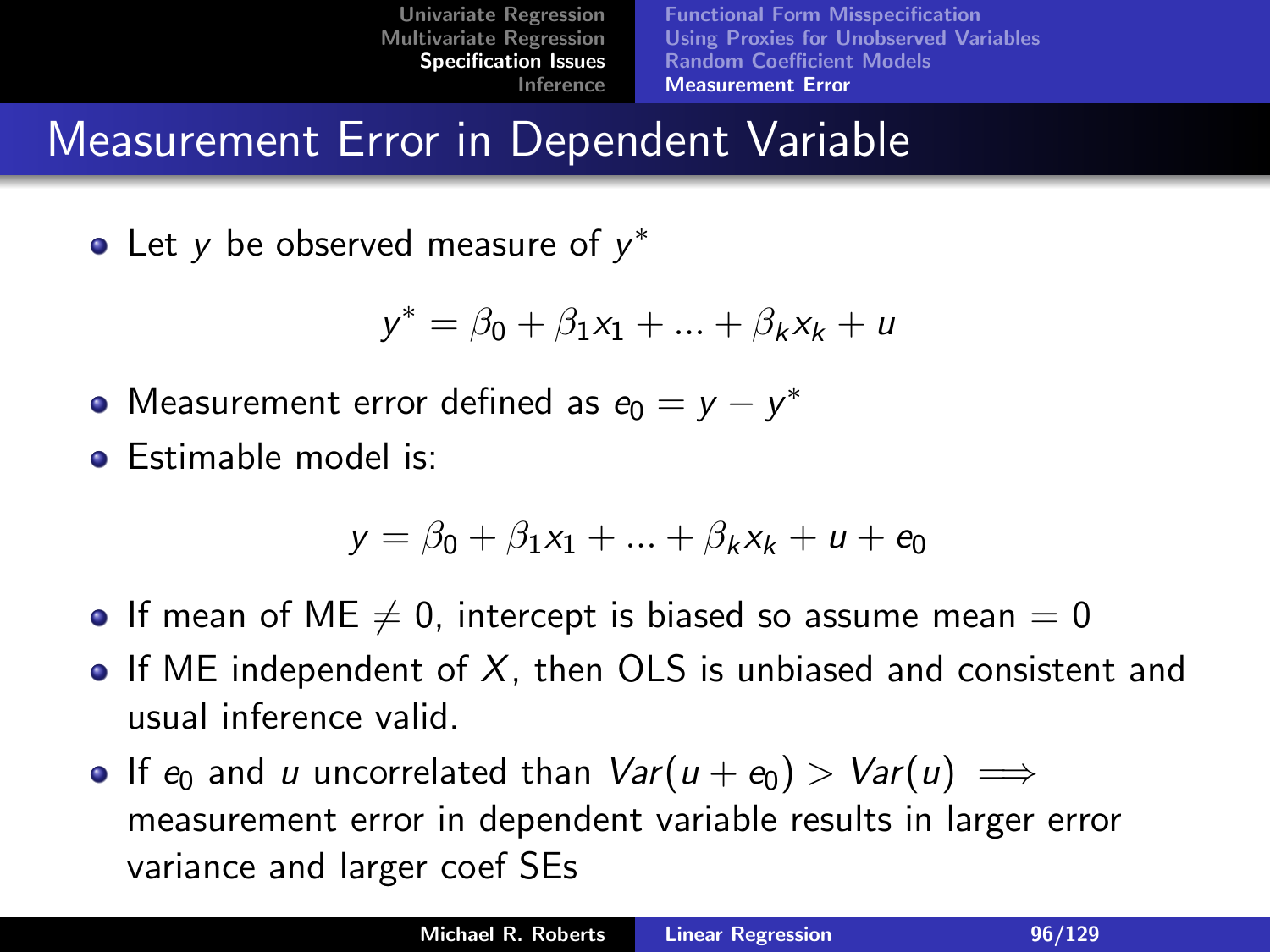[Functional Form Misspecification](#page-79-0) [Using Proxies for Unobserved Variables](#page-84-0) [Random Coefficient Models](#page-92-0) [Measurement Error](#page-94-0)

## Measurement Error in Log Dependent Variable

When  $log(y^*)$  is dependent variable, we assume

$$
log(y) = log(y^*) + e_0
$$

• This follows from multiplicative ME

$$
y=y^*a_0
$$

where

$$
a_0 > 0
$$
  

$$
e_0 = log(a_0)
$$

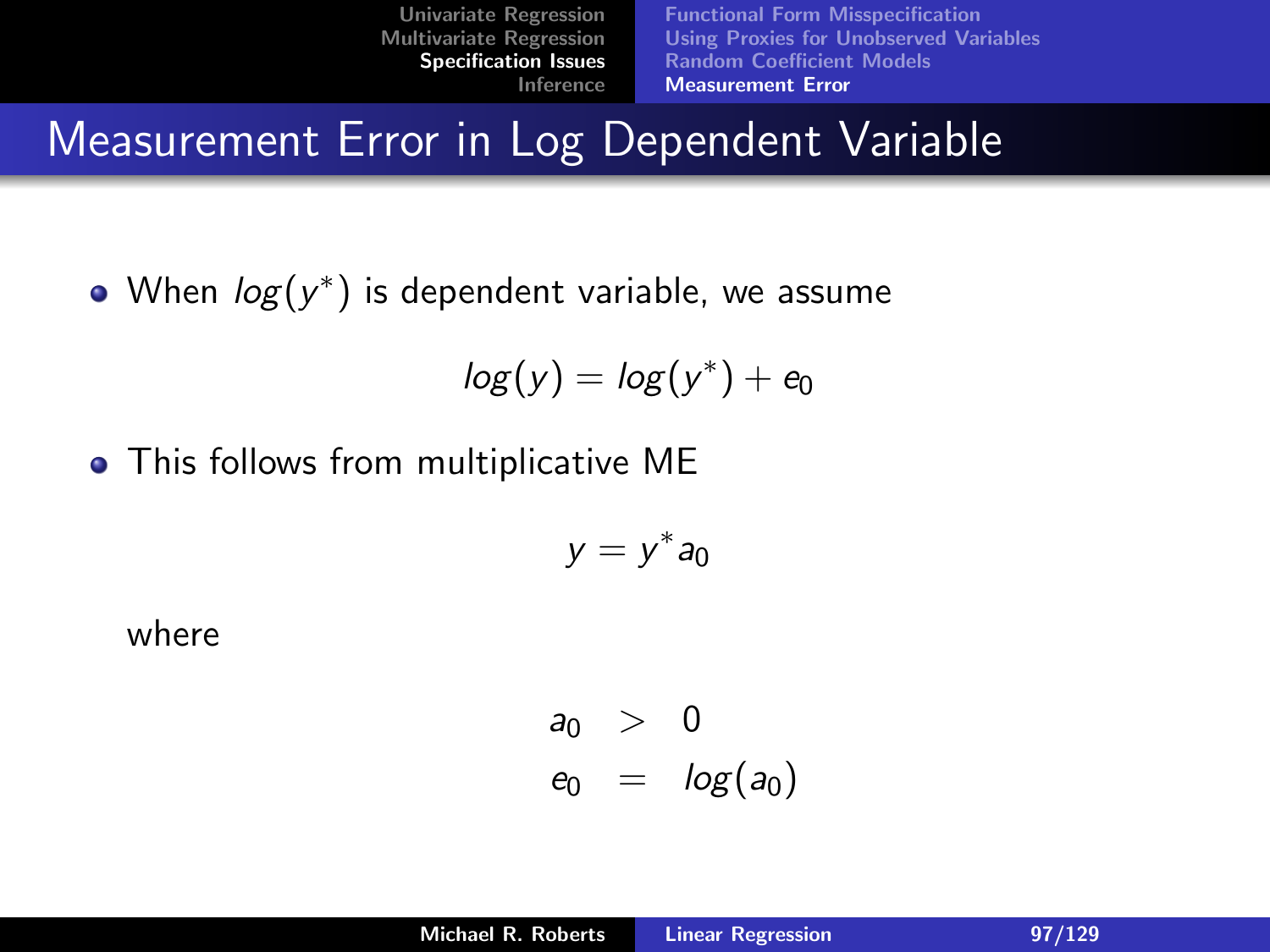Measurement Error in Independent Variable

#### Model

$$
y = \beta_0 + \beta_1 x_1^* + u
$$

- ME defined as  $e_1 = x_1 x_1^*$
- Assume
	- $\bullet$  Mean MF = 0
	- $u \perp x_1^*, x_1$ , or  $E(y|x_1^*, x_1) = E(y|x_1^*)$  (i.e.,  $x_1$  doesn't affect y after controlling for  $x_1^*$ )
- What are implications of ME for OLS properties?
- $\bullet$ Depends crucially on assumptions on  $e_1$
- Econometrics has focused on 2 assumptions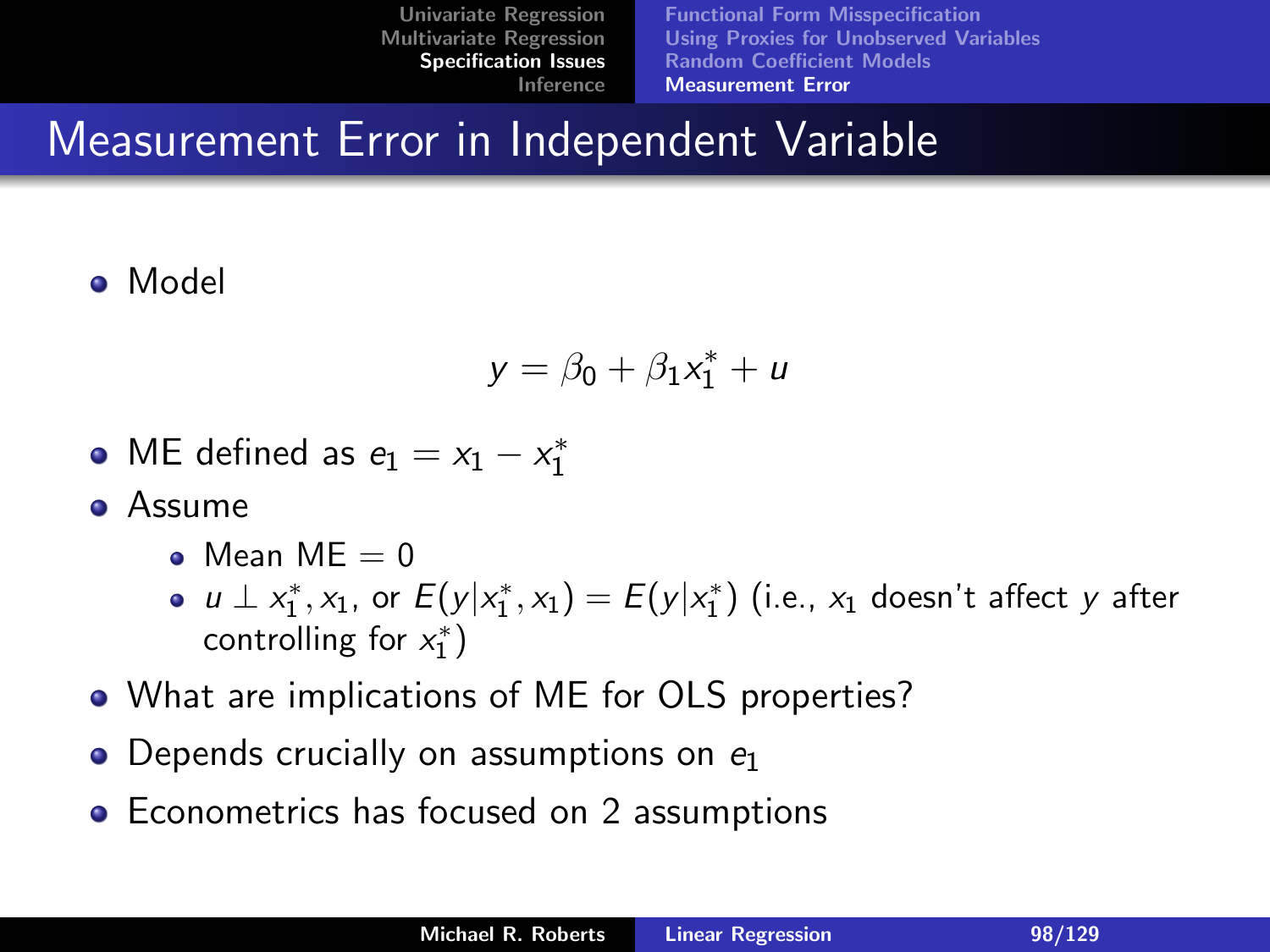| Univariate Regression          | <b>Functional Form Misspecification</b>       |
|--------------------------------|-----------------------------------------------|
| <b>Multivariate Regression</b> | <b>Using Proxies for Unobserved Variables</b> |
| <b>Specification Issues</b>    | <b>Random Coefficient Models</b>              |
| Inference                      | <b>Measurement Error</b>                      |

#### Assumption 1:  $e_1 \perp x_1$

- $1<sup>s</sup>t$  assumption is ME uncorrelated with observed measure
- Since  $e_1 = x_1 x_1^*$ , this implies  $e_1 \perp x_1^*$
- Substitute into regression

$$
y = \beta_0 + \beta_1 x_1 + (u - \beta_1 e_1)
$$

- We assumed u and  $e_1$  have mean 0 and are  $\perp$  with  $x_1$
- $\implies$   $(u \beta_1 e_1)$  is uncorrelatd with  $x_1$ .
- $\implies$  OLS with  $x_1$  produces consistent estimator of coef's
- $\implies$  OLS error variance is  $\sigma_u^2 + \beta_1^2 \sigma_{\mathsf{e}_1}^2$ 
	- ME increases error variance but doesn't affect any OLS properties (except coef SEs are bigger)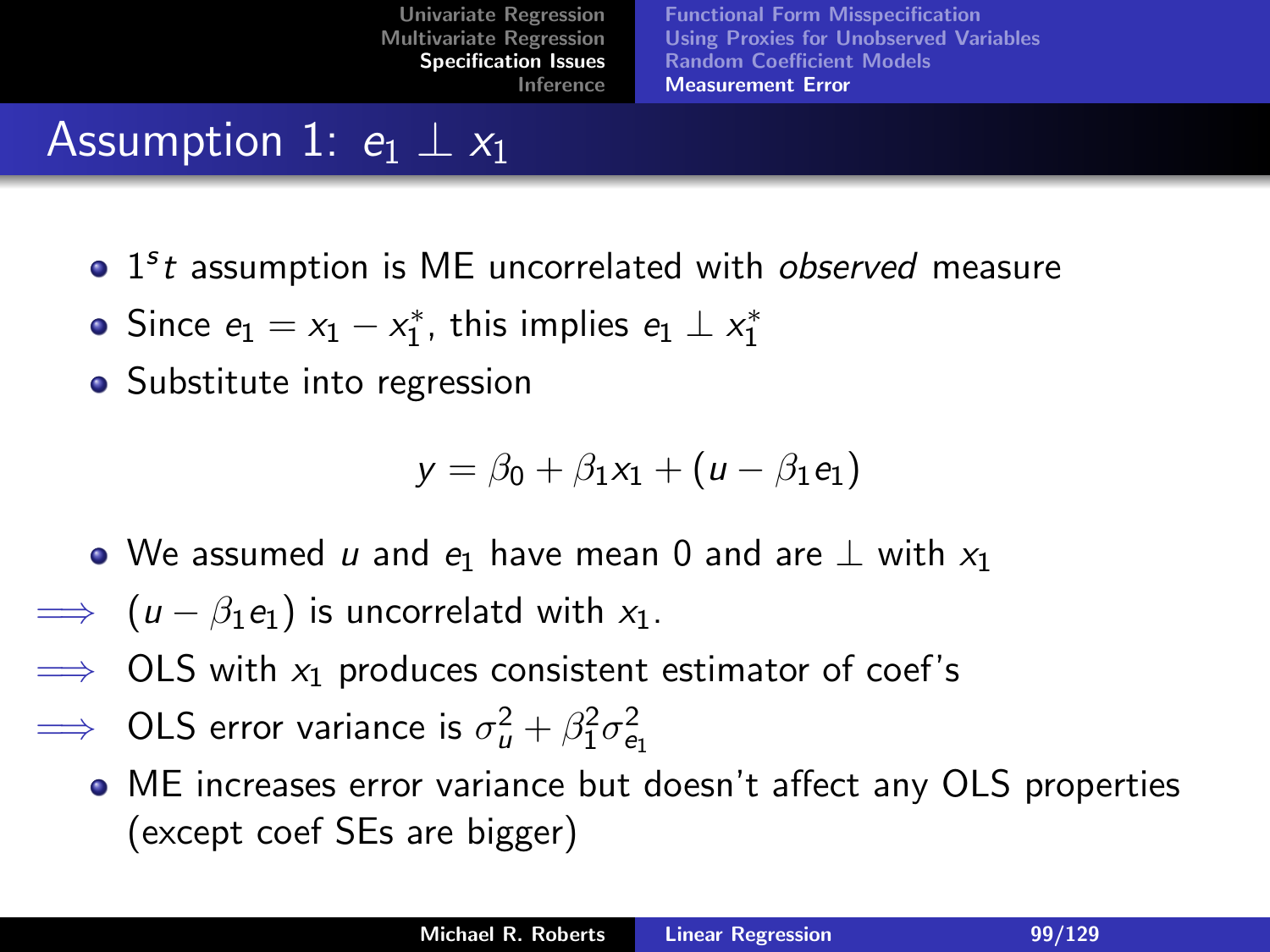| Univariate Regression       | <b>Functional Form Misspecification</b> |
|-----------------------------|-----------------------------------------|
| Multivariate Regression     | Using Proxies for Unobserved Variables  |
| <b>Specification Issues</b> | <b>Random Coefficient Models</b>        |
| Inference                   | <b>Measurement Error</b>                |

#### Assumption 2:  $e_1 \perp x_1^*$ 1

**•** This is the Classical Errors-in-Variables (CEV) assumption and comes from representation:

$$
x_1=x_1^*+e_1
$$

- (Still maintain 0 correlation between  $u$  and  $e_1$ )
- Note  $e_1 \perp x_1^* \implies$

$$
Cov(x_1, e_1) = E(x_1e_1) = E(x_1^*e_1) + E(e_1^2) = \sigma_{e_1}^2
$$

This covariance causes problems when we use  $x_1$  in place of  $x_1^*$  since

$$
y = \beta_0 + \beta_1 x_1 + (u - \beta_1 e_1)
$$
 and  

$$
Cov(x_1, u - \beta_1 e_1) = -\beta_1 \sigma_{e_1}^2
$$

 $\bullet$  I.e., indep var is correlatd with error  $\implies$  bias and inconsistent OLS estimates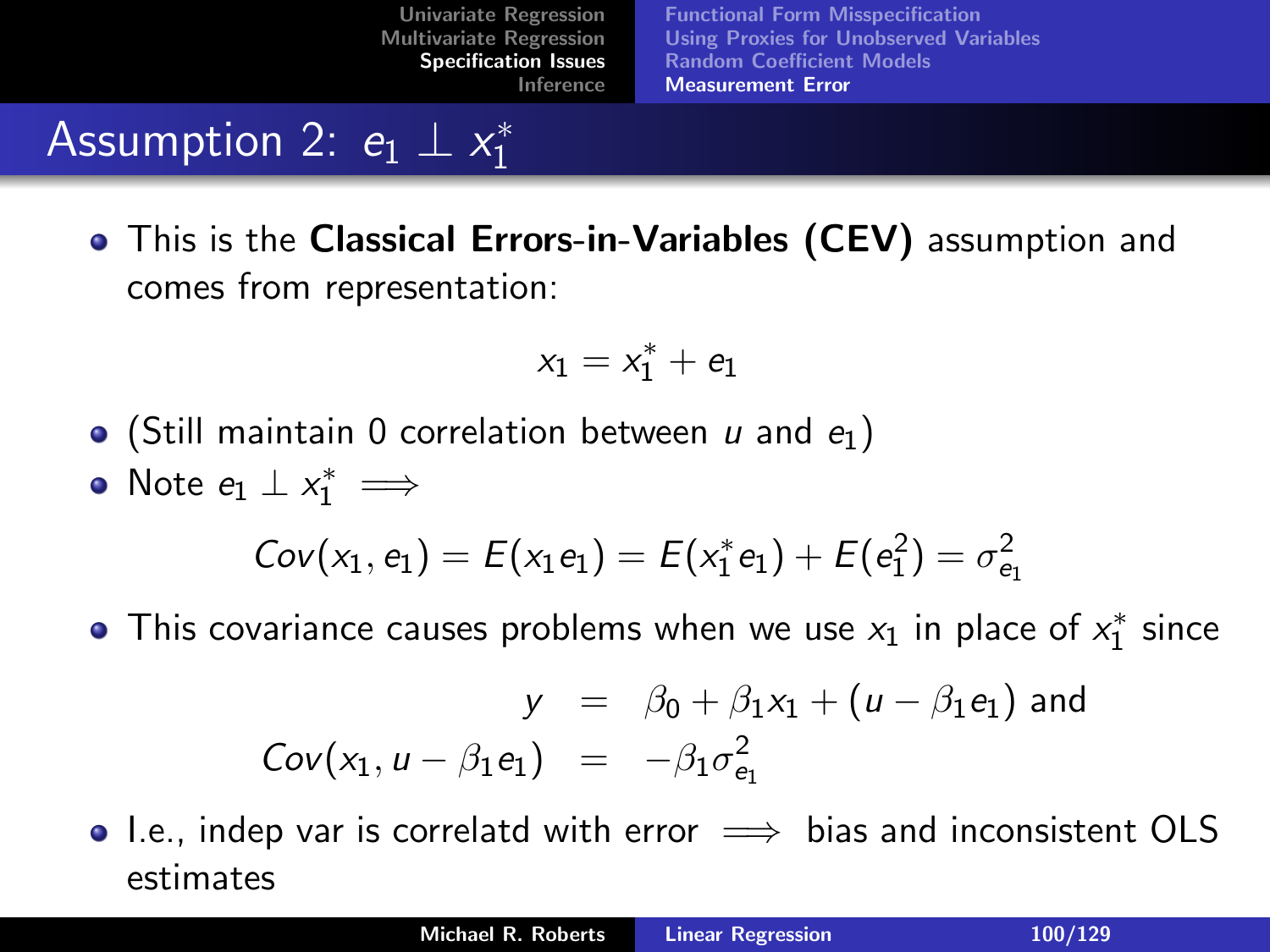[Functional Form Misspecification](#page-79-0) [Using Proxies for Unobserved Variables](#page-84-0) [Random Coefficient Models](#page-92-0) [Measurement Error](#page-94-0)

#### Assumption 2:  $e_1 \perp x_1^*$  $i_{1}^{*}$  (Cont.)

#### • Amount of inconsistency in OLS

$$
plim(\hat{\beta}_1) = \beta_1 + \frac{Cov(x_1, u - \beta_1 e_1)}{Var(x_1)}
$$
  
=  $\beta_1 + \frac{\beta_1 \sigma_{e_1}^2}{\sigma_{x_1}^2 + \sigma_{e_1}^2}$   
=  $\beta_1 \left(1 - \frac{\sigma_{e_1}^2}{\sigma_{x_1}^2 + \sigma_{e_1}^2}\right)$   
=  $\beta_1 \left(\frac{\sigma_{x_1}^2}{\sigma_{x_1}^2 + \sigma_{e_1}^2}\right)$ 

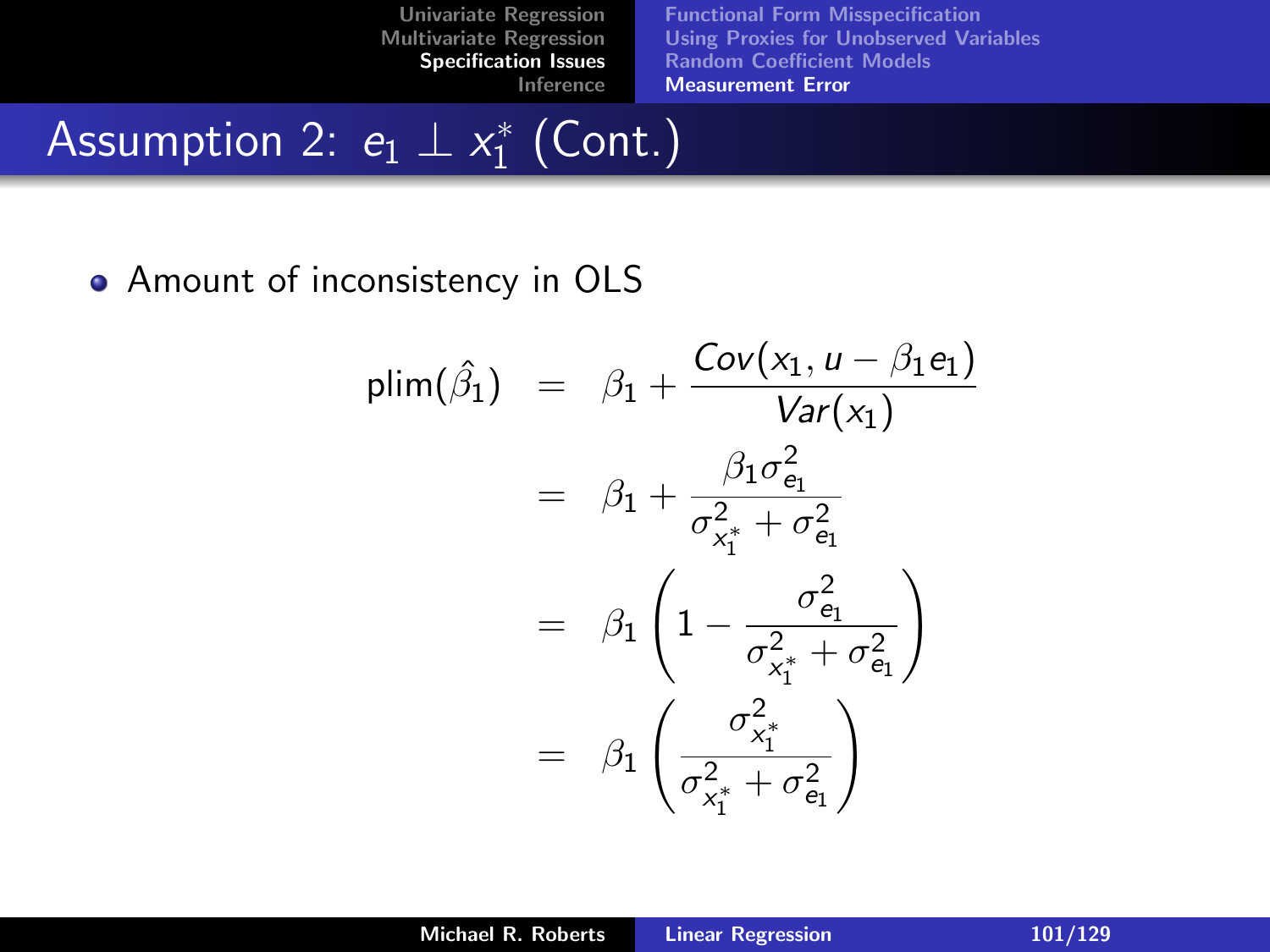# CEV asymptotic bias

**•** From previous slide:

$$
\text{plim}(\hat{\beta}_1) = \beta_1 \left( \frac{\sigma_{x_1^*}^2}{\sigma_{x_1^*}^2 + \sigma_{e_1}^2} \right)
$$

- Scale factor is always  $< 1 \implies$  asymptotic bias attenuates estimated effect (attenuation bias)
- If variance of error  $(\sigma^2_{\mathsf{e}_1})$  is small relative to variance of unobserved factor, then bias is small.
- More than 1 explanatory variable and bias is less clear
- Correlation between  $e_1$  and  $x_1$  creates problem. If  $x_1$  correlated with other variables, bias infects everything.
- Generally, measurement error in a single variable casues inconsistency in all estimators. Sizes and even directions of the biases are not obvious or easily derived.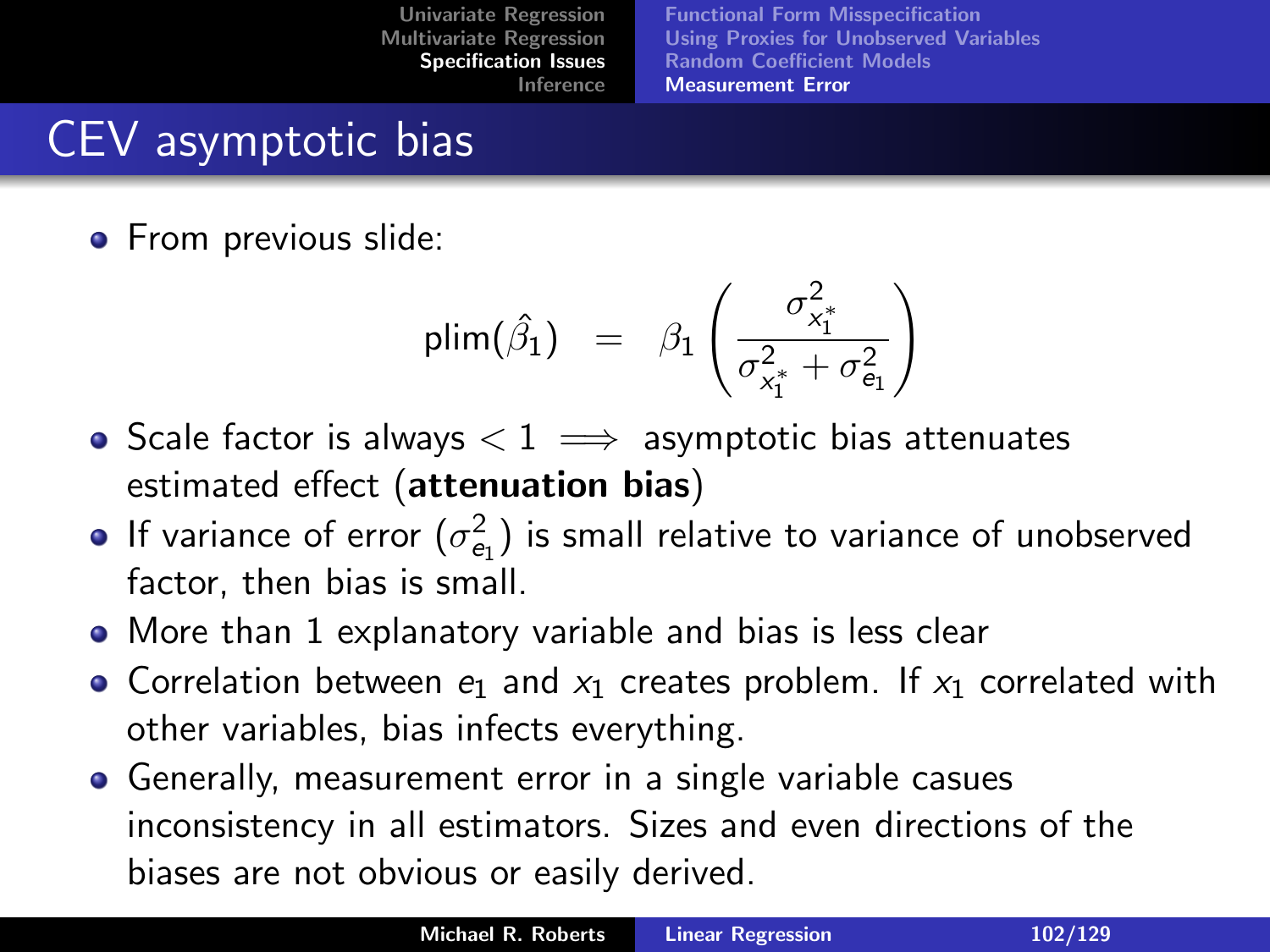[Functional Form Misspecification](#page-79-0) [Using Proxies for Unobserved Variables](#page-84-0) [Random Coefficient Models](#page-92-0) [Measurement Error](#page-94-0)

## Counterexample to CEV Assumption

#### **o** Consider

$$
colGPA = \beta_0 + \beta_1 \text{smoked}^* + \beta_2 \text{hs} GPA + u
$$
  
smoked = smoked\* + e<sub>1</sub>

where s $m$ o $k$ e $d^*$  is actual  $\#$  of times student smoked marijuana and smoked is reported

- For smoked<sup>\*</sup> = 0 report is likely to be  $0 \implies e_1 = 0$
- For smoked<sup>\*</sup> > 0 report is likely to be off  $\implies e_1 \neq 0$
- $\implies$   $e_1$  and smoked $^*$  are correlated estimated effect ( $\bm{attention\ bias)}$ 
	- I.e., CEV Assumption does not hold
	- Tough to figure out implications in this scenario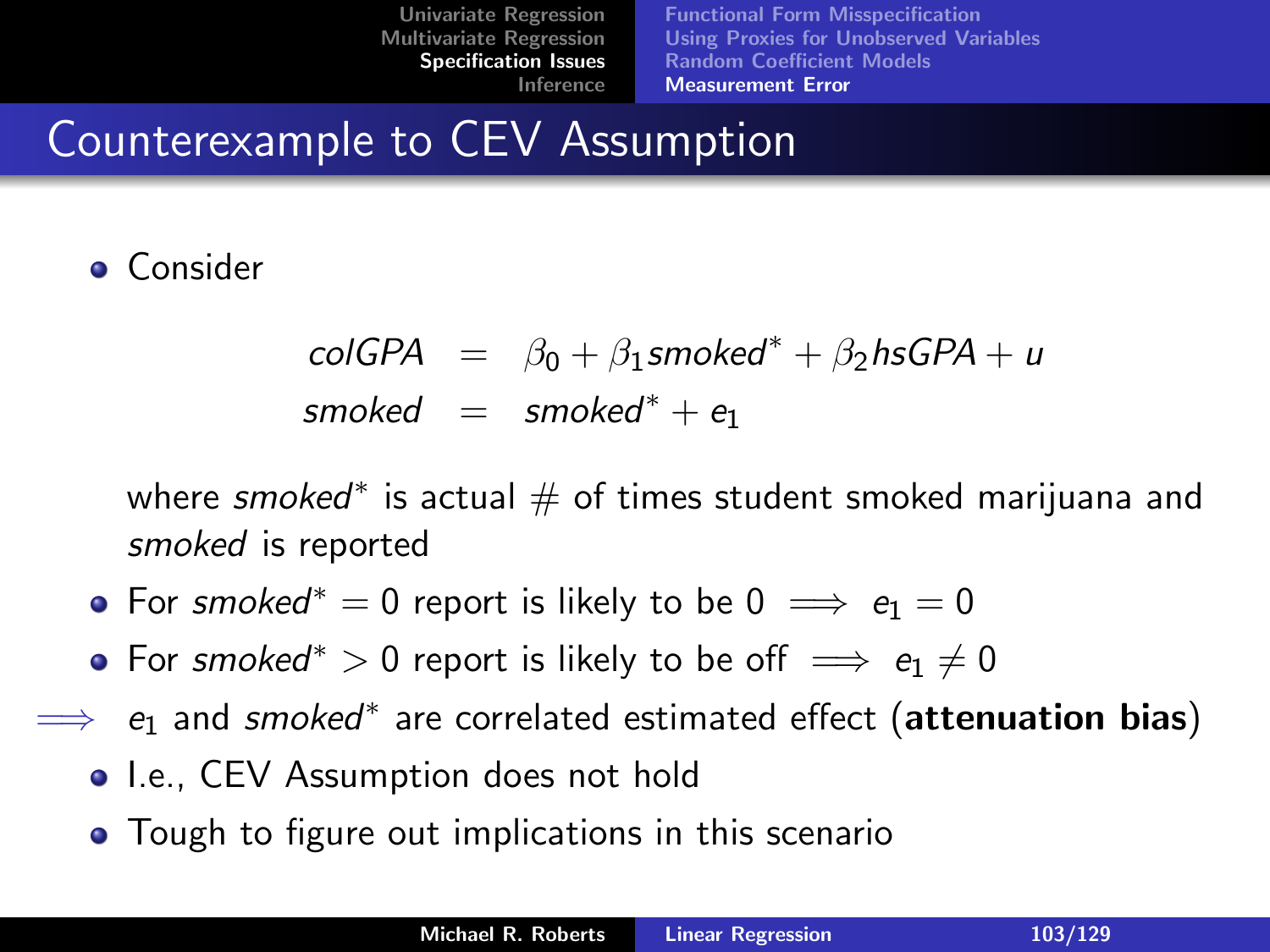<span id="page-103-0"></span>[Regression Errors](#page-103-0) [Heteroskedasticity](#page-104-0) [Hypothesis Tests](#page-112-0)

## Statistical Properties

- At a basic level, regression is just math (linear algebra and projection methods)
- We don't need statistics to run a regression (i.e., compute coefficients, standard errors, sums-of-squares,  $R^2$ , etc.)
- What we need statistics for is the interpretation of these quantities (i.e., for statistical inference).
- $\bullet$  From the regression equation, the statistical properties of y come from those of  $X$  and  $\mu$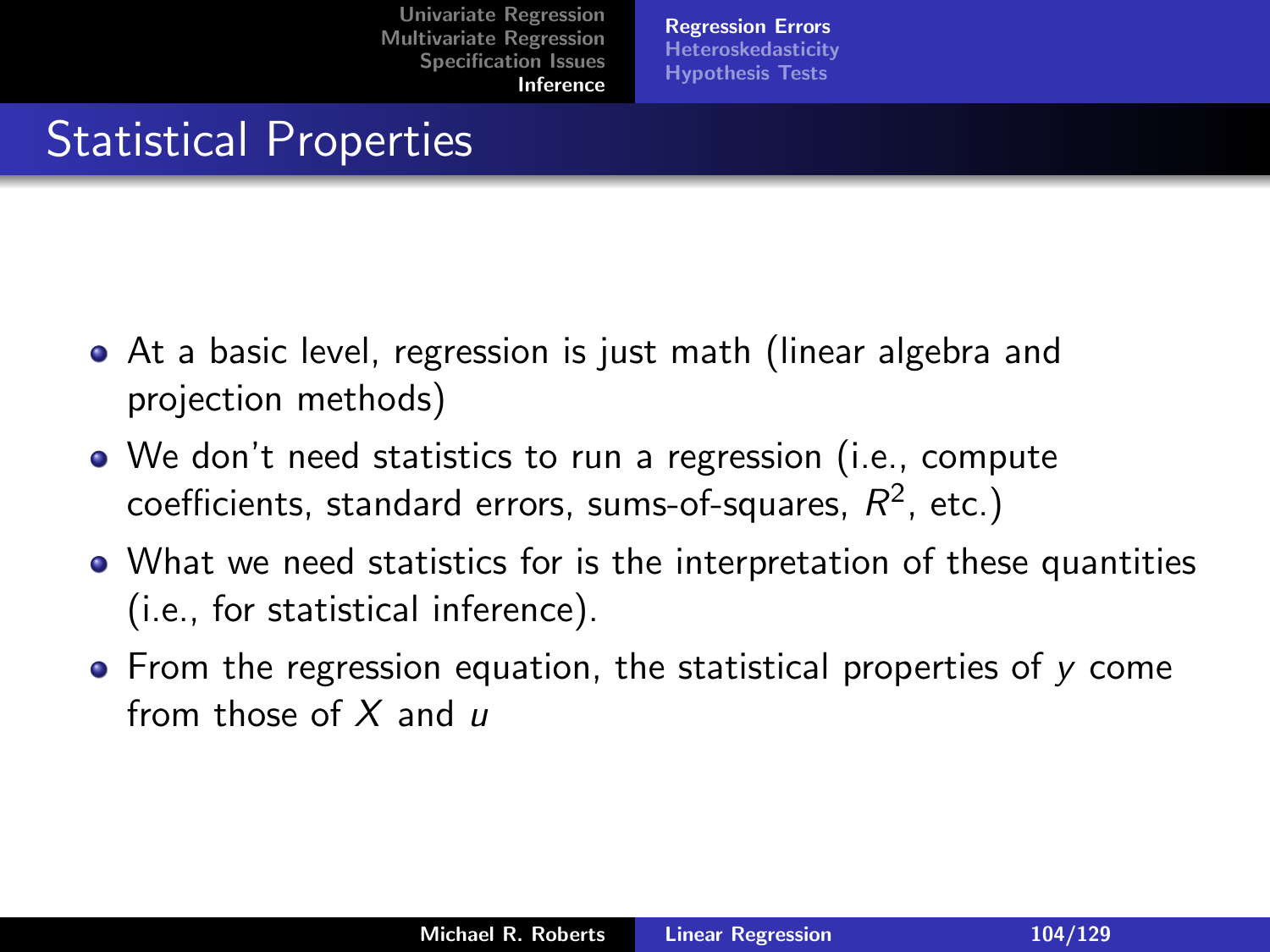<span id="page-104-0"></span>[Regression Errors](#page-103-0) **[Heteroskedasticity](#page-104-0)** [Hypothesis Tests](#page-112-0)

# What is heteroskedasticity (HSK)?

- Non-constant variance, that's it.
- HSK has no effect on bias or consistency properties of OLS estimators
- HSK means OLS estimates are no longer BLUE
- HSK means OLS estimates of standard errors are incorrect
- We need an HSK-robust estimator of the variance of the coefficients.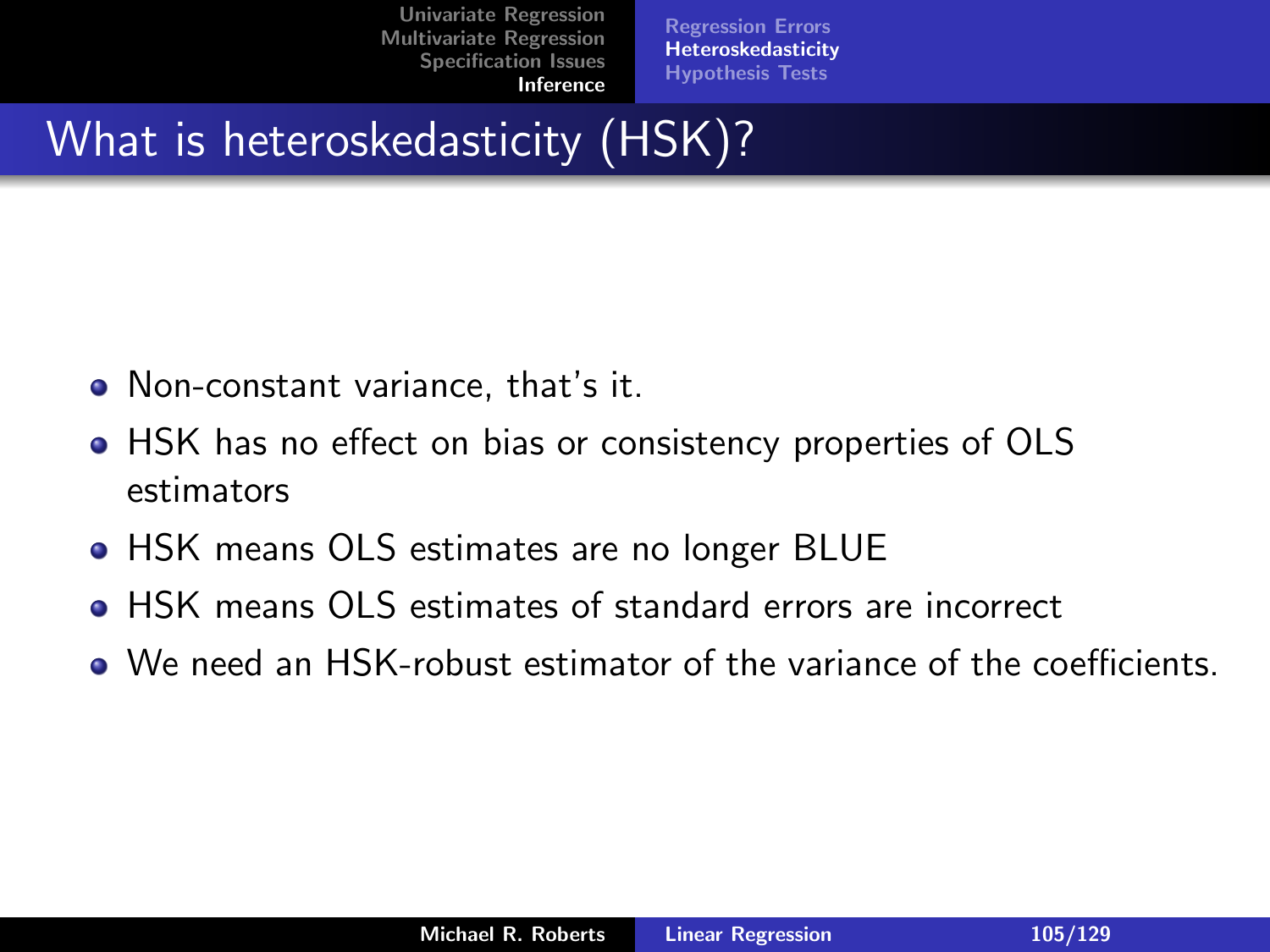[Regression Errors](#page-103-0) [Heteroskedasticity](#page-104-0) [Hypothesis Tests](#page-112-0)

## HSK-Robust SEs

 $\bullet$  Eicker (1967), Huber (1967), and White (1980) suggest:

$$
\widehat{Var}(\hat{\beta}_j) = \frac{\sum_{i=1}^{N} \hat{r}_{ij}^2 \hat{u}_i^2}{SSR_j^2}
$$

where  $\hat{r}_{\vec{i}\vec{j}}^2$  is the  $i$ th residual from regressing  $x_j$  on all other independent variables, and  $\mathcal{S}$ S $R_j$  is the sum of square residuals from this regression.

- Use this in computation of t-stas to get an HSK-robust t-statistic
- Why use non-HSK-robust SEs at all?
- With small sample sizes robust t-stats can have very different distributions (non "t")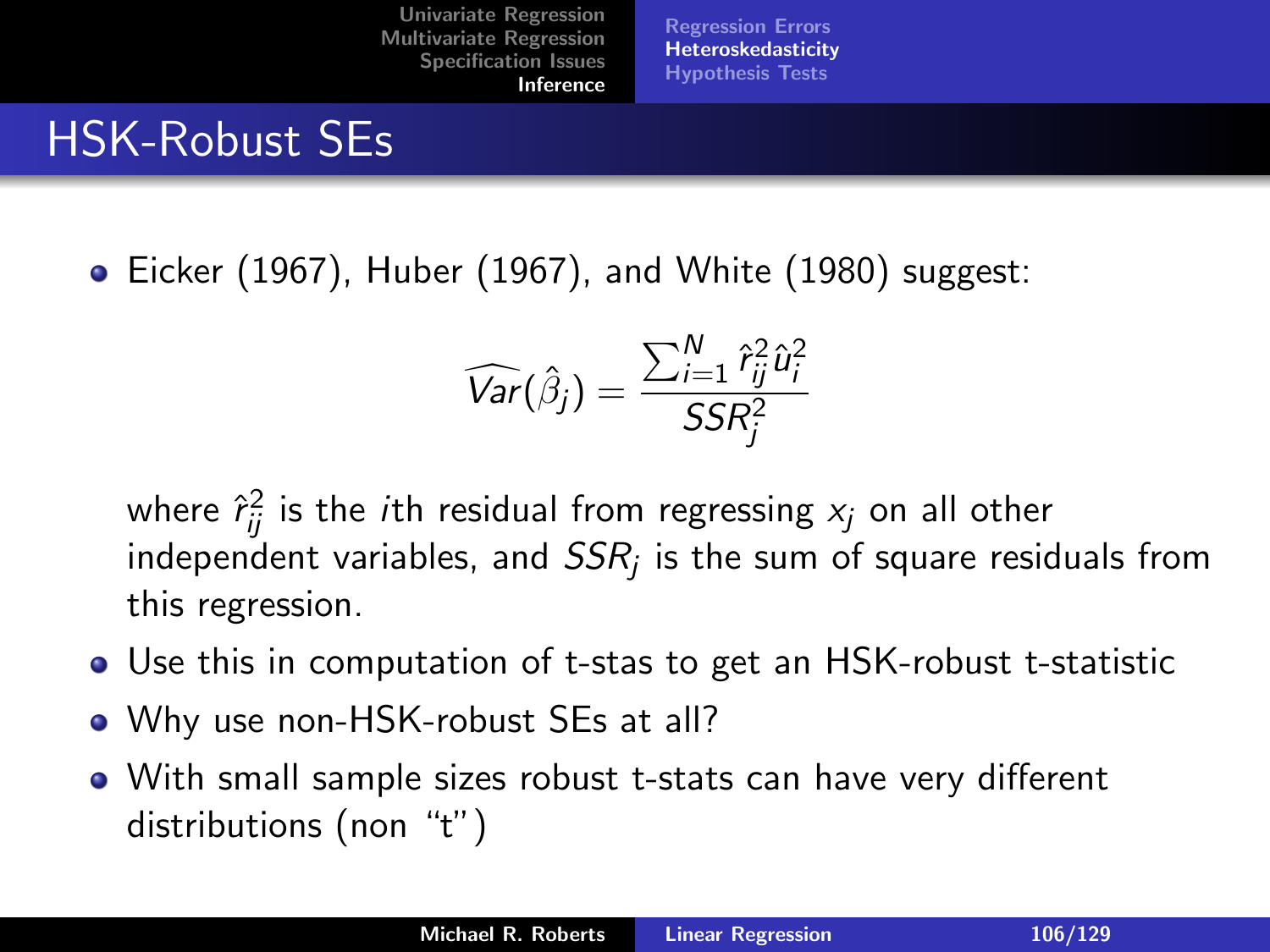[Regression Errors](#page-103-0) [Heteroskedasticity](#page-104-0) [Hypothesis Tests](#page-112-0)

## HSK-Robust LM-Statistics

- The recipe:
	- $\bullet$  Get residuals from restricted model  $\tilde{u}$
	- 2 Regress each independent variable excluded under null on all of the included independent variables; q excluded variables  $\implies$   $(\tilde{r}_1, ..., \tilde{r}_q)$
	- **3** Compute the products between each vector  $\tilde{r}_i$  and  $\tilde{u}$
	- <sup>4</sup> Regression of 1 (a constant "1" for each observation) on all of the products  $\tilde{r}_i \tilde{u}$  without an intercept
	- **5** HSK-robust LM statistic, LM, is  $N SSR_1$ , where  $SSR_1$  is the sum of squared residuals from this last regression.
	- $\bullet$  LM is asymptotically distributed  $\chi_q^2$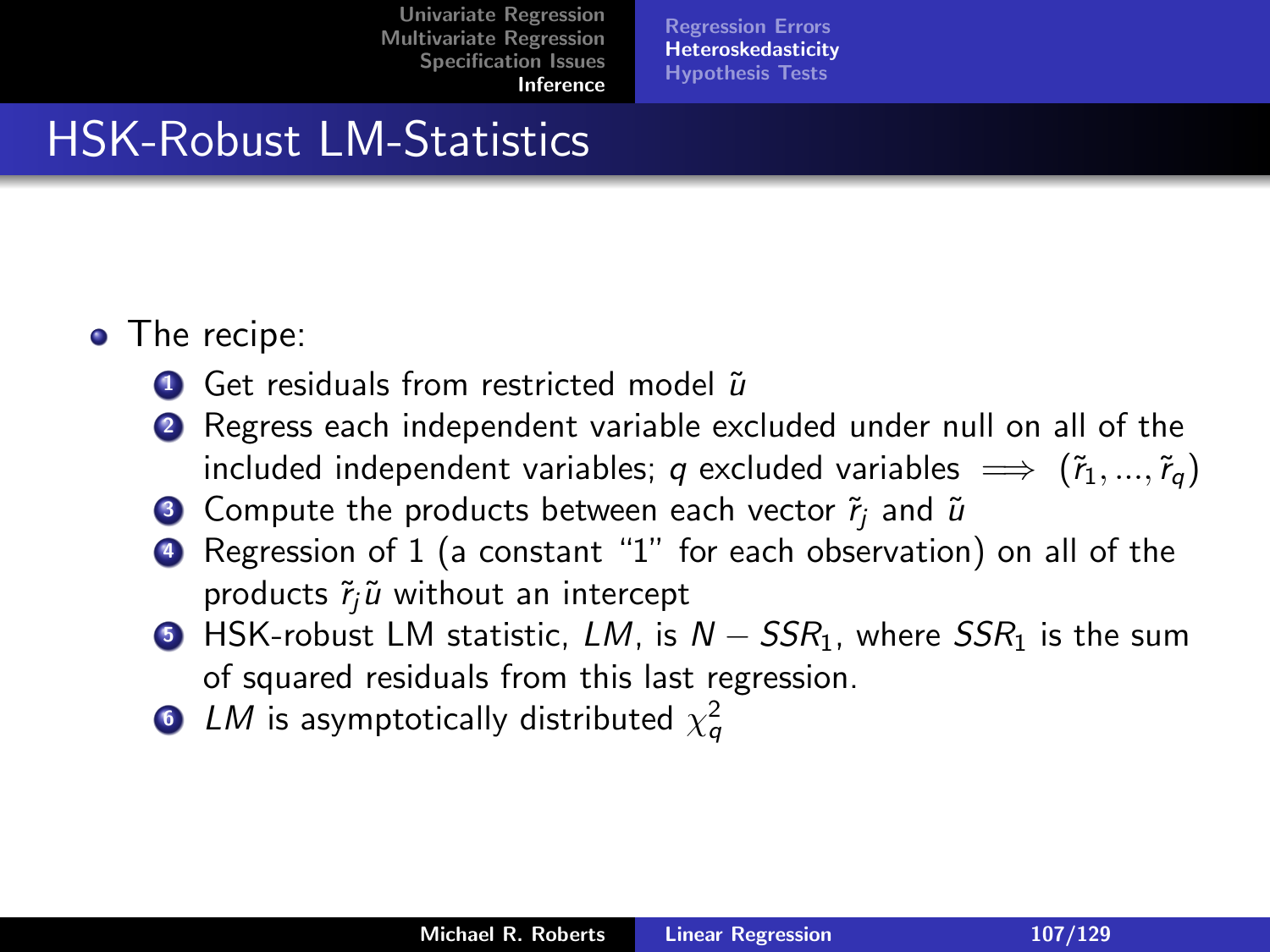[Regression Errors](#page-103-0) [Heteroskedasticity](#page-104-0) [Hypothesis Tests](#page-112-0)

# Testing for HSK

#### • The model

$$
y = \beta_0 + \beta_1 x_1 + \dots + \beta_k x_k + u
$$

• Test 
$$
H_0
$$
:  $Var(y|x_1, ..., x_k) = \sigma^2$ 

•  $E(u|x_1, ..., x_k) = 0 \implies$  this hypothesis is equivalent to  $H_0: E(u^2 | x_1,...,x_k) = \sigma^2$  (I.e., is  $u^2$  related to any explanatory variables?)

$$
\hat{u}^2 = \delta_0 + \delta_1 x_1 + \dots + \delta_k x_k + u
$$

• Test null  $H_0$ :  $\delta_1 = ... = \delta_k = 0$ 

$$
\begin{array}{rcl}\n\text{F-test} & : & \mathsf{F} = \frac{R_{\hat{u}^2}^2}{(1 - R_{\hat{u}^2}^2 / (n - k - 1)} \\
\text{LM-test} & : & LM = N \times R_{\hat{u}^2}^2 \text{ (BP-test sort of)}\n\end{array}
$$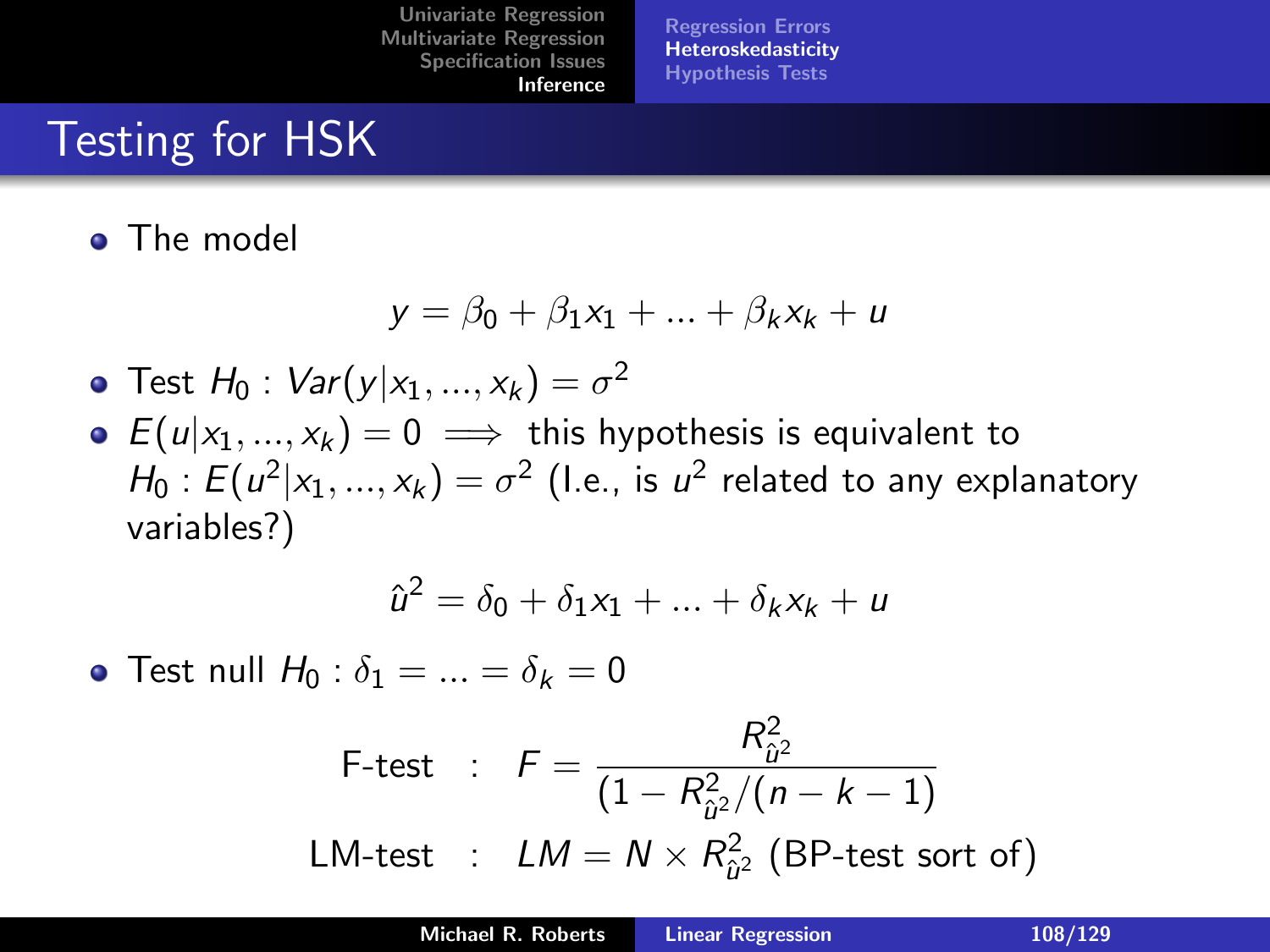[Regression Errors](#page-103-0) [Heteroskedasticity](#page-104-0) [Hypothesis Tests](#page-112-0)

# Weighted Least Squares (WLS)

• Pre HSK-robust statistics, we did WLS - more efficient than OLS if correctly specified variance form

$$
Var(u|X) = \sigma^2 h(X), h(X) > 0 \forall X
$$

• E.g., 
$$
h(X) = x_1^2
$$
 or  $h(x) = exp(x)$ 

WLS just normalizes all of the variables by the square root of the variance fxn  $(\sqrt{h(X)})$  and runs OLS on transformed data.

$$
y_i/\sqrt{h(X_i)} = \beta_0/\sqrt{h(X_i)} + \beta_1/(x_{i1}/\sqrt{h(X_i)}) + ... + \beta_k/(x_{ik}/\sqrt{h(X_i)}) + u_i/\sqrt{h(X_i)} y_i^* = \beta_0x_0^* + \beta_1x_1^* + ... + \beta_kx_k^* + u^*
$$

where  $x_0^* = 1/\sqrt{h(X_i)}$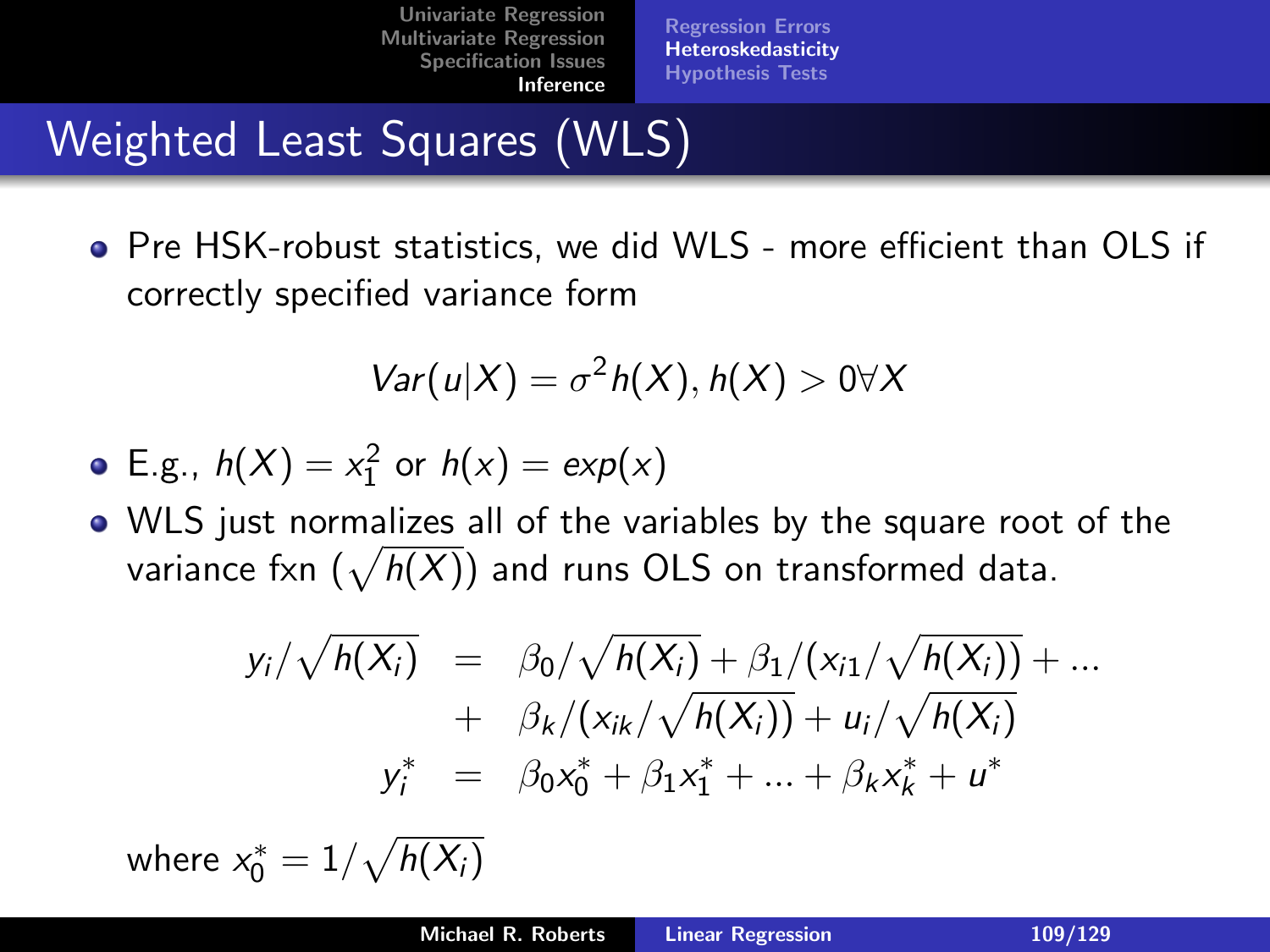[Regression Errors](#page-103-0) **[Heteroskedasticity](#page-104-0)** [Hypothesis Tests](#page-112-0)

Feasible Generalized Least Squares (FGLS)

• WLS is an example of a Generalized Least Squares Estimator **• Consider** 

$$
Var(u|X) = \sigma^2 exp \delta_0 + \delta x_1
$$

We need to estimate variance parameters. Using estimates gives us FGLS

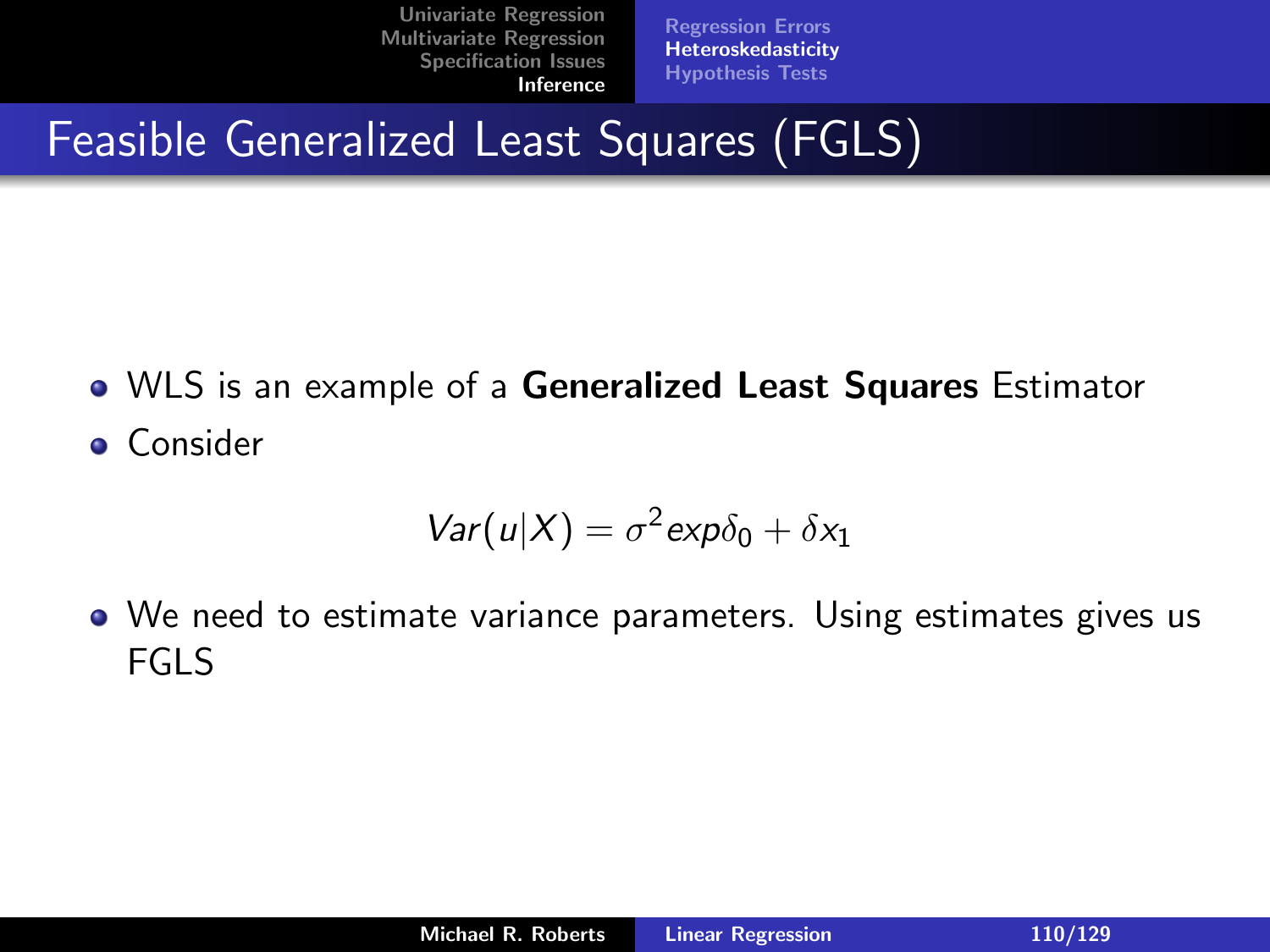[Regression Errors](#page-103-0) **[Heteroskedasticity](#page-104-0)** [Hypothesis Tests](#page-112-0)

Feasible Generalized Least Squares (FGLS) Recipe

**• Consider variance form:** 

$$
Var(u|X) = \sigma^2 exp(\delta_0 + \delta_1 x_1 + \dots + \delta_k x_k)
$$

- **e** FGLS to correct for HSK:
	- $\bullet$  Regress y on X and get residuals  $\hat{u}$
	- $\bm{2}$  Regress  $\mathit{log}(\hat{\mathit{u}}^2)$  on  $X$  and get fitted values  $\hat{\mathit{g}}$
	- **3** Estimate by WLS

$$
y = \beta_0 + \beta_1 x_1 + \dots + \beta_k x_k + u
$$

with weights  $1/\exp(\hat{g})$ , or transform each variable (including intercept) by multiplying by  $1/exp(\hat{g})$  and estimate via OLS

FGLS estimate is biased but consistent and more efficient than OLS.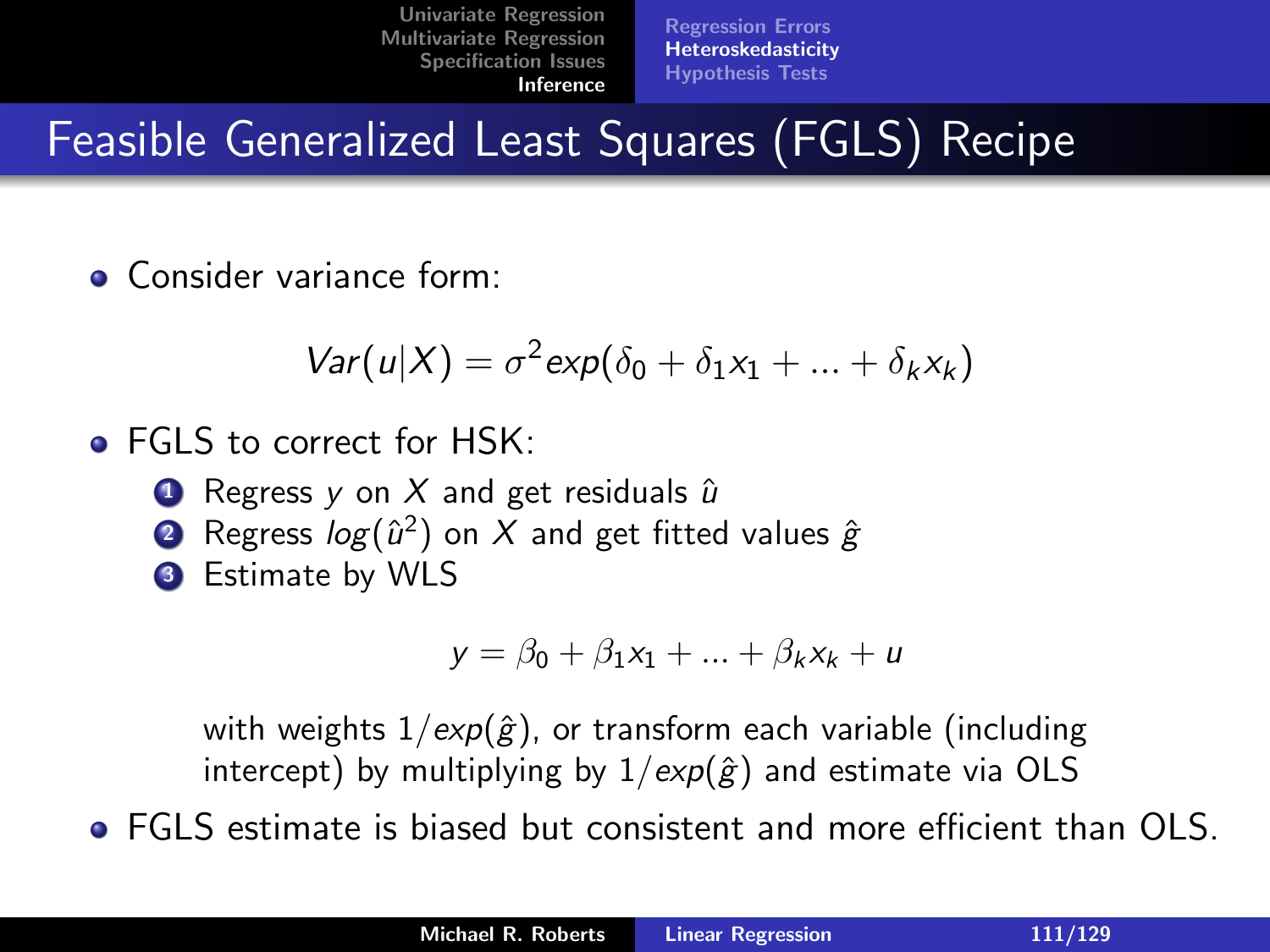[Regression Errors](#page-103-0) **[Heteroskedasticity](#page-104-0)** [Hypothesis Tests](#page-112-0)

#### $OLS$  + Robust SEs vs. WLS

- If coefficient estimates are very different across OLS and WLS, it's likely  $E(y|x)$  is misspecified.
- If we get variance form wrong in WLS then
	- **1** WLS estimates are still unbiased and consistent
	- <sup>2</sup> WLS standard errors and test statistics are invalid even in large samples
	- <sup>3</sup> WLS may not be more efficient than OLS

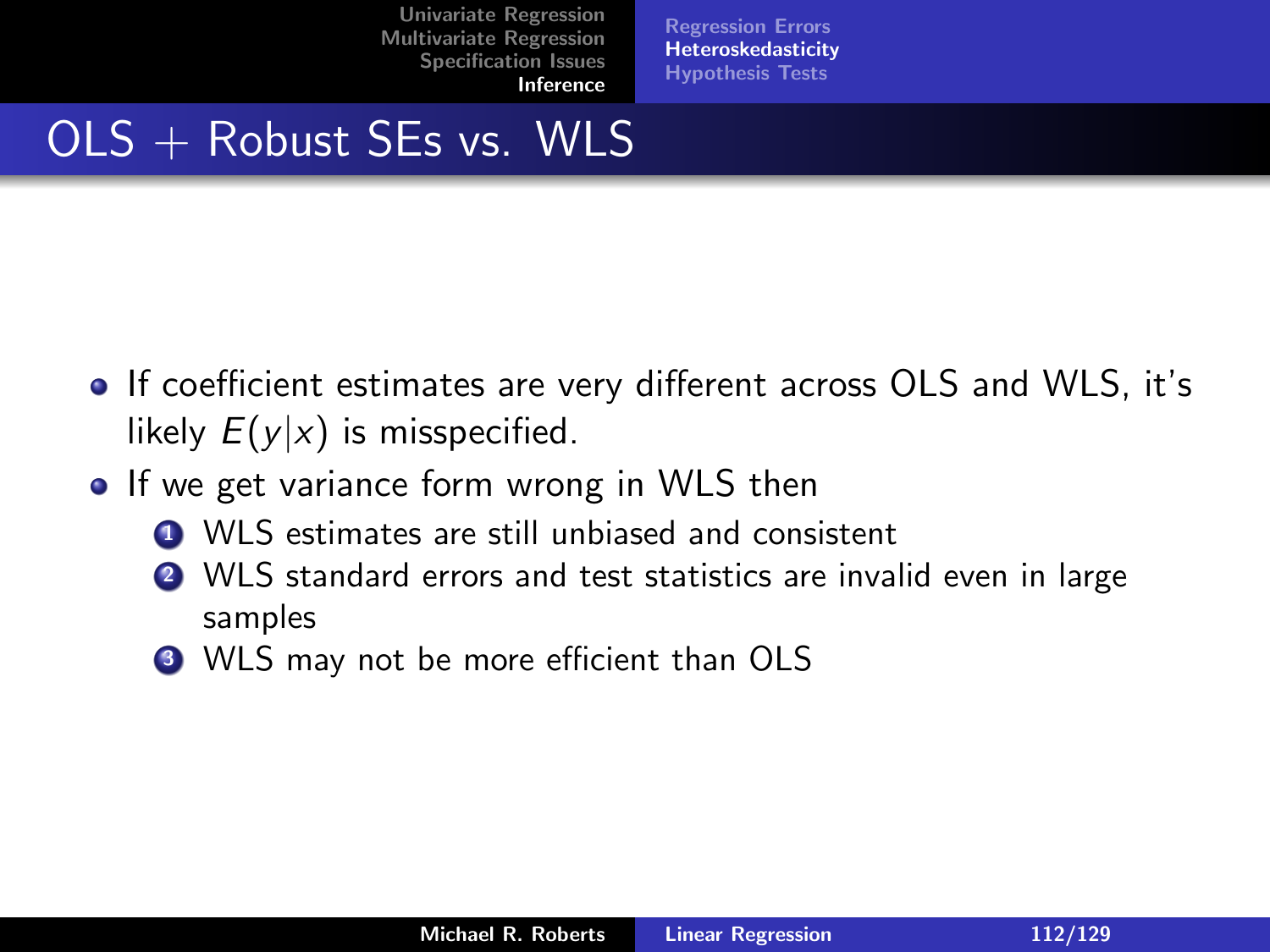[Regression Errors](#page-103-0) [Heteroskedasticity](#page-104-0) [Hypothesis Tests](#page-112-0)

# Single Parameter Tests

Model

$$
y = \beta_0 + \beta_1 x_1 + \beta_2 x_2 + \dots + \beta_k x_k + u
$$

• Under certain assumptions

<span id="page-112-0"></span>
$$
t(\hat{\beta}_j) = \frac{\hat{\beta}_j - \beta_j}{se(\hat{\beta}_j)} \sim t_{n-k-1}
$$

- Under other assumptions, asymptotically  $t \stackrel{a}{\sim} N(0,1)$
- Intuition:  $t(\hat{\beta}_j)$  tells us how far in standard deviations our estimate  $\hat{\beta}_j$  is from the hypothesized value  $(\beta_j)$
- E.g.,  $H_0: \beta_j = 0 \implies t = \hat{\beta}_j / se(\hat{\beta}_j)$

• E.g., 
$$
H_0: \beta_j = 4 \implies t = (\hat{\beta}_j - 4)/se(\hat{\beta}_j)
$$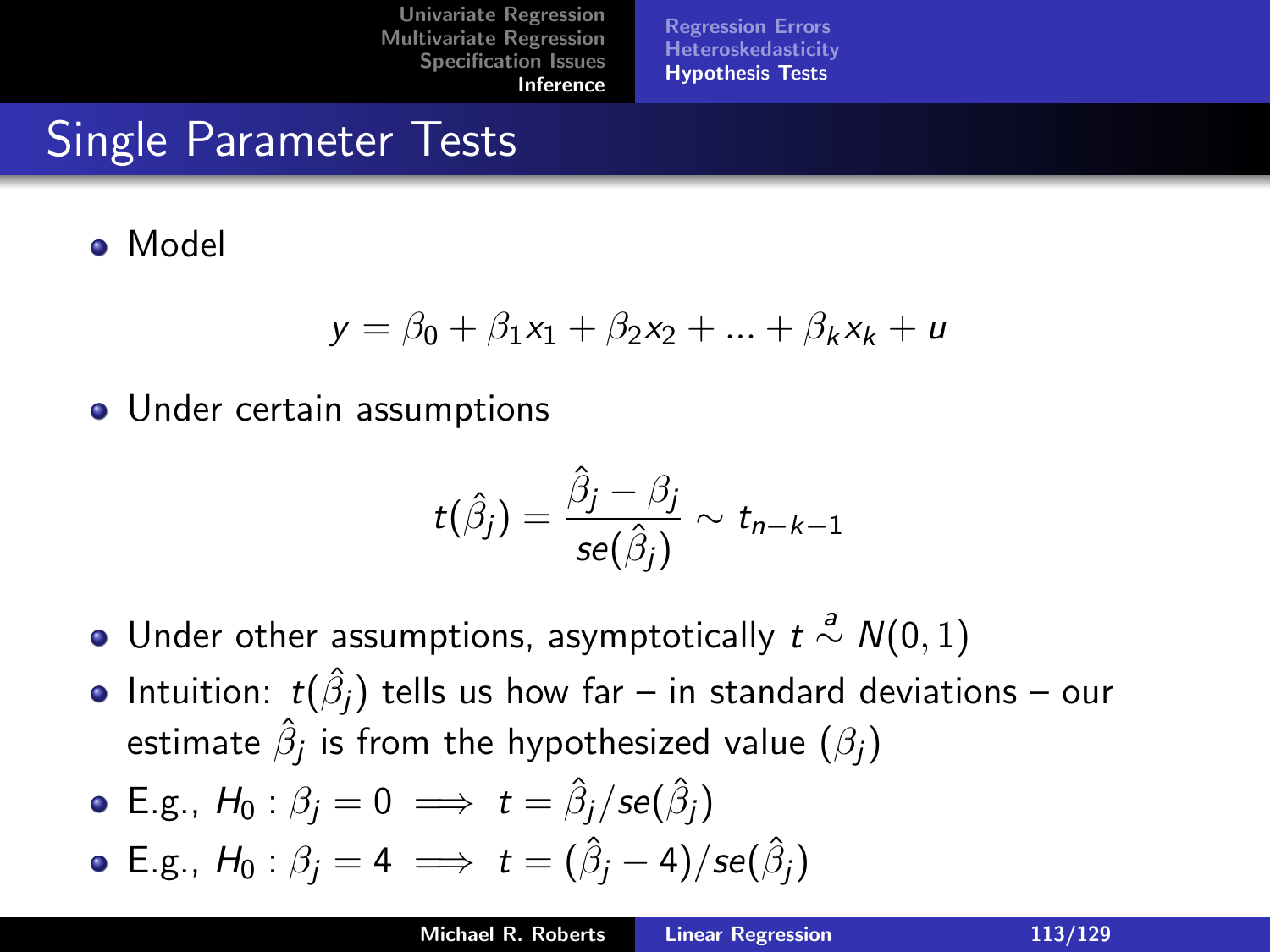[Regression Errors](#page-103-0) [Heteroskedasticity](#page-104-0) [Hypothesis Tests](#page-112-0)

# Statistical vs. Economic Significance

- These are not the same thing
- We can have a statistically insignificant coefficient but it may be economically large.
	- Maybe we just have a power problem due to a small sample size, or little variation in the covariate
- We can have a statistically significant coefficient but it may be economically irrelevant.
	- Maybe we have a very large sample size, or we have a lot of variation in the covariate (outliers)
- You need to think about both statistical and economic significance when discussing your results.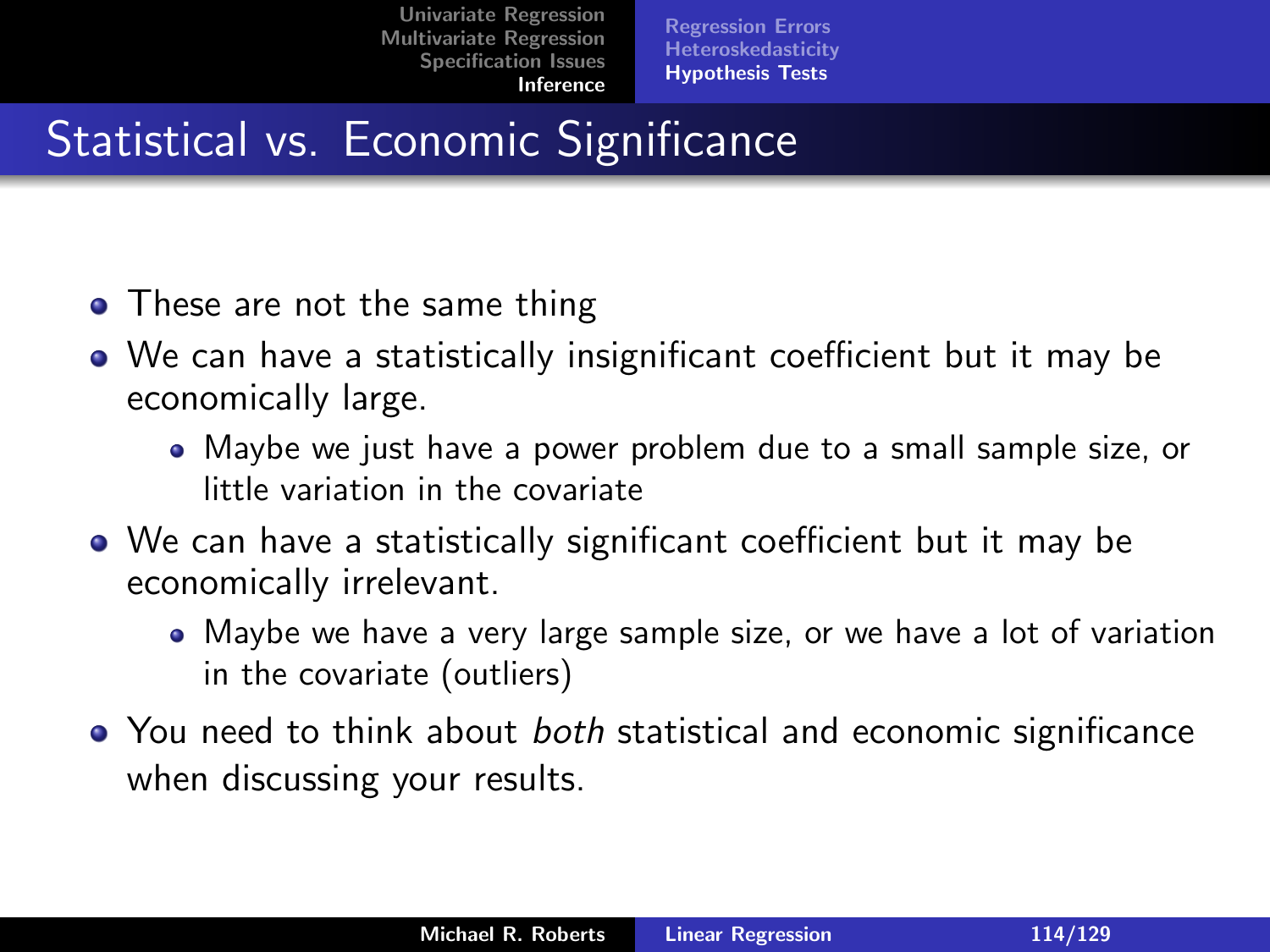[Regression Errors](#page-103-0) [Heteroskedasticity](#page-104-0) [Hypothesis Tests](#page-112-0)

## Testing Linear Combinations of Parameters I

Model

$$
y = \beta_0 + \beta_1 x_1 + \beta_2 x_2 + \dots + \beta_k x_k + u
$$

- Are two parameters the same? I.e.,  $H_0$ :  $\beta_1 = \beta_2 \iff (\beta_1 - \beta_2) = 0$
- The usual statistic can be slightly modified

$$
t = \frac{\hat{\beta}_1 - \hat{\beta}_2}{\text{se}(\hat{\beta}_1 - \hat{\beta}_2)} \sim t_{n-k-1}
$$

Careful: when computing the SE of difference not to forget covariance term

$$
\mathit{se}(\hat{\beta}_1-\hat{\beta}_2)=\left(\mathit{se}(\hat{\beta}_1)^2+\mathit{se}(\hat{\beta}_2)^2-2\mathit{Cov}(\hat{\beta}_1,\hat{\beta}_2)\right)^{1/2}
$$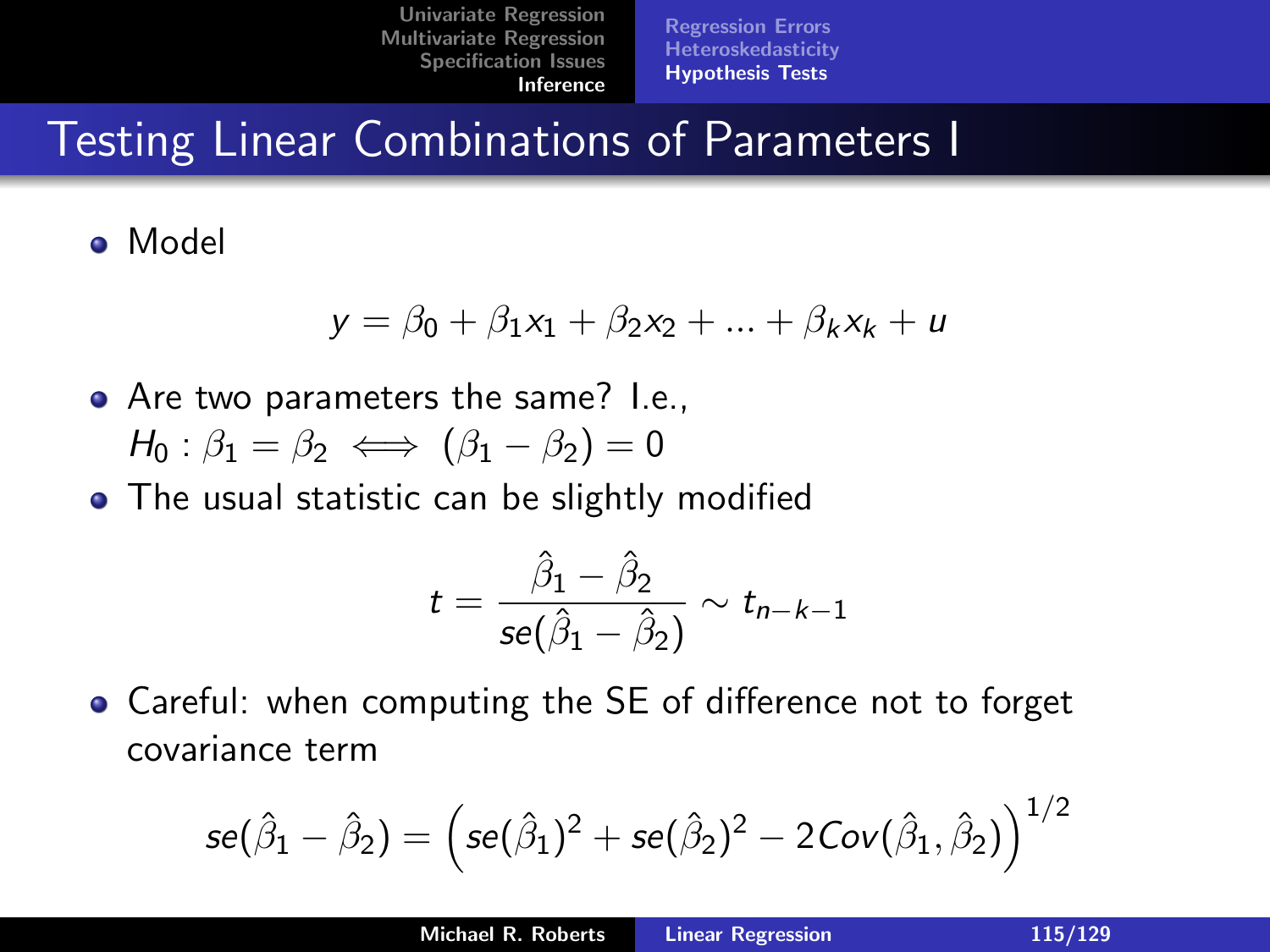[Regression Errors](#page-103-0) [Heteroskedasticity](#page-104-0) [Hypothesis Tests](#page-112-0)

#### Testing Linear Combinations of Parameters II

• Instead of dealing with computing the SE of difference, can reparameterize the regression and just check a t-stat

• E.g., define 
$$
\theta = \beta_1 - \beta_2 \implies \beta_1 = \theta + \beta_2
$$
 and

$$
y = \beta_0 + (\theta + \beta_2)x_1 + \beta_2x_2 + ... + \beta_kx_k + u
$$
  
=  $\beta_0 + \theta x_1 + \beta_2(x_1 + x_2) + ... + \beta_kx_k + u$ 

- **•** Just run a t-test of new null,  $H_0$  :  $\theta = 0$  same as previous slide
- This strategy always works.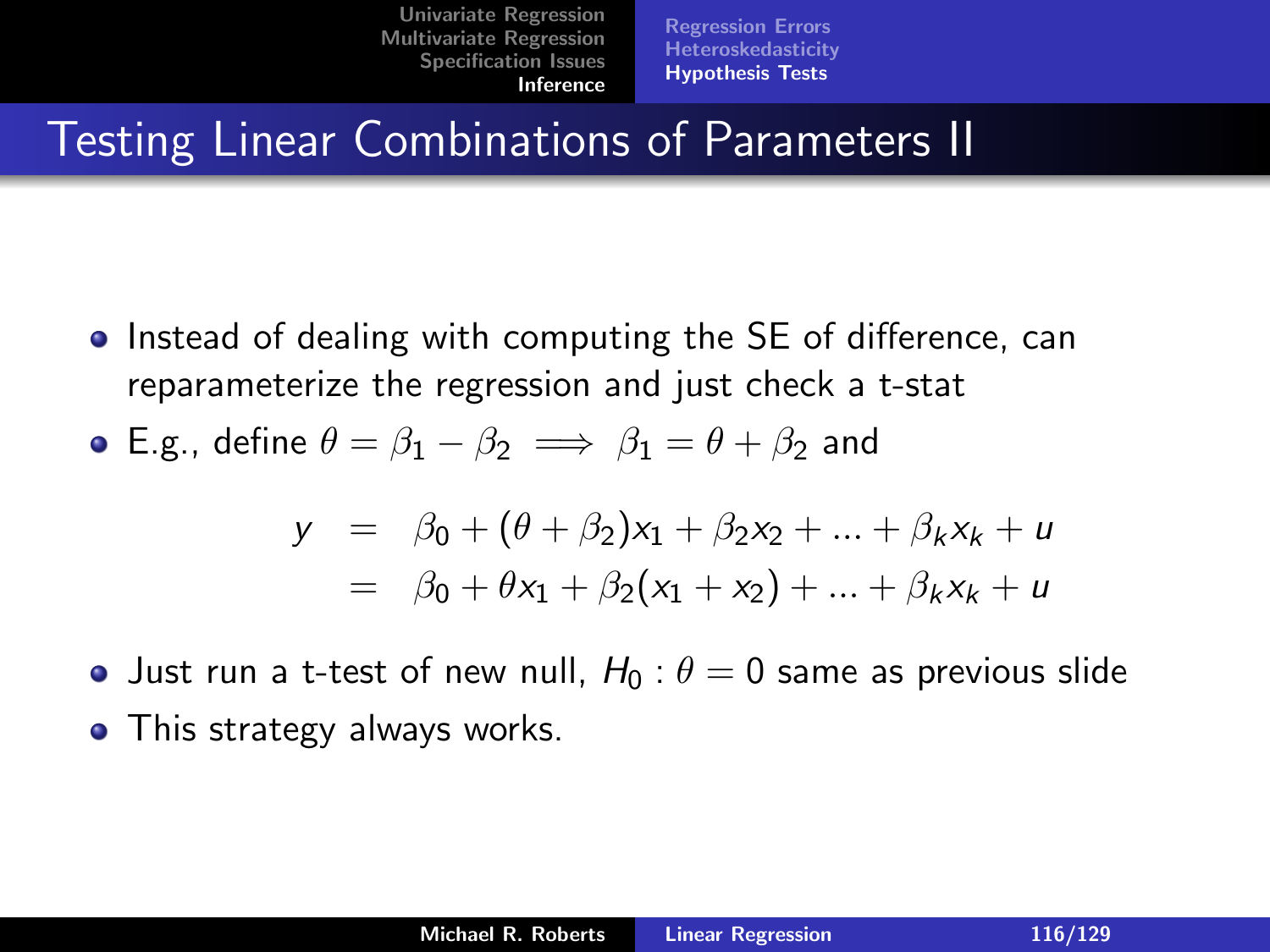[Regression Errors](#page-103-0) [Heteroskedasticity](#page-104-0) [Hypothesis Tests](#page-112-0)

## Testing Multiple Linear Restrictions

• Consider  $H_0$ :  $\beta_1 = 0$ ,  $\beta_2 = 0$ ,  $\beta_3 = 0$  (a.k.a., exclusion restrictions),  $H_1$  :  $H_0$ nottrue

- To test this, we need a joint hypothesis test
- One such test is as follows:
	- **1** Estimate the Unrestricted Model

$$
y = \beta_0 + \beta_1 x_1 + \beta_2 x_2 + \dots + \beta_k x_k + u
$$

**2** Estimate the Restricted Model

$$
y = \beta_0 + \beta_4 x_4 + \beta_5 x_5 + \dots + \beta_k x_k + u
$$

**3** Compute F-statistic

$$
F = \frac{SSR_R - SSR_U)/q}{SSR_U/(n-k-1)} \sim F_{q,n-k-1}
$$

where  $q =$  degrees of freedom (df) in numerator =  $df_R - df_U$ .  $n - k - 1 = df$  in denominator =  $df_{11}$ .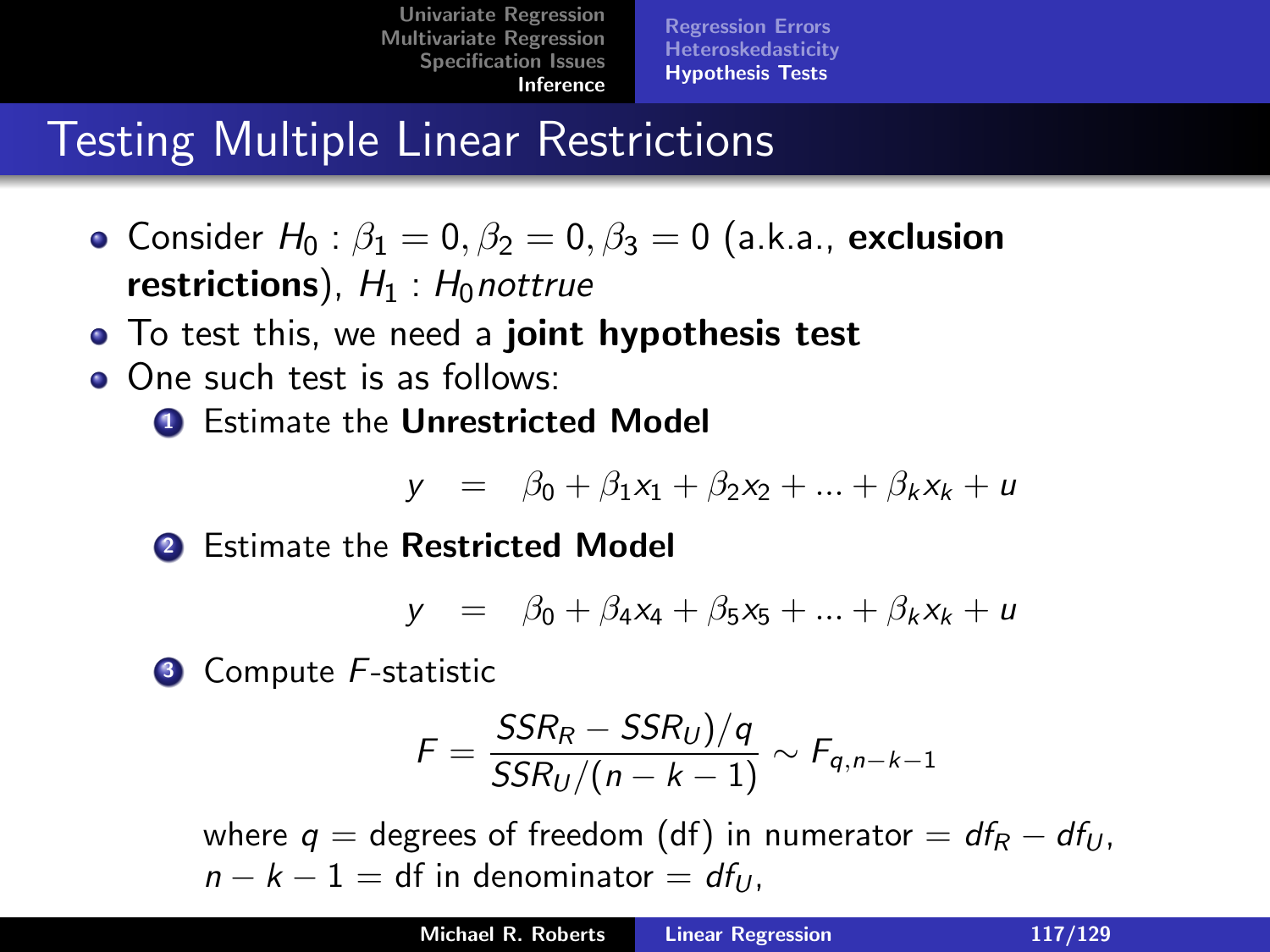# Relationship Between  $F$  and  $t$  Statistics

- $t_{n-k-1}^2$  has an  $F_{1,n-k-1}$  distribution.
- All coefficients being individually statistically significant (significant t-stats) does not imply that they are jointly significant
- All coefficients being individually statistically insignificant (insignificant t-stats) does not imply that they are jointly insignificant
- $R<sup>2</sup>$  form of the F-stat:

$$
F = \frac{R_U^2 - R_R^2)/q}{(1 - R_U^2)/(n - k - 1)}
$$

(Equivalent to previous formula.)

• "Regression F-Stat" tests  $H_0$ :  $\beta_1 = \beta_2 = ... = \beta_k = 0$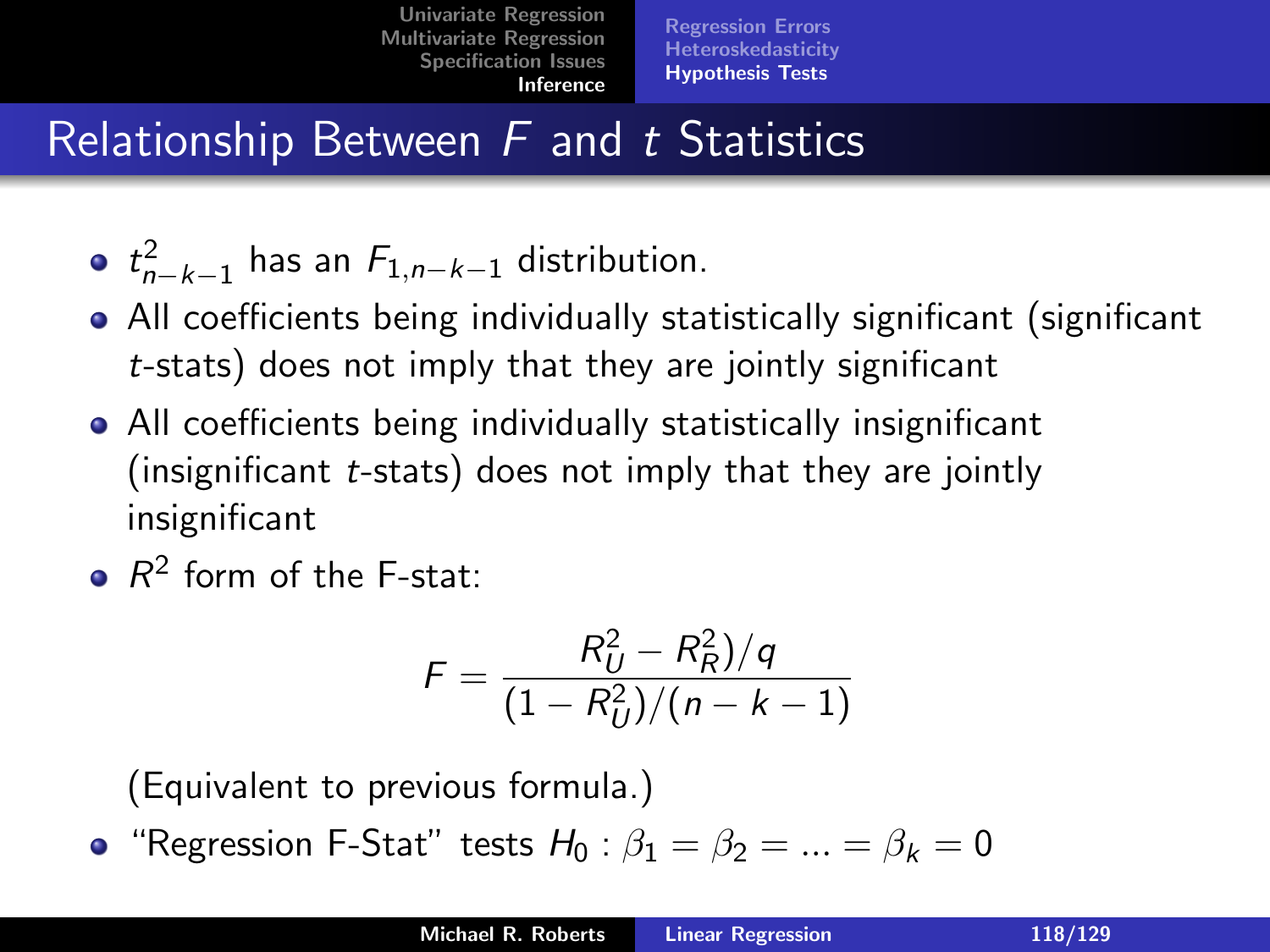[Regression Errors](#page-103-0) [Heteroskedasticity](#page-104-0) [Hypothesis Tests](#page-112-0)

## Testing General Linear Restrictions I

Can write any set of linear restrictions as follows

$$
H_0: R\beta - q = 0
$$
  

$$
H_1: R\beta - q \neq 0
$$

 $dim(R) = #$  of restrictions  $\times #$  of parameters. E.g.,

$$
H_0: \beta_j = 0 \implies R = [0, 0, ..., 1, 0, ..., 0], q = 0
$$
  
\n
$$
H_0: \beta_j = \beta_k \implies R = [0, 0, 1, ..., -1, 0, ..., 0], q = 0
$$
  
\n
$$
H_0: \beta_1 + \beta_2 + \beta_3 = 1 \implies R = [1, 1, 1, 0, ..., 0], q = 1
$$
  
\n
$$
H_0: \beta_1 = 0, \beta_2 = 0, \beta_3 = 0 \implies
$$
  
\n
$$
R = \begin{bmatrix} 1 & 0 & 0 & 0 & ... & 0 \\ 0 & 1 & 0 & 0 & ... & 0 \\ 0 & 0 & 1 & 0 & ... & 0 \end{bmatrix}, q = \begin{bmatrix} 0 \\ 0 \\ 0 \end{bmatrix}
$$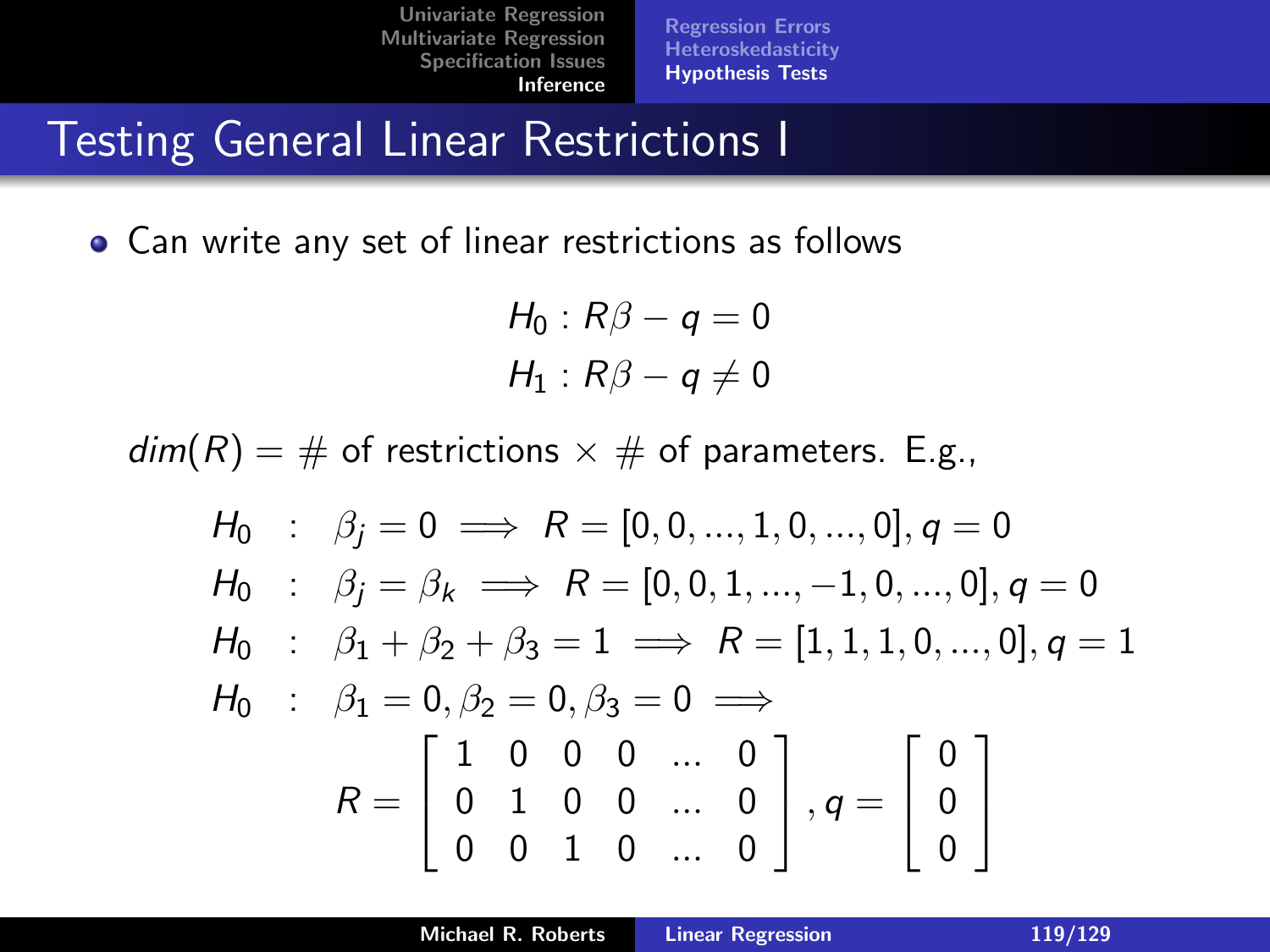[Regression Errors](#page-103-0) [Heteroskedasticity](#page-104-0) [Hypothesis Tests](#page-112-0)

# Testing General Linear Restrictions II

• Note that under the null hypothesis

$$
E(R\hat{\beta} - q|X) = R\beta 0 - q = 0
$$
  
Var(R\hat{\beta} - q|X) = RVar(\hat{\beta}|X)R' = \sigma^2 R(X'X)^{-1}R'

• Wald criterion:

$$
W = (R\hat{\beta} - q)^{r} [\sigma^{2} R(X^{\prime} X)^{-1} R^{\prime}]^{-1} (R\hat{\beta} - q) \sim \chi^{2}_{J}
$$

where J is the degrees of freedom under the null (i.e., the  $\#$  of restrictions, the  $\#$  of rows in R)

Must estimate  $\sigma^2$ , this changes distribution

$$
F = (R\hat{\beta} - q)^{r} [\hat{\sigma}^{2} R(X^{\prime} X)^{-1} R^{\prime}]^{-1} (R\hat{\beta} - q) \sim F_{J, n-k-1}
$$

where the  $n-k-1$  are df of the denominator  $(\sigma^2)$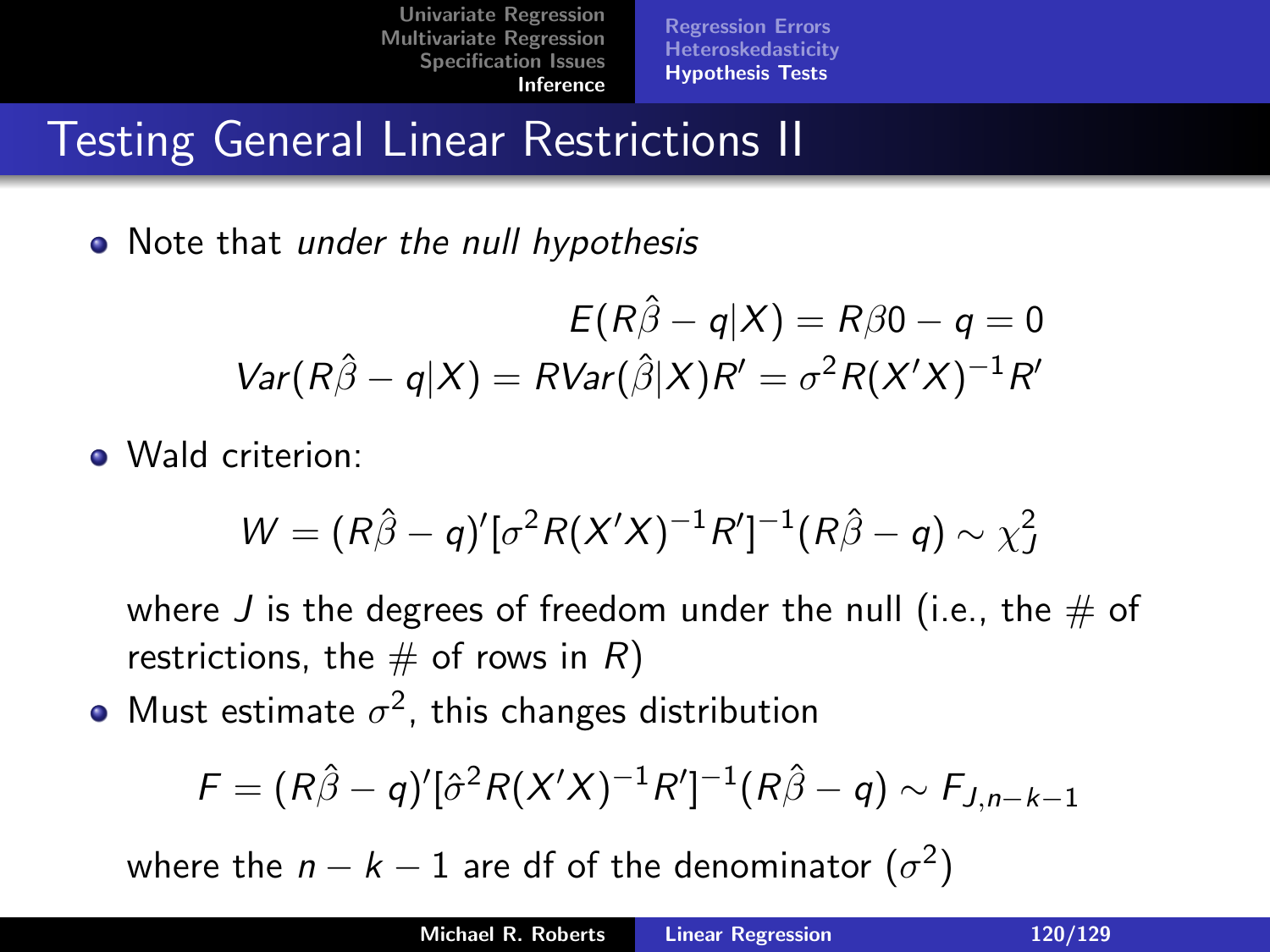# Differences in Regression Function Across Groups I

**• Consider** 

cumgpa =  $\beta_0 + \beta_1$ sat +  $\beta_2$ hsperc +  $\beta_3$ tothrs + u

where  $sat = SAT$  score, hsperc  $=$  high school rank percentile,  $tothrs = total hours of college courses.$ 

- Does this model describe the college GPA for male and females?
- Can allow intercept and slopes to vary by sex as follows:

$$
cumgpa = \beta_0 + \delta_0 female + \beta_1 sat + \delta_1 sat \times female
$$
  
+  $\beta_2 hsperc + \delta_2 hsperc \times female$   
+  $\beta_3 tothrs + \delta_3 tothrs \times female + u$ 

 $\bullet$   $H_0$ :  $\delta_0 = \delta_1 = \delta_2 = \delta_3 = 0$ ,  $H_1$ : At least one  $\delta$  is non-zero.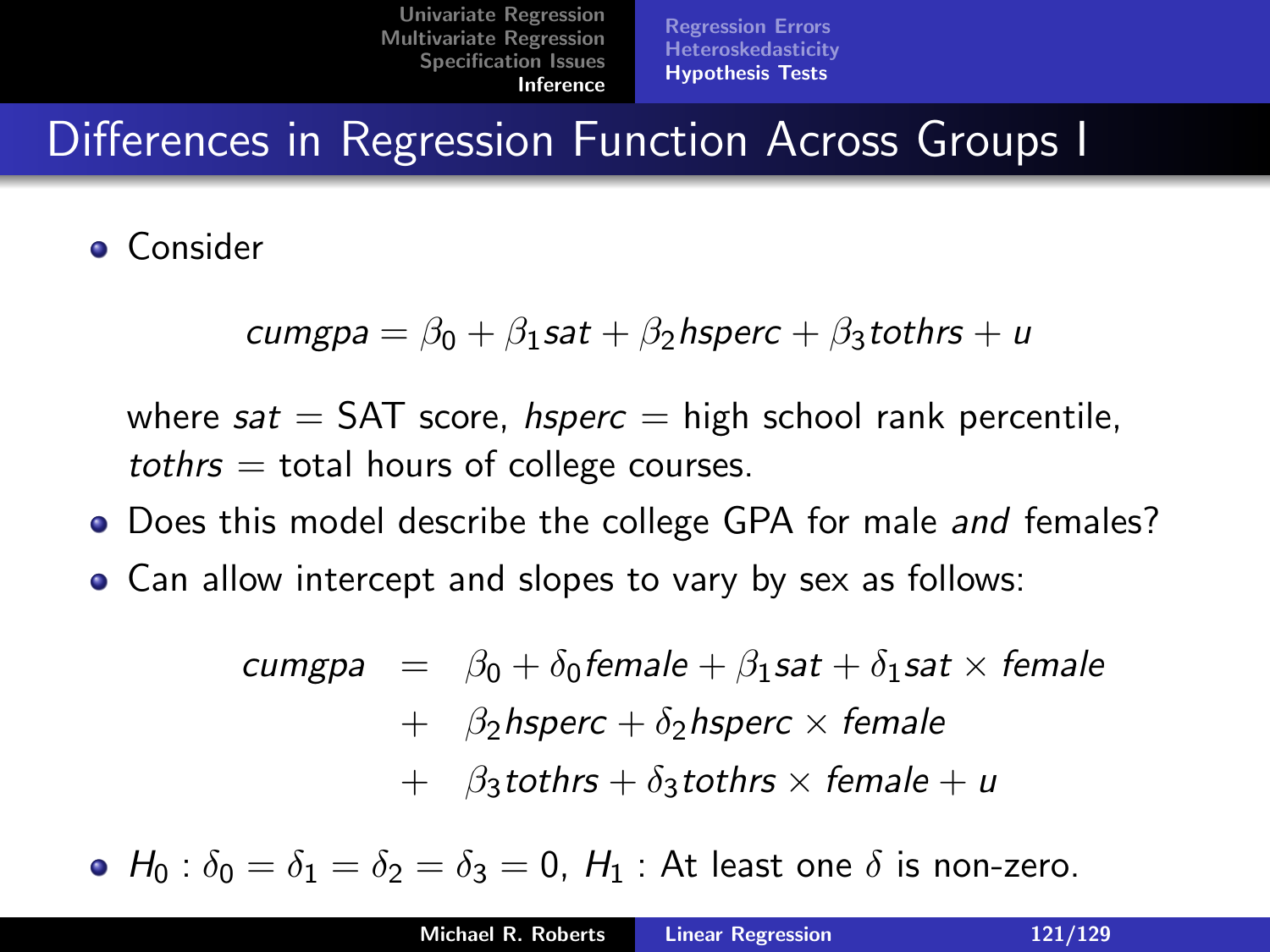[Regression Errors](#page-103-0) [Heteroskedasticity](#page-104-0) [Hypothesis Tests](#page-112-0)

# Differences in Regression Function Across Groups II

We can estimate the interaction model and compute the corresponding F-test using the statistic from above

$$
\digamma = (R\hat{\beta} - q)^{\prime}[\hat{\sigma}^2 R(X^{\prime}X)^{-1}R^{\prime}]^{-1}(R\hat{\beta} - q) \sim F_{J,n-k-1}
$$

 $\bullet$  We can estimate the restricted (assume female  $= 0$ ) and unrestricted versions of the model. Compute F-statistic as (will be identical)

$$
F = \frac{SSR_R - SSR_U}{SSR_U} \frac{n - 2(J)}{J}
$$

where  $SSR_R =$  sum of squares of restricted model,  $SSR_U =$  sum of squares of unrestricted model,  $n =$  total  $\#$  of obs,  $k =$  total  $\#$  of explanatory variables excluding intercept,  $J = k + 1$  total  $\#$  of restrictions (we restrict all  $k$  slopes and intercept).

• 
$$
H_0: \delta_0 = \delta_1 = \delta_2 = \delta_3 = 0
$$
,  $H_1$ : At least one  $\delta$  is non-zero.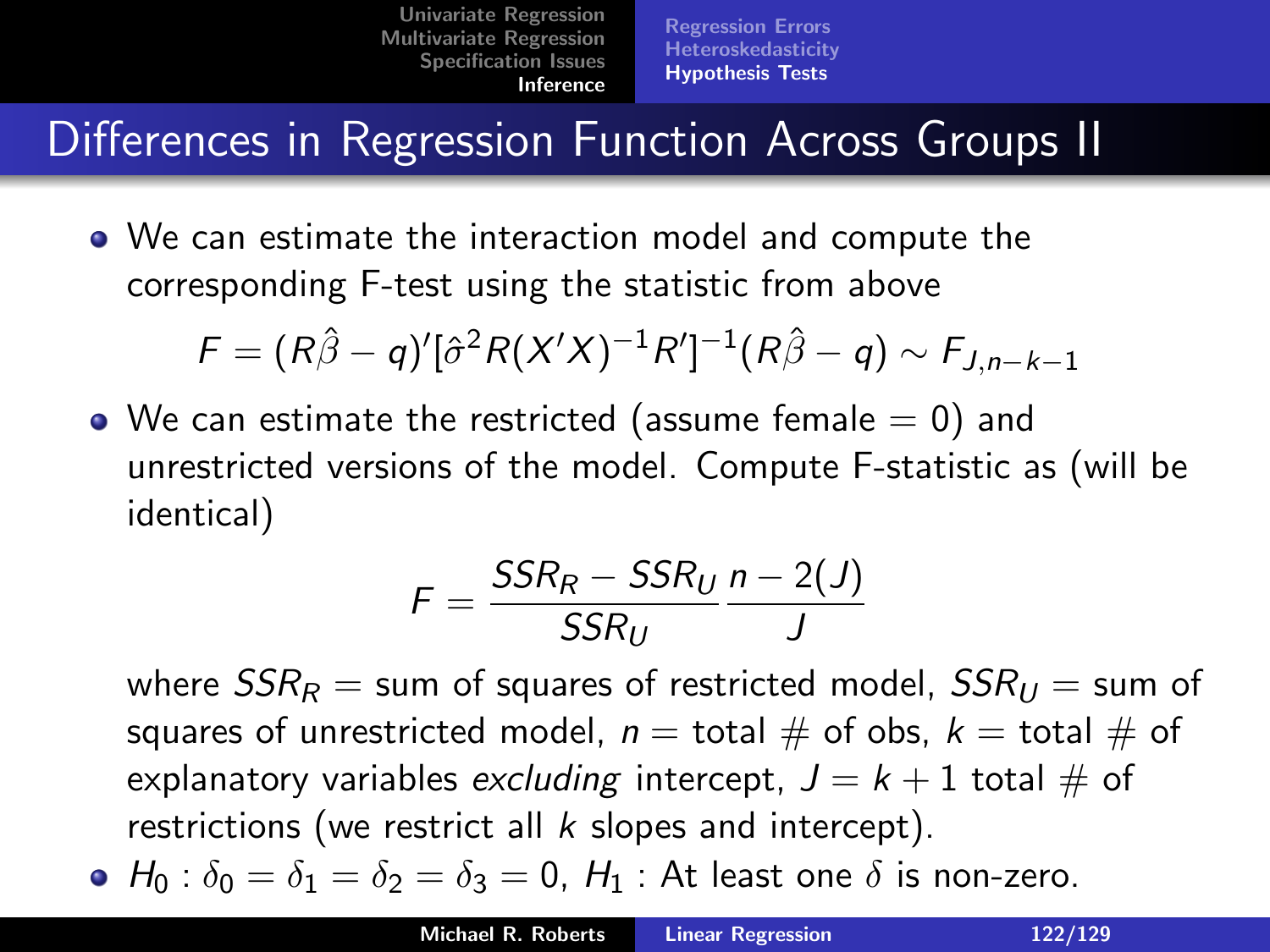[Univariate Regression](#page-1-0) [Multivariate Regression](#page-31-0) [Specification Issues](#page-79-0) [Inference](#page-103-0) [Regression Errors](#page-103-0) [Heteroskedasticity](#page-104-0) [Hypothesis Tests](#page-112-0)

# Chow Test

- What if we have a lot of explanatory variables? Unrestricted model will have a lot of terms.
- Imagine we have two groups,  $g = 1, 2$
- Test whether intercept and slopes are same across two groups. Model is:

$$
y = \beta_{g,0} + \beta_{g,1}x_1 + \dots + \beta_{g,k}x_k + u
$$

- $H_0: \beta_{1,0} = \beta_{2,0}, \beta_{1,1} = \beta_{2,1}, ..., \beta_{1,k} = \beta_{2,k}$
- Null  $\implies k+1$  restrictions (slopes + intercept). E.g., in GPA example,  $k = 3$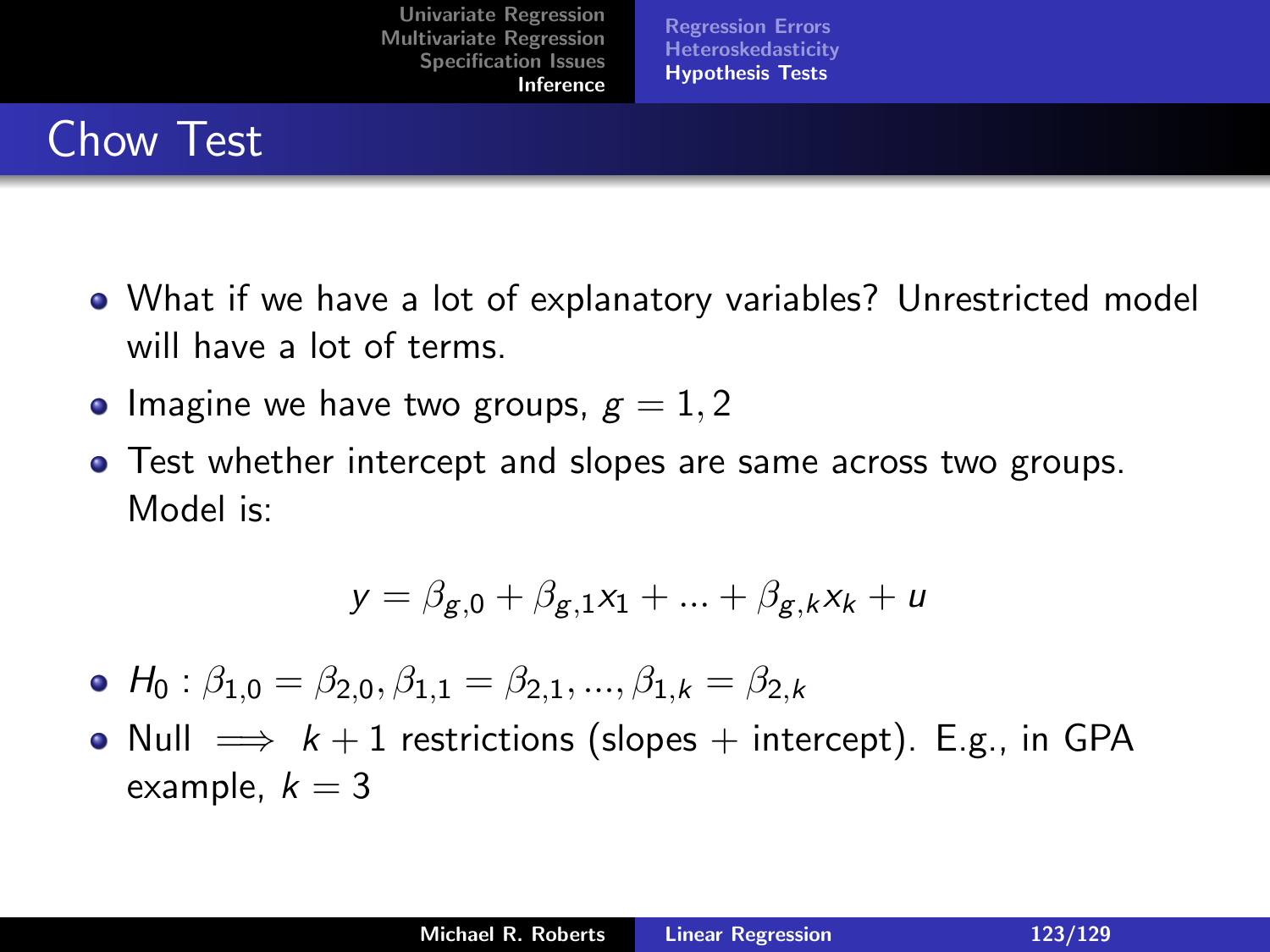[Regression Errors](#page-103-0) [Heteroskedasticity](#page-104-0) [Hypothesis Tests](#page-112-0)

#### Chow Test Recipe

**Chow test form of F-stat from above:** 

$$
F = \frac{SSR_P - (SSR_1 + SSR_2)}{SSR_1 + SSR_2} \frac{n - 2(k + 1)}{k + 1}
$$

- **1** Estimate pooled (i.e., restricted) model with no interactions and save SSR<sup>P</sup>
- **2** Estimate model on group 1 and save  $SSR_1$
- Estimate model on group 2 and save  $SSR<sub>2</sub>$
- **4** Plug into F-stat formula.
- Often used to detect a structural break across time periods.
- Requires homoskedasticity.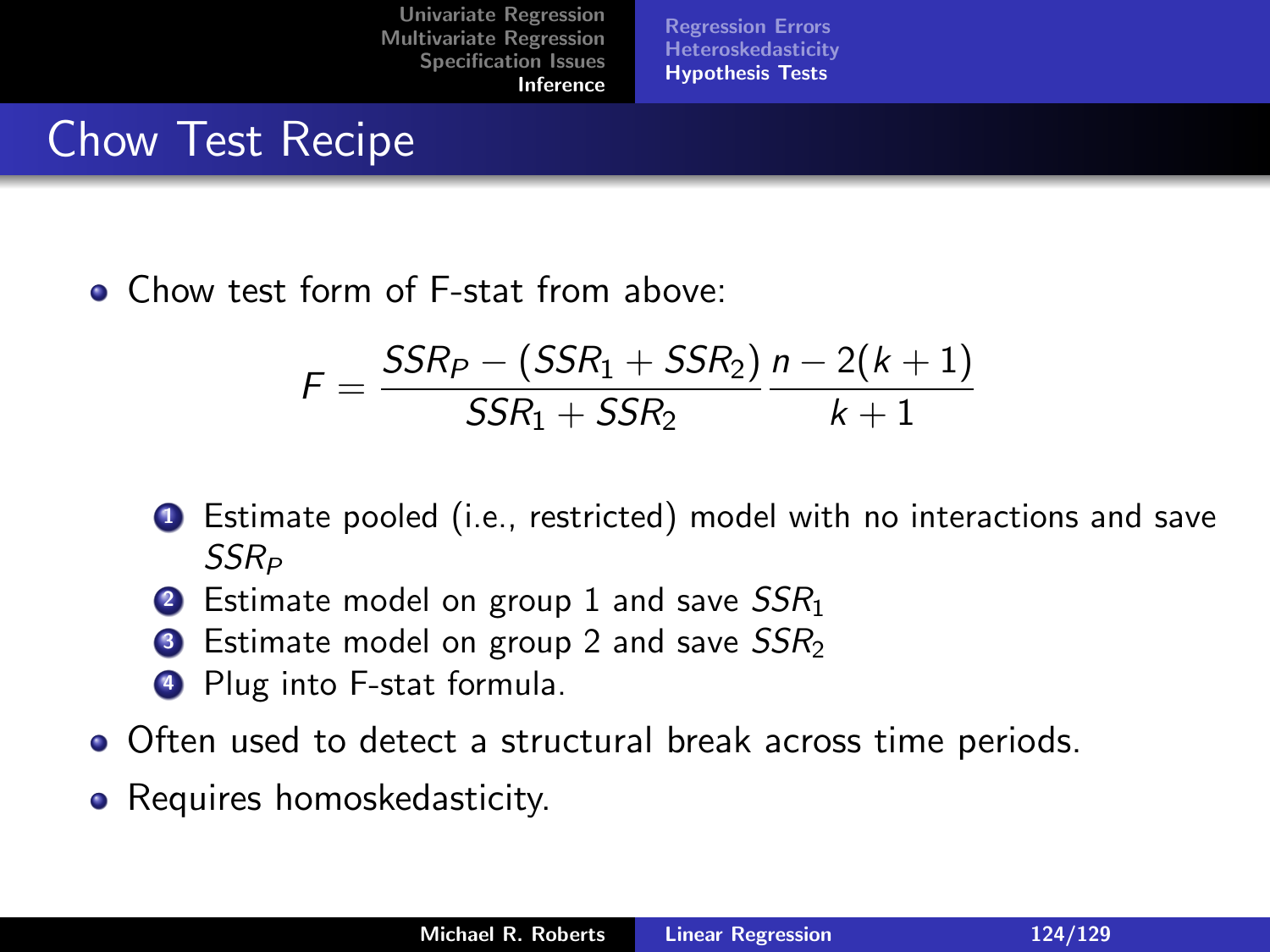[Regression Errors](#page-103-0) [Heteroskedasticity](#page-104-0) [Hypothesis Tests](#page-112-0)

#### Asymptotic Distribution of OLS Estimates

#### o If

- $\bf{D}$   $\bf{\it{u}}$  are i.i.d. with mean 0 an dvariance  $\sigma^2$ , and
- $\bullet$  x meet Grenander conditions (look it up), then

$$
\hat{\beta} \stackrel{a}{\rightarrow} N\left[\beta, \frac{\sigma^2}{n} Q^{-1}\right]
$$

where  $Q = \text{plim}(X'X/n)$ 

**•** Basically, under fairly weak conditions, OLS estimates are asymptotically normal and centered around the true parameter values.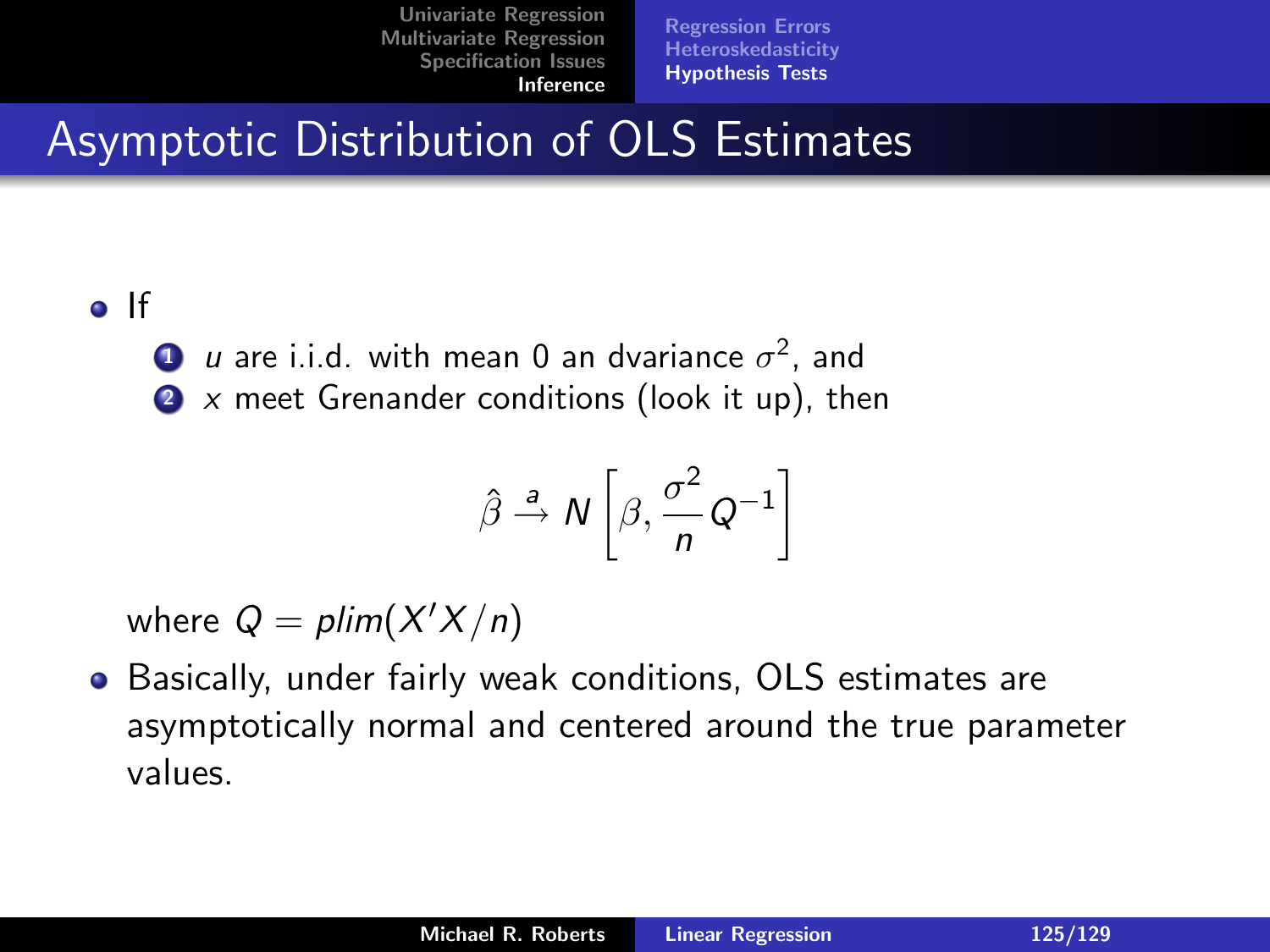[Regression Errors](#page-103-0) **[Heteroskedasticity](#page-104-0)** [Hypothesis Tests](#page-112-0)

#### The Delta Method

How do we compute variance of nonlinear function of random variables? Use a Taylor expansion around the expectation If  $\sqrt{n}(z_n - \mu) \stackrel{d}{\rightarrow} N(0, \sigma^2)$  and  $g(z_n)$  is continuous function not

involving  $n$ , then

$$
\sqrt{n}(g(z_n)-g(\mu)) \stackrel{d}{\rightarrow} N(0,g'(\mu)^2\sigma^2)
$$

• If  $Z_n$  is  $K \times 1$  sequence of vectgor-valued random variables:  $\sqrt{n}(Z_n - M) \stackrel{d}{\rightarrow} N(0, \Sigma)$  and  $C(Z_n)$  is a set of J continuous functions not involving  $n$ , then

$$
\sqrt{n}(C(Z_n)-C(M))\stackrel{d}{\rightarrow} N(0,G(M)\Sigma G(M)')
$$

where  $G(M)$  is the  $J\times K$  matrix  $\partial C(M)/\partial M'$ . The  $j$ th row of  $G(M)$  is the vector of partial derivatives of the *j*th fxn with respect to  $M'$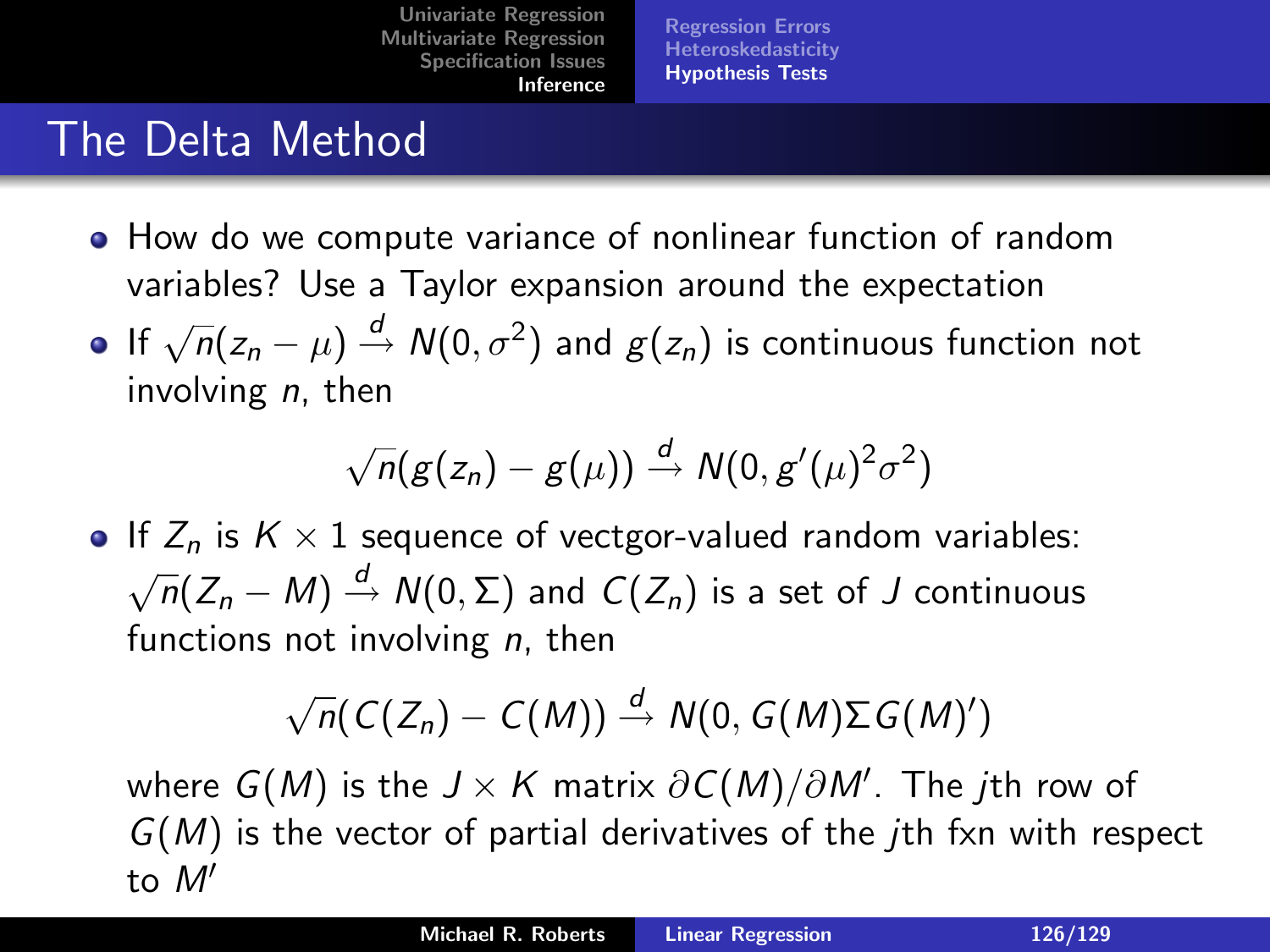[Regression Errors](#page-103-0) [Heteroskedasticity](#page-104-0) [Hypothesis Tests](#page-112-0)

#### The Delta Method in Action

Consdier two estimators  $\hat{\beta_1}$  and  $\hat{\beta_2}$  of  $\beta_1$  and  $\beta_2$ :

$$
\left[\begin{array}{c}\hat{\beta_1}\\\hat{\beta_2}\end{array}\right]\stackrel{a}{\sim} N\left[\left(\begin{array}{c}0\\0\end{array}\right),\Sigma\right]\text{ where }\Sigma=\left(\begin{array}{cc}\sigma_{11}&\sigma_{12}\\ \sigma_{21}&\sigma_{22}\end{array}\right)
$$

What is asymptotic distribution of  $f(\hat{\beta_1},\hat{\beta_2})=\hat{\beta_1}/(1-\hat{\beta_2})$ 

$$
\frac{\partial f}{\partial \beta_1} = \frac{1}{1 - \beta_2}
$$
\n
$$
\frac{\partial f}{\partial \beta_2} = \frac{\beta_1}{(1 - \beta_2)^2}
$$
\n
$$
\text{AVar } f(\hat{\beta}_1, \hat{\beta}_2) = \left(\frac{1}{1 - \beta_2} \frac{\beta_1}{(1 - \beta_2)^2}\right) \Sigma \left(\frac{\frac{1}{1 - \beta_2}}{(1 - \beta_2)^2}\right)
$$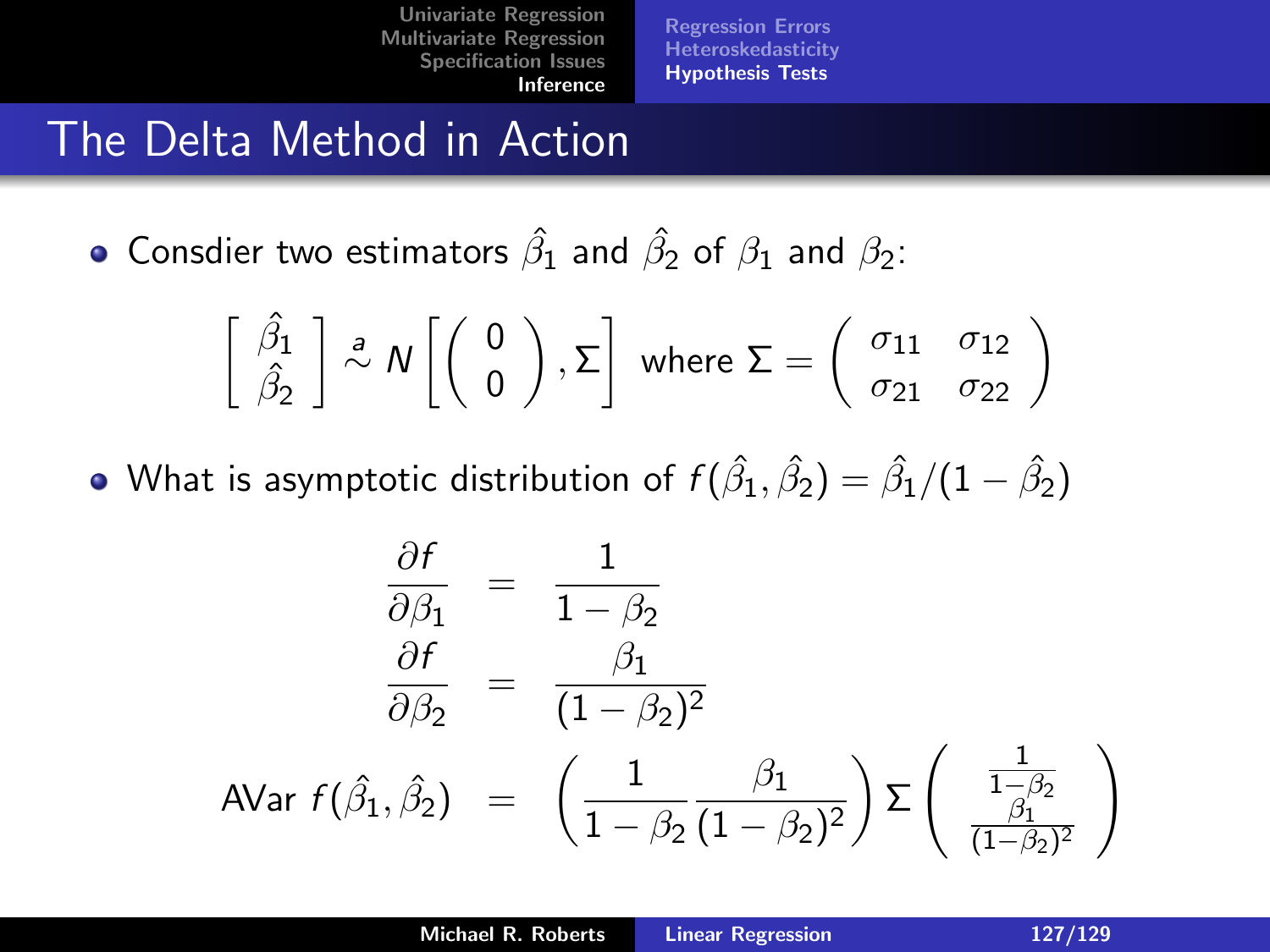[Regression Errors](#page-103-0) [Heteroskedasticity](#page-104-0) [Hypothesis Tests](#page-112-0)

## Reporting Regression Results

- A table of OLS regression output should show the following:
	- **1** the dependent variable,
	- <sup>2</sup> the independent variables (or a subsample and description of the other variables),
	- <sup>3</sup> the corresponding estimated coefficients,
	- 4 the corresponding standard errors (or t-stats),
	- **3** stars by the coefficient to indicate the level of statistical significance, if any  $(1 \text{ star for } 5\%, 2 \text{ stars for } 1\%)$ ,
	- $\bullet$  the *adjusted R*<sup>2</sup>, and
	- **1** the number of observations used in the regression.
- $\bullet$  In the body of paper, focus discussion on variable(s) of interest: sign, magnitude, statistical & economic significance, economic interpretation.
- Discuss "other" coefficients if they are "strange" (e.g., wrong sign, huge magnitude, etc.)